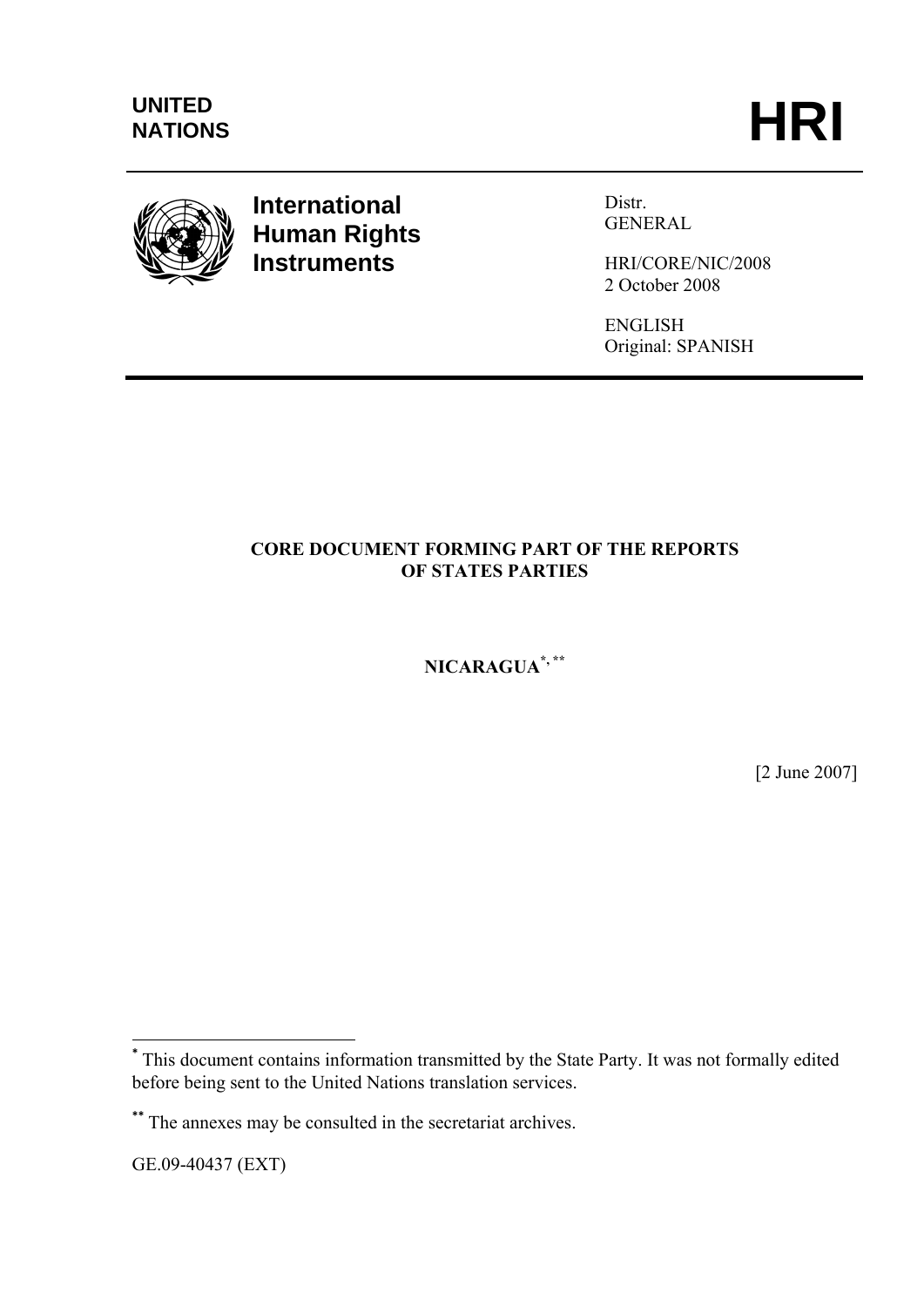#### **PREAMBLE**

 The Government of Reconciliation and National Unity, aware of the importance of promoting the protection of the human rights of all the inhabitants of Nicaragua and the world, and in accordance with its recent election as a State Member of the Human Rights Council for the period 2007-2010, herewith submits to the various treaty bodies of the United Nations system the common core document and the 13 overdue periodic reports: four on the International Covenant on Civil and Political Rights  $(3<sup>rd</sup>$  to  $6<sup>th</sup>$  reports), five on the International Convention on the Elimination of All Forms of Racial Discrimination ( $10<sup>th</sup>$  to  $14<sup>th</sup>$  reports), three on the International Covenant on Economic, Social and Cultural Rights  $(2<sup>nd</sup>$  to  $4<sup>th</sup>$  reports) and the initial report on the Convention against Torture and Other Cruel, Inhuman or Degrading Treatment or Punishment.

 Although it is true that previous governments made efforts to bring the State of Nicaragua up-to-date with respect to its obligation to submit periodic reports to the Committees, it was not until the Government of Reconciliation and National Unity undertook to conduct an awarenessraising campaign among the various actors involved in the process that the huge task was accomplished.

 We now have an Inter-Agency Committee on Human Rights (CIDH) committed to the task of continuously monitoring the effective application of the provisions concerning the protection of human rights contained in the national legislation and the international agreements signed.

 The interest of our Government goes beyond the international obligation to submit reports; the intention is to strengthen the human rights agenda and transform it into a mainstream element of public policy, thereby triggering changes at the heart of the governmental and non-governmental institutions themselves, with special emphasis on public participation.

We are endeavouring to develop efficient mechanisms for following up and effectively applying the national and international human rights legislation, with special emphasis on vulnerable and minority groups.

### **EXECUTIVE SUMMARY**

#### **A. General information concerning the State of Nicaragua**

| Surface area:          | 130,373.40 km <sup>2</sup> |
|------------------------|----------------------------|
| Population:            | 5,142,098                  |
| Population density:    | 42.7 per $km2$             |
| Urban population:      | 44.1%                      |
| Life expectancy:       | 72.89 years                |
| Maternal mortality:    | 86.47                      |
| Infant mortality:      | 22 deaths per 1,000 births |
| Fertility rate:        | 2.76 children per woman    |
| Indigenous population: | 8.6%                       |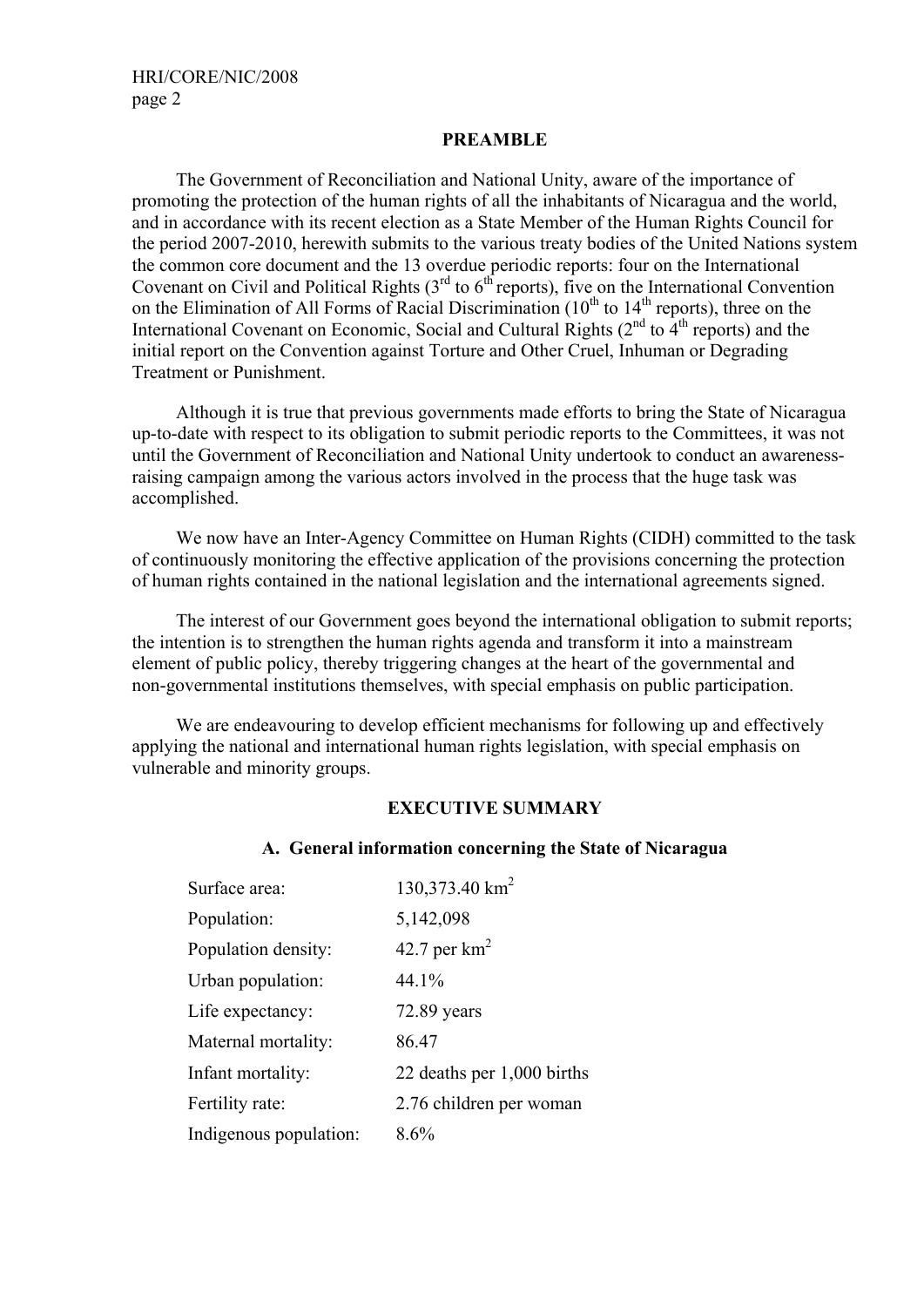| Persons per household:          | 49                 |
|---------------------------------|--------------------|
| Households headed by women: 28% |                    |
| Gini coefficient:               | 0.56               |
| Per capita GDP:                 | <b>US\$ 971.20</b> |

 The proportion of persons living below the poverty line is 46%, while 15% live below the minimum level of dietary consumption, that is to say, in extreme poverty.

 Among children under the age of five, 10% present with general malnutrition or are underweight while 20% present with chronic malnutrition.

 The illiteracy rate is 20.5% and enrolment in an educational institution, among persons aged between 6 and 29, is 51.7%.

 The rate of labour force participation in the population aged 10 and over is estimated at more than 52% and the unemployment rate is 5.2%. However, about 64% of the population in full-time work are employed in the informal sector.

Nicaragua is a secular State, the majority religion being Catholicism.

#### **B. Protection and Promotion of Human Rights**

 During recent decades, one of the most significant advances made by the State of Nicaragua in promoting and protecting human rights has been the adaptation of its legal frameworks to comply with international human rights norms.

 At national level, Nicaragua has a legal framework for the protection of human rights that respects the principles of non-discrimination and equality of all citizens, men and women. Most of the rights mentioned in the various human rights instruments are protected in the Political Constitution of Nicaragua and other specific laws developed during the course of this period.

 As the supreme law of the Republic, the Political Constitution (Art. 46) guarantees respect for the human rights set forth in the Universal Declaration of Human Rights and other international instruments ratified by the State.

 The system for the protection of human rights in Nicaragua is based on the legislation that led to the establishment of the institutions that oversee the implementation of the provisions contained in these laws, such as the Office of the Procurator for the Defence of Human Rights (PDDH).

 The PDDH was established as a State entity responsible for the protection and promotion of human rights, in the same way as the Offices of the Special Procurators for Children and Young Persons, Women, the Indigenous Peoples and Ethnic Communities, Disability, Persons in Custody, and Public Participation.

 Moreover, institutions and agencies have been set up to guarantee the application of the rights of these minority groups. These include: the National Council for the Comprehensive Care of Children and Young Persons (CONAPINA), the Nicaraguan Institute for Women (INIM),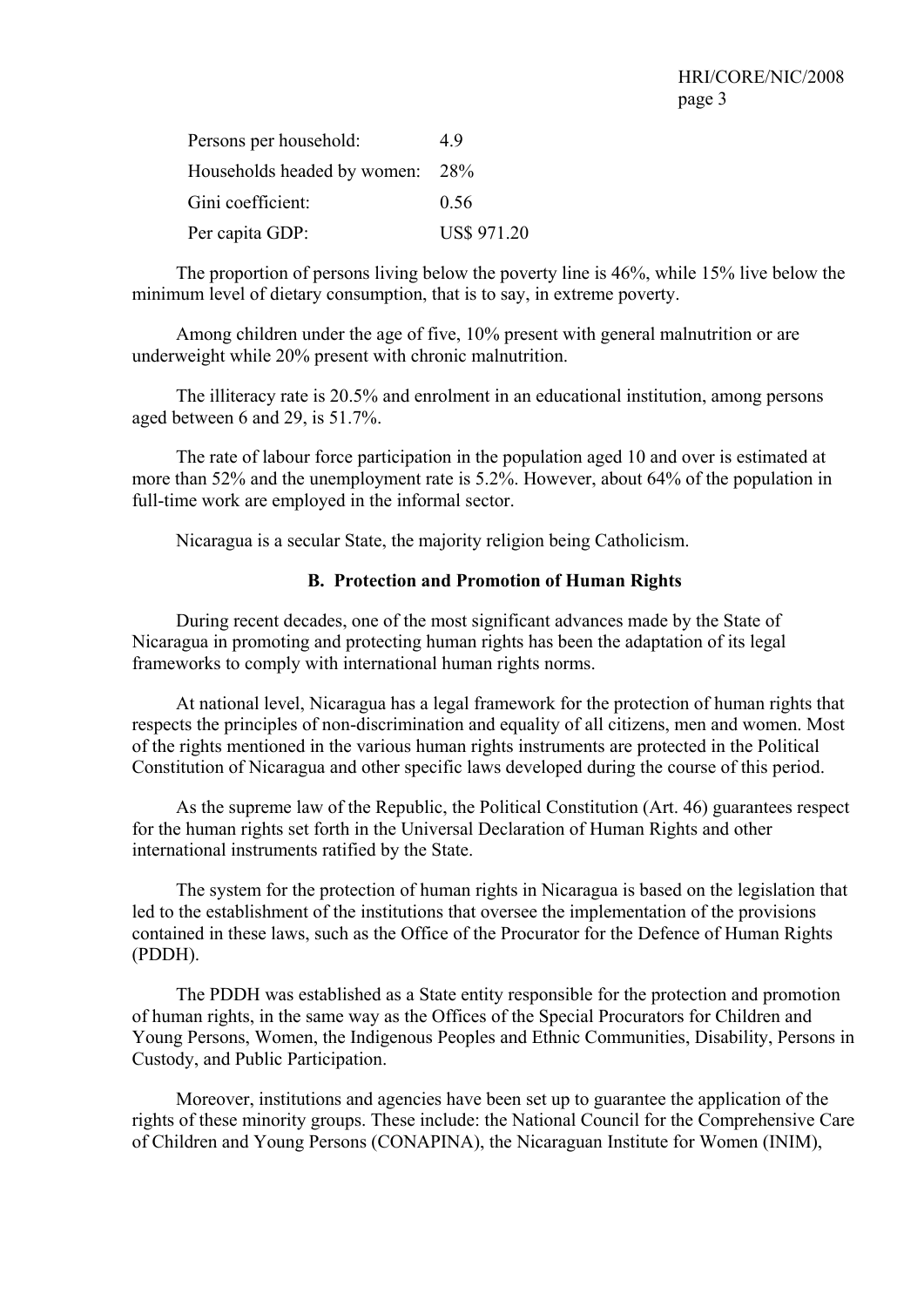#### HRI/CORE/NIC/2008 page 4

the Nicaraguan Commission on AIDS (CONISIDA), and the Ministry of the Family (MIFAMILIA).

 It should be noted that the rights of the Communities of the Atlantic Coast are amply protected in the Nicaraguan Political Constitution and other specific laws such as the Autonomy Statute of the Autonomous Regions of the Atlantic Coast and the Act on the Communal Property Regime of the Indigenous Peoples and Ethnic Communities of the Atlantic Coast of Nicaragua.

 With regard to the administration of justice, the modernization process of recent years represents a significant advance. A considerable effort has been made to establish legislative and administrative norms for the protection of human rights, such as the Judiciary Organization Act, the Judicial Profession Act, the Public Prosecutor's Office Organization Act, the Children and Young Persons Code and the Code of Criminal Procedure, which have made possible the transition from an inquisitorial system of justice to models that provide greater safeguards, such as the accusatorial system, which gives more weight to respect for the fundamental rights of the victim and the accused.

 The Public Defender's Office has been set up to defend, at the State's expense, persons unable to arrange for their own defence, while the Office of the Procurator General has been separated from the Public Prosecutor's Office in order to keep the administration of the interests of the State apart from the administration of the interests of society or the direct victims.

 All this exemplifies the efforts Nicaragua has been making to ensure an appropriate environment for the full enjoyment and exercise of human rights in the country. However, it is recognized that much remains to be done, especially in order progressively to guarantee the enjoyment of the economic and social rights whose absence is causing the Nicaraguan population so much distress.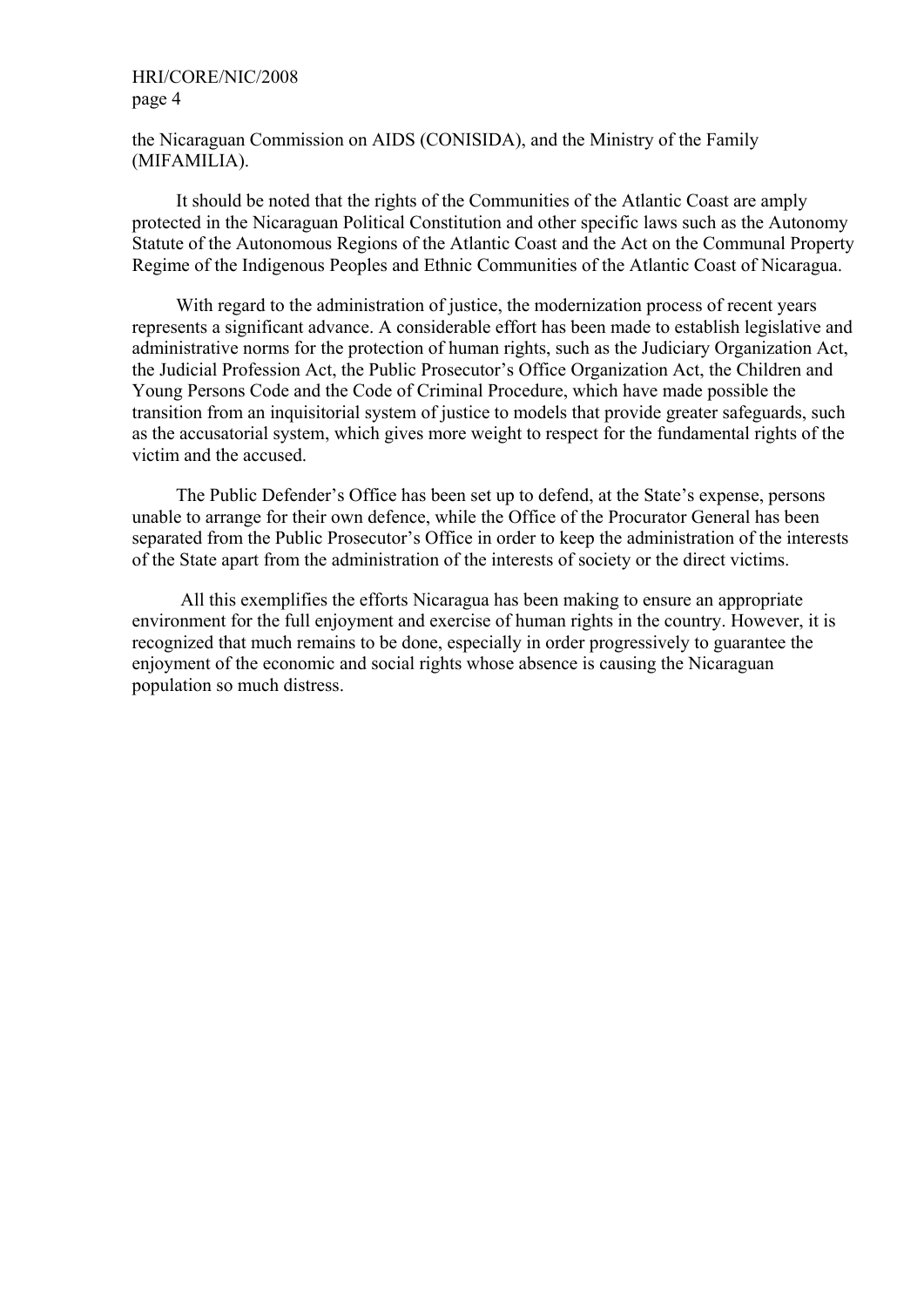# **CONTENTS**

| Paragraphs Page |  |
|-----------------|--|
|                 |  |
|                 |  |

| I.   |                |                                                            | $1 - 14$    | 6  |
|------|----------------|------------------------------------------------------------|-------------|----|
| Π.   |                |                                                            | $15 - 146$  | 8  |
|      | A.             | Demographic, economic, social and cultural characteristics | $15 - 68$   | 8  |
|      | <b>B.</b>      |                                                            | $69 - 146$  | 16 |
| III. |                | FRAMEWORK FOR THE PROMOTION OF HUMAN RIGHTS                | $147 - 283$ | 29 |
|      | A.             |                                                            |             | 29 |
|      | <b>B.</b>      | Legal framework for the protection of human rights         | $153 - 231$ | 42 |
|      | $C$ .          | Framework for the promotion of human rights                | $232 - 263$ | 54 |
|      | D.             |                                                            | $264 - 283$ | 59 |
| IV.  |                | INFORMATION ON NON-DISCRIMINATION AND EQUALITY             | $284 - 367$ | 61 |
|      | A.             | Appropriate measures for ensuring the full development     | $287 - 308$ | 64 |
|      | <b>B.</b>      | Equality in political and public life at the national      | $309 - 320$ | 66 |
|      | $C$ .          |                                                            | $321 - 331$ | 68 |
|      | D.             |                                                            | $332 - 340$ | 69 |
|      | Ε.             |                                                            | $341 - 355$ | 70 |
|      | F.             |                                                            | $356 - 359$ | 72 |
|      | G.             |                                                            | $360 - 365$ | 73 |
|      | H.             |                                                            | $366 - 367$ | 73 |
| V.   |                |                                                            | $368 - 383$ | 74 |
|      |                |                                                            |             | 76 |
|      | <b>ANNEXES</b> |                                                            |             | 79 |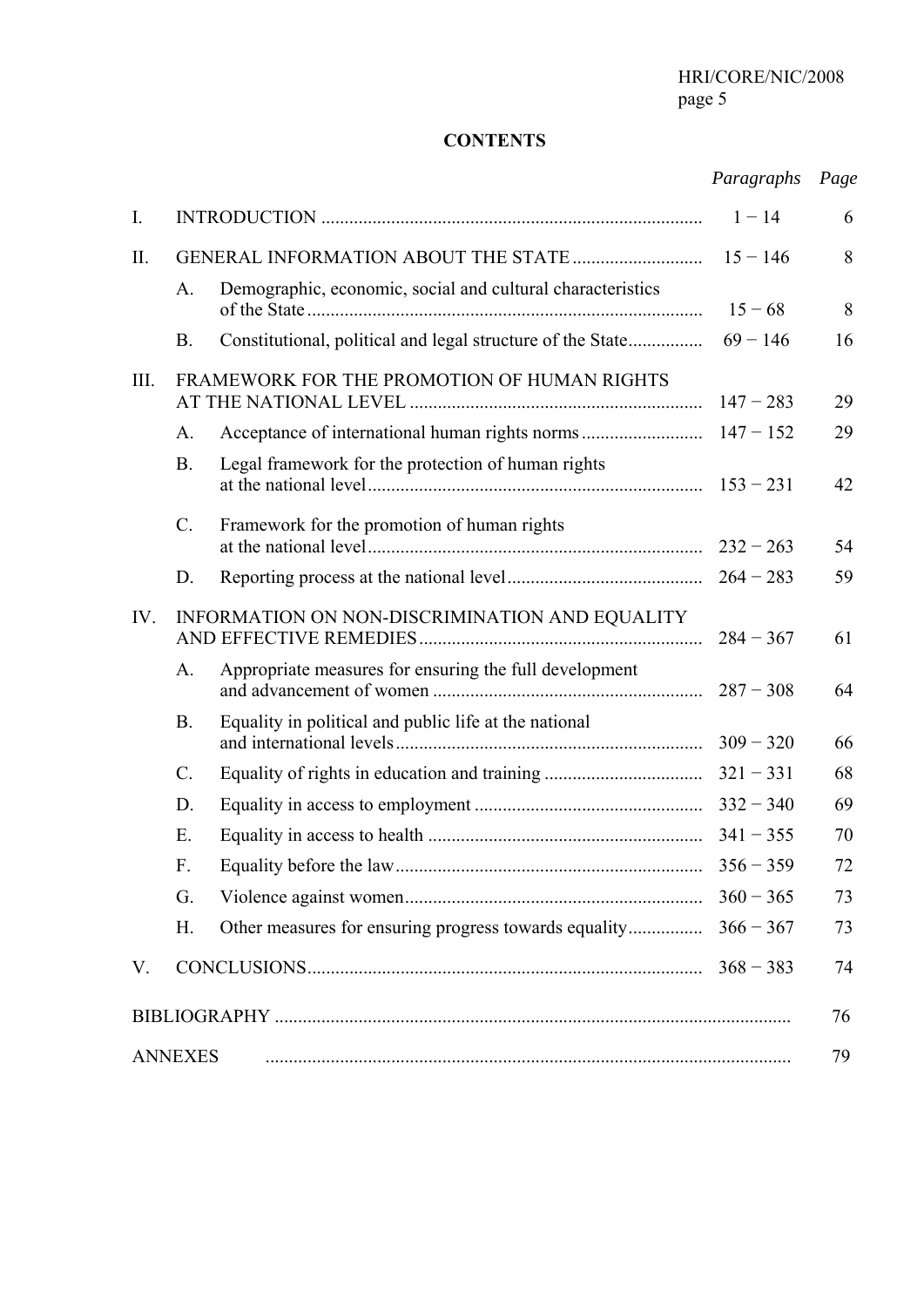# **I. INTRODUCTION**

1. Nicaragua is a society which in the course of its history has suffered repeated foreign intervention in its domestic political affairs, and this has often led to conflicts that have weakened its economy. In addition to this, natural disasters have from time to time played havoc with the lives of the Nicaraguan people.

2. The market economy and the austerity measures imposed by international financial institutions take no account of the poor and the needy. Thus, Nicaragua counts as one of the poorest countries in Latin America, with high levels of inequality and marginalization of vulnerable groups. This is the reality that the Government of Reconciliation and National Unity is trying to roll back, through a solemn commitment to the eradication of poverty, one of the human rights most seriously infringed in Nicaragua being the right to a decent life.

3. The campaign against poverty and extreme poverty is one of the main pillars of the government plan for the next five years and is based on various initiatives aimed at combating hunger, establishing free public education and free access to health care, and promoting employment for all Nicaraguans.

4. Indeed, as this document shows, in the process of recognizing, promoting and respecting the human rights and fundamental freedoms of all its citizens Nicaragua has improved its legal and administrative framework, by developing institutions that ensure compliance with national and international human rights provisions, with emphasis on the more vulnerable groups, such as children and young persons, women, indigenous peoples, disabled persons and migrants.

5. Nevertheless, we acknowledge the overriding need to continue strengthening the human rights agenda in Nicaragua. To achieve this goal, we are counting on the support of the international community which, through its cooperation, has helped to build domestic capacity in the promotion and protection of human rights.

6. The Government of Reconciliation and National Unity of Nicaragua reiterates its firm commitment to the effective promotion and protection of all human rights, within a framework of international cooperation and solidarity. Our recent election as a State Member of the Human Rights Council is providing us with an opportunity to exercise leadership by making an active contribution to the work of that body, in order to ensure, for all, the full enjoyment of every form of human rights, civil, political, economic, social and cultural, including the right to development.

7. Our work begins at home and therefore, in fulfilment of the international obligations assumed under each of the international agreements signed, we are submitting to the various Committees of the United Nations treaty bodies the common core document that forms an integral part of the reports on the implementation of the human rights treaties to which Nicaragua is a State Party.

8. Nicaragua is a State Member of the seven main human rights instruments: the International Convention on Civil and Political Rights (CCPR), the Convention on the Elimination of all Forms of Discrimination Against Women (CEDAW), the International Convention on the Elimination of All Forms of Racial Discrimination (CERD), the International Covenant on Economic, Social and Cultural Rights (CESCR), the Convention Against Torture and Other Cruel, Inhuman or Degrading Treatment and Punishment (CAT), the Convention on the Rights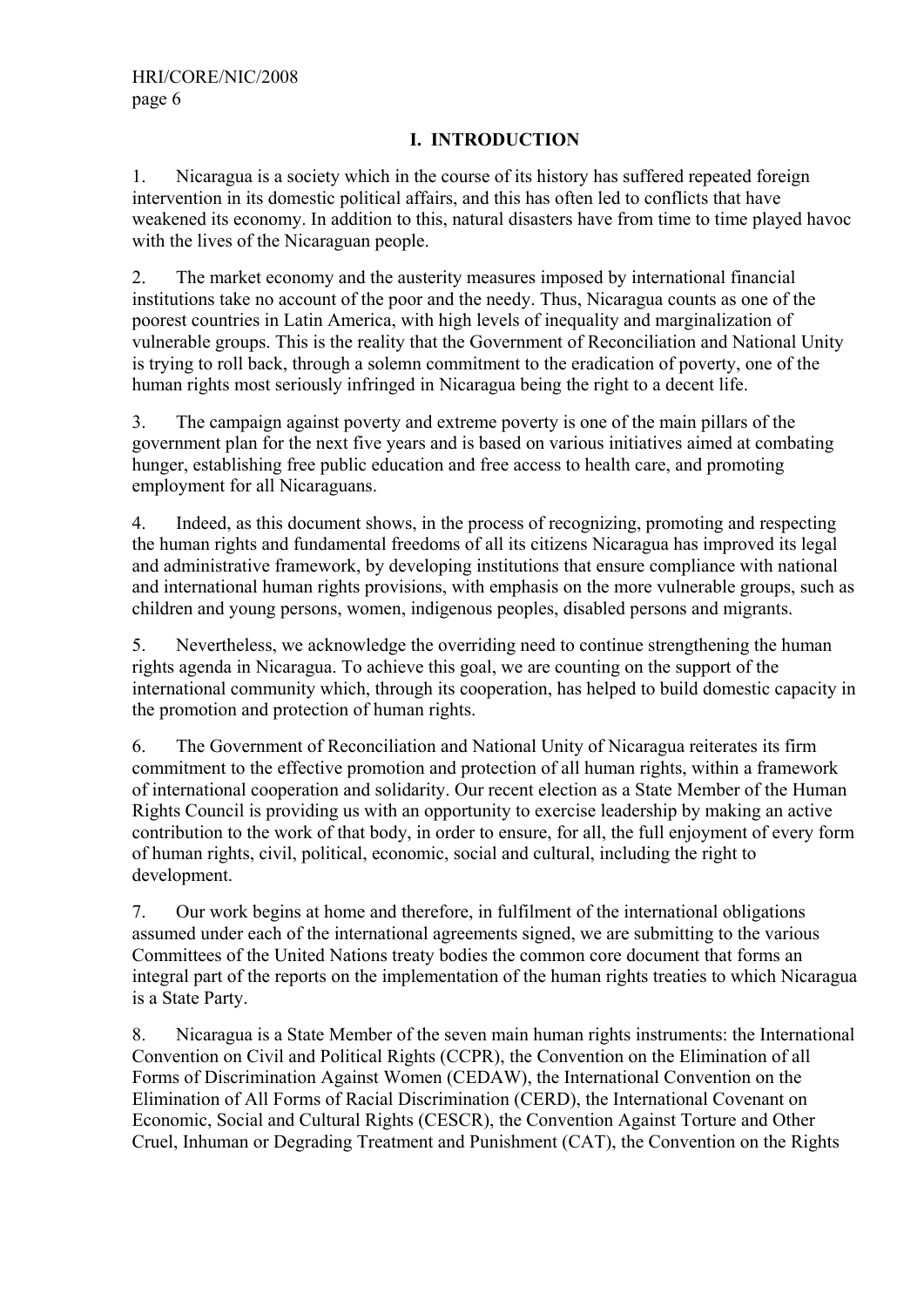of the Child (CRC) and the International Convention on the Protection of the Rights of All Migrant Workers and Their Families (CMW). Moreover, the country has ratified the first Optional Protocol to the CCPR, has signed the second, and is a State Member of the two Optional Protocols to the CRC. At the beginning of the present administration Nicaragua acceded to the CAT-OP.

9. The State of Nicaragua had fallen considerably behind in fulfilling its obligation to report periodically on the implementation of the provisions of these treaties. Nevertheless, thanks to the cooperation of the Kingdom of Denmark, the reporting process has been institutionalized through the creation of the International Conventions Monitoring Unit (USCI) in the Ministry of Foreign Affairs and the Inter-Agency Committee on Human Rights (CIDH) composed of representatives of government departments and civil society.

10. The ultimate purpose of this permanent inter-agency coordination mechanism, apart from promoting human rights norms, is to institute monitoring of the international treaties and recommendations of the respective United Nations treaty bodies as a basis for the formulation of public development policies, especially for marginalized and vulnerable groups.

11. In connection with the arduous task of bringing the reports up to date, special mention should be made of the valuable collaboration between the public authorities and the civil society representatives who participated in the process, as well as the technical assistance provided by the Office of the United Nations High Commissioner for Human Rights and the United Nations Development Programme (UNDP), which through its national human rights-related capacity building project, contributed to the establishment of the institutional framework and to the training of the members of the USCI team and the CIDH.

12. The present common core document is structured in accordance with the latest Harmonized Guidelines on reporting to the international human rights treaty bodies prepared by the Inter-Committee Technical Working Group established by the Fifth Inter-Committee Meeting and the Eighteenth Meeting of Persons Chairing the Human Rights Treaty Bodies (document HRI/MC/2006/3 and Corr. 1).

13. It contains a chapter presenting general information about the State, including its demographic characteristics and constitutional, political and legal structure; the general framework for the protection and promotion of human rights, with account for international norms and the national legal framework; the framework for the promotion of human rights at the national level; and the reporting process in Nicaragua. There is also a chapter describing the progress made by the State with respect to non-discrimination, equality and effective remedies.

14. Finally, the report includes a closing chapter in which the weaknesses of the national human rights protection system are acknowledged and the intention of the State to overcome these weaknesses, with the aid of the international community, is reaffirmed.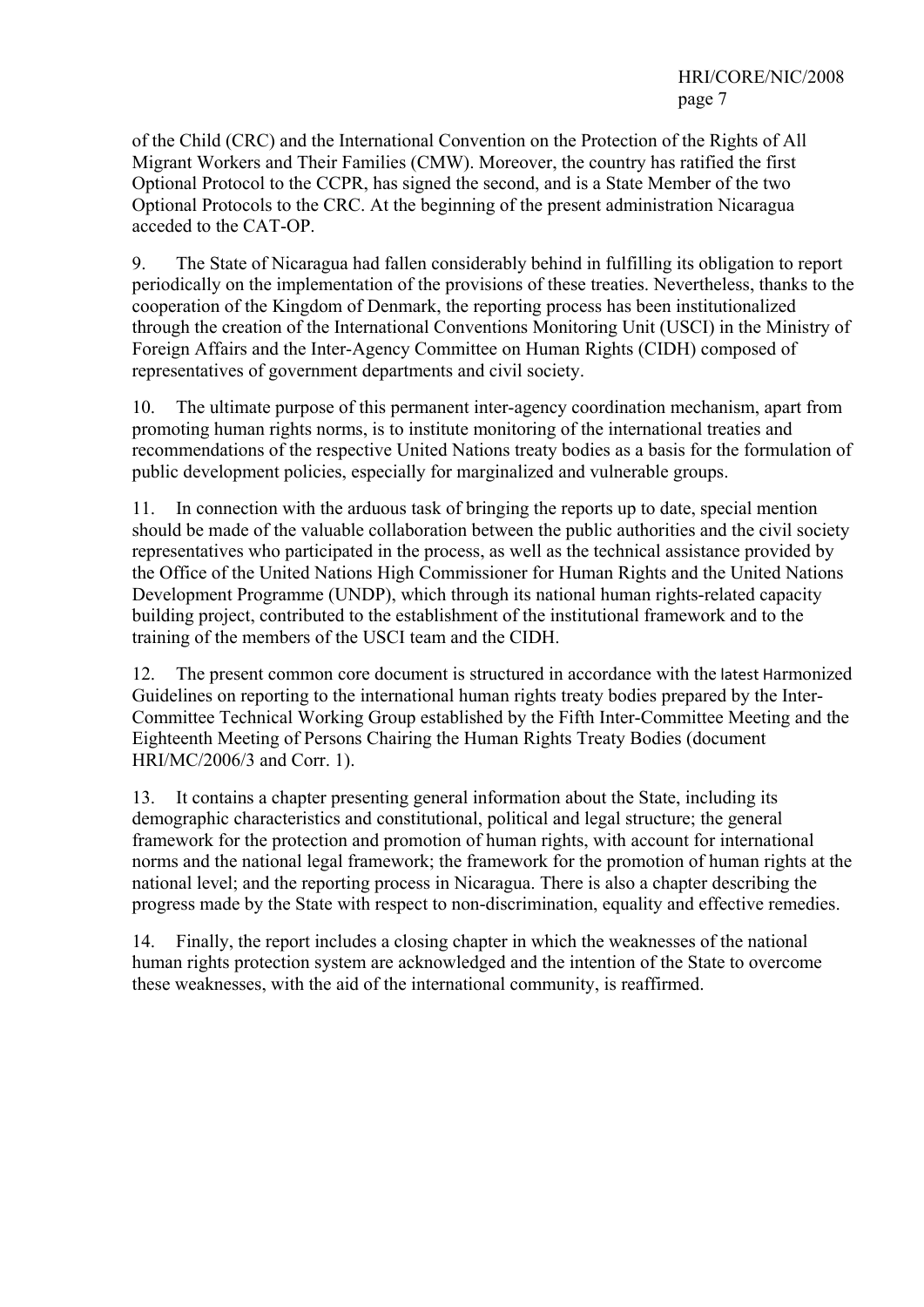## **II. GENERAL INFORMATION ABOUT THE STATE**

## **A. Demographic, economic, social and cultural characteristics of the State**

## **1. Historical background**

15. Nicaragua's history can be divided into three main periods: the pre-Hispanic period, the period of the Conquest and colonialism, and the independent and modern period.

16. The **pre-Hispanic period** extends from the early migrations, which reached Central America about 20,000 years ago, to the Spanish Conquest. The territory of Nicaragua was inhabited by various peoples. For example, the Pacific zone was home to the Maribios or Sutiavas, the Mangues or Chorotegas and the Nahuas or Nicaraguas, while the Atlantic zone was settled by the Sumos or Sumus, Miskitus and Ramas.

17. **Conquest and colonialism**: Admiral Christopher Columbus discovered Nicaragua on his fourth and final voyage, on 12 September 1502. In 1523, the Spanish Conquest began with the arrival of Captain Gil González de Avila on the Rivas isthmus, where he met the local ruler Nicarao. At the end of 1524, Francisco Hernández de Cordoba completed the conquest of the region and founded the cities of León and Granada. Nicaragua then formed part of the Spanish Empire, within the Captaincy General of Guatemala, until 1821, the year in which the independence of Central America was declared.

18. The history of Nicaragua's Caribbean coast followed a different course. In 1625, the English arrived and declared it a British Protectorate. This gave rise to rivalry between Spain and England.

19. Various groups of Africans, survivors of wrecked slave-ships, also landed on the Caribbean coast and established a new ethnic group, the Garifunas. All this explains the ethnic and cultural diversity of Nicaragua, with its indigenous, European and African populations.

20. **Nicaragua in the independent and modern period**: Nicaragua became an independent State in 1838, after separating from Mexico and later from the Federation of United Provinces of Central America.

21. During the first half of the 19th century there were frequent civil wars between the elites of León and Granada for control of the State and positions of power, which did nothing to foster institutional progress or economic development.

22. From 1854 to 1856, the National War was waged against William Walker, a North American adventurer who, in command of a group of mercenaries, proclaimed himself President of Nicaragua. In order to win this war, Nicaragua relied on the support of the Central American armies.

23. The National War was followed by 30 years of conservatism, regarded as a period of stability and orderly democratic succession, during which Nicaragua's economy grew, thanks to its exports of coffee, and the first infrastructure, including roads, railways and telegraph lines, was built.

24. From 1893 to 1909, the country lived under the liberal regime of General José Santos Zelaya. During this period a series of changes was made in every aspect of national life; much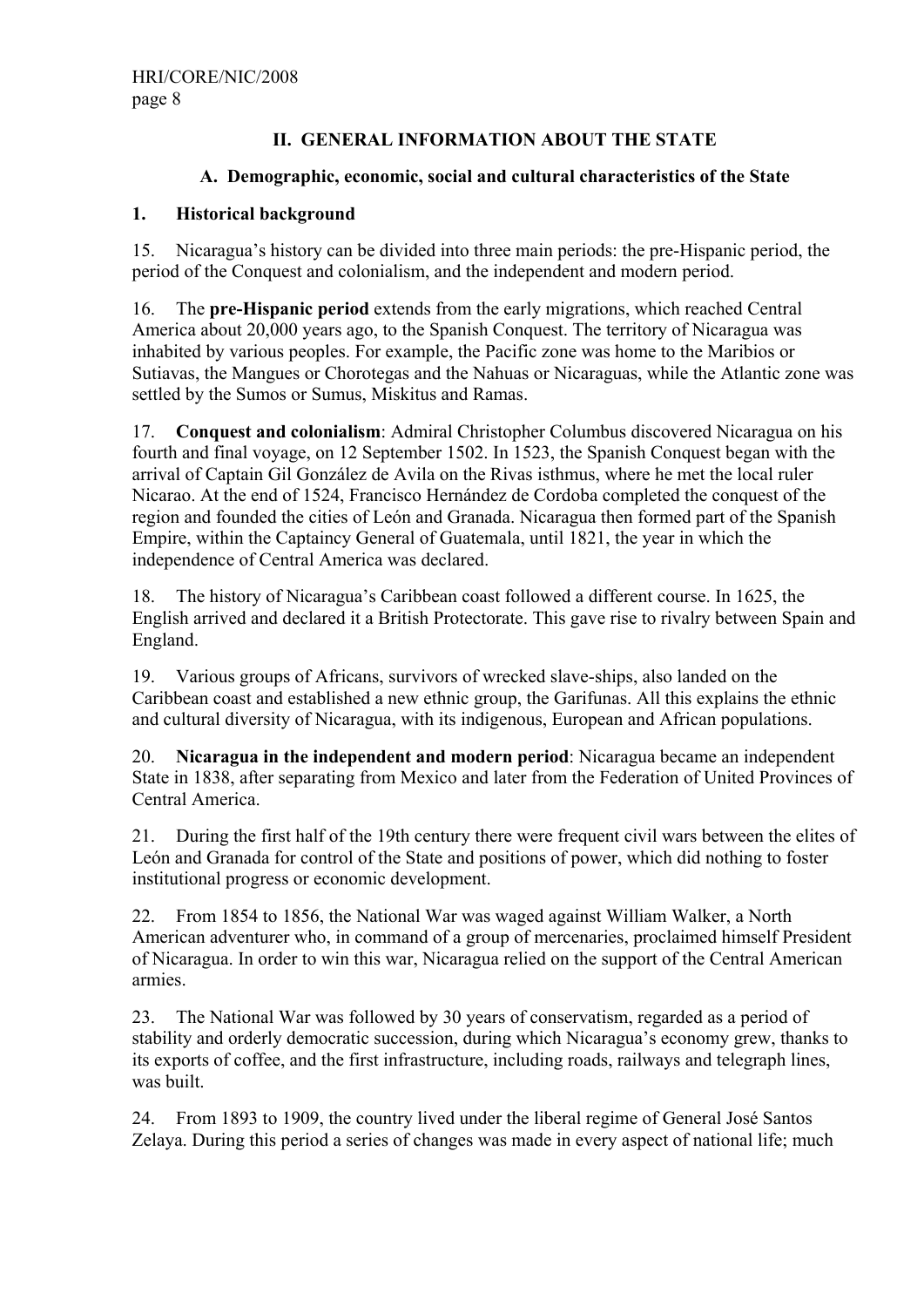work was done on development and the economic infrastructure; Mosquitia was reincorporated; and the separation of Church and State was proclaimed. Moreover, a Political Constitution that determined Nicaragua's institutional structure was enacted.

25. The year 1912 witnessed the first intervention by the United States. The second intervention came in 1926 within the context of the Constitutionalist War between the countries liberal and conservative leaders. In 1927, General Augusto C. Sandino began a campaign against foreign interventionism.

26. In 1933, the occupation of Nicaragua ended, and Sandino undertook to lay down his arms in return for an agreement between liberals and conservatives to maintain by all means Nicaragua's sovereignty and political and economic independence.

27. General Anastasio Somoza García, commander of the National Guard, was proclaimed President of the Republic in 1937. This marked the beginning of a political and military dictatorship that lasted until 1979, when the Sandinista National Liberation Front, resuming the struggle of General Sandino, assumed power after a people's revolution and the National Reconstruction Government Council was established, paving the way for a new national institutional order.

28. In 1984, the first elections were held and Daniel Ortega Saavedra was elected President of Nicaragua. His term of office was characterized by the centralization of the State and state management of the economy. During this period the coverage of the educational and health system was improved and broadened, agrarian reform was begun, and a national literacy campaign, which reduced illiteracy levels from 50% to 12.6%, was conducted.

29. On 25 February 1990, Mrs. Violeta Barrios Viuda de Chamorro, representing the National Opposition Union (UNO), was elected President of Nicaragua. Mrs. Chamorro is the only woman in the history of the country to have been elected to the highest executive office. During her term of office national reconciliation was achieved between the different forces and a process of demobilization and disarmament of the opposition forces, accompanied by a significant reduction in the foreign debt, was completed.

30. The presidential elections of 1996, in which 23 parties and alliances participated, resulted in Dr. Arnoldo Alemán Lacayo, representing the Constitutionalist Liberal Party, being elected President.

31. In the 2001 elections, Enrique Bolaños Geyer was elected President of the Republic.

32. In the 2006 elections, which were characterized by broad public participation and the transparency of the process, Comandante Daniel Ortega Saavedra, representing the Sandinista National Liberation Front and the *Nicaragua Triunfa* (Nicaragua will Triumph) coalition, was elected President of the Republic.

33. On 10 January 2007, President Ortega took office and the Government of Unity and National Reconciliation was installed, with the reduction of poverty, the promotion and protection of human rights, the elimination of corruption, and the promotion of the rights of the indigenous peoples and the ethnic Africans of the Atlantic Coast among its main objectives.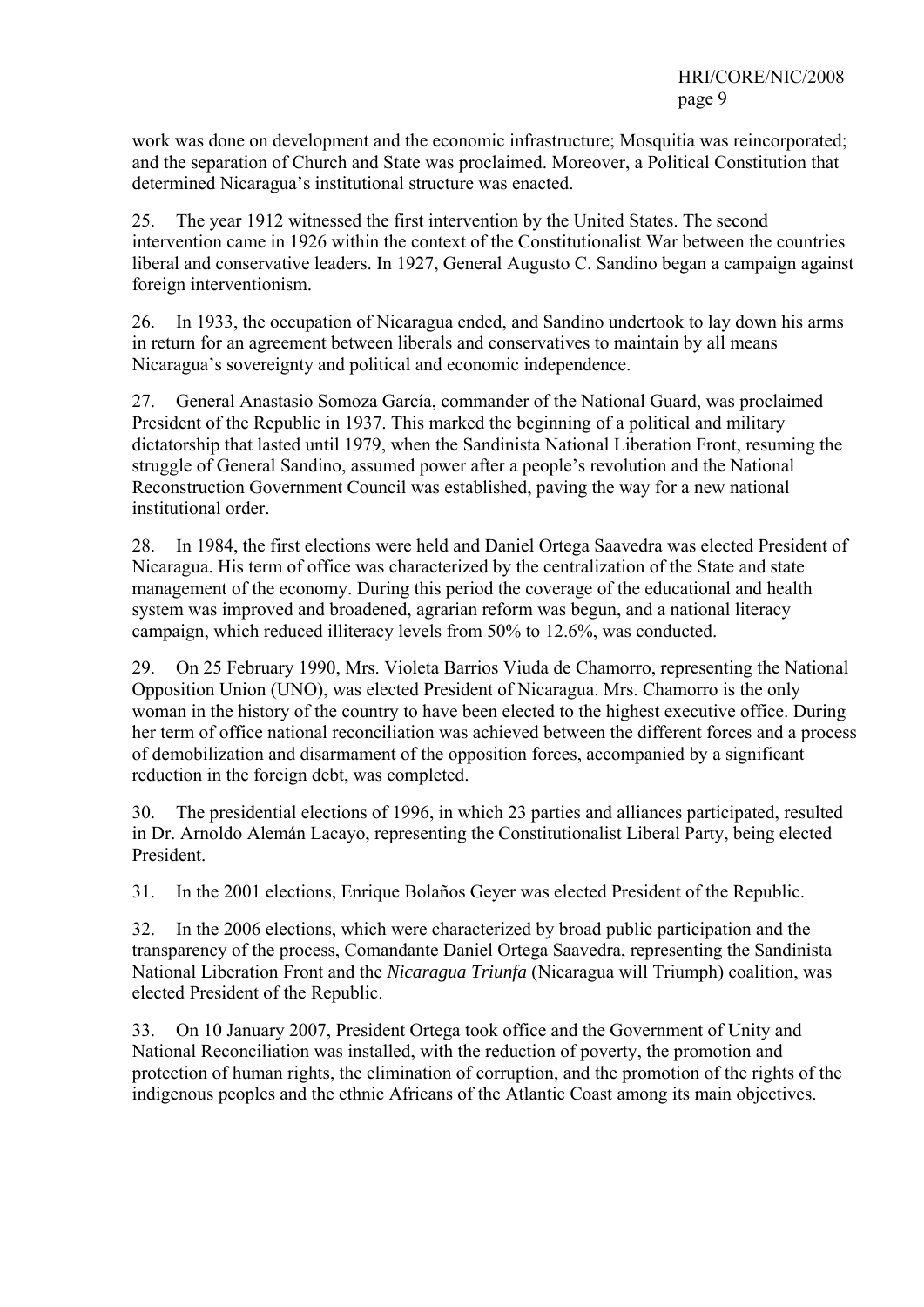## **2. The land**

34. Nicaragua is situated in the middle of the Central American isthmus which, like a narrow bridge, links the two large continental masses of North and South America, while separating the Pacific Ocean from the Caribbean Sea. It is located in the Northern Tropical Zone between Ecuador and the Tropic of Cancer in the Northern Hemisphere and, like the other countries of America, lies in the Western Hemisphere.

35. The national territory of the Republic of Nicaragua shares borders with the Republics of Honduras, Costa Rica, El Salvador, Colombia (the maritime boundary in the Caribbean Sea between Nicaragua and Colombia is the continental centre line between the continental shelf and the exclusive economic zone of the two countries, in accordance with the principle of equity and the relevant circumstances recognized by general international law) and Jamaica. It includes the adjacent islands, keys, reefs and banks, the soil and subsoil, the territorial waters, the exclusive economic zone, the continental platforms and the airspace.<sup>1</sup>

36. The Republic of Nicaragua only recognizes international obligations on its territory that have been freely agreed and are consistent with the Political Constitution of the Republic of Nicaragua and with the norms of international law. Moreover, it does not accept treaties signed by other countries to which Nicaragua is not a contracting party.**<sup>2</sup>**

37. Nicaragua has a territorial area of 130,373.40 square kilometres. There are two large inland lakes: Xolotlán or Lake Managua with an area of 1,100 square kilometres and Lago Cocibolca, known as Lake Nicaragua, which measures 8,264 square kilometres.

38. The country possesses a variety of ecosystems with mountains, forests, rivers and volcanic lakes and abundant fauna and flora. Some of the volcanoes of the Maribios chain on the Pacific side, such as Santiago and Cerro Negro, are still active. In the central region the Cordillera Isabelia is a mountainous zone with a predominantly cloud forest climate. The Caribbean region retains its tropical rain forests, which extend from the river Coco in the north to the river San Juan, the right bank of the lower reaches of this river forming the frontier with the Republic of Costa Rica.

39. Nicaragua has a system of protected areas equivalent in size to 18% of the national territory; eight ecological parks; 44 private forest reserves; and eight RAMSAR sites.**<sup>3</sup>**

## **3. Demographic aspects4**

40. Nicaragua has a population of more than 5 million.**<sup>5</sup>** The inter-census growth rates for the second half of the  $20<sup>th</sup>$  century are much higher than those for the first half because of the high

**2** INETER.

**<sup>.</sup> <sup>1</sup>** Cf. Art.10 of the Political Constitution of Nicaragua and the Maritime Areas of Nicaragua Act (Act 420).

<sup>&</sup>lt;sup>3</sup> Wetlands of international importance.

**<sup>4</sup>** Data provided by the Nicaraguan Statistics and Census Institute.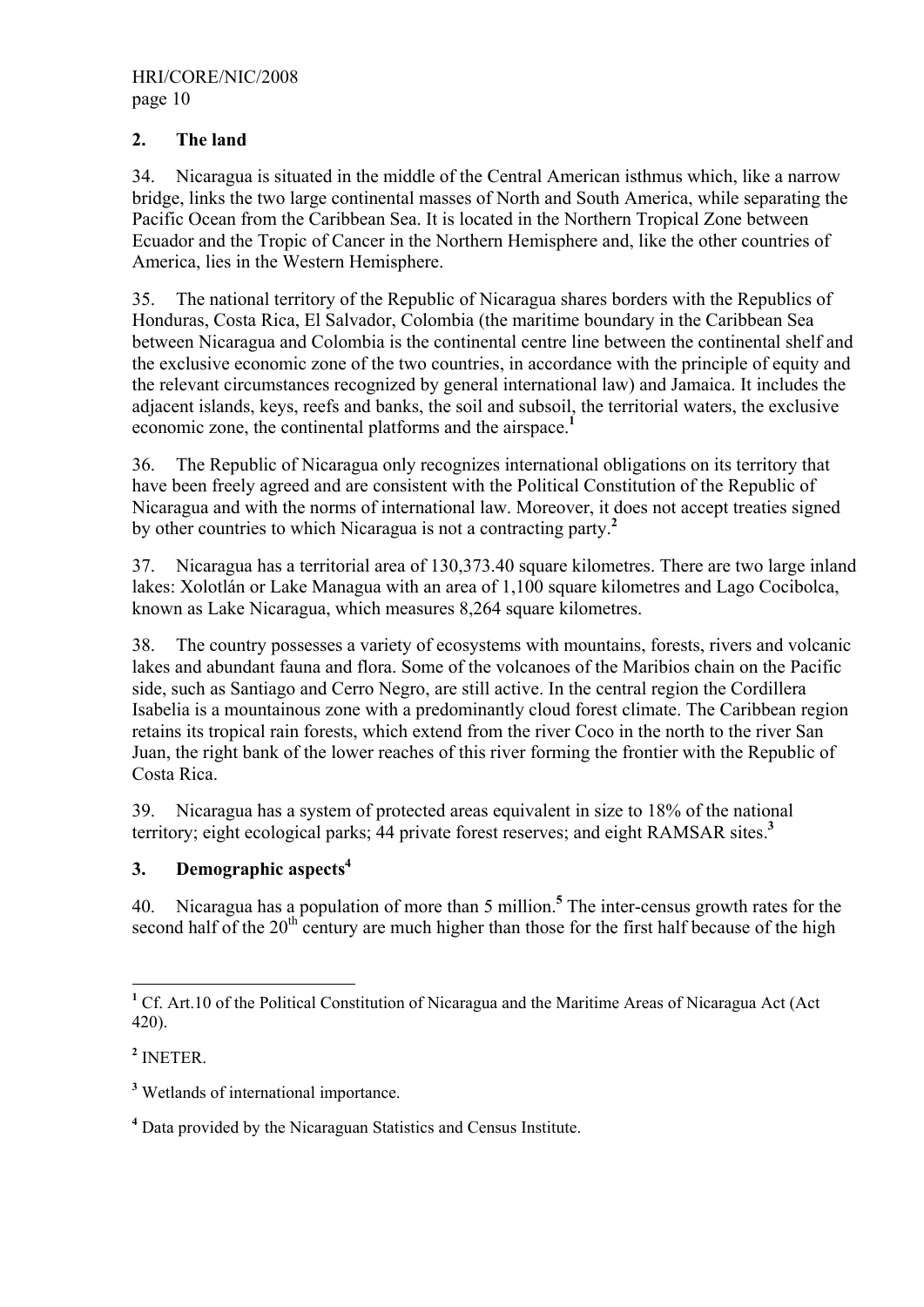## HRI/CORE/NIC/2008 page 11

natural rate of increase of the population. Nevertheless, the results of the last census reveal a significant decline in the growth dynamics in recent years, observable in the inter-census growth rates which fell from 3.5% in the period 1971-1995 to 1.7% between 1995 and 2005. However, the rate is still one of the highest in Latin America.

41. The population is predominantly urban (55.8% as compared with 44.1% for the rural population). The population density is 42.7 per square kilometre.

| <b>CENSUS</b> | Inter-census<br>period<br>(years) | Total<br>population | Growth rate<br>$(\%)$ | Population<br>density<br>(per $km^2$ ) | Dependency<br>ratio | Masculinity<br>ratio |
|---------------|-----------------------------------|---------------------|-----------------------|----------------------------------------|---------------------|----------------------|
| 1971          |                                   | 1,877,952           |                       | 15.6                                   | 104                 | 96.1                 |
|               | 24                                |                     | 3.5                   |                                        |                     |                      |
| 1995          |                                   | 4,357,099           |                       | 36.2                                   | 95                  | 97.3                 |
|               | 10                                |                     | 1.7                   |                                        |                     |                      |
| 2005          |                                   | 5,142,098           |                       | 42.7                                   | 72                  | 97.2                 |
|               |                                   |                     |                       |                                        |                     |                      |

**Table 1. Population, growth rate, density, dependency ratio and masculinity ratio** 

*Source*: National population censuses and INETER.

42. The population is predominantly female, with a masculinity ratio of 97.2 men to every 100 women. According to the results of the population censuses, the age-composition of the population is beginning to reflect the latest fall in fertility, although the percentage under 15 years of age is still high (37.3%). Thus, Nicaragua is a country with a population structure which, though still very youthful, is beginning to feel the relative weight of the proportion of persons of working age (58.4%).

43. This change in structure is confirmed by the dependency ratio which has fallen from 104 persons of dependent age per 100 persons of working age to 72 per 100.

44. The present size of the population, its growth and its composition by sex and age reflect what happened in the country during the last century. The eighties marked the beginning of a striking decline in mortality. Life expectancy rose from 42.28 years in the first half of the fifties to 72.89 in the present five-year period, according to the latest population projections and estimates (2006). This is mainly due to the decline in mortality during the first years of life, under the influence of the urbanization of society, education and the changes, economic, social and in health, that have taken place in recent years.

45. Other influential developments have been the introduction of vaccines against preventable childhood diseases and the treatment of more prevalent ailments such as diarrhoea and respiratory disease, together with the increase in the proportion of the population receiving a formal education. Thus, infant mortality has fallen from 90 deaths per 1,000 live births (1975-1980) to 22 in the present five-year period.

**5** According to the latest (2005) population and housing census the total population of Nicaragua is 5,142,098.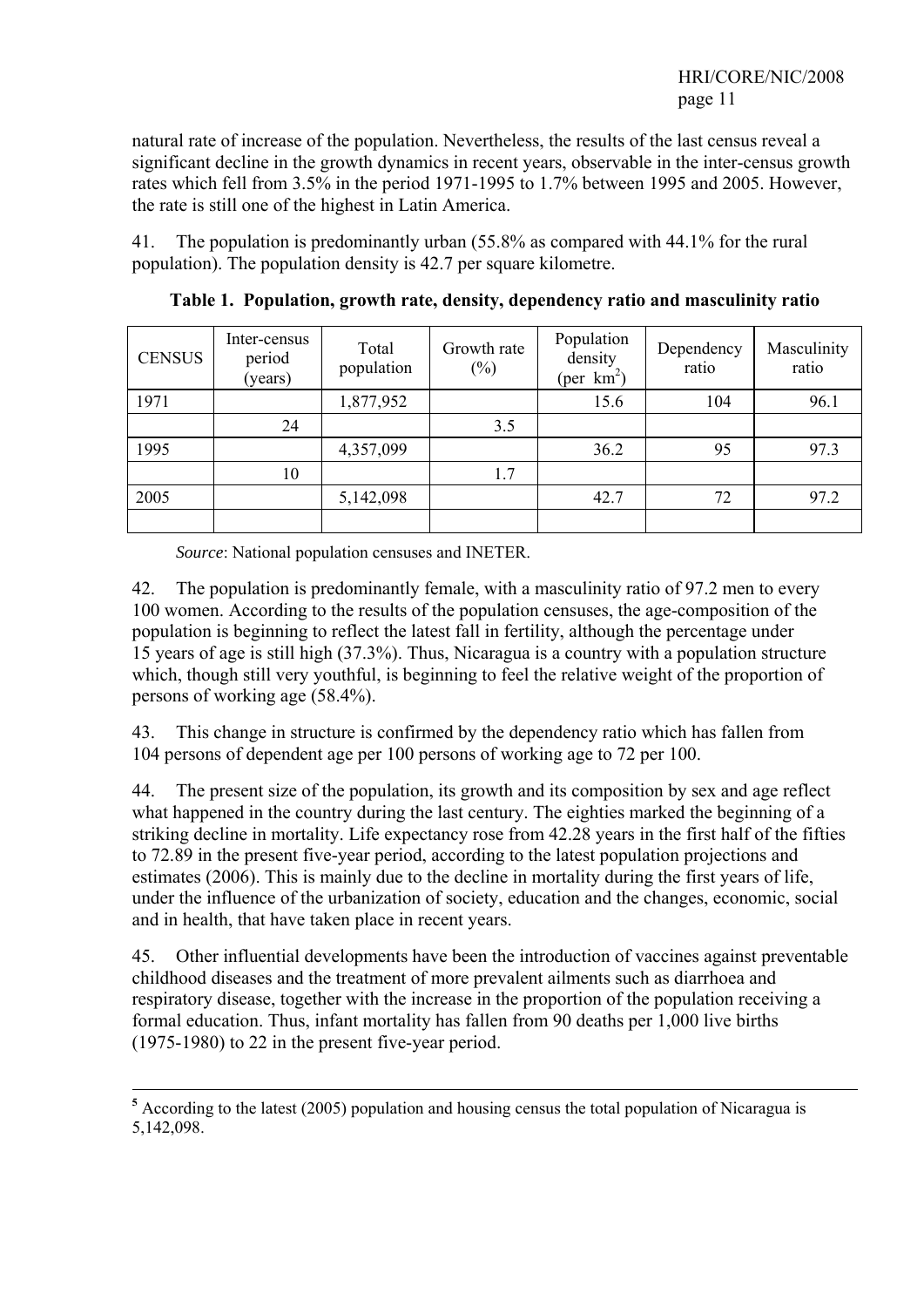

**Evolution of life expectancy, by gender** 

46. The gap representing the difference in mortality between men and women has widened as female mortality during the fertile years has fallen and deaths from chronic-degenerative diseases have increased.

| Five-year period | Life expectancy<br>(years) | Infant mortality<br>(per $1,000$ ) | Global fertility rate<br>(children per<br>woman) |
|------------------|----------------------------|------------------------------------|--------------------------------------------------|
| $70 - 75$        | 55.22                      | 97.9                               | 6.79                                             |
| 75-80            | 57.59                      | 90.1                               | 6.35                                             |
| 80-85            | 59.46                      | 79.8                               | 5.85                                             |
| 85-90            | 62.17                      | 65.0                               | 5.00                                             |
| 90-95            | 66.05                      | 48.0                               | 4.50                                             |
| $95 - 00$        | 68.41                      | 33.6                               | 3.60                                             |
| $00 - 05$        | 70.82                      | 26.4                               | 3.00                                             |
| $05-10$          | 72.89                      | 21.5                               | 2.76                                             |

**Table 2. Life expectancy, infant mortality and global fertility rate** 

*Source*: CELADE-INEC: Population Estimates and Projections, Revision 2006.

47. In the recent past, Nicaragua has been characterized as a country with high fertility and high mortality. Fertility has begun to fall appreciably, as in other Latin American countries. The widespread use of contraceptives has made possible a decline more rapid than that observed in Europe. The demographic and health survey of 2001 indicated that 46% of women of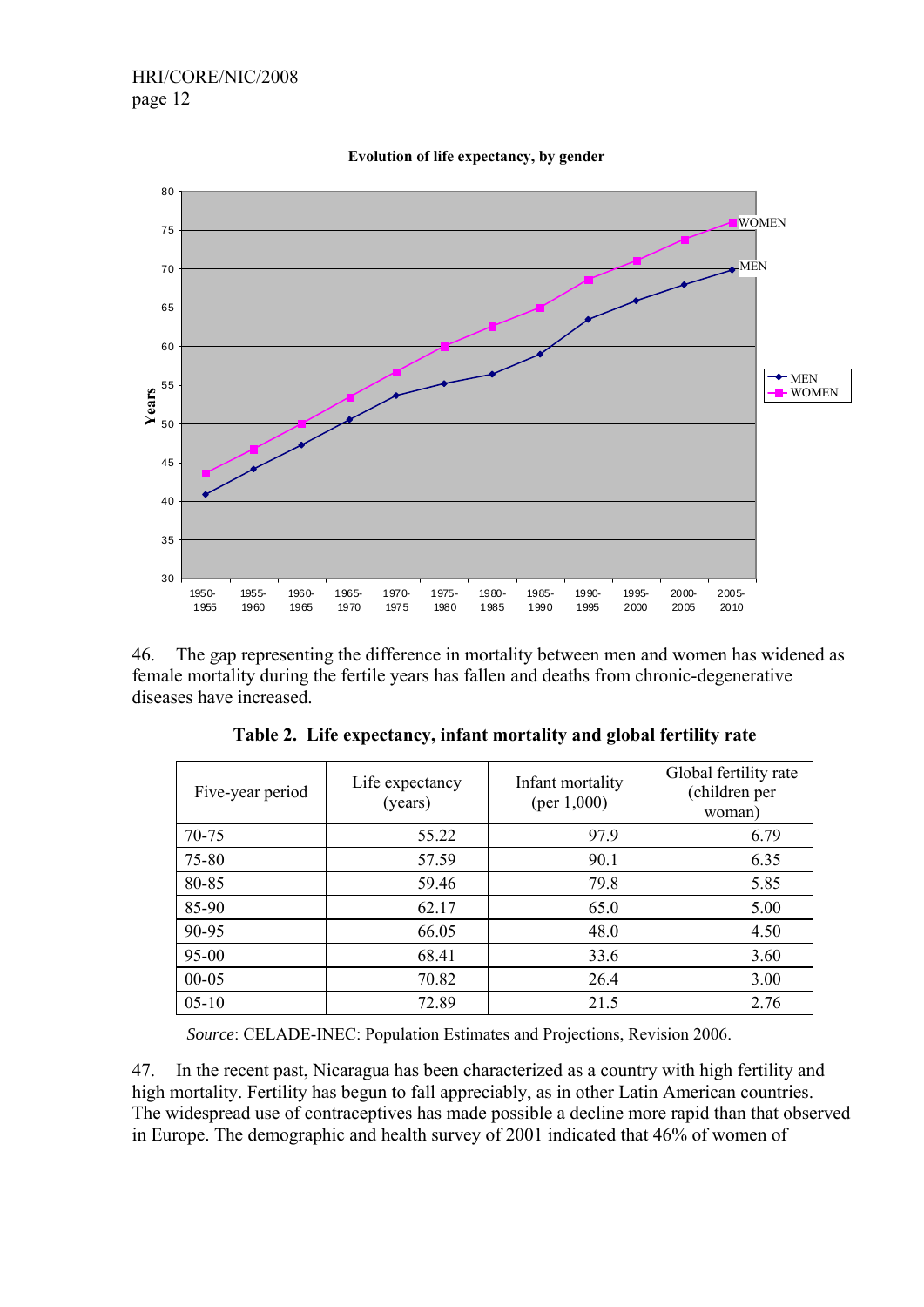childbearing age use birth control methods, and the percentage rises to 69% if they are married or in a union.

48. Although the fertility level has fallen for the population as a whole, the decline becomes more significant as the level of education rises. This is apparent from the results of the various surveys carried out in the country since the mid-eighties, as reflected in the following chart. In Nicaragua, as in many other countries, there can be no questioning the influence of education on demographic behaviour.



# Evolution of the global fertility rate by education as shown by the surveys

49. Migration, as one of the variables affecting population growth, has had an important influence on the trend in national growth rates. Since the second half of the  $20<sup>th</sup>$  century, the country has experienced an increasing flow which intensified in the eighties, for political reasons, and after that, for economic reasons, up to the present. In the last 30 years the net migration rate has more than doubled.

50. Currently, Nicaraguans are still emigrating, mainly to Costa Rica and the United States. In view of the geographical location of the country of destination and the ease of movement, many risk taking their children and relations, and in some cases the entire household may emigrate.

51. This mass emigration has had both favourable and unfavourable consequences for the country since, on the one hand, it has resulted in a flow of remittances which, according to some estimates, is making a major contribution to GDP – although in general terms it has not had a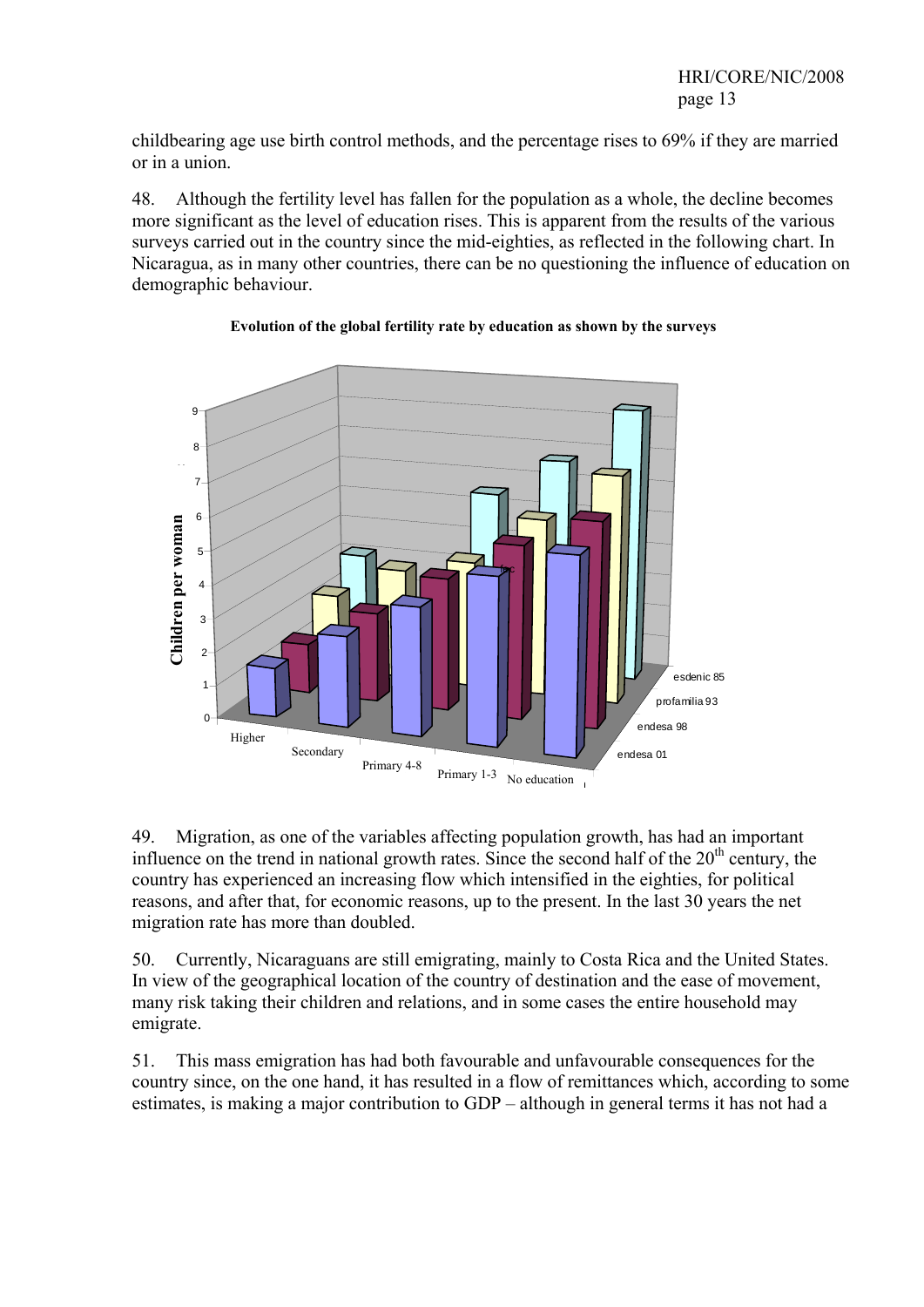HRI/CORE/NIC/2008 page 14

marked impact on the national economy – while, on the other hand, it has led to a certain disintegration of the Nicaraguan family.

## **4. Social, economic and cultural aspects**

52. According to the statistical data,**<sup>6</sup>** only 4.7% of the population state that their mother tongue is a language other than Spanish. At the same time, 8.6% say that they belong to an indigenous community or an ethnic group. Nevertheless, it should be noted that 11% of those who claim to be of indigenous or ethnic origin do not know to which group they belong, and if those of obscure origin are included this figure increases to 15% of the total, which points up the need to raise the awareness of society in general and revitalize their identity.

53. Most widely distributed are the Miskito (27.2%), the people of mixed descent of the Caribbean coast (25.3%), the Chorotega-Nahua-Mange (10.4%), the Creole or Kriol (4.5%), the Xiu-Sutiava (4.5%), the Cacaopera-Matagalpa (3.4%), the Nahoa-Nicarao (2.5%) and the Mayangna-Sumu (2.2%).

54. As distinct from the population as a whole, these populations are mainly rural (56.8%) with behaviour that differs according to the indigenous people or ethnic community concerned. The Creole population has a pronounced urban presence (90.5%), followed by the Xiu-Sutiava (80.4%) and the Garífuna and Ulva (62% each).

55. As regards the size of the Nicaraguan household, the average is 4.9 persons per household, which is somewhat smaller than the figure of 5.3 per household recorded in 2001.<sup>7</sup> However, for households that are poor and particularly for those that live in extreme poverty this average rises (to 6.7 and 7.4, respectively).

56. The proportion of people living below the poverty line is 46%, while 15% live below the minimum level of dietary consumption (or in extreme poverty).

57. Although 28% of total households are headed by women, there is not a greater concentration of women heading poorer households, as found elsewhere.

58. Three components account for 80% of household consumption in Nicaragua: food, housing and personal services. In general, 48% of consumption is concentrated on food, 7% on housing, 6% on health and as much again on education. Clearly, the share of food consumption is very considerable and increases with the degree of poverty. This is, in part, a reflection of the widespread lack of means but also of inequalities in income distribution. Between 1998 and 2001 the non-poor increased their income whereas the poor groups did not. This suggests that the growth benefited those with higher incomes, which could explain the value of the Gini coefficient, which stood at 0.56 in 2001.

59. An important indicator reflecting family living conditions, especially at the calorie intake level, is the proportion of children under five with malnutrition. Slightly less than 10% are

**<sup>6</sup>**<br> **6** Eighth Population and Fourth Housing Census (2005).

<sup>&</sup>lt;sup>7</sup> According to the Standard of Living Measurement Survey (2001).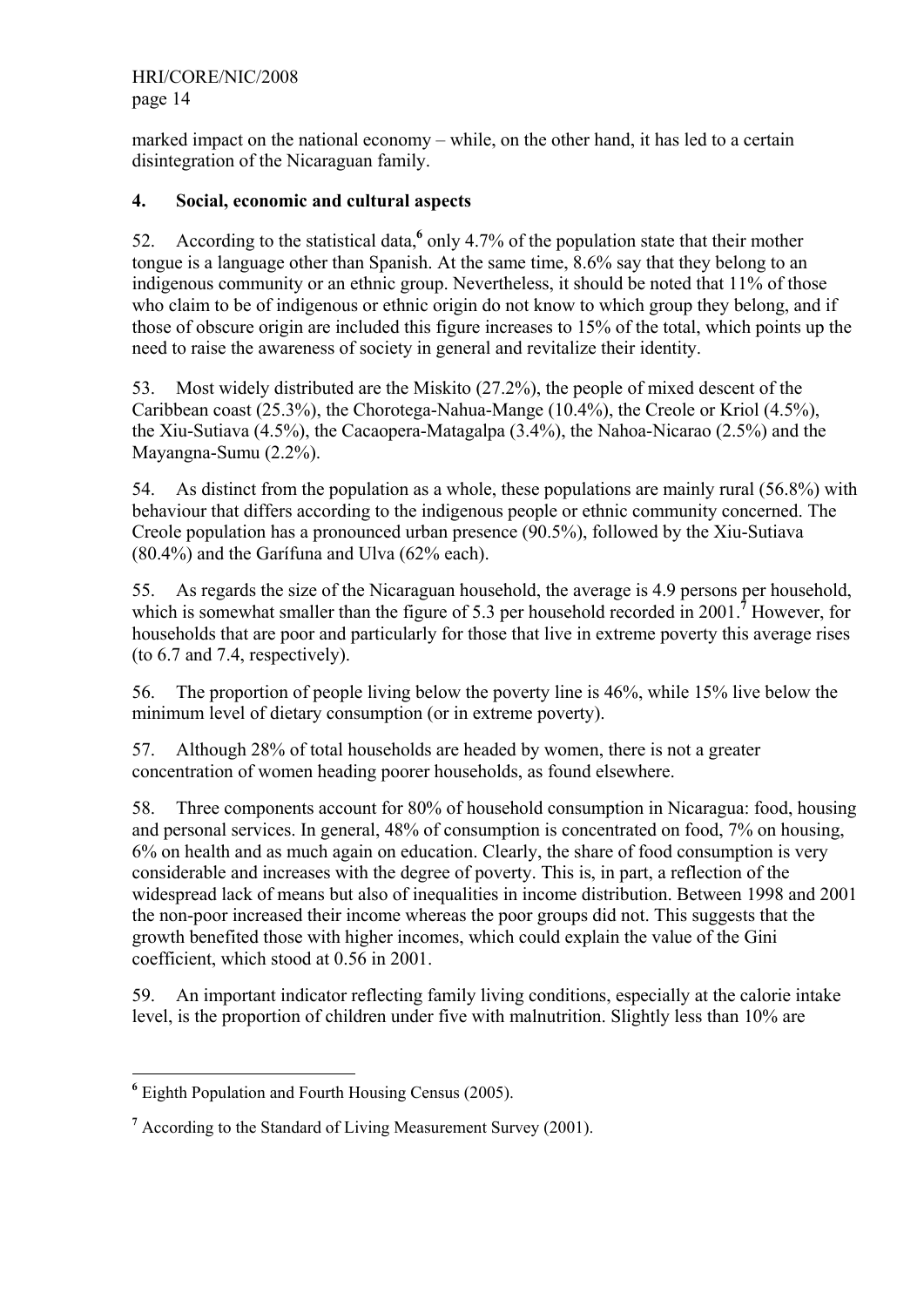generally undernourished or underweight, but 20% have chronic malnutrition (stunted growth), which is almost irreversible in children more than three years old.<sup>8</sup>

60. The nutritional state of preschool children affects the educational situation in a sort of vicious circle. The population aged 10 and over has an illiteracy rate of 20.5%<sup>9</sup> and enrolment at an educational institution for those aged between 6 and 29 is 51.7%,**<sup>10</sup>** a figure which indicates progress as compared with previous years but still leaves room for improvement.

61. The rate of participation of the population aged 10 and over in the labour force is estimated at more than 52% and the unemployment rate at 5.2%. More than seven out of every ten workers are employed in agriculture, forestry or fishing, in the manufacturing industry or in community or personal services. The agriculture, forestry and fishing sector accounts for 29%. It should be noted that around 64% of the population in full-time work is employed in the informal sector.<sup>11</sup>

62. Workers have the right to form trade unions. In 2005, there were 39,357 workers registered with trade unions and 665 executive councils.

63. As regards religion, since 1995 there have been considerable changes in the figures for the religious faiths to which people say they belong. Over a period of ten years, the Catholic religion declined by 14 percentage points (from 72.9% in 1995 to 58.5% in 2005). For their part, the Evangelicals increased by about 7 percentage points, from 15.1% in 1995 to 21% in 2005. The Moravians maintained a steady presence and there was an increase in the number of persons claiming not to belong to any religious faith (15.7%).

64. Gross national income per capita rose from US\$ 728.42 in 2002 to US\$ 946.37 in 2006.**<sup>12</sup>** Real gross domestic product (GDP) was estimated at C\$ 28,087.50 million in 2002, rising to C\$ 32,651.20 million in 2006. Current per capita GDP is calculated at US\$ 971.20.

65. Domestic government debt amounts to US\$ 1,266.90. At the same time, Nicaragua has reduced its external debt, from US\$ 6,372.75 in 2002 to US\$ 4,400.20 in 2006.

66. The consumer price index is estimated at 160.86 dollars.

67. Generally speaking, in recent years the figures for social expenditures as a proportion of GDP and total public expenditure have shown an increase.

**<sup>.</sup> <sup>8</sup>** Data from the 2001 Demography and Health Survey.

<sup>&</sup>lt;sup>9</sup> Cf. the section on "Equality of rights in education and training".

**<sup>10</sup>** INEC, 2005 Census.

**<sup>11</sup>** According to the 2006 Employment Survey.

**<sup>12</sup>** Data provided by the Central Bank of Nicaragua. The 2006 data are projections revised in November 2006.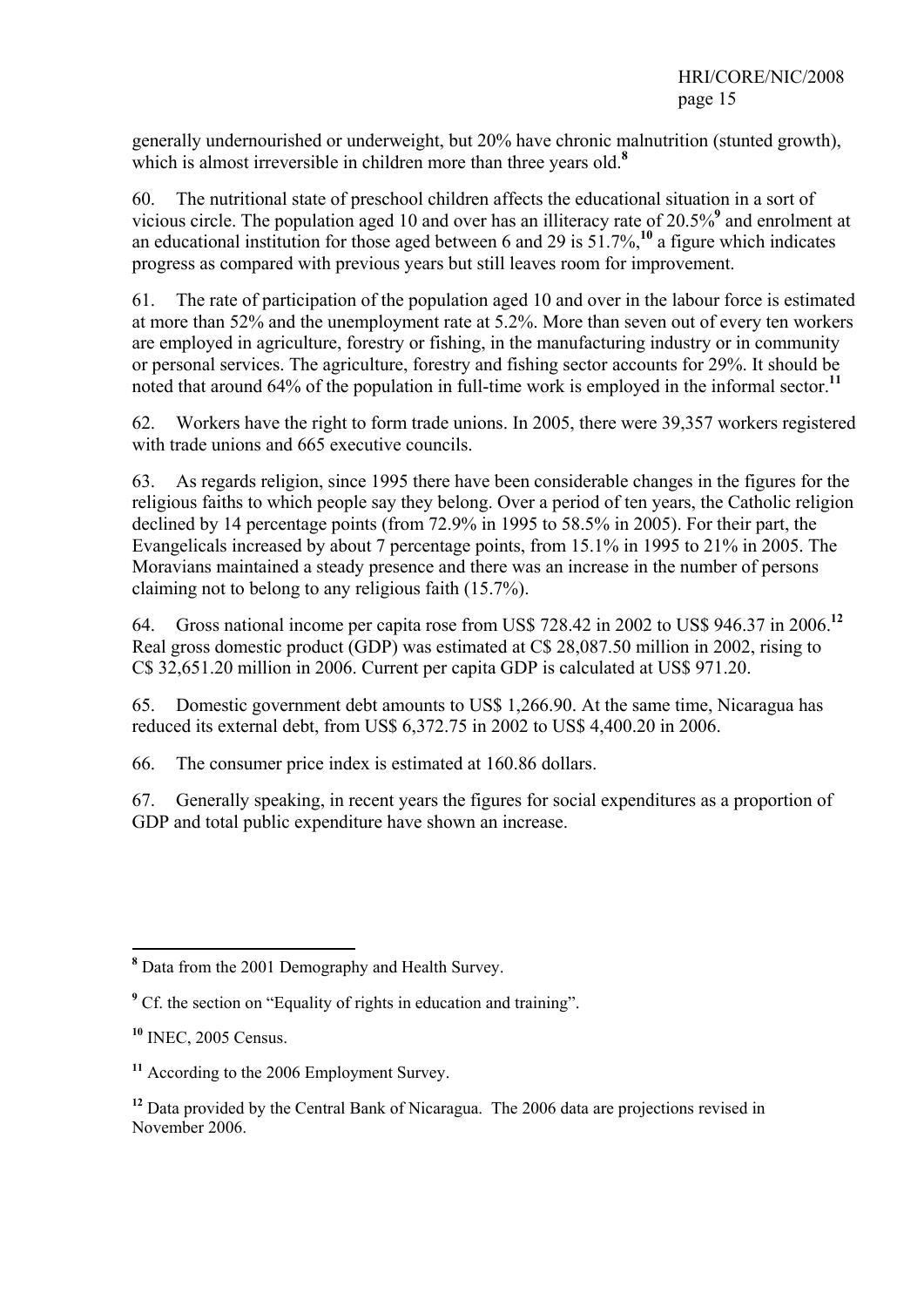# HRI/CORE/NIC/2008

page 16

| <b>ITEM</b>                                                        | 2002 | 2003 | 2004 | 2005 |
|--------------------------------------------------------------------|------|------|------|------|
| Social expenditures as a proportion of GDP                         | 8.5  | 10.2 | 10.3 | 11.1 |
| Housing and community services                                     | 0.7  | 0.9  | 1.4  | 1.8  |
| Health                                                             | 3.1  | 3.49 | 3.18 | 3.43 |
| Education                                                          | 4.0  | 4.7  | 4.3  | 4.9  |
| Social services and welfare                                        | 0.6  | 1.0  | 1.2  | 1.0  |
| Recreational and cultural services                                 | 0.1  | 0.1  | 0.1  | 0.1  |
| Social expenditures as a proportion of total<br>public expenditure | 37.1 | 35.5 | 41.2 | 43   |
| Housing and community services                                     | 3.2  | 3.1  | 5.7  | 7.1  |
| Health                                                             | 13.3 | 12.2 | 12.8 | 13.3 |
| Education                                                          | 17.5 | 16.4 | 17.4 | 18.2 |
| Social services and welfare                                        | 2.7  | 3.5  | 4.8  | 3.9  |
| Recreational and cultural services                                 | 0.4  | 0.3  | 0.5  | 0.5  |

68. International assistance as a proportion of GDP amounts to 9.0%, of which 4.7% relates to loans and 4.3% to grants. The figure for international assistance expressed as a proportion of the budget is 32.7%, of which 17.0% relates to loans and 15.8% to grants.

## **B. Constitutional, political and legal structure of the State**

## **1. Political organization**

69. The Political Constitution**<sup>13</sup>** stipulates that Nicaragua is an independent, free, sovereign, unitary and indivisible State. It is a participatory and representative democratic Republic and is constituted as a social State governed by the rule of law.

70. The organs of government are the legislative, executive, judicial and electoral powers which are independent but work harmoniously together, being subordinate only to the supreme interests of the nation and the provisions of the Constitution of the Republic.

71. Executive power is exercised by the President of the Republic who is Head of State, Head of Government and Supreme Commander of the national defence and security forces. The president is elected for a five-year term. The Vice-President of the Republic performs the functions specified in the Political Constitution and those delegated by the President of the Republic, directly or by law.

72. Legislative power is exercised by the National Assembly by delegation and popular mandate. The National Assembly is composed of 90 deputies with their respective alternates

**.** 

**<sup>13</sup>** Art. 6.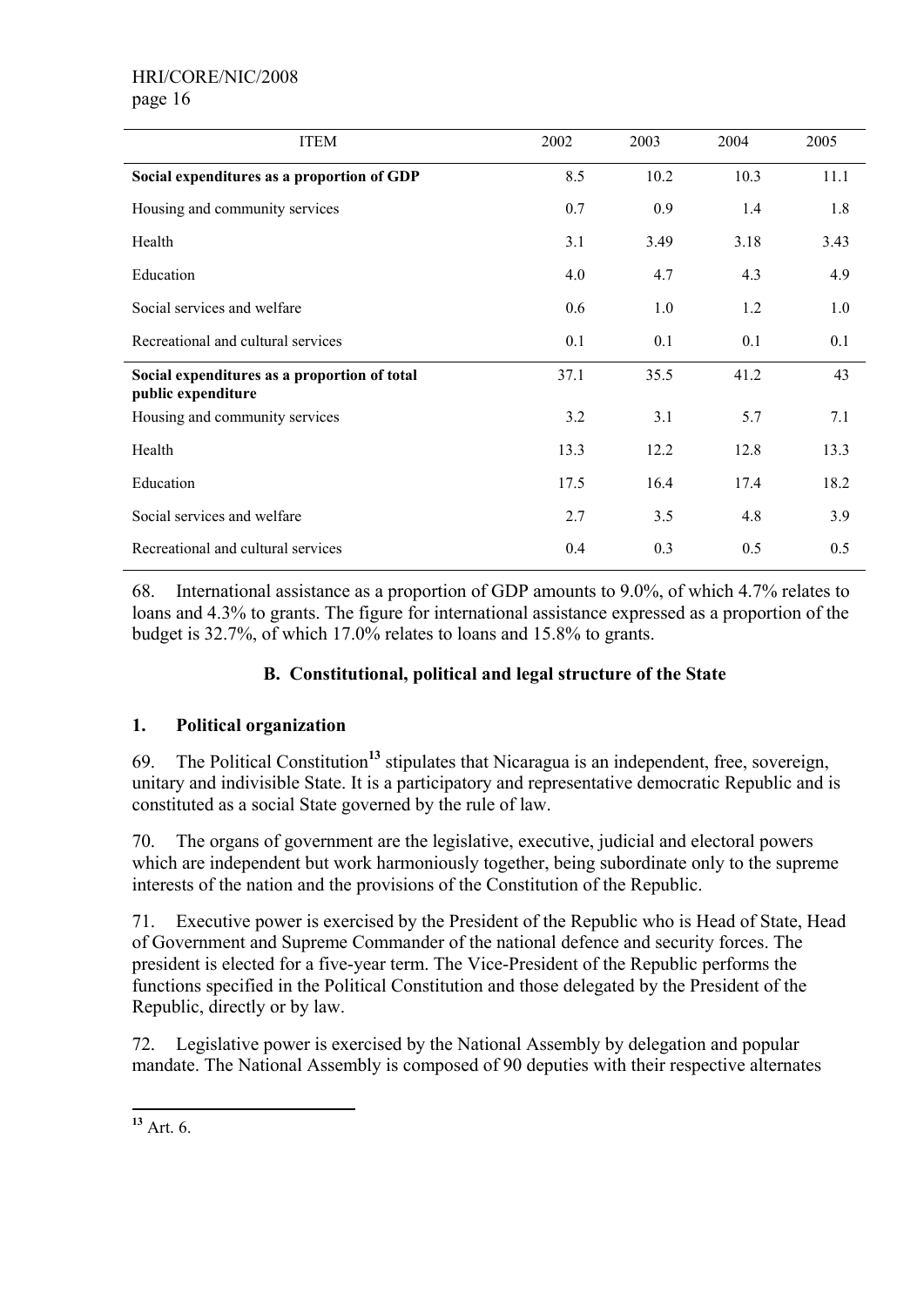elected by universal, equal, direct, free and secret suffrage under the system of proportional representation. The ex-President of the Republic and the ex-Vice-President elected for the immediately previous term also form part of the National Assembly as titular and alternate deputies, respectively. Deputies are also elected for a five-year term.

73. The judicial power is composed of the courts of justice established by the Judiciary Organization Act (Act No. 260)**<sup>14</sup>**, namely, the district and local courts, the appellate courts and the Supreme Court of Justice (SCJ), the highest judicial authority. The SCJ is composed of 16 judges elected by the National Assembly from short-lists proposed by the President of the Republic and by deputies of the National Assembly, in consultation with the relevant civil associations. The judges of the SCJ elect their President by majority vote from amongst their own number.**<sup>15</sup>**

74. The judicial power receives 4% of the general budget of the Republic.

75. The judicial profession is regulated by the Judicial Profession Act (Act No. 501).**<sup>16</sup>**

76. The electoral power is exclusively responsible for the organization, management and oversight of elections, plebiscites and referenda. It is composed of the Supreme Electoral Council, which consists of seven titular judges and three alternates elected by the National Assembly and other subordinate electoral bodies. The members of the Supreme Electoral Council elect their President and Vice-President from amongst their own number.

77. For administrative purposes the territory of Nicaragua is divided into departments, autonomous regions of the Atlantic Coast and municipalities, the basic unit for the administrative division of the country. Nicaragua has 153 municipalities grouped in 15 departments and 2 autonomous regions. The city of Managua is the capital of the Republic and the seat of the State powers.

78. The Constitution provides for the following supervisory agencies: the Office of the Comptroller-General of the Republic, the Public Prosecutor's Office, the Office of the Procurator for the Defence of Human Rights (or Ombudsman), and the Office of the Superintendent of Banks.

### **2. Registration and supervision of non-governmental organizations**

79. The registration and supervision of NGOs in Nicaragua is governed by Act No. 147, the General Non-Profit Legal Persons Act of 19 March 1992.**<sup>17</sup>** This act governs the establishment, authorization, operation and liquidation of Nicaraguan civil and religious associations.

80. Legal personality is granted and annulled by Decree of the National Assembly.

**<sup>.</sup> <sup>14</sup>** Approved on 7 July 1998 and published in *La Gaceta* No. 137 of 23 July 1998.

**<sup>15</sup>** For further details see section 3 on the Administration of Justice.

**<sup>16</sup>** Approved on 14 October 2004 and published in *La Gaceta* Nos. 9, 10 and 11 of 13, 14 and 17 January 2005.

**<sup>17</sup>** Published in *La Gaceta* No. 102 of 29 May 1992.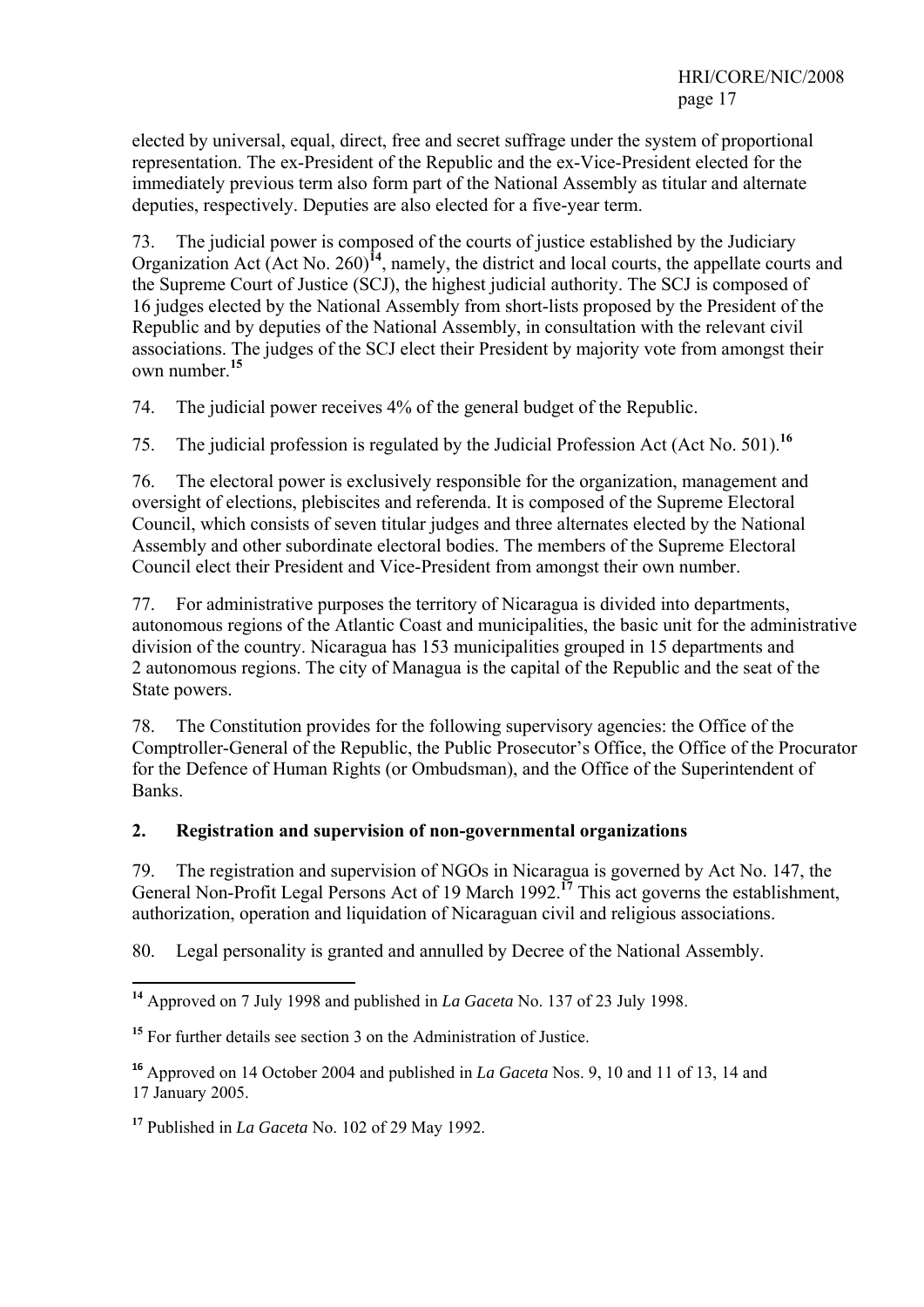- 81. To have legal personality granted the following procedure must be followed:
- (a) Submit an application to the Secretariat of the National Assembly, enclosing the articles of association which must, among other requirements, indicate the purposes of the Association and the importance and consequences of its existence for the civil or religious life of the country;
- (b) If the application is approved, the Decree granting legal personality must be published in *La Gaceta* (Official Journal);
- (c) Following publication, the interested party has a period of 15 days within which to apply to the Department for the Registration of Non-Profit Legal Persons of the Ministry of the Interior;
- (d) If the organizations meet the requirements of the Act, the Department for the Registration and Supervision of Associations will issue a certificate of legality in order that they may exercise their rights and contract obligations in accordance with their purposes and objectives.

82. Associations with legal personality granted abroad that decide to carry out or are carrying out activities in Nicaragua must submit the corresponding documents to the Department for the Registration and Supervision of Associations of the Ministry of the Interior, for authorization.

83. Foreign legal persons operating in the country under an international treaty, convention, agreement or protocol are governed by its provisions.

84. The National Assembly may decide to annul the legal personality of an association, after consulting the Ministry of the Interior, in the following circumstances: if it has been used for committing wrongful acts; for contravening public policy; for reducing the number of members of the association below the minimum fixed by law; for carrying out activities inconsistent with the purposes for which the association was established; for preventing the exercise of supervision and surveillance by the Department for the Registration and Supervision of Associations, or when so agreed by its governing body, in accordance with its articles.

85. There are currently 3,990 non-profit entities enrolled in the Register of the Ministry of the Interior<sup>18</sup>

### **3. Administration of justice**

1

86. In Nicaragua, the courts of justice form a unitary system whose highest authority is the Supreme Court of Justice. Jurisdictional competence for judging cases and executing judgments belongs exclusively to the judicial power.

87. Military tribunals try only strictly military offences, without prejudice to judicial proceedings and appeals to the Supreme Court of Justice.

**<sup>18</sup>** Department for the Registration and Supervision of Associations, Ministry of the Interior. Associations enrolled on 5 March 2007.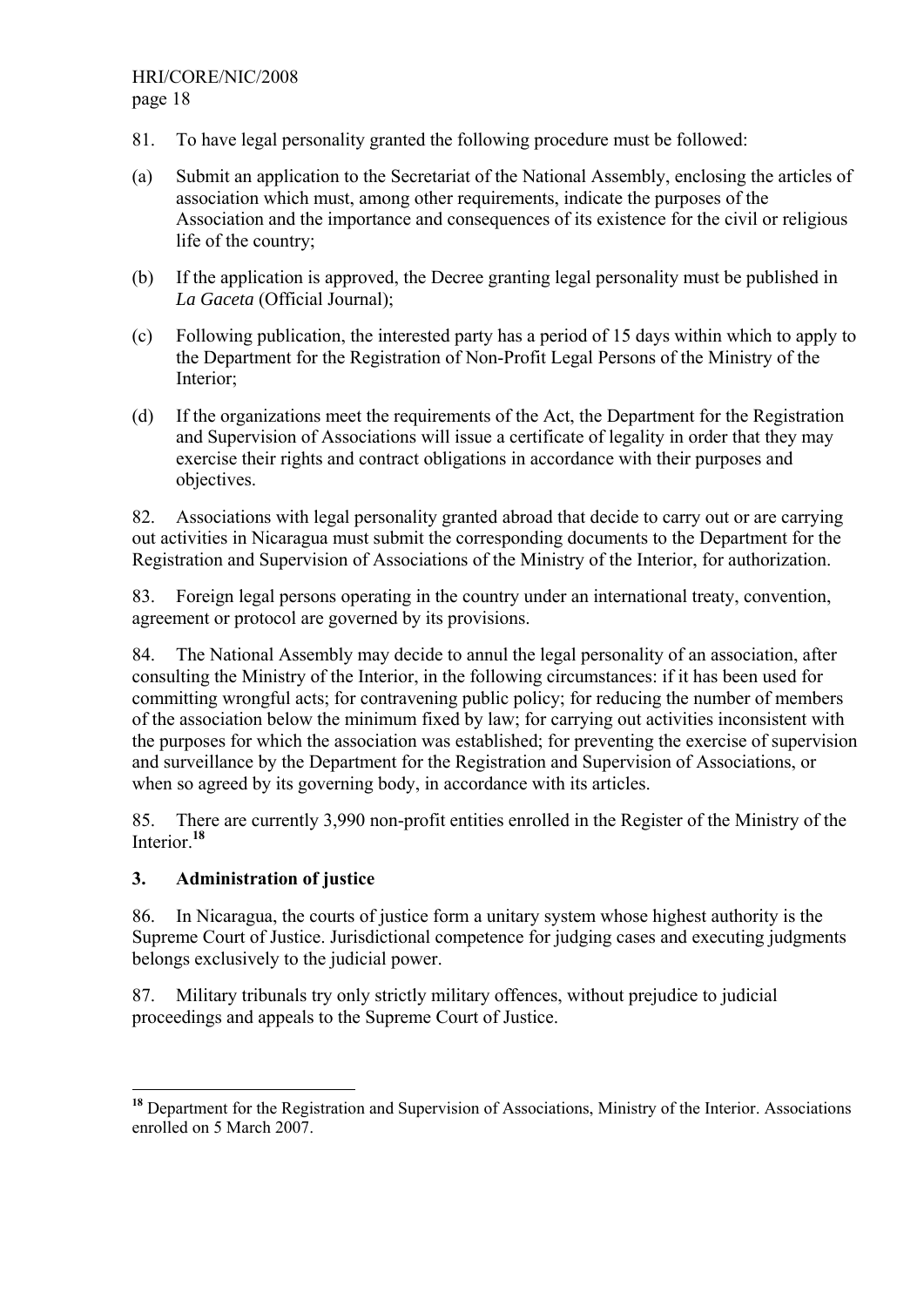88. As previously mentioned, the judicial power is composed of the Supreme Court of Justice, the appellate courts, the district courts and the local courts. The Supreme Court of Justice consists of four specialized chambers: criminal, civil, constitutional and administrative. It has national jurisdiction and sits at the top of the judicial pyramid.

89. There are nine appeal courts, one in each of the country's jurisdictional territories. Each appeal court is made up of not less than five judges and is divided into at least two chambers which hear civil, labour and criminal cases. In the country as a whole there are 21 such chambers.

90. The State has 334 lower courts, including 122 district courts and 197 local courts. These courts deal with criminal, civil and labour cases, including, in particular, matters relating to reformed property and family law. The only court competent to hear administrative disputes is the Administrative Chamber of the Supreme Court.**<sup>19</sup>**

91. Between 2000 and 2007, the number of courts of first instance increased from 226 to 334. This increase was particularly significant with respect to the exclusively criminal courts of first instance, the number of which rose from 47 to 139.**<sup>20</sup>**

92. In civil matters, the number of specialized courts increased from 39 in 2000 to 61 in 2007.

93. The number of specialized labour courts increased from three in 2000 to five in 2007.

94. The courts of sole or combined jurisdiction increased from 141 (in 2000) to 153 (in 2003) but decreased to 127 in 2007. This does not mean that these courts disappeared but that they were converted into specialized criminal or civil courts. Thus, the decrease (10%) in their number was mirrored by an increase in the number of specialized courts.

95. Considering that at the end of 2005 the population of Nicaragua was estimated at 5,483,447, there was one court for every 16,417 inhabitants, i.e., 5.81 courts for every 100,000 inhabitants, which is a low average index for Latin America.

### **Courts of first instance, both district and local**

| Central      | 9.8 |
|--------------|-----|
| Las Segovias | 7.3 |
| Sur          | 7.2 |
| Oriente      | 6.8 |
| <b>RAAN</b>  | 6.0 |
| <b>RAAS</b>  | 5.5 |

### **Number of courts per 100,000 inhabitants by territorial jurisdiction**

<sup>19</sup> In accordance with the operative part of the Administrative Litigation Act.

**.** 

<sup>20</sup> This includes the creation or conversion of hearing, trial and execution courts made necessary by the entry into force of the Code of Criminal Procedure (CCP) and the special juvenile courts.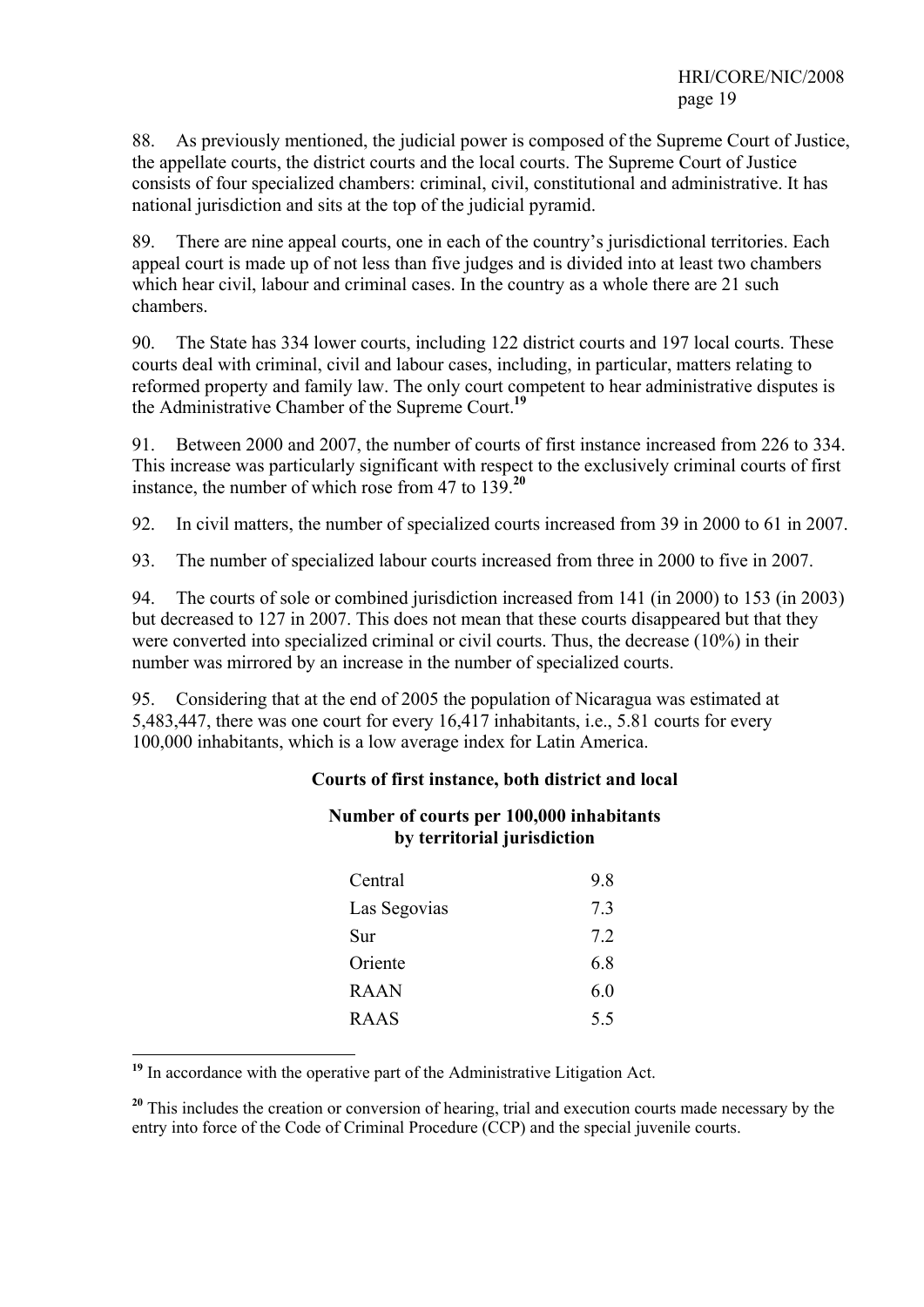| <b>National average</b> | 5.81 |
|-------------------------|------|
| Managua                 | 36   |
| Norte                   | 49   |
| Occidente               | 53   |

 *Source*: SCJ - Information and Planning Directorate.

96. Clearly, the supply of judicial services is unequally distributed, the Central jurisdictional territory having 9.8 judges per 100,000 inhabitants whereas Managua, at the other extreme, has only 3.6.

97. In line with these data, the projections for the growth of judicial business envisage the balancing of these ratios and great efforts are being made to improve the supply.

98. On the other hand, the judicial system should be assessed not only on the basis of the number of judges but also in terms of its operational efficiency. To some extent, the low judges per capita ratios can explain the excessive work load on the courts, although there are undoubtedly other aggravating factors such as malicious proceedings, inappropriate incentives to litigation, and the infrequent use of alternative dispute settlement mechanisms.

99. Other related, more disaggregated data on the supply of judicial services based on the population by territorial jurisdiction can be expressed in terms of the population/judge ratio. In Nicaragua there is, on average, one district judge for every 40,921 people and one local judge for every 29,640 people. There are, however, some inequalities in the averages. For example, the area of the country with the best supply of services in terms of district judges is Carazo, in the Oriental region, with 16,103 people per judge, whereas Managua is the worst supplied with 62,742 people per judge.

| No.            | Jurisdictional<br>territory | Department    | District<br>judges | Population | Supply ratio<br>inhab/district judge |
|----------------|-----------------------------|---------------|--------------------|------------|--------------------------------------|
|                | Atlántico Norte             | <b>RAAN</b>   | 9                  | 249,716    | 27 746                               |
| $\overline{2}$ | Atlántico Sur               | <b>RAAS</b>   |                    | 382,079    | 34 734                               |
| 3              | Norte                       | Matagalpa     | 8                  | 484,902    | 60,612                               |
|                |                             | Jinotega      | 5                  | 297,270    | 59,454                               |
| $\overline{4}$ | Las Segovias                | Madriz        | 4                  | 133,250    | 33,312                               |
|                |                             | Nueva Segovia | 4                  | 211,233    | 52,808                               |
|                |                             | Estelí        | 5                  | 215,384    | 43,076                               |
| 5              | Central                     | Río San Juan  | 3                  | 95,546     | 31,848                               |
|                |                             | <b>Boaco</b>  | 5                  | 168,590    | 33,718                               |
|                |                             | Chontales     | 7                  | 182,019    | 26,002                               |
| 6              | Occidental                  | Chinandega    | 9                  | 441,308    | 49,034                               |
|                |                             | León          | 9                  | 389,628    | 43,292                               |
| 7              | Sur                         | <b>Rivas</b>  | 5                  | 166,938    | 33,387                               |
|                |                             | Granada       | 5                  | 190,604    | 38,120                               |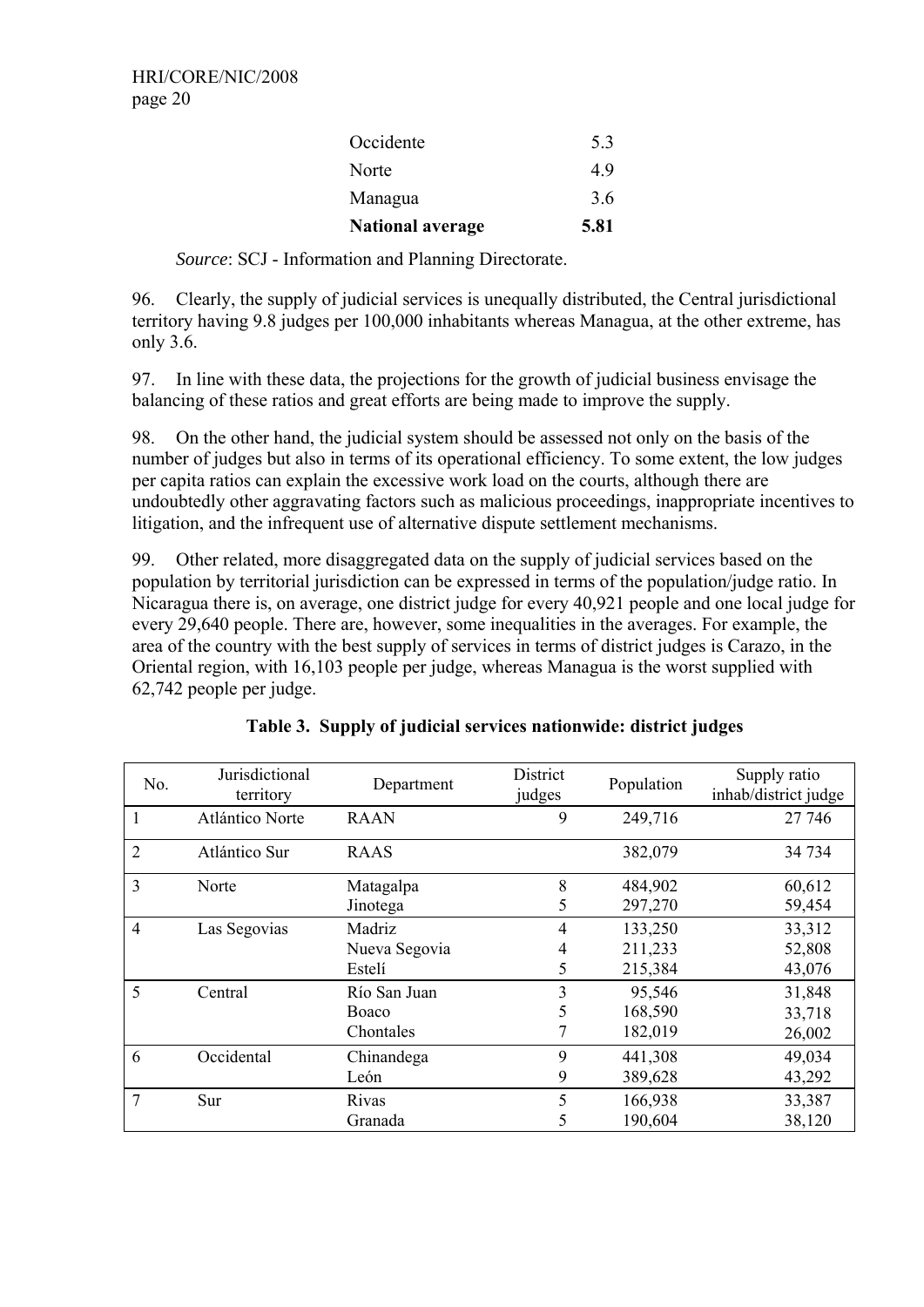HRI/CORE/NIC/2008 page 21

| No.          | Jurisdictional<br>territory | Department | District<br>judges | Population | Supply ratio<br>inhab/district judge |
|--------------|-----------------------------|------------|--------------------|------------|--------------------------------------|
| 8            | Oriental                    | Carazo     | 11                 | 177,142    | 16,103                               |
|              |                             | Masaya     | 4                  | 317,499    | 79,374                               |
| 9            | Managua                     | Managua    | 30                 | 1,380,339  | 46,011                               |
| <b>Total</b> | 134                         |            |                    | 5,483,447  | 40,921                               |

*Source*: Estimates and calculations of the Socio-Demographic Statistics Directorate, based on INEC-CELADE.

Unpublished document. "Nicaragua: Population Estimates and Projections 1950-2050". September 1999. http://www.inec.gob.ni/compendio/pdf/inec214.pdf.

100. With regard to the specialized courts, judicial services are in best supply in the field of criminal law. Out of the 319 existing single-judge courts 41.06% deal with criminal matters, whereas only 61 (19.12%) deal with civil and labour cases. There are 127 non-specialized courts that hear all kinds of cases (civil, criminal and labour) and these account for 39.81% of the total.

101. The country's civil judges have residuary jurisdiction, i.e., they can try all cases relating to other specialties, apart from criminal cases. This is because the family specialization is still being implemented and there are only five labour courts in the entire country. There are no commercial or mercantile courts or courts of an agrarian nature. Thus, the civil courts are those most involved in settling disputes of different kinds. The single-judge local courts also see every type of case.

102. For settling property disputes, particularly those resulting from agrarian and urban reform, there are five property arbitrators (1.5% of the total number of judges sitting alone) who perform this function exclusively.

## *Crime statistics***<sup>21</sup>**

103. With an average of 2,343 crimes per 100,000 inhabitants Nicaragua is one of the countries with the lowest crime rates in Central America.

104. The homicide rate has fluctuated over the last ten years. In 1997 there were 15 homicides per 100,000 inhabitants, the lowest average was in 2000 (9/100,000), while in 2006 there were 14 homicides per 100,000.

105. The number of detainees per 100,000 inhabitants has varied very little, rising from 771 in 1997 to 790 in 2006.

106. At national level, the number of sexual offences increased from 3,120 in 1997 to 4,076 in 2006. The offences that fall within this category are: rape, attempted rape, statutory rape, incest, attempted incest, abduction, indecent assault, and sexual harassment.

**.** 

**<sup>21</sup>** Provided by the National Police.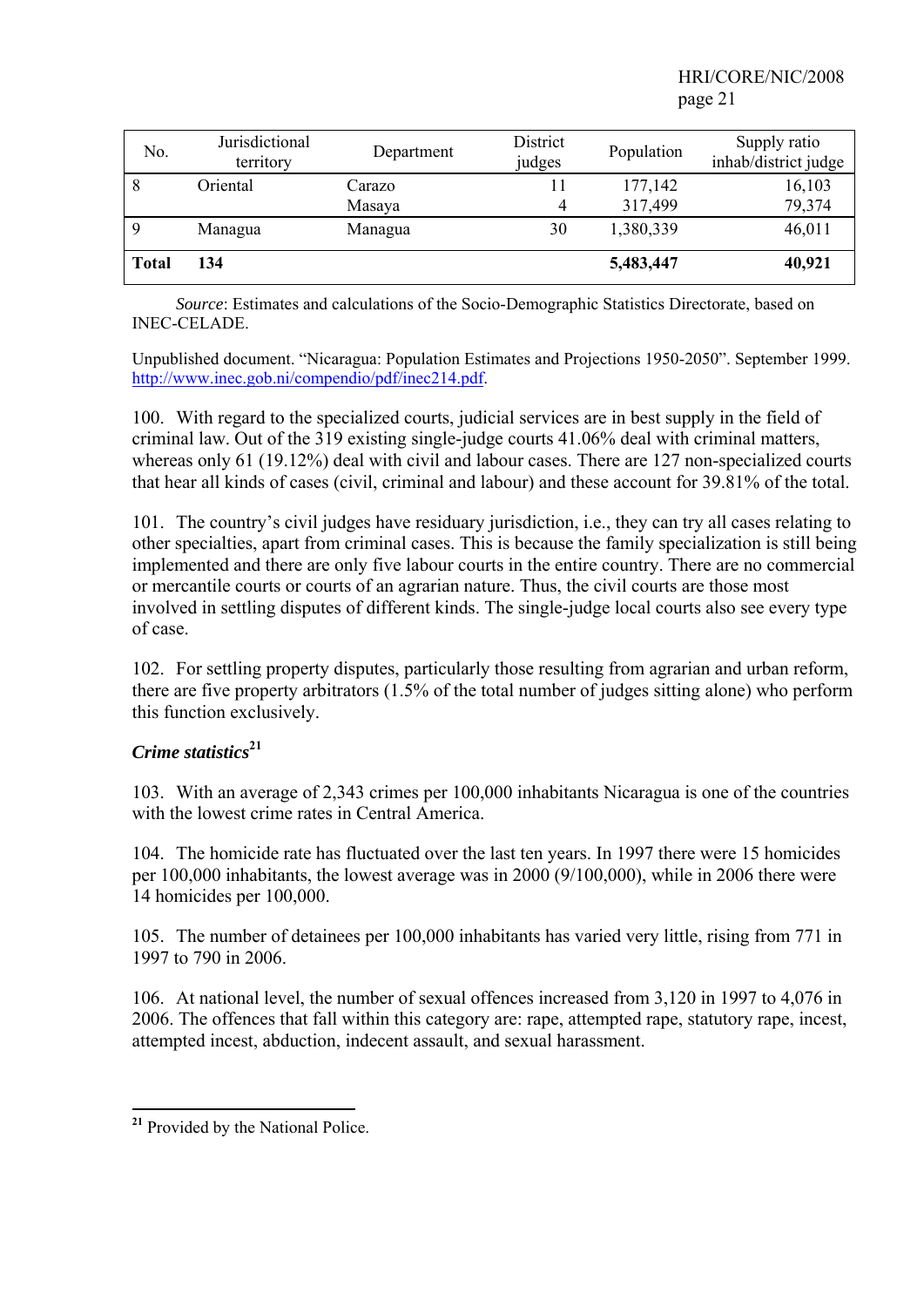## *Office of the Public Defender*

107. Legal aid is another responsibility of the Judiciary. It is designed to contribute to the realization of a social and democratic State governed by the rule of law and hence to the democratization of the country, personal equality, due process and the right of defence, by providing free legal services to those who lack the means to pay the fees of an attorney.

108. In recent years the Office of the Public Defender has expanded considerably, no doubt as a result of the reform of criminal procedure. In 1999 there were barely a dozen public defenders, whereas today there are 136; although this is still not enough, these figures bear witness to the efforts being made by the State to provide this service of fundamental importance for access to justice.

109. The difficulties confronting the Office of the Public Defender can be expressed in terms of geographical coverage and the above-mentioned shortage of public defenders. To be more precise, the Office is present in only 45 of the country's 153 municipalities. In these municipalities 3,186,096 people (58.1% of the population) are concentrated. For its part, the Office concentrates on providing assistance in criminal cases, to which 88.4% of its current human resources are allocated.

110. To compensate for the shortage of public defenders the system makes supplementary use of ex officio defenders, these being private advocates to whom the function is entrusted. Although this system does not work perfectly, it is a convenient way of making up for the shortfall in public provision.

### *District juvenile criminal courts*

111. The juvenile courts were established following the adoption of the Children and Young Persons Code, as an essential means of dealing juridically with offences involving this segment of the population.

112. The Children and Young Persons Code had its origins in the Convention on the Rights of the Child, which entered into force in 1989. The National Assembly passed Act 287, known as the Children and Young Persons Code, in 1992. The first juvenile court was set up in Managua in November 1998. There are now 15 district criminal courts for juveniles in the country.

## *Public Prosecutor's Office*

113. As already noted, during the last ten years the State of the Republic of Nicaragua has been immersed in the process of change required to make way for the globalization of penal reform that has been going on in Central and South America, by switching from inquisitorial procedures to models offering greater guarantees, such as the accusatorial system, pure or mixed, which give precedence to respect for the fundamental rights of the victim and the accused and the safeguards of due process.

114. The accusatorial model also creates a system of checks and balances that can be applied to the different parties involved in investigating, prosecuting and judging the case, with the ultimate aim of institutionalizing the passage to the transparent, rapid and thorough administration of justice.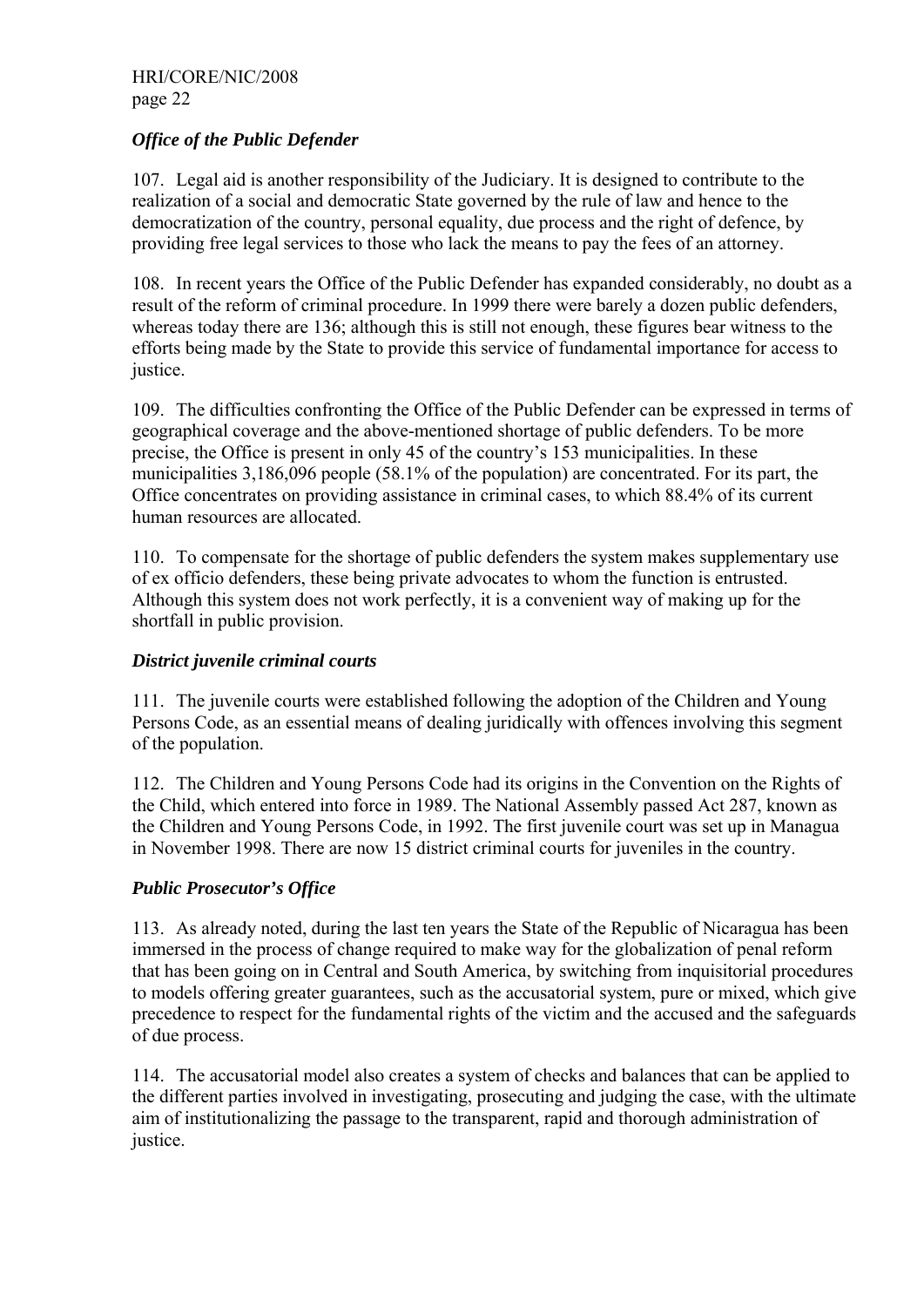115. On the basis of these regional guidelines and principles, the State of Nicaragua is beginning to take the first steps forward, with the modernization of the legislation governing various institutions and the establishment of new institutions, as leading players in the criminal procedure reform process.

116. Thus, as part of the democratization of Nicaragua's criminal justice system, on 17 October 2000, the Public Prosecutor's Office was established with the passage of Act No. 346, the Public Prosecutor's Office Organization Act, whose Article 1 reads:

"The Public Prosecutor's Office shall be established as an independent institution with organizational, functional and administrative autonomy and responsibility for conducting prosecutions and representing the interests of society and the victims of crime in criminal proceedings, through the Attorney-General of the Republic. It shall be subordinate only to the Political Constitution of the Republic and the law."

117. Likewise, Act 346 established that the function of exercising the public right of action in defence of society against crime should be complemented by the implementation of the accusatorial system.

118. On 13 November 2001, the National Assembly passed Act No. 406, the Code of Criminal Procedure of the Republic of Nicaragua, which entered into force on 24 December 2002, endowing Nicaragua with an accusatorial criminal justice system, in accordance with the Political Constitution and the human rights for which it provides,<sup>22</sup> and thus establishing, with the new procedural code, new players with precisely defined functions and roles for monitoring the legality of the investigation, prosecution and judgment phases.

119. The Code of Criminal Procedure, as envisaged by the Organization Act, complements the functions of the Public Prosecutor's Office, stipulating in its article 88 that the exercise of the public right of action must show the utmost respect for the rights and safeguards enshrined in the Political Constitution and the international human rights treaties and conventions ratified by Nicaragua, as well as those established in the Code itself.

120. In exercising the accusatorial right of action, the Public prosecutor's Office performs investigative and prosecutorial functions which, in conjunction with those performed by the National Police, are intended to clarify the facts in criminal proceedings so as to ensure strict compliance with the objectives of the criminal prosecution.

121. Therefore, using the powers conferred by the Organization Act and the Code of Criminal Procedure, the Public Prosecutor's Office legally coordinates the investigations carried out by the National Police in order, once they are complete, to determine whether or not to exercise the right of public action. Moreover, it decides on the application, where appropriate, of the manifestations of the principle of discretionary prosecution (principle of opportunity) established in the Code of Criminal Procedure, in accordance with the framework of constitutional safeguards applicable prior to and during the trial.

**.** 

<sup>&</sup>lt;sup>22</sup> See Art. 46 of the Political Constitution of Nicaragua.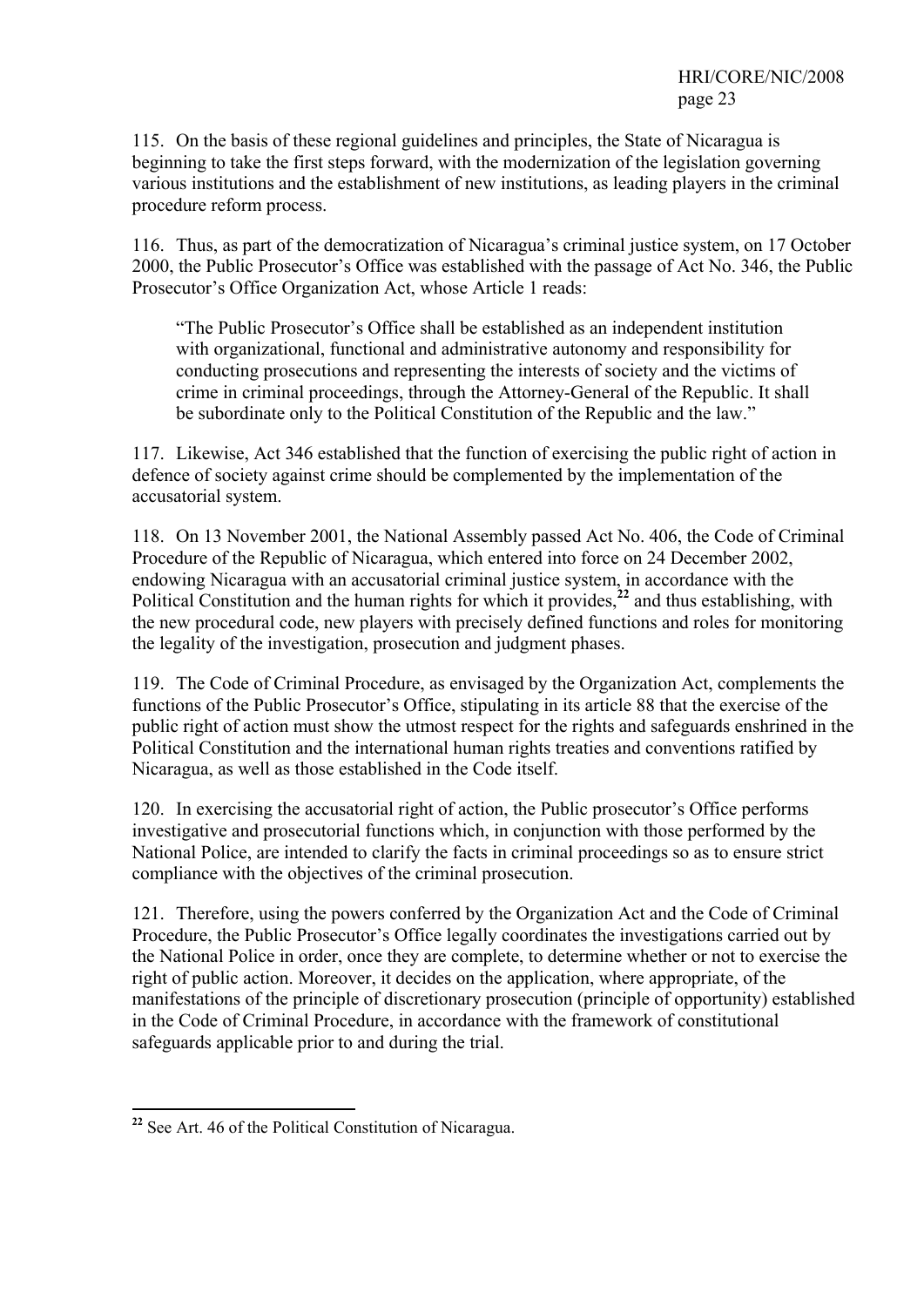122. With regard to the budget allocated to the Public Prosecutor's Office, it should be noted that it is not yet appropriate to its actual needs and growth requirements. Nevertheless, despite scarce human and financial resources, thanks to efficient management the Office has been able to ensure the human rights of the citizens who daily request its services.

| Item                                                        | 2003         | 2004             | 2005     | 2006     |
|-------------------------------------------------------------|--------------|------------------|----------|----------|
| Complaints and reports received<br>from the National Police | 16,869       | 20,277           | 43,115   | 46,893   |
| Complaints received in the Public<br>Prosecutor's Office    | 1,632        | 1,471            | 3,824    | 3,544    |
| <b>Total cases registered</b>                               | 18,501       | 21,748           | 46,939   | 50,437   |
| Dismissals, lack of evidence and<br>pro tempore             | 2,265        | 7,231            | 2,610    | 3,014    |
| Lack of evidence                                            | $\theta$     | $\overline{0}$   | 8,988    | 9,314    |
| Pro tempore                                                 | $\theta$     | $\boldsymbol{0}$ | 796      | 411      |
| Returned to the NP for<br>investigation                     | 896          | 1,673            | 2,989    | 5,088    |
| Number of charges                                           | 5,308        | 6,154            | 15,141   | 17,977   |
| Pending in the Public Prosecutor's<br>Office                | 7,759        | 1,684            | 8,476    | 7,106    |
| Passed on to Children and Young                             |              |                  |          |          |
| Persons                                                     | 1,544        | 3,887            | 2,891    | 3,254    |
| Passed on to Local Judge                                    | 463          | 884              | $\Omega$ | $\Omega$ |
| Prior mediation                                             | 266          | 223              | 4,635    | 3,801    |
| Waiver of right to public action                            | $\theta$     | 12               | 17       | 24       |
| Minor offences                                              | $\mathbf{0}$ | $\overline{0}$   | 396      | 448      |
| <b>Total cases</b>                                          | 18,501       | 21,748           | 46,939   | 50,437   |

123. It should be noted that the Public Prosecutor's Office, as guarantor of human rights and the professionalization of its human resources, has provided all its officials and employees with training appropriate to their functions. This practice has become a basic ingredient of institutional development.

124. Moreover, in order to strengthen inter-agency ties and exchange experience on subjects of common interest, the Public Prosecutor's Office has established coordination with the Nicaraguan Army, the National Police and other institutions connected with the exercise of its functions, which has made it possible to improve the work of the prosecutors in those areas where there are operators of the criminal justice system. Manuals on the application of the Code of Criminal Procedure have been prepared, together with instructions with regard to, among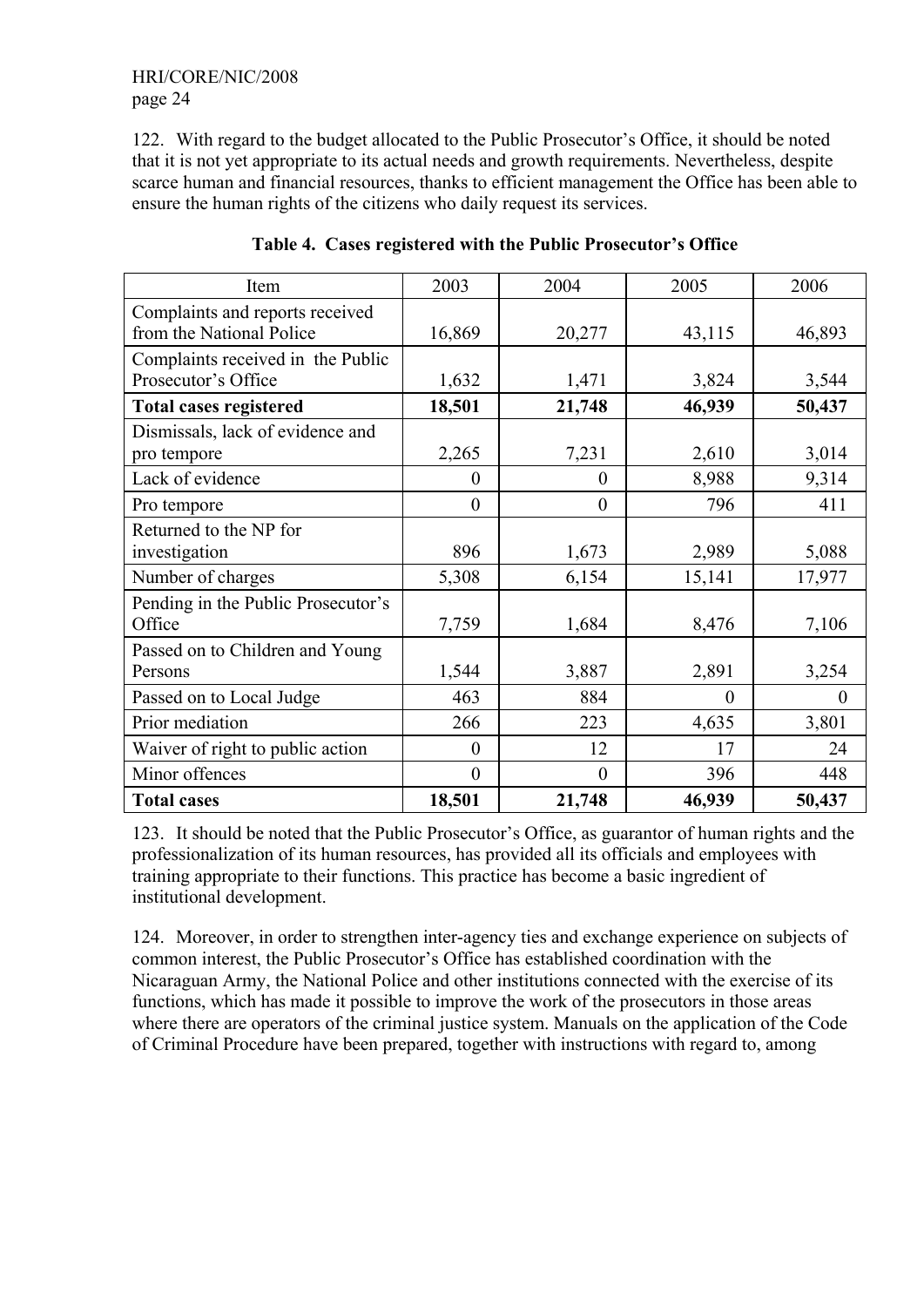other things, domestic and sexual violence. Coordination with the Rural Judicial Facilitators**<sup>23</sup>** has been strengthened and this has made it possible to promote alternative solutions in rural areas in cases relating to land ownership, the environment and minor offences.

125. There is currently a network of Rural Judicial Officials composed of 627 officials, 127 (20%) of whom are women. They are present in 68 municipalities, more especially in poor areas and areas of extreme poverty. This means that 45% of the national territory is now covered**. 24**

126. At the same time, with a view to specializing its human resources, the Public Prosecutor's Office decided to strengthen and equip the following specialized units:

127. **Special Intellectual Property Unit**. Established in 2002 to deal with industrial property and copyright and related rights offences.

128. **Organized Crime Unit**. Established at the end of 2004 to deal with the offences of drug smuggling, money laundering, immigrant trafficking, trafficking in persons, arms trafficking and vehicle theft. This Unit acts in direct coordination with the specialized units of the National Police.

129. **Special Gender Violence Unit**. Set up in June 2006 to deal with the offences of domestic and sexual violence.

130. **Special Children and Young Persons Unit**. This Unit is competent to deal with adolescent offenders who have committed offences under special law, such as the Children and Young Persons Code.

131. **Special Anti-Corruption Unit**. Established by Order 712 of 22 May 2006. Its objective is to exercise the right of public action against all offences committed by civil servants or public employees established in Law No. 419, the Criminal Code Reform and Supplements Act**. 25**

132. **Special Appeal, Cassation and Review Unit**. Has national coverage and handles all types of appeal, both for the city of Managua and in cassation and review at national level.

133. **Nonpayment of Maintenance Unit**. Established in May 2005, to ensure the application of the criminal law in cases of deliberate failure to provide maintenance by the obligor, in accordance with a civil judgment. This Unit is sponsored by the Spanish Agency for International Cooperation.

**.** 

<sup>&</sup>lt;sup>23</sup> The Programme of Access to Justice in Rural Areas, known as the Rural Judicial Facilitators Programme, arose out of the signing of a cooperation agreement between the Organization of American States and the Supreme Court of Justice in 2003.

**<sup>24</sup>** Guía Informativa del Poder Judicial de Nicaragua.

**<sup>25</sup>** Published in *La Gaceta* (Official Journal) No. 121 of 28 June 2002.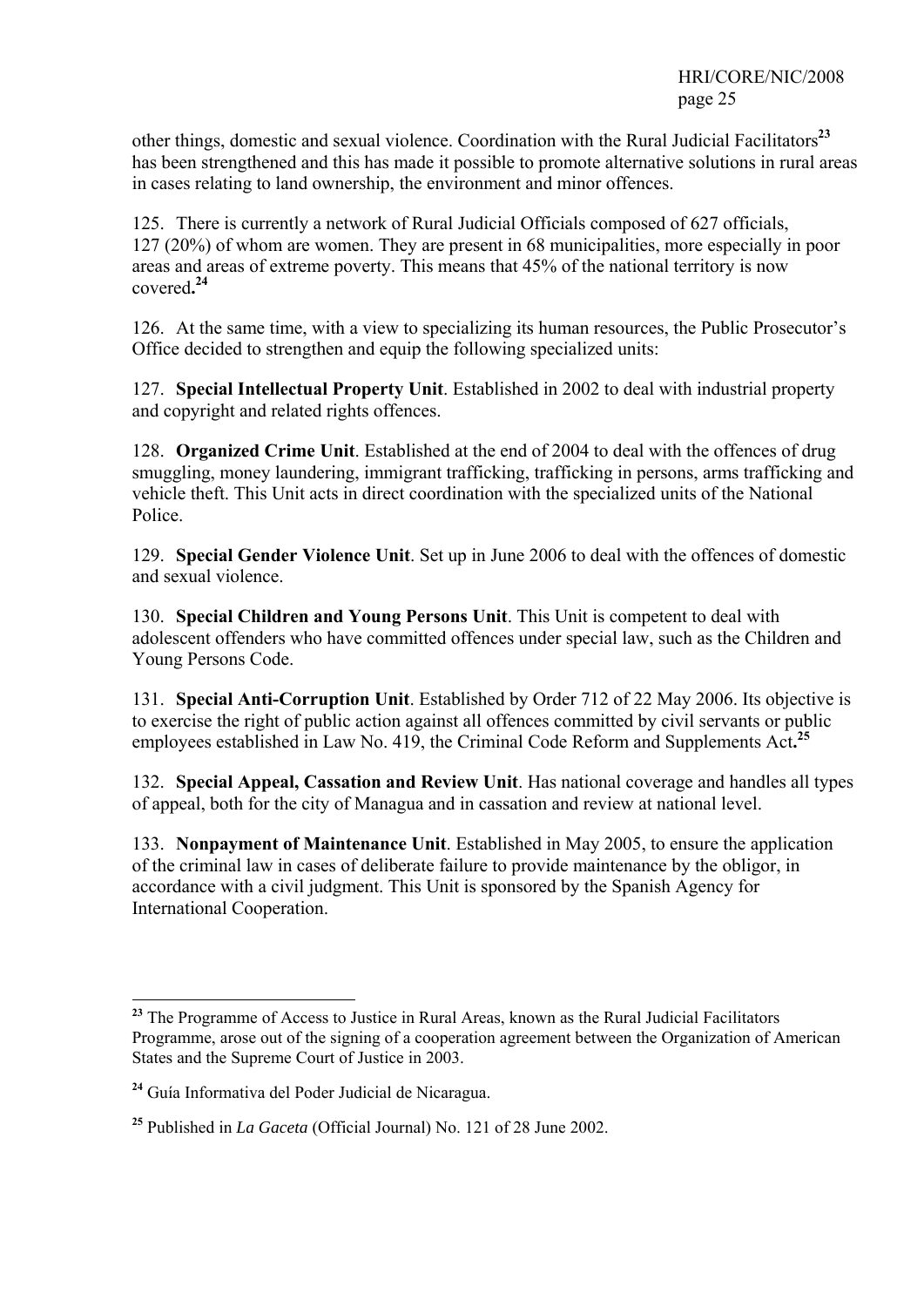134. **Unit Specializing in Offences Against the Environment and Natural Resources**. Established on 5 June 2006 for the purpose of responding to the new challenges faced by the nation in the area of environmental crime as expressed in:

(a) The entry into force of the Offences Against the Environment Act, Act 559 of 20 May 2006;

(b) The possible enactment of a new Criminal Code with a chapter on environmental offences.

135. Moreover, this Unit will be responsible for formulating, harmonizing and drafting environmental criminal prosecution policies. It will also take on the inter-agency coordination with civil society necessary to meet these challenges.

136. All the specialized units have begun substantive operations in central headquarters, with two prosecutors and the necessary technical teams, to handle requests for proceedings in the city of Managua and advise the assistant prosecutors appointed in the departmental and regional branches of the Public Prosecutor's Office.

137. With regard to legal certainty, the Public Prosecutor's Office has taken a series of administrative measures to ensure respect for the human rights of the parties in criminal proceedings, the most relevant being:

## *Circulars*

138. **Circular No. FG-001-03 on investigative acts that impair fundamental rights**. Issued for the purpose of maintaining a balance between the effectiveness of criminal prosecution and the fundamental safeguards and rights of the accused, by ensuring the rule of the Constitution and applicable ordinary law during trial.

139. **Circular No. 01-2004 on domestic violence**. The aim is to provide priority treatment for the domestic violence offences that afflict society and are often concealed in the statistics for injuries, rape, homicide, indecent assault, abortion and death threats.

140. **Circular No. 02-2004 on the resolution of conclusive acts.** Issued for the purpose of strengthening the legal analysis of all cases in the course of investigation to expedite their processing. To regulate the accumulation of cases involving investigated persons at liberty which for lack of prosecutors it was impossible to try and decide with the promptness with which the Public Prosecutor's Office aims to serve the interests of the society it represents.

141. **Circular No. 04-2004. Functional and operational directive concerning less serious offences**. Document issued in consideration of the fact that the procedure for less serious offences was similar to that established by law for a serious offence.

142. **Circular No. 01-2005 on non-payment of maintenance**. To make the prosecution of this type of offence more effective, intended for specialized prosecutors who will be responsible for the legal supervision of the investigation and prosecution of this behaviour, together with the application of the principle of discretionary prosecution, where appropriate.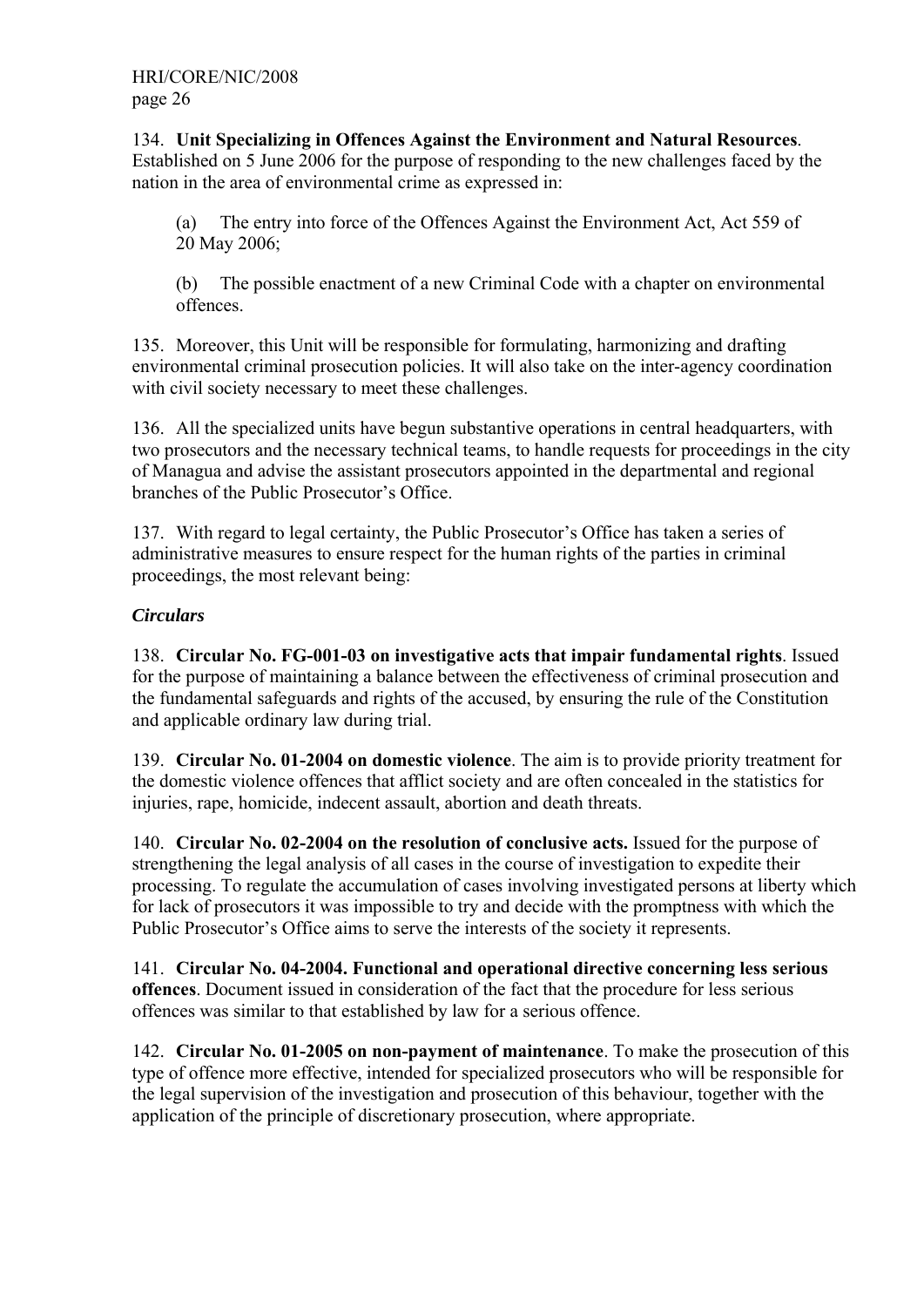#### **Instructions**

**.** 

143. **Instruction No. FG-001-2003 on the intervention of the prosecutor in applications for the adoption, modification or revocation of precautionary measures**. It is especially in these scenarios, as in all others in which individual rights and safeguards are curtailed, that the prosecutor must perform his vital function of respecting and causing to be respected the fundamental rights established in the Constitution. The prosecutor ensures that precautionary measures are adopted, modified or revoked in accordance with the procedures laid down in procedural law.

144. **Instruction No. FG-02-2003 on the** *Acuerdo* **(agreement) in criminal procedure**. Intended to encourage the uniform interpretation by the prosecutors of the Public Prosecutor's Office of articles 61 and 62 of the Code of Criminal Procedure relating to the regulation of the *Acuerdo* as one of the chief manifestations of the principle of discretionary prosecution in the new Nicaraguan criminal procedure.

### *Office of the Attorney-General*

145. This Office, a functionally independent part of the executive power, is responsible for legally representing the interests of the State of Nicaragua. It also has specific advisory and consultative functions with respect to the organs and the entities within the organs of the executive power.**<sup>26</sup>**

146. Where human rights are concerned, according to its Organization Act, the Office must "be informed of the decisions of the Procurator for the Defence of Human Rights and provide the organs of the State with the advice necessary for their due observance".**<sup>27</sup>**

**<sup>26</sup>** Art. 1 of the Office of the Attorney-General Organization Act. *La Gaceta* No. 244 of 24 December 2001.

<sup>&</sup>lt;sup>27</sup> Art. 2.7 of the Office of the Attorney-General Organization Act.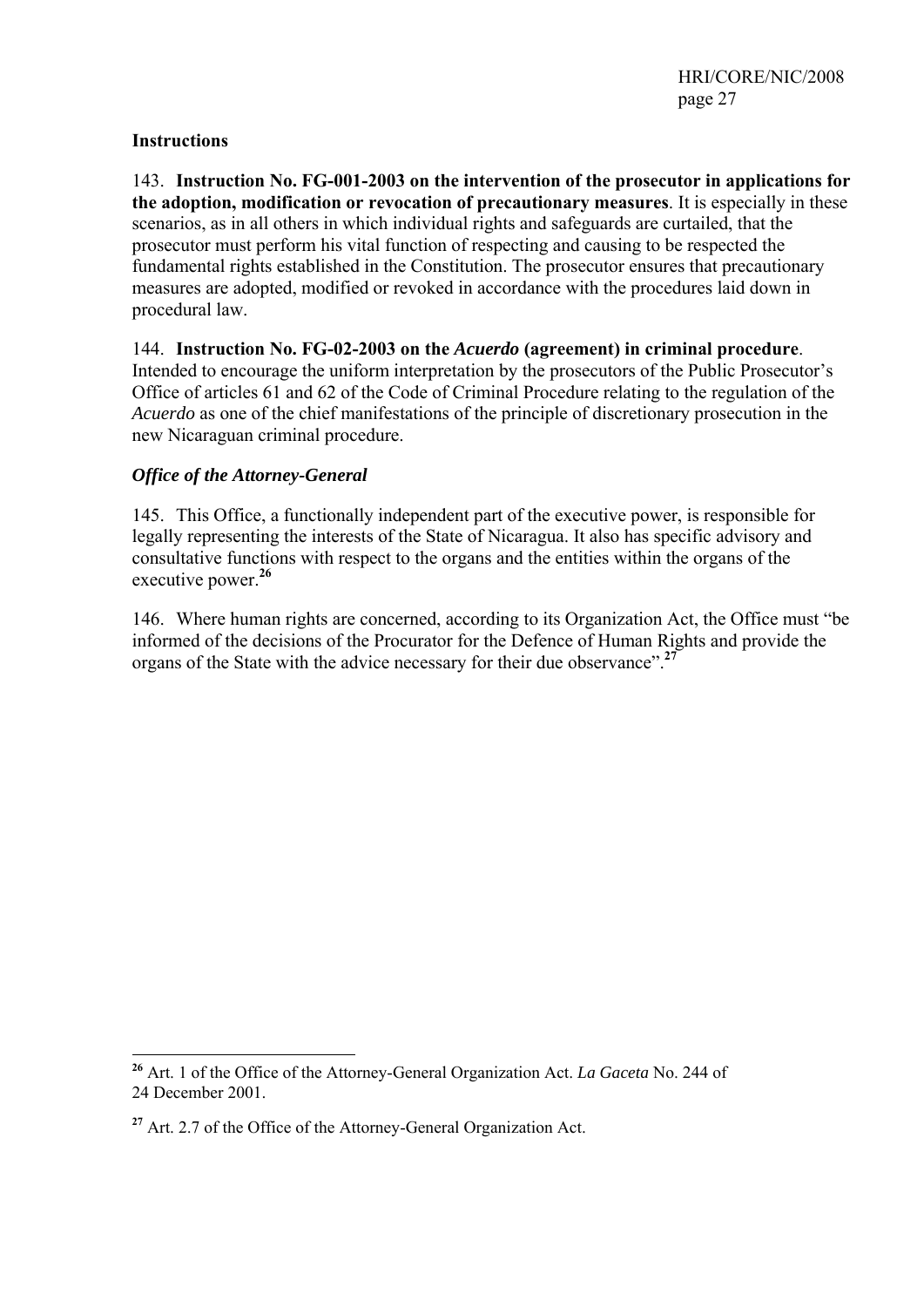HRI/CORE/NIC/2008 page 28

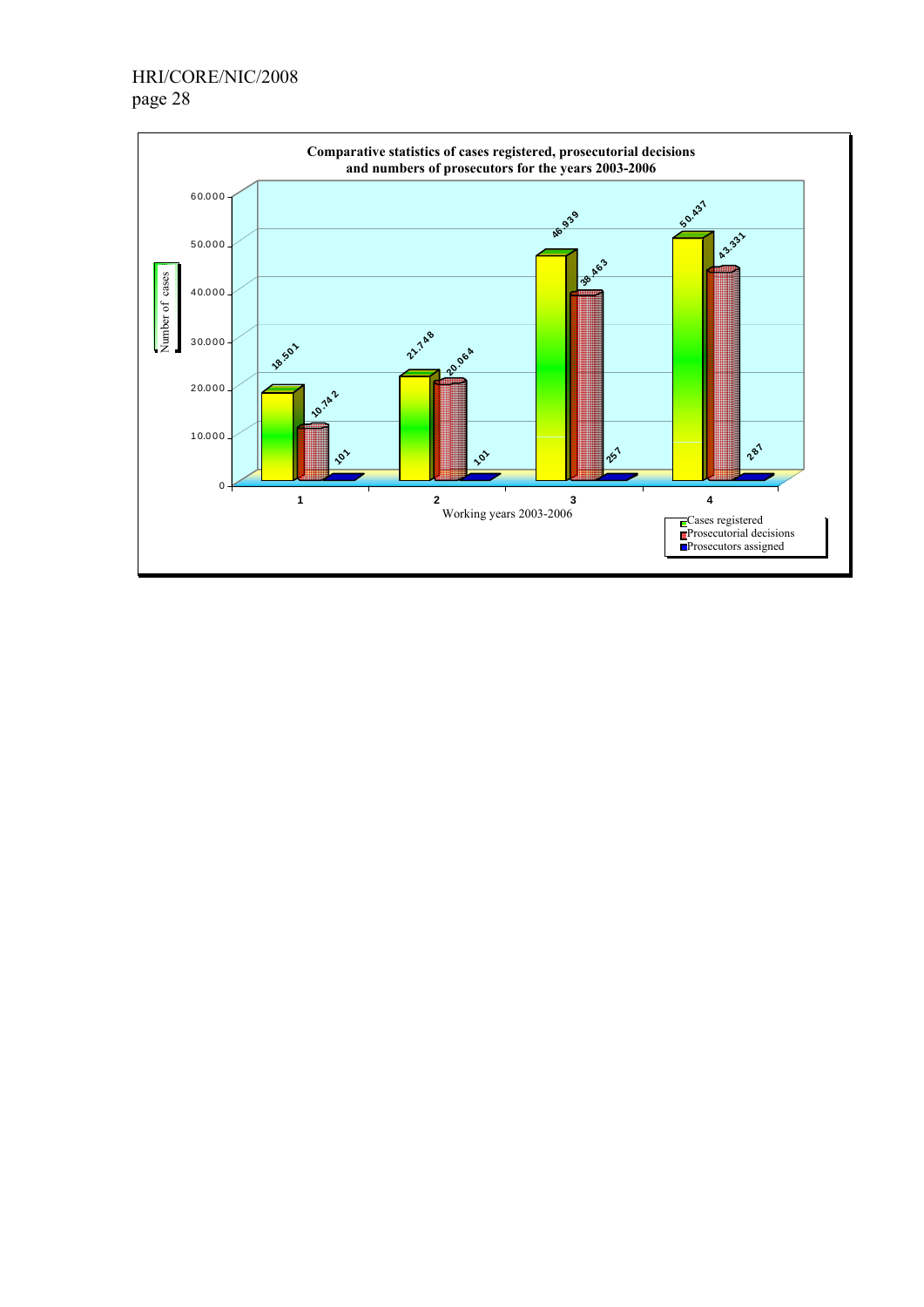#### **III. FRAMEWORK FOR THE PROMOTION OF HUMAN RIGHTS AT THE NATIONAL LEVEL**

# **A. Acceptance of international human rights norms**

#### **1. Ratification of main international human rights instruments**

#### 147. See table below.

| <b>Multilateral treaties</b>                                                                      | Place and date                     | Date of signature                          | Date of deposit                   | <b>Comments</b>                                                                                                                                                                                                                                                                                                                                                                                                                                                                                                                                            |
|---------------------------------------------------------------------------------------------------|------------------------------------|--------------------------------------------|-----------------------------------|------------------------------------------------------------------------------------------------------------------------------------------------------------------------------------------------------------------------------------------------------------------------------------------------------------------------------------------------------------------------------------------------------------------------------------------------------------------------------------------------------------------------------------------------------------|
| International Covenant on<br>Economic, Social and Cultural<br>Rights                              | New York, USA<br>16 December 1966  | Nicaragua was not an<br>original signatory | 12 March 1980<br>(accession)      | Approval and accession: Decree J.G.R.N. No. 255, published in La<br>Gaceta No. 25 of 30 January 1980, page 234.<br>Text: Published in La Gaceta No. 65 of 17 March 1980, page 698.<br>Article 46 of the Political Constitution of Nicaragua recognizes its<br>full force and effect.<br>Law No. 201 promotes the teaching of human rights and the<br>Political Constitution (La Gaceta No. 179 of 26 September 1995).                                                                                                                                      |
| International Covenant on Civil<br>and Political Rights                                           | New York, USA<br>16 December 1966  | Nicaragua was not an<br>original signatory | 12 March 1980<br>(accession)      | Approval and accession: Decree J.G.R.N. No. 255, published in La<br>Gaceta No. 25 of 30 January 1980, page 234.<br>Article 46 of the Political Constitution of Nicaragua recognizes its<br>full force and effect.<br>Nicaragua notified the UN General Secretariat of the suspension of<br>its obligations under this International Covenant, pursuant to its<br>Article 4(3), for declarations of a state of emergency: 04/06/80;<br>14/02/82; 08/06/82; 14/12/82; 01/08/84; 22/08/84; 13/11/85;<br>30/01/87; 13/05/87; 08/02/88; 20/05/93; and 13/08/93. |
| International Convention on<br>the Elimination of all Forms of<br>Racial Discrimination           | New York, USA<br>7 March 1966      | Nicaragua was not an<br>original signatory | 15 February 1978<br>(accession)   | Approved by Executive Order No. 15 of 19 September 1977 and by<br>Resolution of Congress No. 63 of 26 November 1977.<br>Ratified by Decree No. 17 of 3 December 1977.                                                                                                                                                                                                                                                                                                                                                                                      |
| Convention on the Elimination<br>of All Forms of Discrimination<br>against Women (CEDAW)          | New York, USA,<br>18 December 1979 | 17 July 1980                               | 27 October 1981<br>(ratification) | Approval and ratification: Decree No. 789, published in La Gaceta<br>No. 91 of 25 August 1981. Page 1770. Text published in La Gaceta<br>No. 258 of 13 November 1981. Page 3174.                                                                                                                                                                                                                                                                                                                                                                           |
| Convention against Torture and<br>Other Cruel, Inhuman or<br>Degrading Treatment or<br>Punishment | New York, USA,<br>10 December 1984 | 15 April 1985                              | 5 July 2005<br>(ratification)     | Approval: Decree A.N. No. 4216, published in La Gaceta No. 92 of<br>13/05/05 Ratification: Decree No. 30-2005, published in La Gaceta<br>No. 110 of 8 June 2005.                                                                                                                                                                                                                                                                                                                                                                                           |

p age 29 HRI/CORE/NIC/2008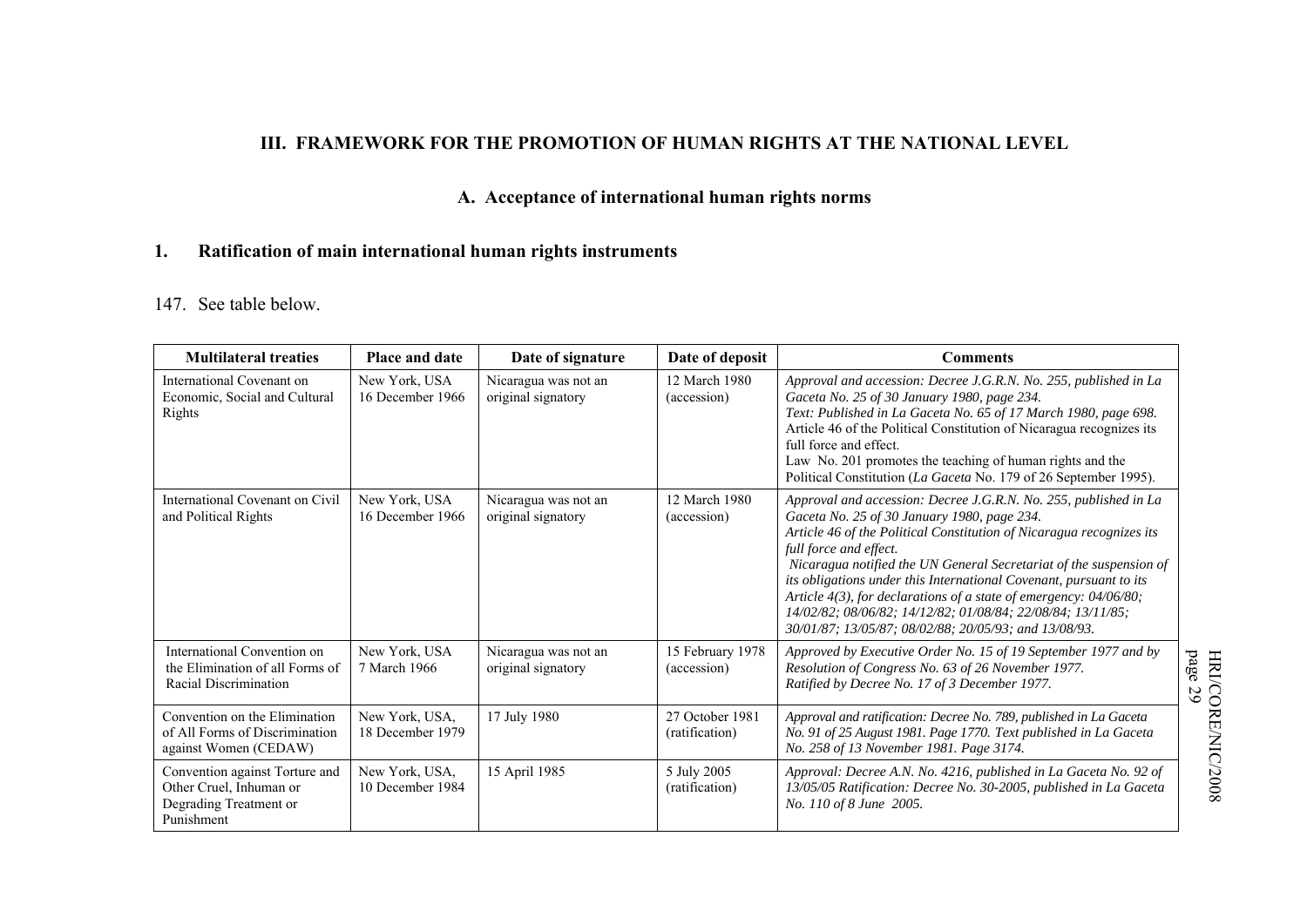| <b>Multilateral treaties</b>                                                                                                                   | Place and date                    | Date of signature                          | Date of deposit                                | <b>Comments</b>                                                                                                                                                                                                                                                          |
|------------------------------------------------------------------------------------------------------------------------------------------------|-----------------------------------|--------------------------------------------|------------------------------------------------|--------------------------------------------------------------------------------------------------------------------------------------------------------------------------------------------------------------------------------------------------------------------------|
| Convention on the Rights of the<br>Child                                                                                                       | New York, USA<br>20 November 1989 | 6 February 1990                            | 5 October 1990<br>(ratification)               | Approval: Decree A.N. No. 324. La Gaceta No. 180 of 20 September<br>1990. Page1847.<br>Ratification: Decree No. 4. La Gaceta No. 199 of 17 October 1990,<br>page 2007.<br>Article 71 of the Political Constitution of Nicaragua recognizes its<br>full force and effect. |
| International Convention on the<br>Protection of the Rights of All<br>Migrant Workers and Members<br>of their Families                         | New York, USA<br>18 December 1990 |                                            | 26 October 2005<br>(accession)                 | Accession: Decree No. 107-2004. La Gaceta No. 191 of 1 October<br>2004.<br>Approval of Accession: Decree A.N. No. 4336. La Gaceta No. 136<br>of 14 July 2005.<br>Nicaragua entered a reservation on depositing its instrument of<br>accession.                           |
| Optional Protocol to the<br>Convention on the Rights of the<br>Child on the involvement of<br>children in armed conflict                       | New York, USA<br>25 May 2000      |                                            | 17 March 2005<br>(ratification)                | Accession: Decree No. 37-2002, published in La Gaceta No. 82 of<br>6 May 2002, Page3077.                                                                                                                                                                                 |
| Optional Protocol to the<br>Convention on the Rights of the<br>Child on the sale of children,<br>child prostitution and child<br>pornography   | New York, USA<br>25 May 2000      | Nicaragua was not an<br>original signatory | 2 December 2004<br>(accession)                 | Accession: Decree No. 37-2002, published in La Gaceta No. 82 of<br>6 May 2002, Page3077.                                                                                                                                                                                 |
| Optional Protocol to the<br>International Covenant on Civil<br>and Political Rights                                                            | New York, USA<br>16 December 1966 | Nicaragua was not an<br>original signatory | 12 March 1980<br>(accession)                   | Approval and accession: Decree J.G.R.N. No. 255, published in La<br>Gaceta No. 25 of 30 January 1980, page 234.                                                                                                                                                          |
| Second Optional Protocol to the<br>International Covenant on Civil<br>and Political Rights, aiming at<br>the abolition of the death<br>penalty | New York, USA<br>15 December 1989 | Nicaragua signed on<br>21 February 1990    |                                                | Will be ratified shortly.                                                                                                                                                                                                                                                |
| Amendment to Article 43 (2)<br>on the Convention on the<br>Rights of the Child                                                                 | New York, USA<br>12 December 1995 |                                            | Accepted by<br>Nicaragua on<br>23 January 2003 | Decree A.N No. 2431. Approved 21 December 1995 by the UN<br>General Assembly, published in La Gaceta No. 238 of 14 December<br>1999.                                                                                                                                     |
| Optional Protocol to the<br>Convention against Torture and<br>Other Cruel, and Inhuman or<br>Degrading Treatment or<br>Punishment to           | New York, USA<br>18 December 2002 | Nicaragua acceded on<br>14 March 2007      |                                                |                                                                                                                                                                                                                                                                          |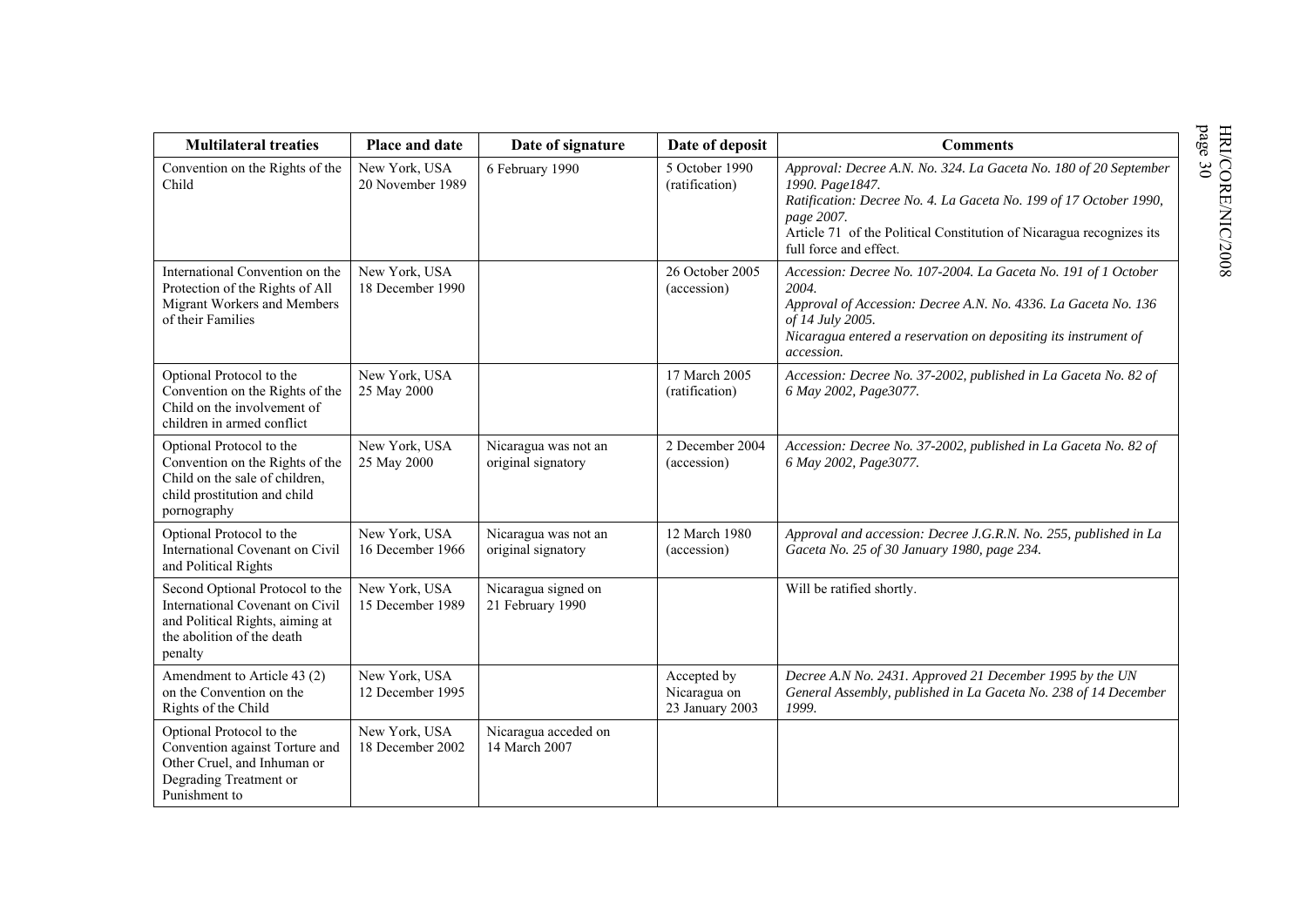# **2. Ratification of other United Nations human rights and related treaties**

#### 148. See the table below.

| <b>Multilateral treaties</b>                                                 | Place and date                                                     | Date of signature                                  | Date of deposit                                         | <b>Comments</b>                                                                                                                                                                                                                                                                                                                                                                                                                                                                                                                                                                                                 |
|------------------------------------------------------------------------------|--------------------------------------------------------------------|----------------------------------------------------|---------------------------------------------------------|-----------------------------------------------------------------------------------------------------------------------------------------------------------------------------------------------------------------------------------------------------------------------------------------------------------------------------------------------------------------------------------------------------------------------------------------------------------------------------------------------------------------------------------------------------------------------------------------------------------------|
| Convention on the Prevention<br>and Punishment of the Crime of<br>Genocide   | New York, USA<br>9 December 1948.                                  | Nicaragua did not<br>participate in its signature. | 29 January 1952<br>(accession).                         | Approval of accession, published in La Gaceta No. 242 of<br>14 November 1950, Page 2301.                                                                                                                                                                                                                                                                                                                                                                                                                                                                                                                        |
| <b>Slavery Convention</b>                                                    | Geneva,<br>Switzerland<br>25 September<br>1926, amended in<br>1955 |                                                    | 3 October 1927<br>(ratification or<br>final accession). |                                                                                                                                                                                                                                                                                                                                                                                                                                                                                                                                                                                                                 |
| Convention relating to the Status<br>of Refugees                             | New York, USA<br>28 July 1951.                                     | Nicaragua was not an<br>original signatory.        | 28 March 1980<br>(accession)                            | Accession: Decree No. 297, published in La Gaceta No. 39 of<br>15 February 1980, Page 379. Text: Gacetas No. 69, 70, 71, 72 of 21,<br>22, 24 and 25 March 1980, respectively.                                                                                                                                                                                                                                                                                                                                                                                                                                   |
| Protocol relating to the Status of<br>Refugees                               | New York, USA<br>31 January 1967.                                  | Nicaragua was not an<br>original signatory.        | 28 March 1980<br>(accession).                           | Accession: Decree No. 297, published in La Gaceta No. 39 of<br>15 February 1980, Page 379. Text: Gacetas No. 69, 70, 71, 72 of 21,<br>22, 24 and 25 March 1980, respectively.                                                                                                                                                                                                                                                                                                                                                                                                                                   |
| <b>United Nations Convention</b><br>against Transnational Organized<br>Crime | New York, USA<br>15 November 2000.                                 | Nicaragua signed on<br>14 December 2000            | 9 September 2002<br>(ratification)                      | Adopted in NY by Resolution A/RES/55/25, opened to signature in<br>the Palazzi di Giustizia in Palermo, Italy, 12 to 15 December 2000<br>and in UN Headquarters in New York until 12 December 2002.<br>Approval: Decree A.N. No.3246. La Gaceta No.38 of 25 February<br>2002. Page No. 1225.<br>Ratification: Decree 62-2002. La Gaceta No.121 of 28 June 2002.                                                                                                                                                                                                                                                 |
|                                                                              |                                                                    |                                                    |                                                         | Page 4453.<br>Nicaragua declared that the measures necessary to harmonize the<br>Convention with its national legislation would be the result of a<br>process of revision of its criminal law which was now in progress<br>and would continue in the future. However, the State of Nicaragua<br>reserved the right, at the time of depositing its instrument of<br>ratification of this Convention, to invoke, in accordance with the<br>general principles of international law, Article 19 of the Vienna<br>Convention on the Law of Treaties of 23 May 1969 (concerning the<br>right to enter reservations). |
| Protocol to Prevent, Suppress<br>and Punish Trafficking in                   | New York, USA<br>15 November 2000.                                 | Nicaragua was not an<br>original signatory.        | 12 October 2004<br>(accession)                          | 117 States Signatories and 95 States Parties.<br>Accession: Decree 11-2004. La Gaceta No. 38 of 24 February 2004.                                                                                                                                                                                                                                                                                                                                                                                                                                                                                               |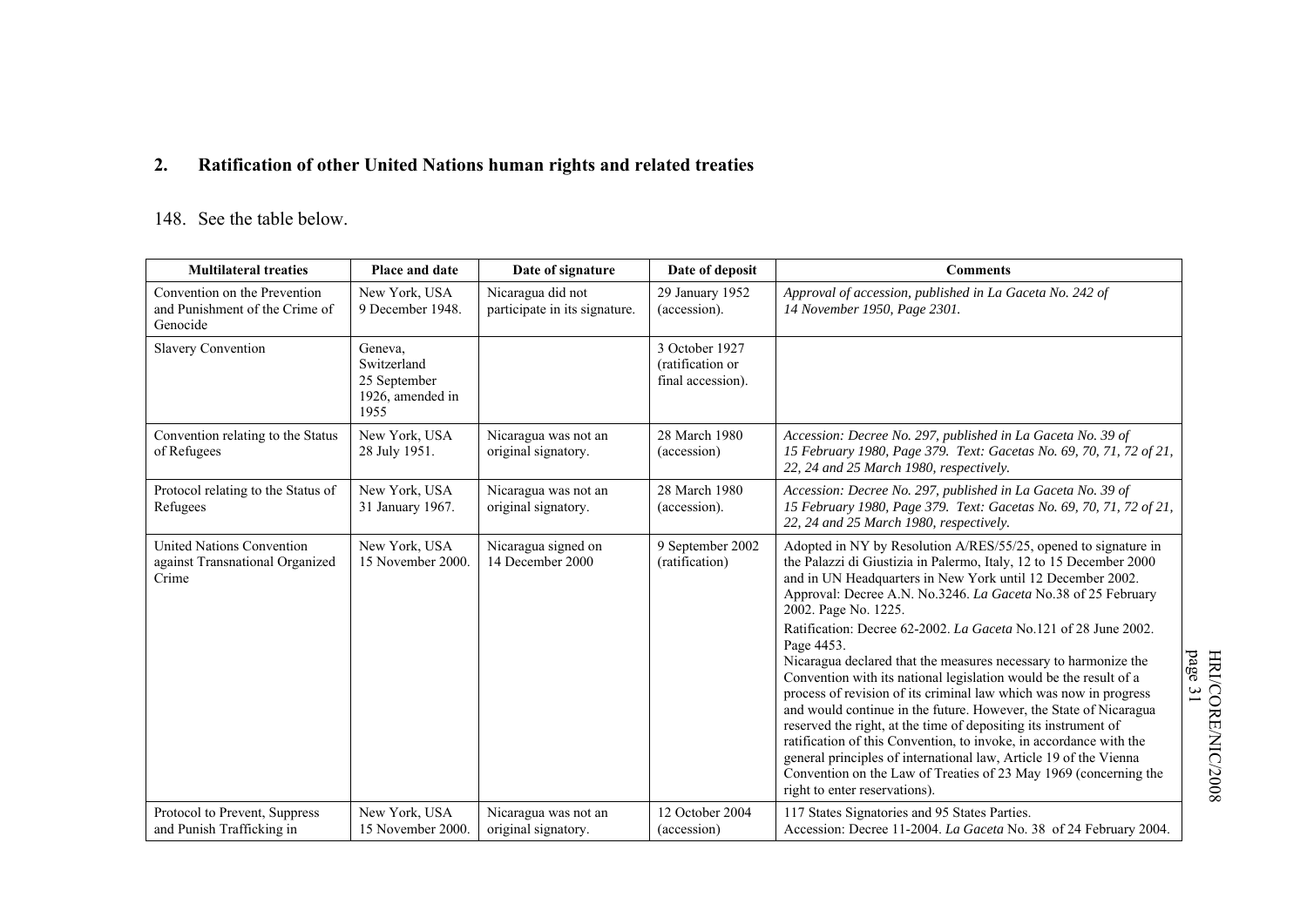| <b>Multilateral treaties</b>                                                                                                                                          | Place and date                      | Date of signature                           | Date of deposit                 | Comments                                                                                                                                                                                                             |
|-----------------------------------------------------------------------------------------------------------------------------------------------------------------------|-------------------------------------|---------------------------------------------|---------------------------------|----------------------------------------------------------------------------------------------------------------------------------------------------------------------------------------------------------------------|
| Persons, Especially Women and<br>Children, supplementing the<br><b>United Nations Convention</b><br>against Transnational Organized<br>Crime                          |                                     |                                             |                                 | Page 946.<br>Approval of Accession: Decree A.N. No. 3925. La Gaceta No. 134<br>of 9 July 2004. Page 3523.                                                                                                            |
| Protocol against the Smuggling<br>of Migrants by Land, Sea and<br>Air, supplementing the United<br>Nations Convention against<br><b>Transnational Organized Crime</b> | New York, USA,<br>15 November 2000. | Nicaragua was not an<br>original signatory. | 15 February 2006<br>(accession) | 112 States Signatories and 85 States Parties.<br>Accession: Decree 66-2004. La Gaceta No. 134 of 9 July 2004.<br>Page 3525.<br>Approval of Accession: Decree A.N. No. 4376. La Gaceta No. 214<br>of 4 November 2005. |

#### **3***.* **Ratification of other relevant international conventions**

#### **(a) Conventions of the International Labour Organization**

149. Nicaragua has ratified a total of 59 ILO Conventions, of which 54 are in force and 5 have been denounced.**<sup>28</sup>**

| <b>ILO Convention</b>                                                                         | <b>Place and date</b>                                                   | <b>Ratification</b>                                 | Date of registration<br>with ILO |
|-----------------------------------------------------------------------------------------------|-------------------------------------------------------------------------|-----------------------------------------------------|----------------------------------|
| Hours of Work (Industry) Convention (No. 1) $\mid 1^{st}$ Meeting of the International Labour | Conference, 1919                                                        | Gaceta Diario Oficial No. 206, of 13 September 1934 | 12 April 1934                    |
| Unemployment Convention (No. 2)                                                               | 1 <sup>st</sup> Meeting of the International Labour<br>Conference, 1919 | Gaceta Diario Oficial No. 206, of 13 September 1934 | 12 April 1934                    |
| Maternity Protection Convention (No. $3)^{29}$                                                | 1 <sup>st</sup> Meeting of the International Labour<br>Conference, 1919 | Gaceta Diario Oficial No. 206, of 13 September 1934 | 12 April 1934                    |

**<sup>28</sup>** Minimum Age (Industry) Convention, 1919 (No. 5), denounced on 2/11/1981; Minimum Age (Sea) Convention, 1920 (No. 7), denounced on 2/11/1981; Minimum Age (Agriculture) Convention, 1921 (No. 10), denounced on 2/11/1981 and Minimum Age (Trimmers and Stokers) Convention, 1921 (No. 15), denounced on 2/11/1981. All these conventions were automatically denounced by virtue of the ratification of the Minimum Age Convention (No. 138), applied generally and not by particular sectors. The Night Work (Bakeries) Convention, 1925 (No. 20), denounced on 19/09/50, was registered as direct denunciation.

<sup>&</sup>lt;sup>29</sup> Revised by the Maternity Protection Convention (No. 103) and later by Convention No. 183.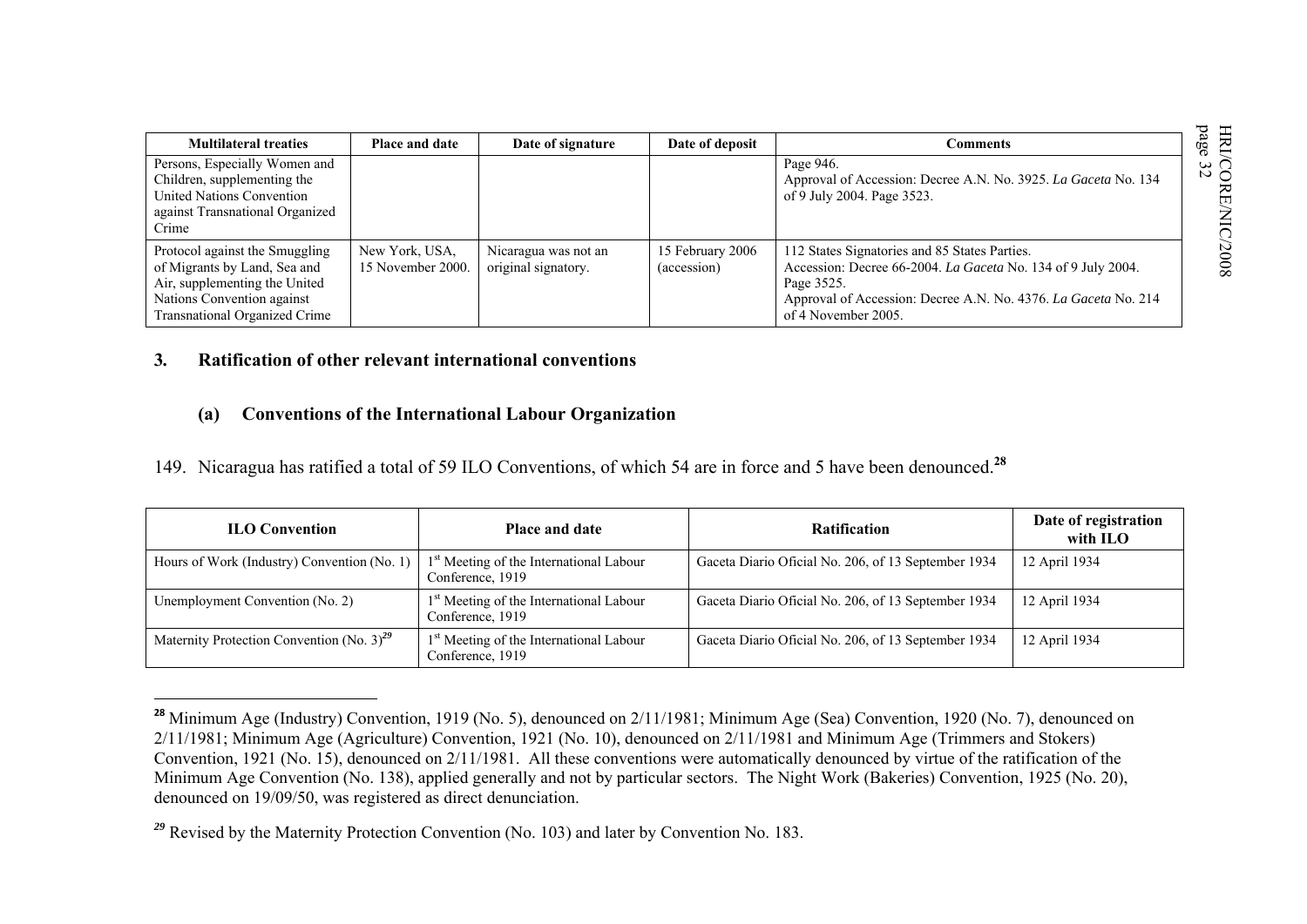| <b>ILO Convention</b>                                                                  | Place and date                                                                                                                 | Ratification                                        | Date of registration<br>with $IIO$ |
|----------------------------------------------------------------------------------------|--------------------------------------------------------------------------------------------------------------------------------|-----------------------------------------------------|------------------------------------|
| Night Work (Women) Convention (No. $4^{30}$                                            | 1 <sup>st</sup> Meeting of the International Labour<br>Conference, 1919                                                        | Gaceta Diario Oficial No. 206, of 13 September 1934 | 12 April 1934                      |
| Night Work of Young Persons (Industry)<br>Convention (No. 6)                           | 1 <sup>st</sup> Meeting of the International Labour<br>Gaceta Diario Oficial No. 206, of 13 September 1934<br>Conference, 1919 |                                                     | 12 April 1934                      |
| Unemployment Indemnity (Shipwreck)<br>Convention (No. 8)                               | 2 <sup>nd</sup> Meeting of the International Labour<br>Gaceta Diario Oficial No. 206, of 13 September 1934<br>Conference, 1920 |                                                     | 12 April 1934                      |
| Placing of Seamen Convention (No. $9)^{31}$                                            | 2 <sup>nd</sup> Meeting of the International Labour<br>Conference, 1920                                                        | Gaceta Diario Oficial No. 206, of 13 September 1934 | 12 April 1934                      |
| In light of Association (Agriculture)<br>Convention (No. 11)                           | 3 <sup>rd</sup> Meeting of the International Labour<br>Conference, 1921                                                        | Gaceta Diario Oficial No. 206, of 13 September 1934 | 12 April 1934                      |
| Workmen's Compensation (Agriculture)<br>Convention (No. $12)^{32}$                     | 3 <sup>rd</sup> Meeting of the International Labour<br>Conference, 1921                                                        | Gaceta Diario Oficial No. 206, of 13 September 1934 | 12 April 1934                      |
| White Lead (Painting) Convention (No. 13)                                              | 3 <sup>rd</sup> Meeting of the International Labour<br>Conference, 1921                                                        | Gaceta Diario Oficial No. 206, of 13 September 1934 | 12 April 1934                      |
| Weekly Rest (Industry) Convention (No. 14)                                             | 3 <sup>rd</sup> Meeting of the International Labour<br>Conference, 1921                                                        | Gaceta Diario Oficial No. 206, of 13 September 1934 | 12 April 1934                      |
| Medical Examination of Young Persons<br>(Sea) Convention (No. 16)                      | 3 <sup>rd</sup> Meeting of the International Labour<br>Conference, 1921                                                        | Gaceta Diario Oficial No. 206, of 13 September 1934 | 12 April 1934                      |
| Workmen's Compensation (Accidents)<br>Convention (No. $17)^{33}$                       | 7 <sup>th</sup> Meeting of the International Labour<br>Conference, 1925                                                        | Gaceta Diario Oficial No. 206, of 13 September 1934 | 12 April 1934                      |
| Workmen's Compensation (Occupational<br>Diseases) Convention (No. $18$ ) <sup>34</sup> | 7 <sup>th</sup> Meeting of the International Labour<br>Gaceta Diario Oficial No. 206, of 13 September 1934<br>Conference, 1925 |                                                     | 12 April 1934                      |
| Equality of Treatment (Accident<br>Compensation) Convention (No. 19)                   | 7 <sup>th</sup> Meeting of the International Labour<br>Conference, 1925                                                        | Gaceta Diario Oficial No. 206, of 13 September 1934 | 12 April 1934                      |

<sup>30</sup> Followed by the revising Night Work (Women) Convention (No. 89) and the Night Work Convention (No. 171).

*<sup>31</sup>* Revised by the Recruitment and Placement of Seafarers Convention (No. 179).

*<sup>32</sup>* Revised by the Employment Injury Benefits Convention (No. 121).

*<sup>33</sup>* Ibid.

*<sup>34</sup>* Ibid.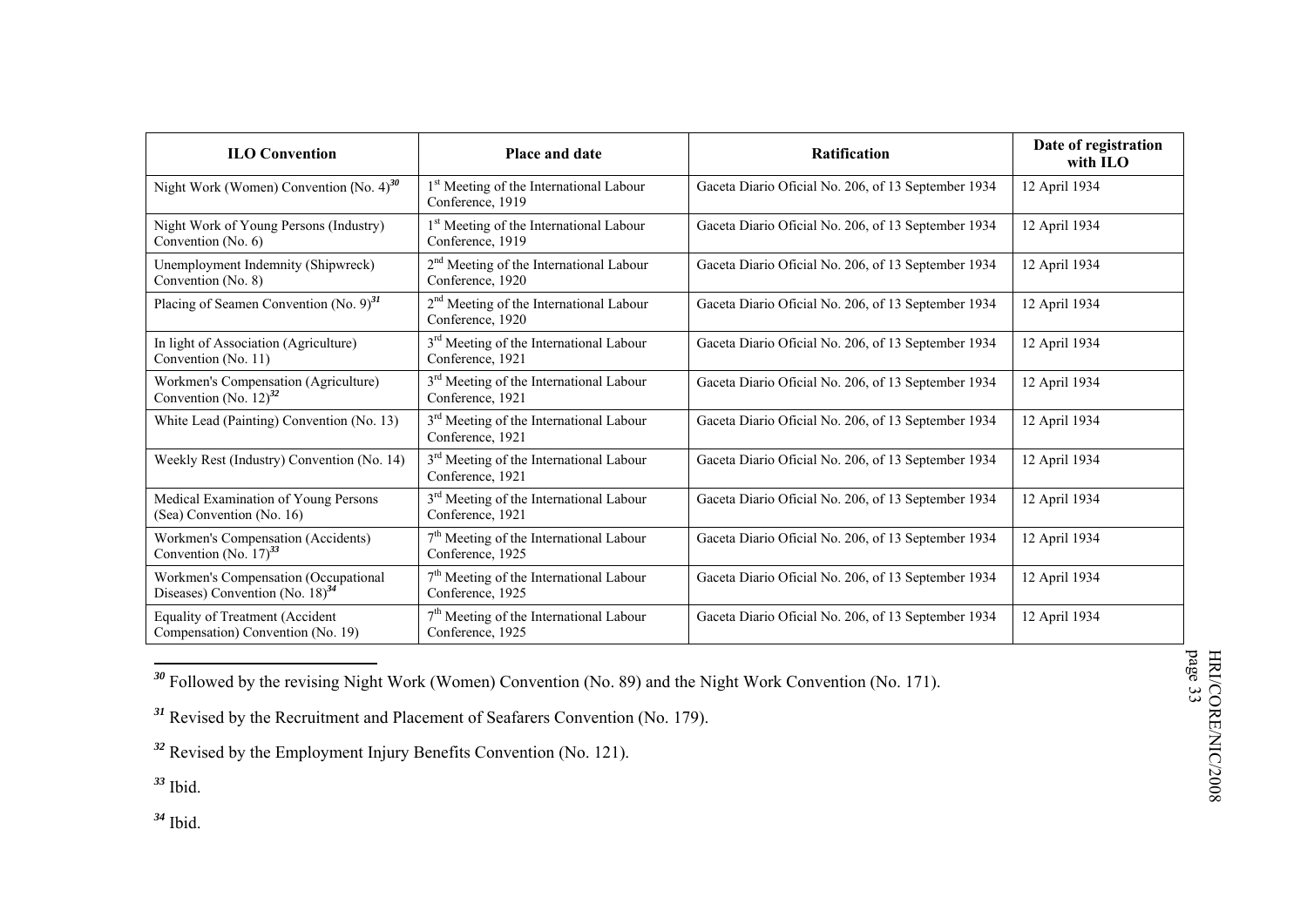| <b>ILO Convention</b>                                                                                                                                      | Place and date                                                           | Ratification                                        | Date of registration<br>with ILO |  |
|------------------------------------------------------------------------------------------------------------------------------------------------------------|--------------------------------------------------------------------------|-----------------------------------------------------|----------------------------------|--|
| Inspection of Emigrants Convention (No. 21)                                                                                                                | 8 <sup>th</sup> Meeting of the International Labour<br>Conference, 1926  | Gaceta Diario Oficial No. 206, of 13 September 1934 | 12 April 1934                    |  |
| Seamen's Articles of Agreement Convention<br>(No. 22)                                                                                                      | 9 <sup>th</sup> Meeting of the International Labour<br>Conference, 1926  | Gaceta Diario Oficial No. 206, of 13 September 1934 | 12 April 1934                    |  |
| Repatriation of Seamen Convention<br>$(No. 23)^{35}$                                                                                                       | 9 <sup>th</sup> Meeting of the International Labour<br>Conference, 1926  | Gaceta Diario Oficial No. 206, of 13 September 1934 | 12 April 1934                    |  |
| Sickness Insurance (Industry) Convention<br>(No. 24) <sup>36</sup>                                                                                         | 10 <sup>th</sup> Meeting of the International Labour<br>Conference, 1927 | Gaceta Diario Oficial No. 206, of 13 September 1934 | 12 April 1934                    |  |
| Sickness Insurance (Agriculture) Convention<br>(No. $25)^{37}$                                                                                             | 10 <sup>th</sup> Meeting of the International Labour<br>Conference, 1927 | Gaceta Diario Oficial No. 206, of 13 September 1934 | 12 April 1934                    |  |
| Minimum Wage-Fixing Machinery<br>Convention (No. 26)                                                                                                       | 11 <sup>th</sup> Meeting of the International Labour<br>Conference, 1928 | Gaceta Diario Oficial No. 206, of 13 September 1934 | 12 April 1934                    |  |
| Marking of Weight (Packages Transported<br>by Vessels) Convention in a (No. 27)                                                                            | 12 <sup>th</sup> Meeting of the International Labour<br>Conference, 1929 | Gaceta Diario Oficial No. 206, of 13 September 1934 | 12 April 1934                    |  |
| Protection against Accidents (Dockers)<br>Convention (No. 28) $^{38}$                                                                                      | $12th$ Meeting of the International Labour<br>Conference, 1929           | Gaceta Diario Oficial No. 206, of 13 September 1934 | 12 April 1934                    |  |
| Forced Labour Convention (No. 29)                                                                                                                          | 14th Meeting of the International Labour<br>Conference, 1930             | Gaceta Diario Oficial No. 206, of 13 September 1934 | 12 October 1934                  |  |
| Hours of Work (Commerce and Offices)<br>Convention (No. 30)                                                                                                | 14 <sup>th</sup> Meeting of the International Labour<br>Conference, 1930 | Gaceta Diario Oficial No. 206, of 13 September 1934 | 12 April 1934                    |  |
| Underground Work (Women) Convention<br>(No. 45)                                                                                                            | 19 <sup>th</sup> Meeting of the International Labour<br>Conference, 1935 | Gaceta Diario Oficial No. 202, of 10 September 1975 | 1 March 1976                     |  |
| 24 <sup>th</sup> Meeting of the International Labour<br>Convention concerning Statistics of Wages<br>and Hours of Work (No. $63)^{39}$<br>Conference, 1938 |                                                                          | Gaceta Diario Oficial No. 111, of 23 May 1981       | 1 October 1981                   |  |

<sup>&</sup>lt;sup>35</sup> Revised by the Repatriation of Seafarers Convention (No. 166).

*<sup>36</sup>* Revised by the Medical Care and Sickness Benefits Convention (No. 130).

*<sup>37</sup>* Ibid.

*<sup>38</sup>* Revised by the Occupational Safety and Health (Dock Work) Convention (No. 152).

*<sup>39</sup>* Revised by the Labour Statistics Convention (No. 160).

HRI/CORE/NIC/2008<br>page 34 HRI/CORE/NIC/2008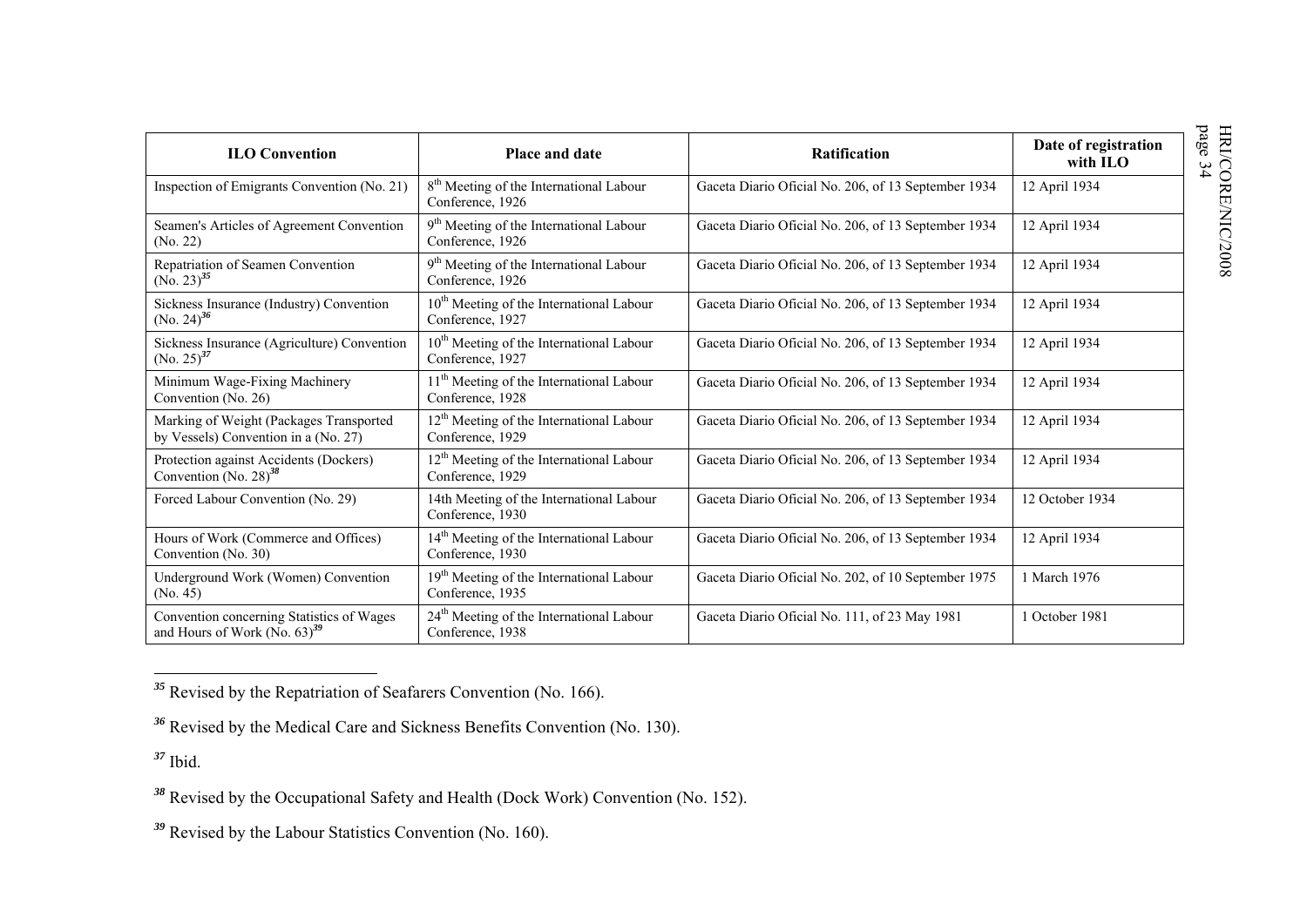| <b>ILO Convention</b>                                                                              | Place and date                                                            | Ratification                                                                                         | Date of registration<br>with ILO |
|----------------------------------------------------------------------------------------------------|---------------------------------------------------------------------------|------------------------------------------------------------------------------------------------------|----------------------------------|
| Medical Examination of Young Persons<br>(Industry) Convention (No. 77)                             | 29 <sup>th</sup> Meeting of the International Labour<br>Conference, 1946  | Gaceta Diario Oficial No. 202, of 10 September 1975.                                                 | 1 March 1976                     |
| Medical Examination of Young Persons<br>should (Non-Industrial Occupations)<br>Convention (No. 78) | $29th$ Meeting of the International Labour<br>Conference, 1946            | Gaceta Diario Oficial No. 202, of 10 September 1975.                                                 | 1 March 1976                     |
| Freedom of Association and Protection of the<br>Right to Organize Convention (No. 87)              | 31 <sup>st</sup> Meeting of the International Labour<br>Conference, 1948  | Gaceta Diario Oficial No. 202, of 5 September 1967.                                                  | 31 October 1967                  |
| Employment Service Convention (No. 88)                                                             | 31 <sup>st</sup> Meeting of the International Labour<br>Conference, 1948  | Gaceta Diario Oficial No. 111, of 23 May 1981                                                        | 1 October 1981                   |
| Protection of Wages Convention (No. 95)                                                            | 32 <sup>nd</sup> Meeting of the International Labour<br>Conference, 1949  | Gaceta Diario Oficial No. 202, of 10 September 1975.                                                 | 1 March 1976                     |
| Right to Organize and Collective Bargaining<br>Convention (No. 98)                                 | 32 <sup>nd</sup> Meeting of the International Labour<br>Conference, 1949  | Gaceta Diario Oficial No. 202, of 5 September 1967.                                                  | 31 October 1967                  |
| Equal Remuneration Convention (No. 100)                                                            | 34 <sup>th</sup> Meeting of the International Labour<br>Conference, 1951  | Gaceta Diario Oficial No. 202, of 5 September 1967.                                                  | 31 October 1967                  |
| Abolition of Forced Labor Convention<br>(No. 105)                                                  | 40 <sup>th</sup> Meeting of the International Labour<br>Conference, 1957. | Gaceta Diario Oficial No. 202, of 5 September 1967.                                                  | 31 October 1967                  |
| Plantations Convention (No. $11040$                                                                | 42 <sup>nd</sup> Meeting of the International Labour<br>Conference, 1958  | Gaceta Diario Oficial No. 111, of 23 May 1981                                                        | 1 October 1981                   |
| Discrimination (Employment and<br>Occupation) Convention (No. 111)                                 | 42 <sup>nd</sup> Meeting of the International Labour<br>Conference, 1958  | Gaceta Diario Oficial No. 202, of 5 September 1967.                                                  | 31 October 1967                  |
| Radiation Protection Convention (No. 115)                                                          | 44 <sup>th</sup> Meeting of the International Labour<br>Conference, 1960  | Gaceta Diario Oficial No. 111, of 23 May 1981                                                        | 1 October 1981                   |
| Social Policy (Basic Aims and Standards)<br>Convention (No. 117)                                   | 46th Meeting of the International Labour<br>Conference, 1962              | Gaceta Diario Oficial No. 111, of 23 May 1981                                                        | 1 October 1981                   |
| Guarding of Machinery Convention<br>(No. 119)                                                      | $47th$ Meeting of the International Labour<br>Conference, 1963            | Gaceta Diario Oficial No. 111, of 23 May 1981                                                        | 1 October 1981                   |
| Employment Policy Convention (No. 122)                                                             | 48 <sup>th</sup> Meeting of the International Labour<br>Conference, 1964  | Gaceta Diario Oficial No. 111, of 23 May 1981                                                        | 1 October 1981                   |
| Maximum Weight Convention (No. 127)                                                                | 51 <sup>st</sup> Meeting of the International Labour<br>Conference, 1967  | Gaceta Diario Oficial No. 202, of 10 September 1975<br>Gaceta Diario Oficial No. 79, of 2 April 1976 | 1 March 1976                     |

*<sup>40</sup>* Convention supplemented by the Protocol of 1982.

p age 35 HRI/CORE/NIC/2008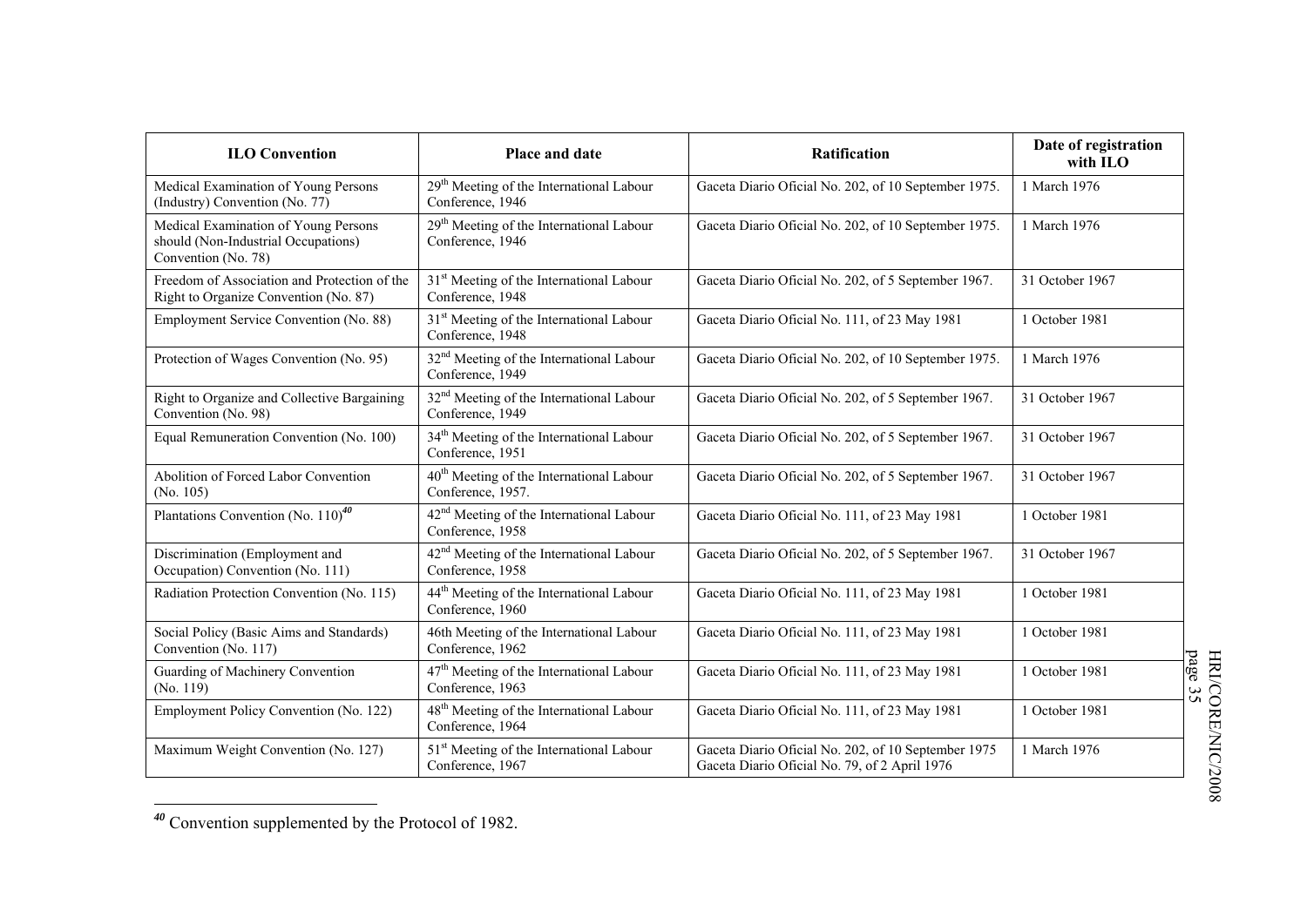| <b>ILO Convention</b><br><b>Place and date</b>                                   |                                                                          | <b>Ratification</b>                                 | Date of registration<br>with ILO |
|----------------------------------------------------------------------------------|--------------------------------------------------------------------------|-----------------------------------------------------|----------------------------------|
| Minimum Wage Fixing Convention<br>(No. 131)                                      | 54 <sup>th</sup> Meeting of the International Labour<br>Conference, 1970 | Gaceta Diario Oficial No. 202, of 10 September 1975 | 1 March 1976                     |
| Workers' Representatives Convention<br>(No. 135)                                 | 56 <sup>th</sup> Meeting of the International Labour<br>Conference, 1971 | Gaceta Diario Oficial No. 111, of 23 May 1981       | 1 October 1981                   |
| Benzene Convention (No. 136)                                                     | 56 <sup>th</sup> Meeting of the International Labour<br>Conference, 1971 | Gaceta Diario Oficial No. 111, of 23 May 1981       | 1 October 1981                   |
| Dock Work Convention (No. 137)                                                   | 58 <sup>th</sup> Meeting of the International Labour<br>Conference, 1973 | Gaceta Diario Oficial No. 111, of 23 May 1981       | 1 October 1981                   |
| Minimum Age Convention (No. 138)                                                 | 58 <sup>th</sup> Meeting of the International Labour<br>Conference, 1973 | Gaceta Diario Oficial No. 111, of 23 May 1981       | 2 November 1981                  |
| Occupational Cancer Convention (No. 139)                                         | 59 <sup>th</sup> Meeting of the International Labour<br>Conference, 1974 | Gaceta Diario Oficial No. 111, of 23 May 1981       | 1 October 1981                   |
| Paid Educational Leave Convention<br>(No. 140)                                   | 59 <sup>th</sup> Meeting of the International Labour<br>Conference, 1974 | Gaceta Diario Oficial No. 111, of 23 May 1981       | 1 October 1981                   |
| Rural Workers' Organizations Convention<br>(No. 141)                             | 60 <sup>th</sup> Meeting of the International Labour<br>Conference, 1975 | Gaceta Diario Oficial No. 111, of 23 May 1981       | 1 October 1981                   |
| Human Resources Development Convention<br>(No. 142)                              | 60 <sup>th</sup> Meeting of the International Labour<br>Conference, 1975 | Gaceta Diario Oficial No. 79, of 2 April 1976       | 4 November 1977                  |
| Tripartite Consultation (International Labour<br>Standards) Convention (No. 144) | 61 <sup>st</sup> Meeting of the International Labour<br>Conference, 1976 | Gaceta Diario Oficial No. 111, of 23 May 1981       | 1 October 1981                   |
| Seafarers' Annual Leave with Pay<br>Convention (No. 146)                         | 62nd Meeting of the International Labour<br>Conference, 1976             | Gaceta Diario Oficial No. 111, of 23 May 1981       | 1 October 1981                   |
| List Forms of Child Labour Convention<br>(No. 182)                               | 87 <sup>th</sup> Meeting of the International Labour<br>Conference, 1999 | Gaceta Diario Oficial No. 171, of 8 September 2000  | 6 November 2000                  |

# **(b) Conventions of the United Nations Educational, Scientific and Cultural Organization**

#### 150. See the table below.

| <b>Multilateral treaties</b>         | <b>Place and date</b> | Date of signature          | Date of deposit | :\omments                                            |
|--------------------------------------|-----------------------|----------------------------|-----------------|------------------------------------------------------|
| Convention against Discrimination in | New York, USA         | Nicaragua did not          | 29 January 1952 | Published in La Gaceta No. 242 of 21 September 1981. |
| Education                            | 15 December 1960      | participate in its signing | $(\arccos 10n)$ |                                                      |

HRI/CORE/NIC/2008<br>page 36 HRI/CORE/NIC/2008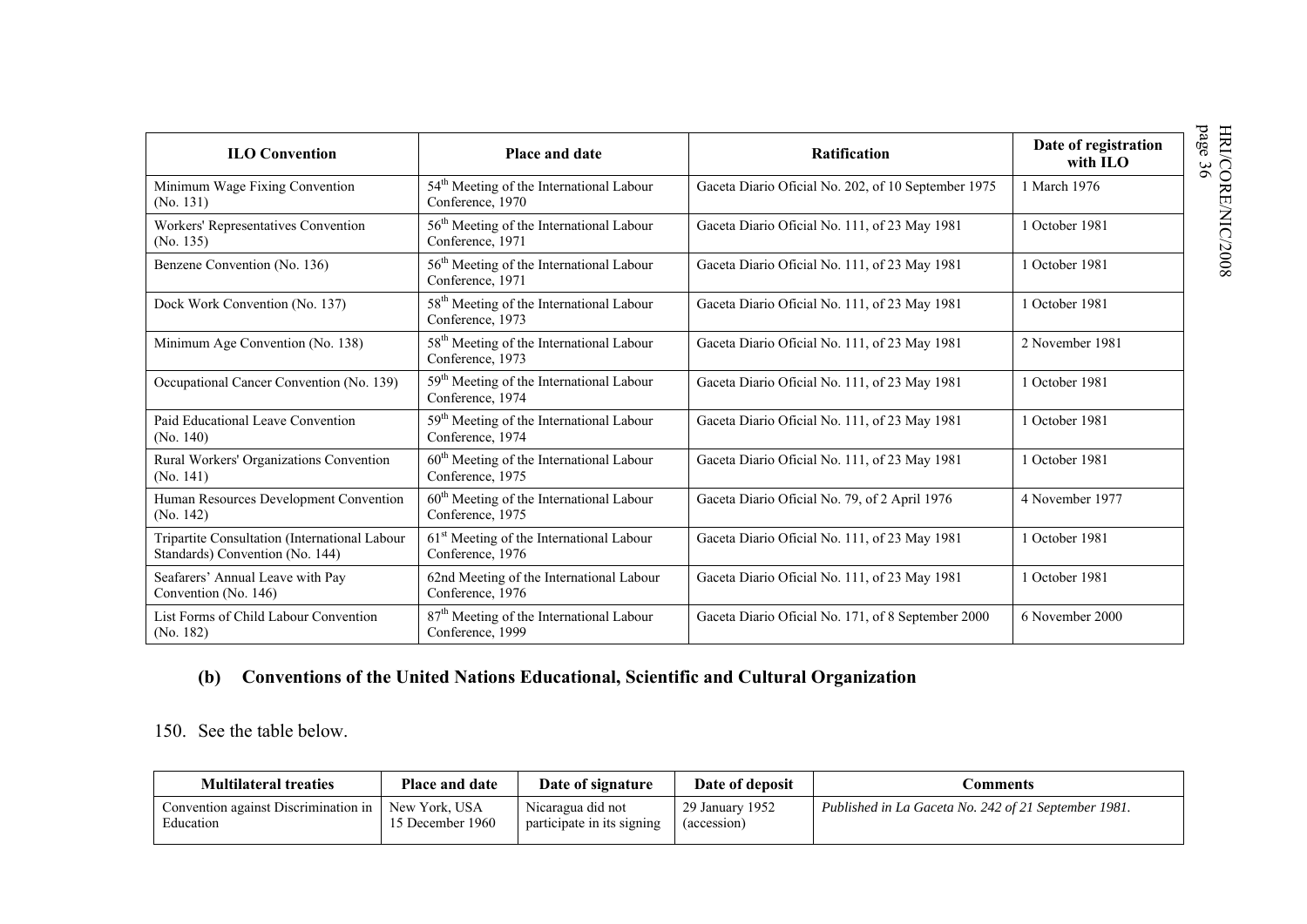# **(c) Geneva Conventions and other treaties on international humanitarian law**

#### 151. See the table below.

| <b>Multilateral treaties</b>                                                                                                                                              | Place and date                                                     | Date of signature | Date of deposit | <b>Comments</b>                                                                              |
|---------------------------------------------------------------------------------------------------------------------------------------------------------------------------|--------------------------------------------------------------------|-------------------|-----------------|----------------------------------------------------------------------------------------------|
| Geneva Convention for the Amelioration of<br>the Condition of the Wounded and Sick in<br>Armed Forces in the Field (Convention I)                                         | Diplomatic Conference of<br>Geneva, Switzerland,<br>12 August 1949 | 12 August 1949    |                 | Approval: Decree No. 4 of 26 April 1952.<br>Published in La Gaceta No. 195 of 26 August 1952 |
| Geneva Convention for the Amelioration of<br>the Condition of Wounded, Sick and<br>Shipwrecked Members of Armed Forces at Sea<br>(Convention II)                          | Diplomatic Conference of<br>Geneva, Switzerland,<br>12 August 1949 | 12 August 1949    |                 | Approval: Decree No. 4 of 26 April 1952.<br>Published in La Gaceta No. 195 of 26 August 1952 |
| Geneva Convention relative to the Treatment<br>of Prisoners of War (Convention III)                                                                                       | Diplomatic Conference of<br>Geneva, Switzerland,<br>12 August 1949 | 12 August 1949    |                 | Approval: Decree No. 4 of 26 April 1952.<br>Published in La Gaceta No. 195 of 26 August 1952 |
| Geneva Convention relative to the Protection<br>of Civilian Persons in Time of War<br>(Convention IV)                                                                     | Diplomatic Conference of<br>Geneva, Switzerland,<br>12 August 1949 | 12 August 1949    |                 | Approval: Decree No. 4 of 26 April 1952.<br>Published in La Gaceta No. 195 of 26 August 1952 |
| Protocol Additional to the Geneva<br>Conventions of 12 August 1949, and relating<br>to the Protection of Victims of International<br>Armed Conflicts (Protocol I)         | Diplomatic Conference of<br>Geneva, Switzerland, of<br>1974-1977   |                   |                 | Ratification: Decree No. 25-1999<br>Published in La Gaceta No. 53 of 17 March 1999           |
| Protocol Additional to the Geneva<br>Conventions of 12 August 1949, and relating<br>to the Protection of Victims of<br>Non-International Armed Conflicts<br>(Protocol II) | Diplomatic Conference of<br>Geneva, Switzerland, of<br>1974-1977   |                   |                 | Ratification: Decree No. 25-1999<br>Published in La Gaceta No. 53 of 17 March 1999           |
| Convention on the Prohibition of the Use,<br>Stockpiling, Production and Transfer of Anti-<br>Personnel Mines and on their Destruction                                    | Ottawa, Oslo, 18 September<br>1997                                 |                   |                 | Approval: Executive Decree No. 63-1998<br>Published in La Gaceta No. 190 of 9 October 1998   |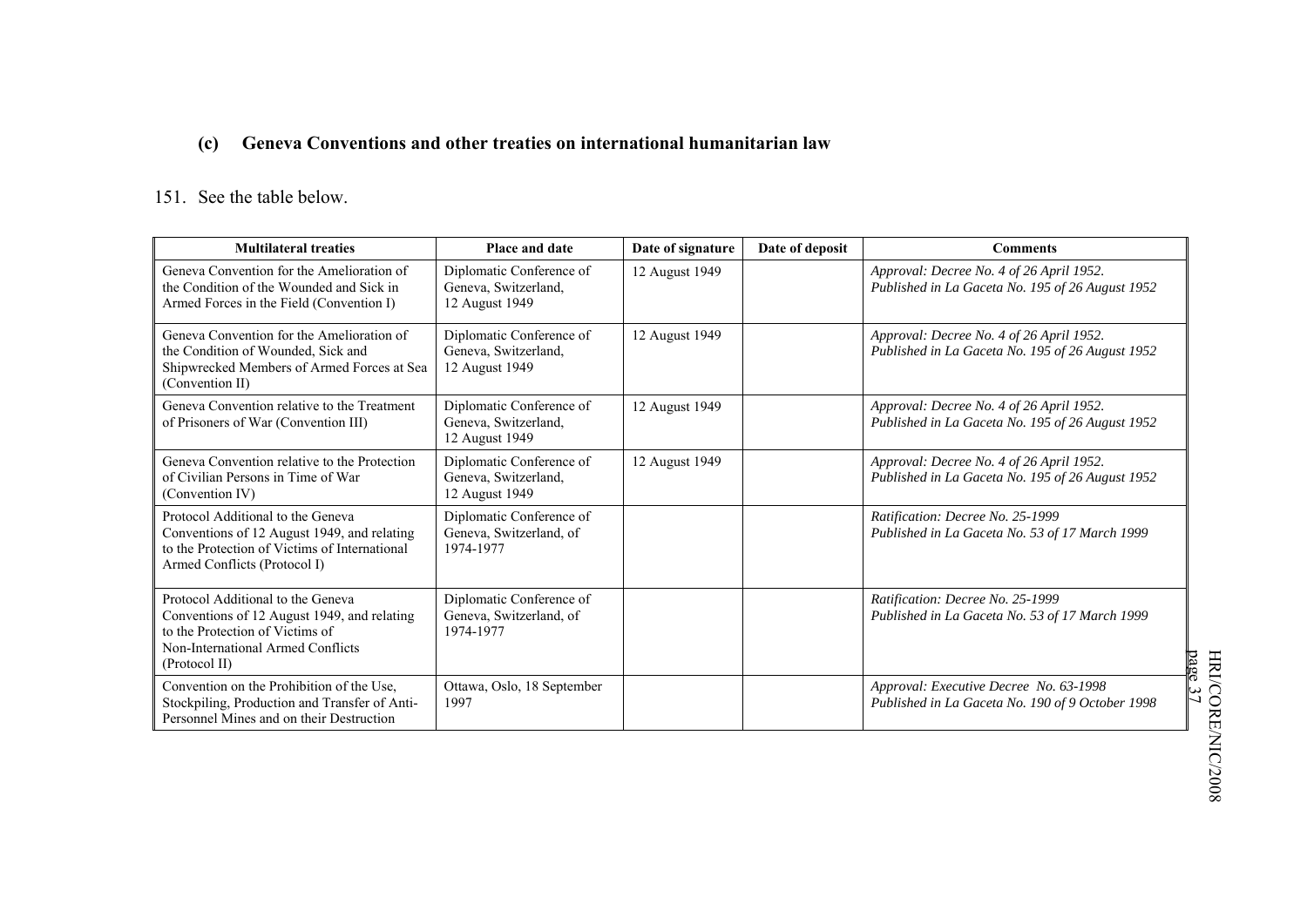# age 38 **4. Ratification of regional human rights conventions**

#### 152. See the table below.

|                                                                                                              | Place and date of                              | Date of signature                             | Date of deposit of             |                                                                                                                                                                                                                                                                                                              |  |
|--------------------------------------------------------------------------------------------------------------|------------------------------------------------|-----------------------------------------------|--------------------------------|--------------------------------------------------------------------------------------------------------------------------------------------------------------------------------------------------------------------------------------------------------------------------------------------------------------|--|
| <b>Inter-American treaties</b>                                                                               | adoption                                       | by Nicaragua                                  | instrument                     | <b>Comments</b>                                                                                                                                                                                                                                                                                              |  |
| <b>OAS CHARTER</b>                                                                                           |                                                |                                               |                                |                                                                                                                                                                                                                                                                                                              |  |
| Charter of the Organization of<br>American States (OAS).                                                     | Bogota, Colombia<br>30 April 1948              | 30 April 1948                                 | 26 July 1956                   | Charter of the OAS: La Gaceta No. 170 of 17 August 1950.<br>Page 1614                                                                                                                                                                                                                                        |  |
| Cartagena Protocol of Amendment<br>to the Charter of the Organization of<br>American States.                 | Cartagena de Indias,<br>Colombia               | 5 December 1985                               | 16 November 1988               | Approval: Decree A. N. No. 36: La Gaceta No. 225 of<br>25 November 1988. Page 1392.                                                                                                                                                                                                                          |  |
| Washington Protocol of Amendment<br>to the Charter of the Organization of<br><b>American States</b>          | Washington, D.C.,<br>USA 14 December<br>1992   | 14 December 1992                              | 30 May 1995                    | Approval: Decree No. 948: Gaceta No. 68 of 6 April 1995.<br>Page 133.<br>Ratification: Decree No. 16-95: Gaceta No. 90 of 17 May<br>1995. Page 1633.                                                                                                                                                         |  |
| Managua Protocol of Amendment to<br>the Charter of the Organization of<br><b>American States</b>             | Managua, Nicaragua<br>10 June 1993             | 10 June 1993                                  | 30 May 1995                    | Approval: Decree No. 950. Gaceta No. 68 of 6 April 1995.<br>Page 1134.<br>Ratification: Decree No. 15-95: Gaceta No. 90 of 17 May<br>1995. Page 1633.                                                                                                                                                        |  |
| <b>Buenos Aires Protocol of</b><br>Amendment to the Charter of the<br><b>Organization of American States</b> | Buenos Aires,<br>Argentina<br>27 February 1967 | 27 February 1967                              | 23 September 1968              | Text: Gaceta No. 178 of 7 August 1968. Page 2337.<br>Approval: Gaceta No. 111 of 20 May 1968. Page 1505.<br>Ratification: Gaceta No. 210 of 13 September 1968.<br>Page 2738.                                                                                                                                 |  |
| Agreement on Privileges and<br>Immunities of the Organization of<br>American States (OAS)                    | Washington, D.C,<br>USA 15 May 1949            | Nicaragua was not<br>an original<br>signatory | 25 January 1961<br>(accession) | Approval: Gaceta No. 230 of 30 October 1950. Page 2161.<br>Ratification: Gaceta No. 256 of 9 November 1960.<br>Page 2377.                                                                                                                                                                                    |  |
| <b>HUMAN RIGHTS</b>                                                                                          |                                                |                                               |                                |                                                                                                                                                                                                                                                                                                              |  |
| American Convention on Human<br>Rights (Pact of San José)                                                    | San José, Costa Rica<br>22 November 1969       | 22 November 1969                              | 25 September 1979              | Approval and ratification: Decree No. 174 of the J.G.R.N.<br>Gaceta No. 67 of 26 November 1979.<br>Article 46 of the Political Constitution of Nicaragua<br>recognizes its full force and effect.<br>On 12 February 1991, the Government of Nicaragua<br>presented at the General Secretariat of the OAS, an |  |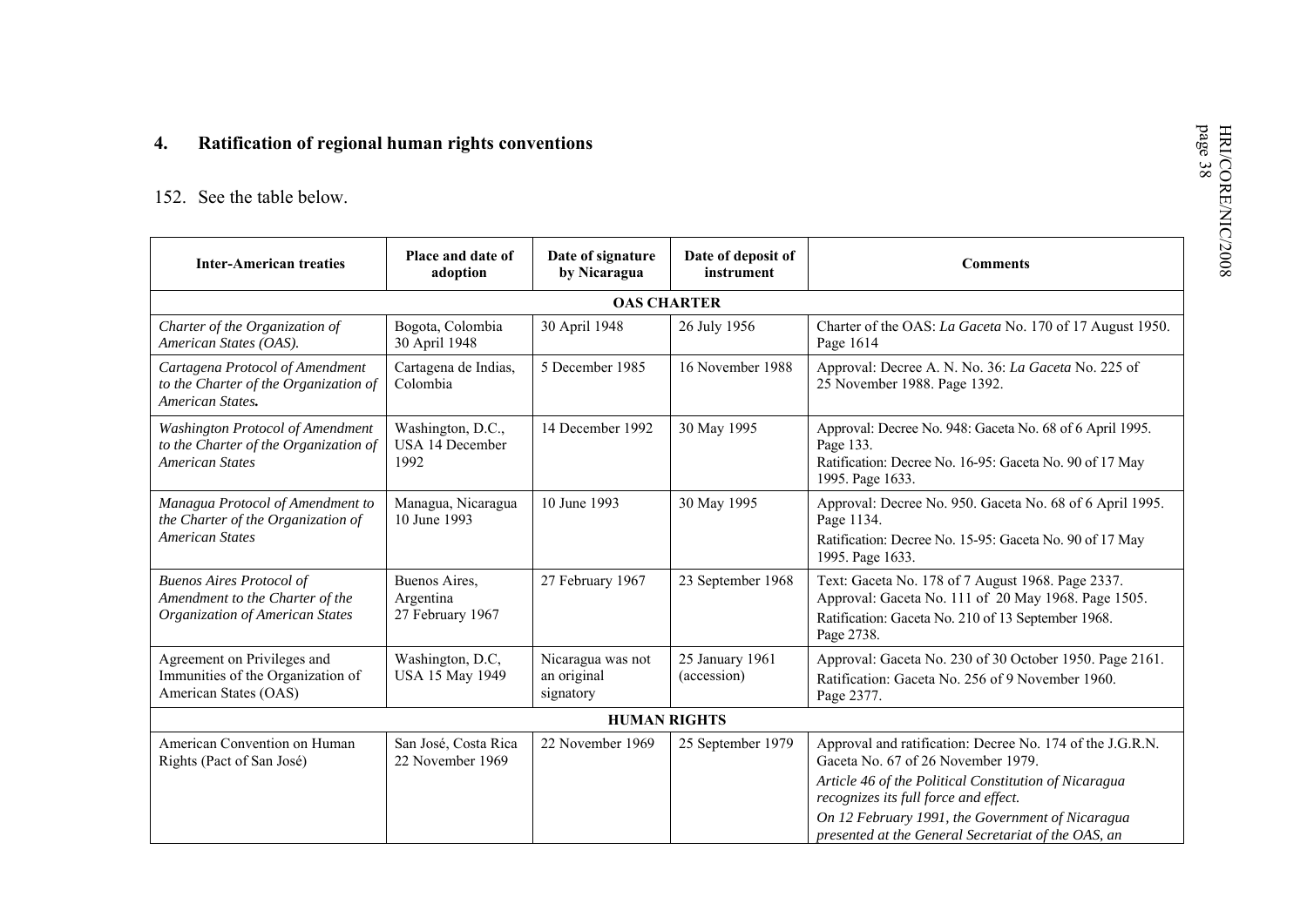| <b>Inter-American treaties</b>                                                                                                                            | Place and date of<br>adoption                    | Date of signature<br>by Nicaragua | Date of deposit of<br>instrument | <b>Comments</b>                                                                                                                                                                                                                                                                                                                                                                                                                                                                                                                                                                                                                                                                                                                                                                                                                                                                                                                                                                                                                                                                                                                                                                                  |
|-----------------------------------------------------------------------------------------------------------------------------------------------------------|--------------------------------------------------|-----------------------------------|----------------------------------|--------------------------------------------------------------------------------------------------------------------------------------------------------------------------------------------------------------------------------------------------------------------------------------------------------------------------------------------------------------------------------------------------------------------------------------------------------------------------------------------------------------------------------------------------------------------------------------------------------------------------------------------------------------------------------------------------------------------------------------------------------------------------------------------------------------------------------------------------------------------------------------------------------------------------------------------------------------------------------------------------------------------------------------------------------------------------------------------------------------------------------------------------------------------------------------------------|
|                                                                                                                                                           |                                                  |                                   |                                  | instrument dated 15 January 1991, by which the<br>Government of Nicaragua declared:                                                                                                                                                                                                                                                                                                                                                                                                                                                                                                                                                                                                                                                                                                                                                                                                                                                                                                                                                                                                                                                                                                              |
|                                                                                                                                                           |                                                  |                                   |                                  | I. The Government of Nicaragua recognizes as binding as<br>of right with no special convention the competence of the<br>Inter-American Court of Human Rights in all cases<br>involving interpretation and application of the Inter-<br>American Convention on Human Rights, "Pact of San Jose,<br>Costa Rica," by virtue of Article $62(1)$ thereof.                                                                                                                                                                                                                                                                                                                                                                                                                                                                                                                                                                                                                                                                                                                                                                                                                                             |
|                                                                                                                                                           |                                                  |                                   |                                  | II. The foregoing notwithstanding, the Government of<br>Nicaragua states for the record that its acceptance of the<br>competence of the Inter-American Court of Human Rights is<br>given for an indefinite period, is general in character and<br>grounded in reciprocity, and is subject to the reservation<br>that this recognition of competence applies only to cases<br>arising solely out of events subsequent to, and out of acts<br>which began to be committed after, the date of deposit of<br>this declaration with the Secretary General of the<br>Organization of American States.<br>Declaration of Nicaragua. Addendum to the Declaration of<br>Nicaragua No. 49, published in La Gaceta No. 27 of<br>7 February 1991, a third paragraph to read as follows:<br>III. "The Government of Nicaragua declares that it<br>recognizes the competence of the Inter-American<br>Commission on Human Rights to receive and examine<br>communications in which a State Party alleges that another<br>State Party has committed a violation of a human right set<br>page<br>forth in the Convention, as provided in Article 45 thereof."<br>Gaceta No. 22 of 31 January 2006. Page No. 656. |
| Additional Protocol to the American<br>Convention on Human Rights in the<br>Area of Economic, Social and<br>Cultural Rights (Protocol of San<br>Salvador) | San Salvador,<br>El Salvador<br>17 November 1988 | 17 November 1988                  | Nicaragua has not<br>ratified    |                                                                                                                                                                                                                                                                                                                                                                                                                                                                                                                                                                                                                                                                                                                                                                                                                                                                                                                                                                                                                                                                                                                                                                                                  |
| Additional Protocol to the American<br>Convention on Human Rights to<br>Abolish the Death Penalty                                                         | Asunción, Paraguay<br>8 June 1990                | 30 August 1990                    | 9 November 1999                  | Approval: Decree A.N. No. 2080. La Gaceta No. 216 of<br>12 November 1998. Page 9450.<br>Ratification. Decree No. 43-99. La Gaceta No. 68 of                                                                                                                                                                                                                                                                                                                                                                                                                                                                                                                                                                                                                                                                                                                                                                                                                                                                                                                                                                                                                                                      |

HRI/CORE/NIC/2008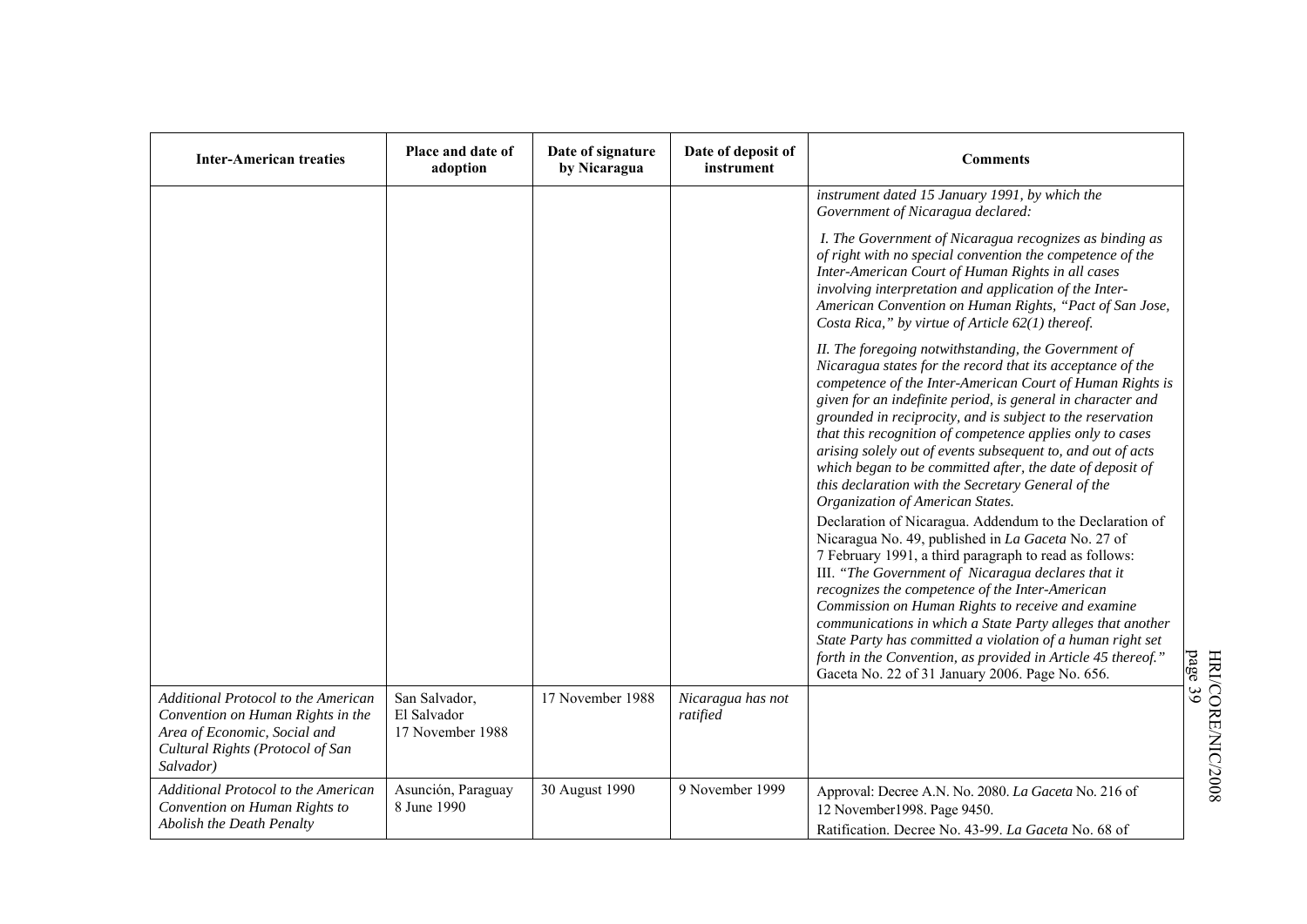| <b>Inter-American treaties</b>                                                                                                                     | Place and date of<br>adoption                       | Date of signature<br>by Nicaragua             | Date of deposit of<br>instrument | <b>Comments</b>                                                                                                                                                                |  |
|----------------------------------------------------------------------------------------------------------------------------------------------------|-----------------------------------------------------|-----------------------------------------------|----------------------------------|--------------------------------------------------------------------------------------------------------------------------------------------------------------------------------|--|
|                                                                                                                                                    |                                                     |                                               |                                  | 14 April 1999. Page 1614.                                                                                                                                                      |  |
| Inter-American Convention to<br>Prevent and Punish Torture.                                                                                        | Cartagena de Indias,<br>Colombia<br>9 December 1985 | 29 September 1987                             | Nicaragua has not<br>ratified    |                                                                                                                                                                                |  |
| Inter-American Convention on the<br>Elimination of all Forms of<br>Discrimination Against Persons with<br><b>Disabilities</b>                      | Guatemala City,<br>Guatemala<br>7 June 1999         | 8 June 1999                                   | 25 November 2002                 | Approval: Decree A.N. No. 3091. La Gaceta No. 211 of<br>7 November 2001. Page 6116.<br>Ratification. Decree 60-2002. Gaceta No. 121 of 28 June<br>2002. Page 4453.             |  |
| Inter-American Convention on<br>Forced Disappearance of Persons                                                                                    | Belem do Pará,<br>Brazil 9 June 1994                | 10 June 1994                                  | Nicaragua has not<br>ratified    | The Explanatory Statement in favour of its ratification was<br>prepared in June 2002.                                                                                          |  |
| Inter-American Convention on the<br>Political Rights of Women                                                                                      | Bogota, Colombia<br>2 May 1948                      | Nicaragua signed<br>on 24 April 1956          | 22 August 1956<br>(ratification) | Ratification: La Gaceta No. 128 of 9 June 1956. Page 1370.<br>Text: La Gaceta No. 153 of 9 July 1956. Page 1641.                                                               |  |
| <b>WOMEN</b>                                                                                                                                       |                                                     |                                               |                                  |                                                                                                                                                                                |  |
| Inter-American Convention on the<br>Granting of Civil Rights to Women                                                                              | Bogota, Colombia<br>2 May 1948                      | 2 May 1948                                    | 22 August 1956                   | Ratification: La Gaceta No. 128 of 9 June 1956. Page 1370.                                                                                                                     |  |
| Inter-American Convention on the<br>Political Rights of Women                                                                                      | Bogota, Colombia<br>2 May 1948                      | 24 April 1956                                 | 22 August 1956                   | Ratification: La Gaceta No. 128 of 9 June 1956. Page 1370.<br>Text: La Gaceta No. 153 of 9 July 1956. Page 1641.                                                               |  |
| Inter-American Convention on the<br>Prevention, Punishment and<br><b>Eradication of Violence Against</b><br>Women (Convention of Belem do<br>Pará) | Belem do Pará,<br>Brazil 9 June 1994                | 9 June 1994                                   | 12 December 1995                 | Approval: Decree A.N. No. 1015. La Gaceta No. 179 of<br>26 September 1995. Page 3525.<br>Ratification: Decree No. 52-95. La Gaceta No. 203 of<br>30 October 1995. Page 3985.   |  |
| <b>CHILDREN</b>                                                                                                                                    |                                                     |                                               |                                  |                                                                                                                                                                                |  |
| Inter-American Convention on the<br>International Return of Children                                                                               | Montevideo,<br>Uruguay 15 July<br>1989              | Nicaragua was not<br>an original<br>signatory | 6 December 2004<br>(accession)   | Accession: Decree 58-2002. La Gaceta No. 118 of 25 June<br>2002. Page 4361.                                                                                                    |  |
| Inter-American Convention on<br>International Traffic in Minors                                                                                    | Mexico City, D.F.,<br>Mexico<br>18 March 1994       | Nicaragua was not<br>an original<br>signatory | 18 November 2005<br>(accession)  | Accession: Decree 106-2004. La Gaceta No. 191 of<br>1 October 2004. Page 5430.<br>Approval of Accession: Decree A.N. No. 4345. Gaceta<br>No. 159 of 17 August 2005. Page 5594. |  |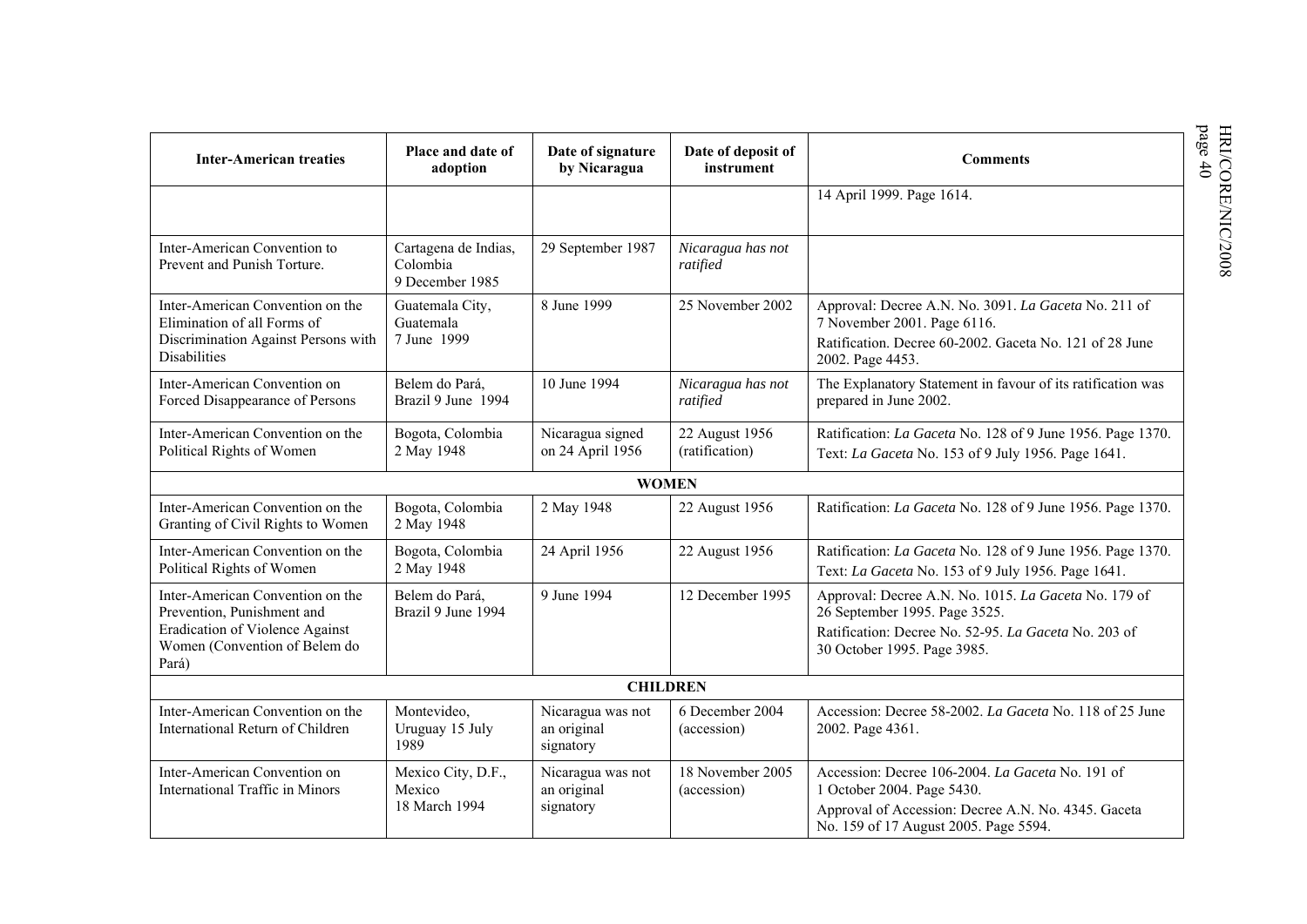| <b>Inter-American treaties</b>                                                                                                | Place and date of<br>adoption                | Date of signature<br>by Nicaragua             | Date of deposit of<br>instrument  | Comments                                                                                                                                                                          |
|-------------------------------------------------------------------------------------------------------------------------------|----------------------------------------------|-----------------------------------------------|-----------------------------------|-----------------------------------------------------------------------------------------------------------------------------------------------------------------------------------|
| Inter-American Convention on the<br>International Return of Children                                                          | Montevideo,<br>Uruguay 15 July<br>1989       | Nicaragua was not<br>an original<br>signatory | 6 December 2004<br>(accession)    | Accession: Decree 58-2002. La Gaceta No. 118 of 25 June<br>2002. Page 4361.                                                                                                       |
| Convention on International Traffic<br>in Minors                                                                              | Mexico City, D.F.<br>Mexico<br>18 March 1994 | Nicaragua was not<br>an original<br>signatory | 18 November 2005<br>(accession)   | Accession: Decree 106-2004. La Gaceta No. 191 of<br>1 October 2004. Page 5430.<br>Approval of Accession: Decree A.N. No. 4345. La Gaceta<br>No. 159 of 17 August 2005. Page 5594. |
| Inter-American Convention on the<br>Elimination of all Forms of<br>Discrimination Against Persons with<br><b>Disabilities</b> | Washington, D.C.,<br>USA 14 November<br>1997 | Nicaragua signed<br>on 14 November<br>1997    | 9 November 1999<br>(ratification) | Approval: Decree A.N. No. 3091. La Gaceta No. 211 of<br>7 November 2001. Page 6116.<br>Ratification: Decree 60-2002. La Gaceta No. 121 of<br>28 June 2002. Page.4453.             |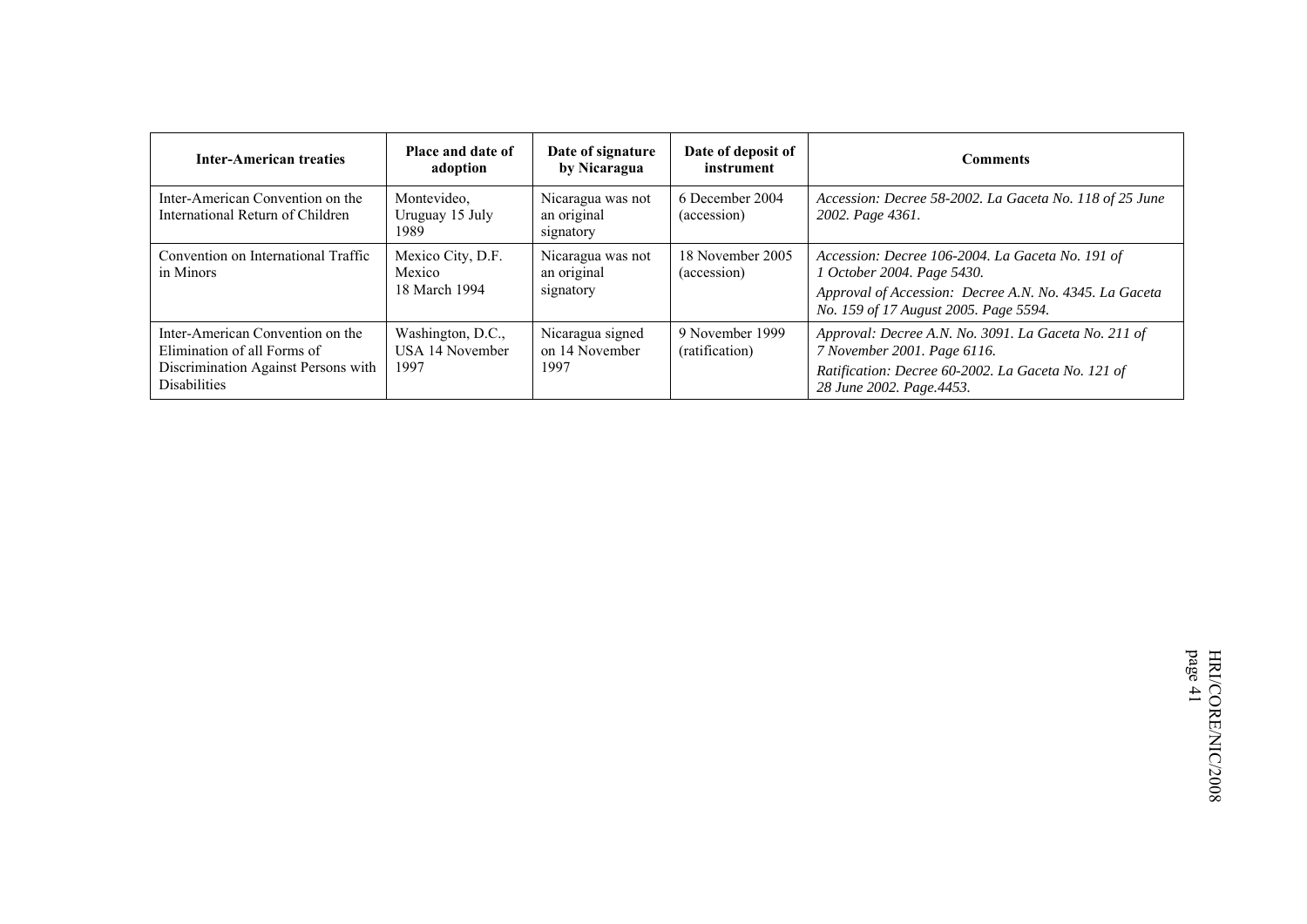#### **B. Legal framework for the protection of human rights at the national level**

153. The Political Constitution of Nicaragua guarantees individuals equality before the law and the protection and enjoyment of their political rights without discrimination by reason of birth, nationality, political belief, race or gender. The State is obliged to remove any obstacles to the effective participation of Nicaraguan men and women in the political, economic and social life of the country.

154. According to Article 46 of the Political Constitution, every individual enjoys state protection and recognition of the rights inherent in the human person, the unrestricted observance, promotion and protection of human rights and full applicability of the rights set forth in the Universal Declaration of Human Rights, in the American Declaration of the Rights and Duties of Man, in the International Covenant on Economic, Social and Cultural Rights, in the International Covenant on Civil and Political Rights and in the American Convention on Human Rights of the Organization of American States, as well as in the Convention on the Rights of the Child (Constitution, Art. 71).

155. Thus, the rights mentioned in the various human rights instruments are, for the most part, protected in the Political Constitution of Nicaragua and other specific laws developed in the course of this period.

156. In order to guarantee these fundamental rights of the Nicaraguan citizen, our Political Constitution classifies and catalogues the rights and obligations established in its Title IV as follows:

- (a) Chapter I. Individual rights;
- (b) Chapter II. Political rights;
- (c) Chapter III. Social rights;
- (d) Chapter IV. Family rights;
- (e) Chapter V. Labour rights;
	- (f) Chapter VI. Autonomy of the Communities of the Atlantic Coast.

157. It should be noted that the rights of the Communities of the Atlantic Coast are a new element in the constitutions of Latin America. The Nicaraguan Constitution is the first to recognize that the peoples of these communities are an inseparable part of the State, as well as recognizing their autonomy on the basis of their origins and ancestral customs.

158. The legal consequence of the establishment of human rights in the Political Constitution of Nicaragua is that the rights set forth therein are highly protected. As the Constitution is supreme among the laws of the Republic, they must be respected by the State and every citizen is guaranteed the right of petition to request their restitution in the event of a violation or act of omission on the part of the State or some other citizen.

159. The Constitution includes a series of legal principles that guarantee the rights of individuals, among them: the principle of legality, the principle of presumption of innocence, petition, respect for human dignity, and the principle of proportionality.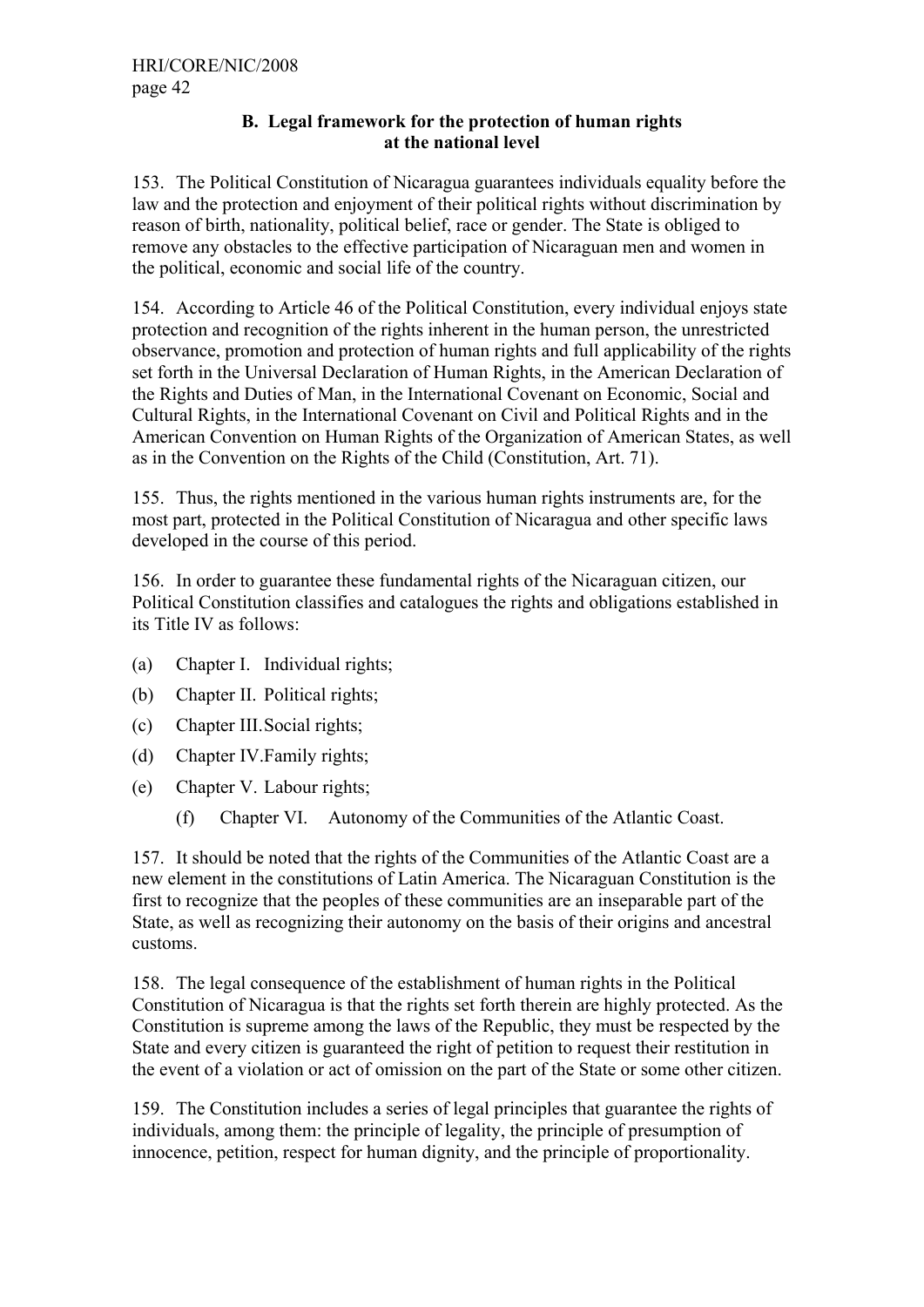160. As already mentioned, the protection of the human rights established in the Constitution is supplemented by a series of laws and regulations which have been developed for the purpose of ensuring that those rights are respected, namely:

#### 161. *Individual rights:*

- (a) Criminal Code;
- (b) Code of Criminal Procedure;
- (c) Civil Code;
- (d) Code of Civil Procedure;
- (e) Children and Young Persons Code;
- (f) Amparo Act (which contains habeas corpus, administrative *amparo* and the remedy of unconstitutionality);
- (g) Extradition Act;
- (h) Migration and Alien Affairs Act;
- (i) National Prison Service Act;
- (j) Act Establishing the Office of the Procurator for the Defence of Human Rights;
- (k) National Police Act;
- (l) Equal Rights and Opportunities Act (Bill);

etc.

#### 162. *Political rights:*

- (a) Electoral Act;
- (b) Municipalities Act;
- (c) Children and Young Persons Code;
- (d) Autonomous Regions of the Atlantic Coast of Nicaragua Act.

#### 163. *Social rights:*

- (a) Care of Persons with Different Capabilities Act;
- (b) General Education Act;
- (c) General Health Act;
- (d) General Environment and Natural Resources Act;
- (e) Forestry Regulations;
- (f) Social Security Act;
- (g) Property Act;
- (h) Agrarian Reform Act;
- (i) Participation in Education Act;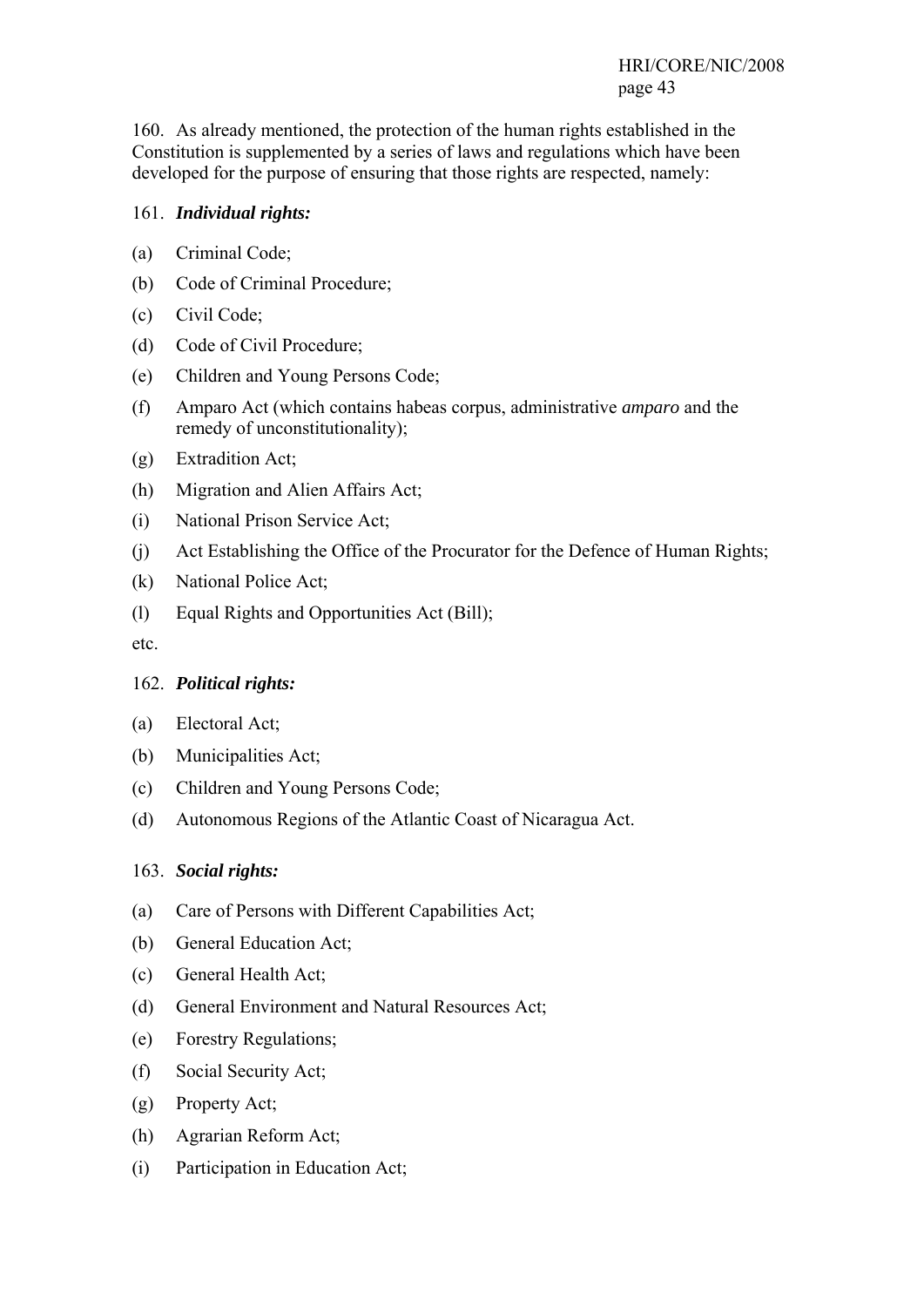# HRI/CORE/NIC/2008

page 44

(j) Communications Media Act.

# 164. *Family rights:*

- (a) Establishing Child Protection Centres;
- (b) Maintenance Act;
- (c) Regulation of Mother-Father-Child Relations Act;
- (d) Children and Young Persons Code;
- (e) Act Approving Unilateral Divorce;
- (f) General Health Act (with reference to human reproduction);
- (g) Act Comprehensive Protection for Minors Act.

#### 165. *Labour rights:*

- (a) Labour Code;
- (b) Minimum Wage Act (under study for approval);
- (c) Code of Civil Procedure;
- (d) Treaties and Conventions signed by the State with the ILO;
- (e) Teaching Profession Act;
- (f) Child Labour Act (bill);
- (g) Civil Service and Administrative Profession Act.

#### 166. *Rights of the Communities of the Atlantic Coast:*

- (a) Autonomy Statute of the two Regions of the Atlantic Coast of Nicaragua;
- (b) Forestry Regulations;
- (c) Laws on fishing;
- (d) Act on the Communal Property Regime of the Indigenous Peoples and Ethnic Communities of the Autonomous Regions of the Atlantic Coast of Nicaragua and of the Rivers Bocay, Coco, Indio and Maiz (Act No. 445).

167. All the legislation referred to above and other related legislation not mentioned in this document is taken into account as the legal basis for the protection of human rights, together with the international conventions, treaties and other instruments to which the State of Nicaragua is a signatory. In addition, there is legislation of constitutional rank relating to various guarantees, such as individual liberty, the remedy of unconstitutionality, and the right of recourse to *amparo* against administrative decisions. These provisions are contained in Articles 187 to 189 of the Constitution in the chapter on Constitutional Supervision.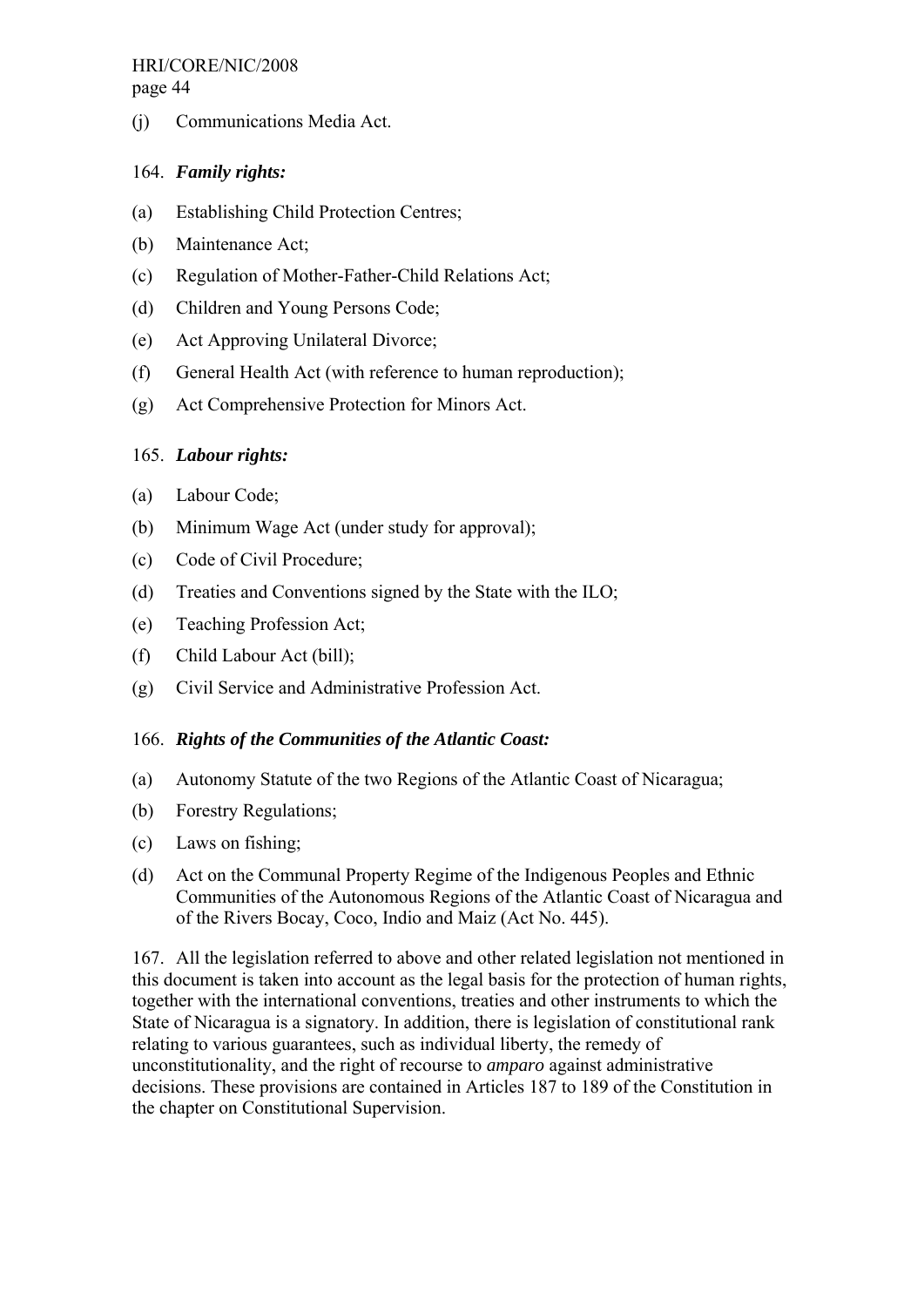#### **1. System for the protection of human rights in Nicaragua**

168. The system for the protection of human rights in Nicaragua has been built up on the basis of the legislation establishing the institutions which oversee the application of the provisions contained in these laws. The most important of these institutions are briefly described below.

#### **(a) Office of the Procurator for the Defence of Human Rights (PDDH)**

169. The PDDH was established within the political context of the constitutional reforms of 1995.**<sup>41</sup>** Among other things, these reforms extended the powers of the National Assembly (the Legislature) in pursuit of a balance with the other branches of the State, especially the executive branch, one of these new powers being the appointment of a procurator for the Defence of Human Rights (or Ombudsman).

170. Later, in 1996, Act 212, the Office of the Procurator for the Defence of Human Rights Act, was passed.**<sup>42</sup>**

171. Thus, the PDDH was set up as an independent office, whose incumbents were not, for any reason, subordinate to any other authority and were subject only to the Political Constitution and the laws of the country.

172. The PDDH is responsible for promoting, defending and guarding the constitutional guarantees of citizens and their human rights as recognized in the Political Constitution, international treaties and other laws of the Republic, having been constituted as the supreme organ of the State with responsibility for the promotion of human rights, with special emphasis on vulnerable groups.

173. This concern for the vulnerable is reflected in the organizational structure of the PDDH, which is composed of a Procurator, a Deputy Procurator and special procurator's offices such as those for children and young persons, women, indigenous peoples and ethnic communities, and prisons. It also consists of four directorates: the Defence Directorate, the Promotion Directorate, the Administrative Directorate, and the Planning Directorate.

174. Its main functions are as follows:

**.** 

(a) To popularize the knowledge, observance and defence of human rights;

(b) To make proposals to the Government for resolving situations in which human rights are being violated;

(c) To deal with complaints from persons whose rights have allegedly been violated, while maintaining due confidentiality;

**<sup>41</sup>** Act 192/95, published in *Nuevo Diario* of 4 July 1995, which reformed the Political Constitution of 1987.

**<sup>42</sup>** Published in *La Gaceta*, Diario Oficial, No. 7, Managua, Nicaragua, of Wednesday, 10 January 1996.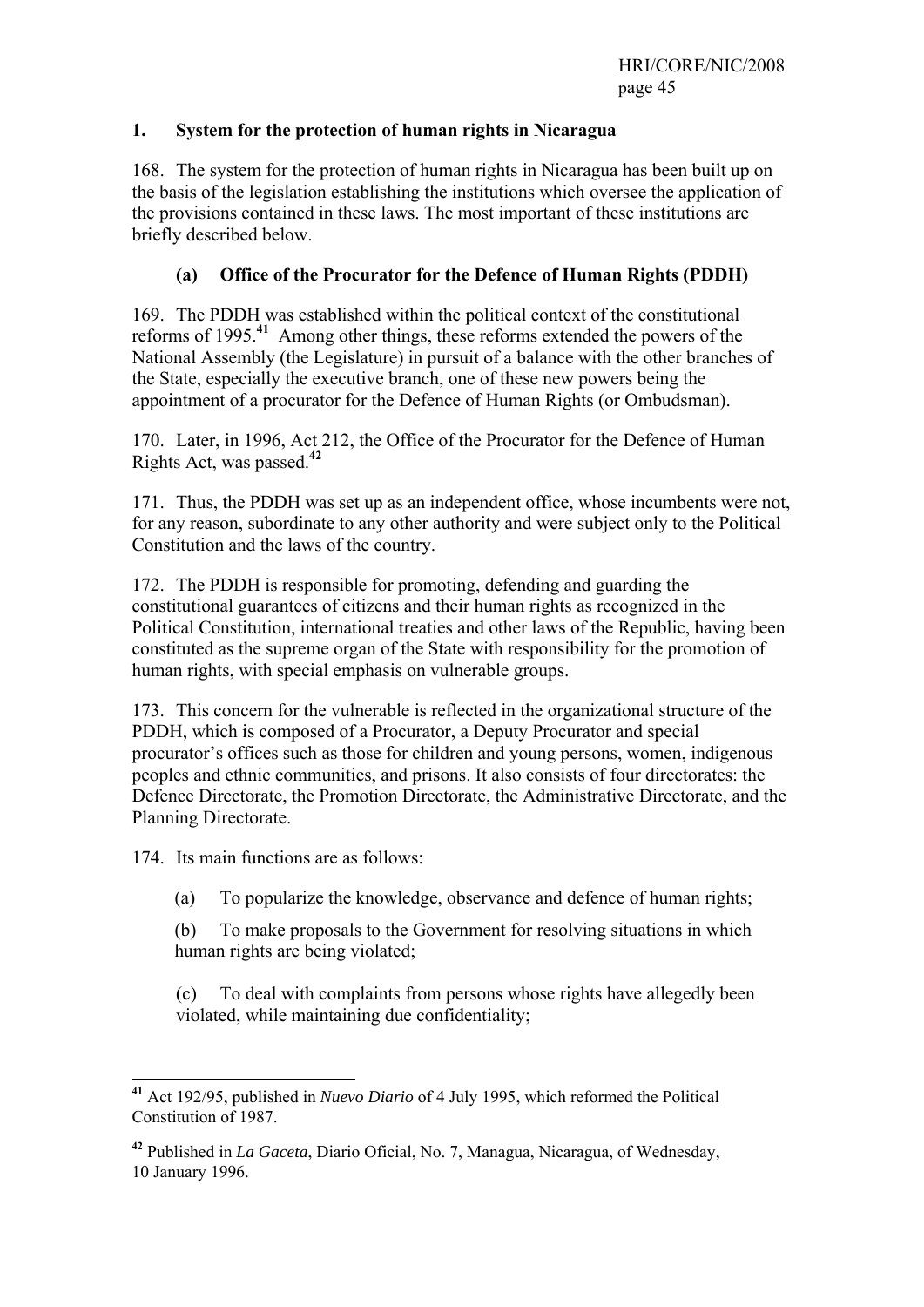**.** 

(d) To offer people guidance concerning the procedures to be followed if they

are not within its competence;

(e) To mediate between the parties;

(f) To protect and defend the rights of all;

(g) To initiate investigations ex officio where human rights have clearly been violated;

(h) To propose to the public authorities corrective measures or recommendations to ensure the cessation or suspension of acts that violate human rights.

175. Complaints must be submitted by the person concerned and indicate his or her full name and address and the nature of the complaint. The complaints may be made on ordinary paper, by letter, fax, e-mail, telephone, or verbally, in person or through a representative.

176. It should be pointed out that all the services provided by the PDDH are free of charge for the person concerned and legal assistance is not necessary, without prejudice to the right of the person concerned to be assisted by a lawyer.

177. Moreover, it is very important to mention that no correspondence addressed to the PDDH from any detention centre, place of work or study, prison or military unit may be subjected to any kind of censorship.

178. The PDDH may intervene in all the organs of government, by virtue of its powers of supervision where human rights are concerned, acting with complete independence.**<sup>43</sup>**

179. In the light of the above, we can affirm that in Nicaragua the Office of the Procurator for the Defence of Human Rights is not a simple administrative agency invested with public powers, but a true organ of State based in the Constitution, which performs both the function of defending human rights and that of monitoring the public services, within the context of a democratic regime and respect for the rule of law.

180. Thus, the fundamental role of the PDDH is to assist in achieving a freer and juster society thereby making it possible to improve moral and political values through substantial efforts to foster human rights education and the protection, promotion and dissemination of human rights in the broadest sense, while encouraging the participation of all sectors of society.

**<sup>43</sup>** Art. 1 of the Office of the Procurator for the Defence of Human Rights Act (Act No. 212) of 10 January 1996 reads as follows: "Article 1. The Office of the Procurator for the Defence of Human Rights is created as an independent agency with its own legal personality and functional and administrative autonomy...."

Moreover, Art. 2.2 reinforces its status among public entities by declaring: "In their activities, the Procurator and the Deputy Procurator for the Defence of Human Rights shall be independent and not subordinate to any authority, and their acts shall be subject only to the Constitution and the law."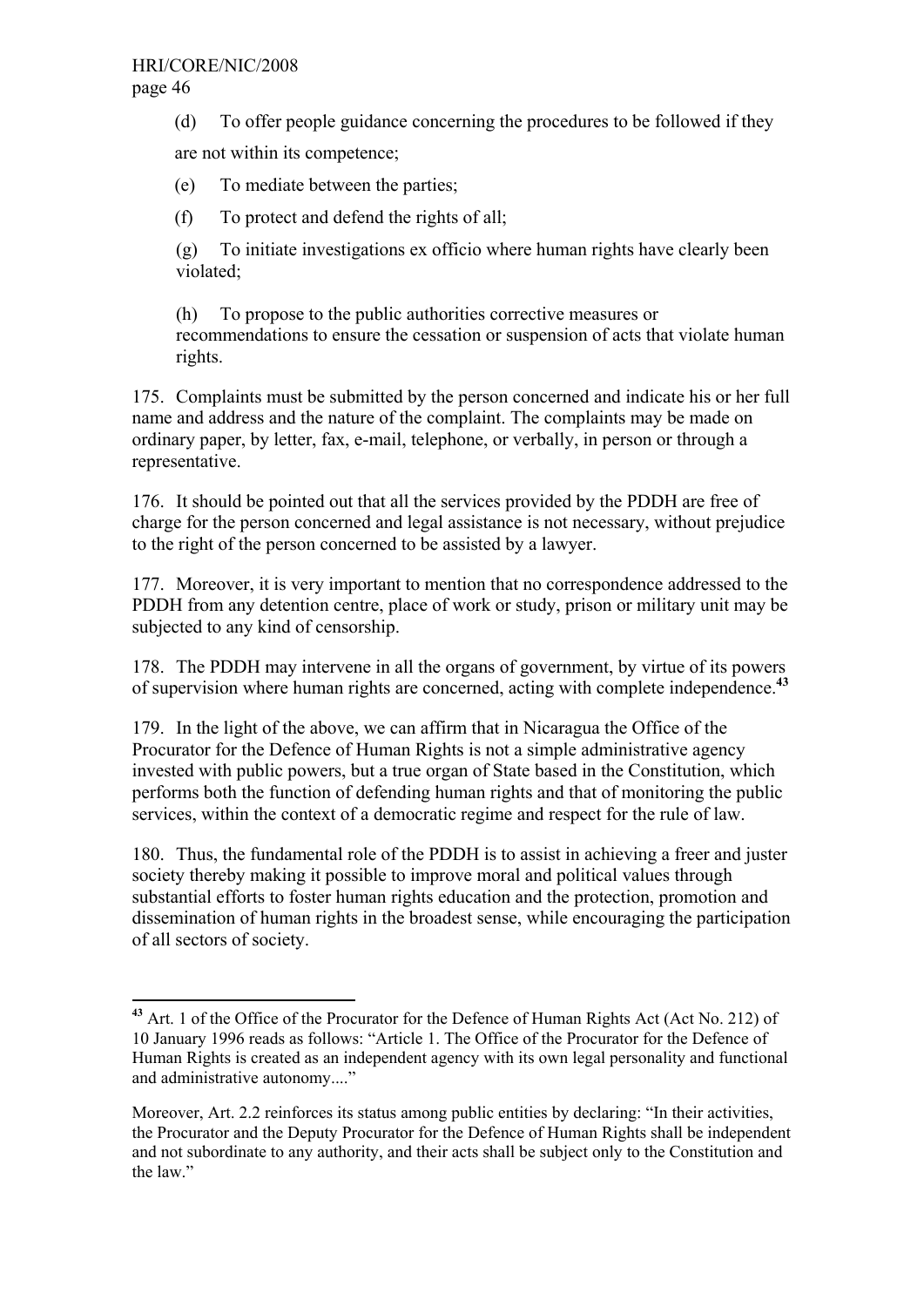181. With regard to the supervision and monitoring of government services, the PDDH may institute an investigative procedure which begins with a simple protest or complaint, whether by a citizen or social group or taken up ex officio.**<sup>44</sup>**

182. It should be mentioned that Act 212 is more advanced than most legislation governing the office of *Ombudsman* at the Latin American level, since it provides for special procurators to work alongside the Procurator and the Deputy Procurator.

# **(b) Other institutions for the protection of human rights in Nicaragua**

183. In addition to the Office of the Procurator for the Defence of Human Rights, a series of institutions and agencies charged with protecting human rights have been established in connection with specific rights and minority groups. Thus:

184. The **National Council for the Comprehensive Care and Protection of Children and Young Persons (CONAPINA)** arose from a mandate set out in the Children and Young Persons Code,**<sup>45</sup>** as a governing body at the highest level with a mandate always to act in conformity with the principles of the best interests of the child, equality and non-discrimination, protection, comprehensive education and participation established in the Convention on the Rights of the Child and the Children and Young Persons Code.

185. This body has carried out a series of activities designed to strengthen the policies, plans and programmes that, in practice, guarantee the application of the Children and Young Persons Code and the doctrine of comprehensive protection in the public and private services working on behalf of children.

186. The **Nicaraguan Institute for Women (INIM)** was established as a result of the passage of Act No. 293 of 1987,**<sup>46</sup>** which stipulates that the purpose of the Institute is to provide coordination and technical support for the formulation, consolidation and expansion of the Government's global policy by creating the basis for eradicating all forms of oppression and discrimination directed at women. It also promotes the establishment of a new type of social and personal relations in order to achieve the full integration of women into the social life of the country and the solution of their specific problems, for example by campaigning against discriminatory ideas. It is helping to establish improved economic, social and organizational conditions so as to ensure that women enjoy effective equality of opportunity and are incorporated into the national process of economic, social and political transformation and development.

**<sup>44</sup>** The procedure is described in Articles 24 to 45 of the establishing act and covers the processing of the complaint, the on-the-spot investigation and inspection, the kinds of determinations that can be made and their due notification and communication to the parties concerned and the public in general. However, from the administrative standpoint the whole investigative procedure constitutes a much more extensive process.

**<sup>45</sup>** Art. 62, Title II of Book II of the Children and Young Persons Code, implemented by Act No. 351.

**<sup>46</sup>** Act Establishing the Nicaraguan Institute for Women, Decree No. 293 of 22 December 1987, published in *La Gaceta* No. 277 of 29 December 1987.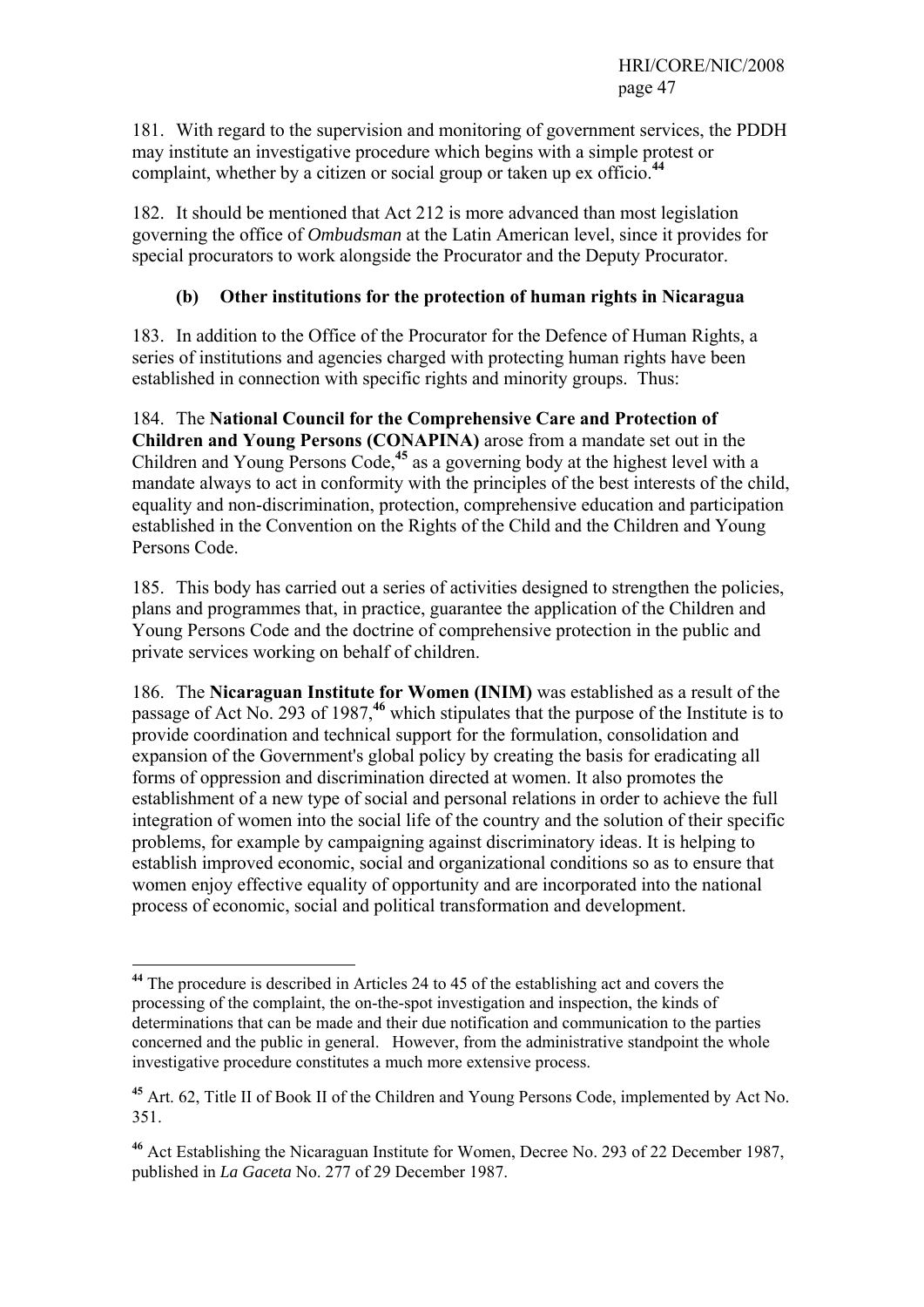187. The **Nicaraguan Commission on AIDS (CONISIDA)**, a body established by Act 238,**<sup>47</sup>** is composed of representatives and delegates of the country's public and private institutions and non-governmental organizations.

188. It should be noted that everything relating to the rights of the populations classified as "minorities" (migrants, internally displaced persons, indigenous peoples, refugees, etc.) is marked by the valuable work being done by the Nicaraguan and foreign civil society organizations providing Nicaragua's citizens with disinterested support in defence of their human rights.

# **Ministry of the Family (MIFAMILIA)**

189. The Ministry of the Family is a department set up in 1998 with responsibility for making comprehensive provision for the social protection of children who are vulnerable or at risk, in accordance with the mandate bestowed by the Executive Branch (Organization, Competence and Procedures) Act (Act 290).**<sup>48</sup>** It also supervises and monitors comprehensive care for families, especially the most vulnerable and those exposed to a high level of social risk.

190. In accordance with Article 92 of the Nicaraguan Children and Young Persons Code, this Ministry is responsible for supervising and monitoring all governmental and non-governmental organizations whose purpose is to protect children and young persons in homes, centres and villages under their care.

191. The Ministry of the Family also establishes norms and regulates and implements actions and programmes for the care and protection of vulnerable groups, with priority being given to families and children exposed to a high level of social risk and in extreme poverty. It provides special protection for children and young persons through protection centres, substitute homes, and maintenance, family placement and adoption procedures.

192. Within the context of prevention and care, the Ministry serves these populations in accordance with the comprehensive care model, as follows:

#### **1. Prevention**

**.** 

193. The actions that take place within the context of prevention are carried out in the prioritized communities in coordination with the families, governmental and non-governmental organizations and civil society with a view to reducing the number of situations in which children and young persons are exposed to social risk, mainly by promoting the development of human capital, the strengthening of the family and community participation in the possible solutions for the most vulnerable population.

**<sup>47</sup>** Promotion, Protection and Defence of Human Rights in the Face of AIDS Act. *La Gaceta* No. 191 of 9 October 1996.

**<sup>48</sup>** Published in *La Gaceta* No. 102 of 3 June 1998.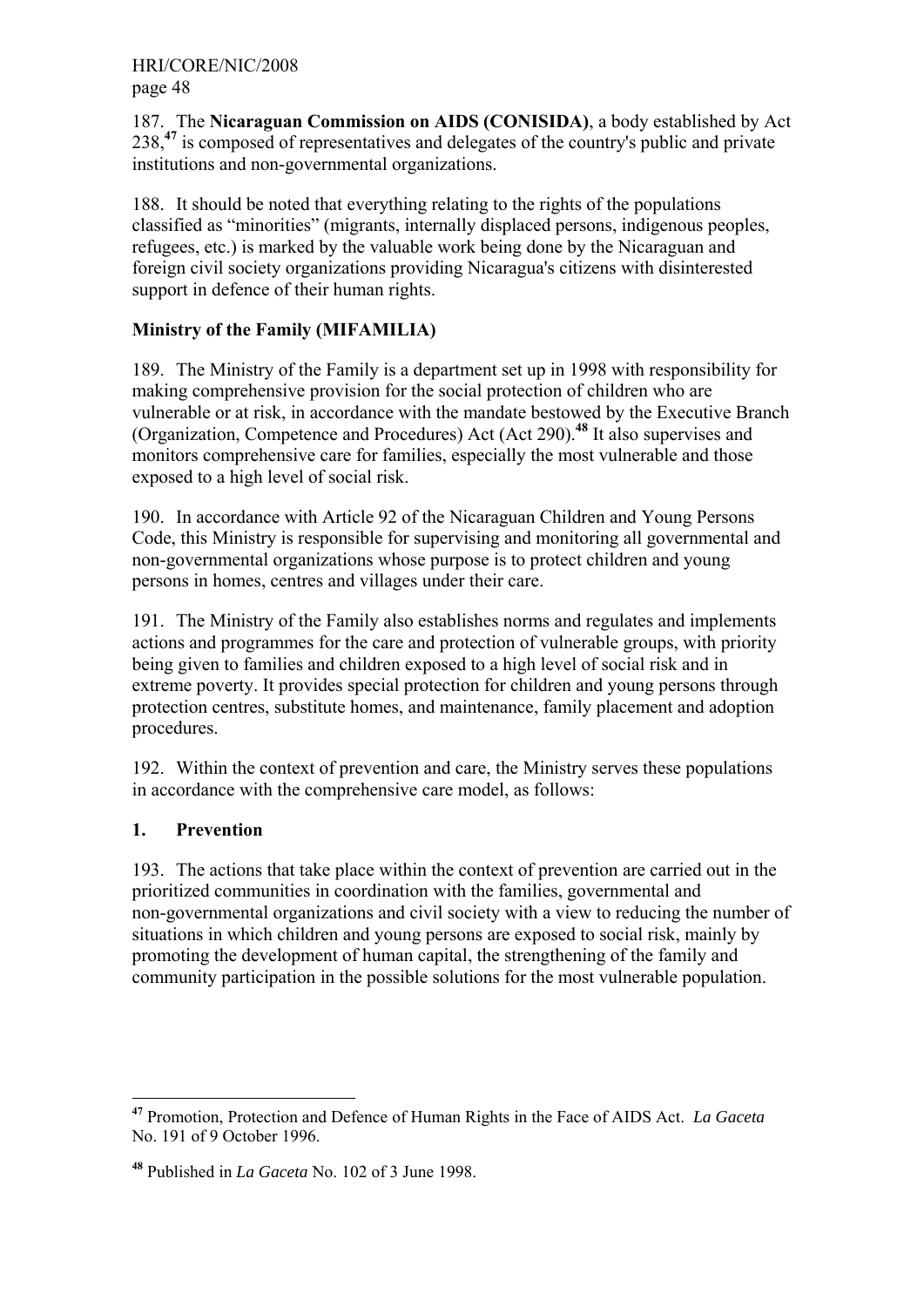### **In the area of prevention the following strategies are being developed:**

# **(i) The psycho-social risk prevention model:**

194. This model is being implemented to promote prevention of the risks associated with drug use, commercial sexual exploitation, family and social relations, etc. Diagnostic studies of the psycho-social risks in each community are conducted and an action plan for promoting and strengthening the factors protective of children and families is drawn up. Moreover, community prevention networks are set up to participate on a voluntary basis in the preventive actions resulting from the model.

## **(ii) Family counsellors:**

195. Family counsellors are selected by the local offices of the Ministry of the Family via the voluntary social work programme and the networks of community outreach workers who are given a training workshop to enable them of offer psycho-social counselling to the beneficiary population.

196. The family counsellors support the members of their community in seeking solutions to the problems associated with violence and serve as facilitators and guides for the population with respect to the services available and access to them. They work to promote a culture of non-violence and the peaceful settlement of disputes, within the framework of respect for human rights.

## **(iii) Community outreach workers**

197. The community outreach workers network is being strengthened with the incorporation of ten community outreach workers in each of the 24 local offices of the Ministry of the Family to support the implementation of preventive actions in their communities.

# **(iv) Youth clubs**

198. The clubs are engaged in three fields of activity: advice, library services and culture. They have areas set aside for recreation, culture and sports. Interest groups are formed and psychological and preventive health advice is available.

#### **(v) Schools for parents**

199. Parents are enrolled in these schools to promote changes in family dynamics. These changes strengthen ties and improve communication and integration for the purpose of promoting understanding of the causes and consequences of violence against women and children, preventing the abuse of power that leads to such violence and ensuring fair treatment for victims of violence.

# **2. Comprehensive care**

200. The Ministry of the Family provides comprehensive care for children, young persons and families in situations of drug dependency, child labour, commercial sexual exploitation, disability at risk, and juvenile violence with a view to improving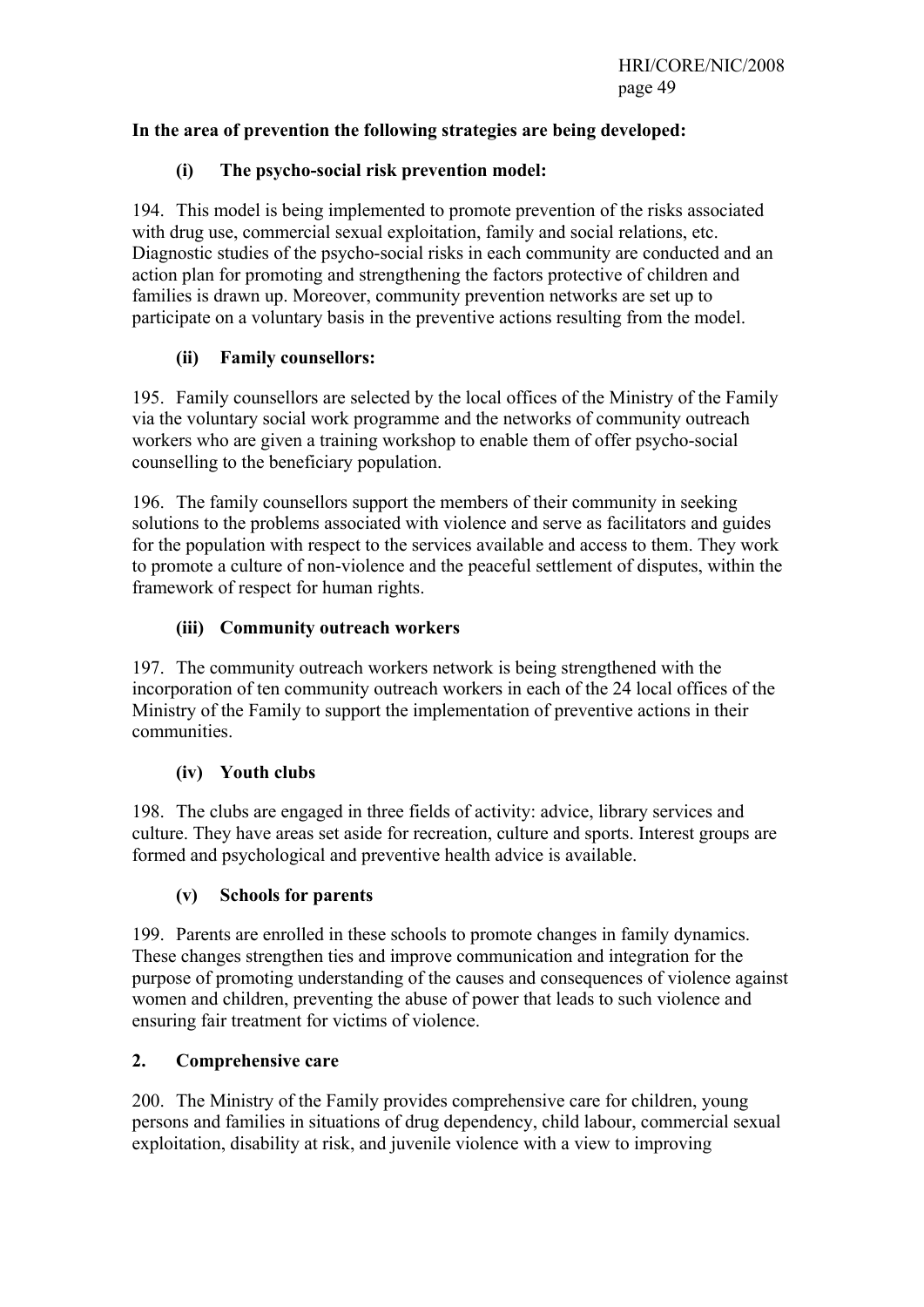psycho-social conditions, priority being given to action to strengthen the family and community participation in the development of the human capital of this population.

201. To ensure that comprehensive care functions properly, it is necessary to have defined procedures and measures as described below:

# **(i) Identification and integration**

202. This procedure relies upon the support of the 24 local offices of the Ministry of the Family, which are responsible for visiting risk hotspots (traffic lights, markets, public places, bars, bus stops, border crossing points, etc.) for the purpose of raising awareness and identifying, selecting and referring individuals to governmental and non-governmental institutions for comprehensive care. Once this process is complete, an itemized assessment, a social report and a personal care plan are prepared and the next procedure is initiated.

# **(ii) Implementation of the system of referral, counterreferral and follow-up of the beneficiary population**

# **(a) Provision of health care:**

203. Consists in establishing mechanisms for coordination with the Ministry of Health and NGOs in order to provide primary health care, psycho-social care and rehabilitation for the beneficiary population.

204. In addition, the necessary steps are taken to establish a fund to pay for specialized examinations and buy medicines in those special cases that require an immediate response.

# **(b) Integration into education, regular attendance and advancement**

205. This procedure involves liaison with the Ministry of Education, Culture and Sports for the integration of the beneficiary population into formal education; in addition, school packages (exercise books, pencils, school uniforms and shoes, satchels, etc.) are distributed.

# **− Technical and vocational training:**

206. Comprises a comprehensive package of technical and vocational training that includes training content for both young persons and parents and guardians to prepare them for work in the agricultural sector, agro-industry, manufacturing and services, among other skilled trades in demand on the labour market. The training is delivered over a period of from six to twelve months each year.

207. The comprehensive package provides for economic support or a conditional transfer payment to cover transport costs, food, teaching materials, inputs, diplomas, etc.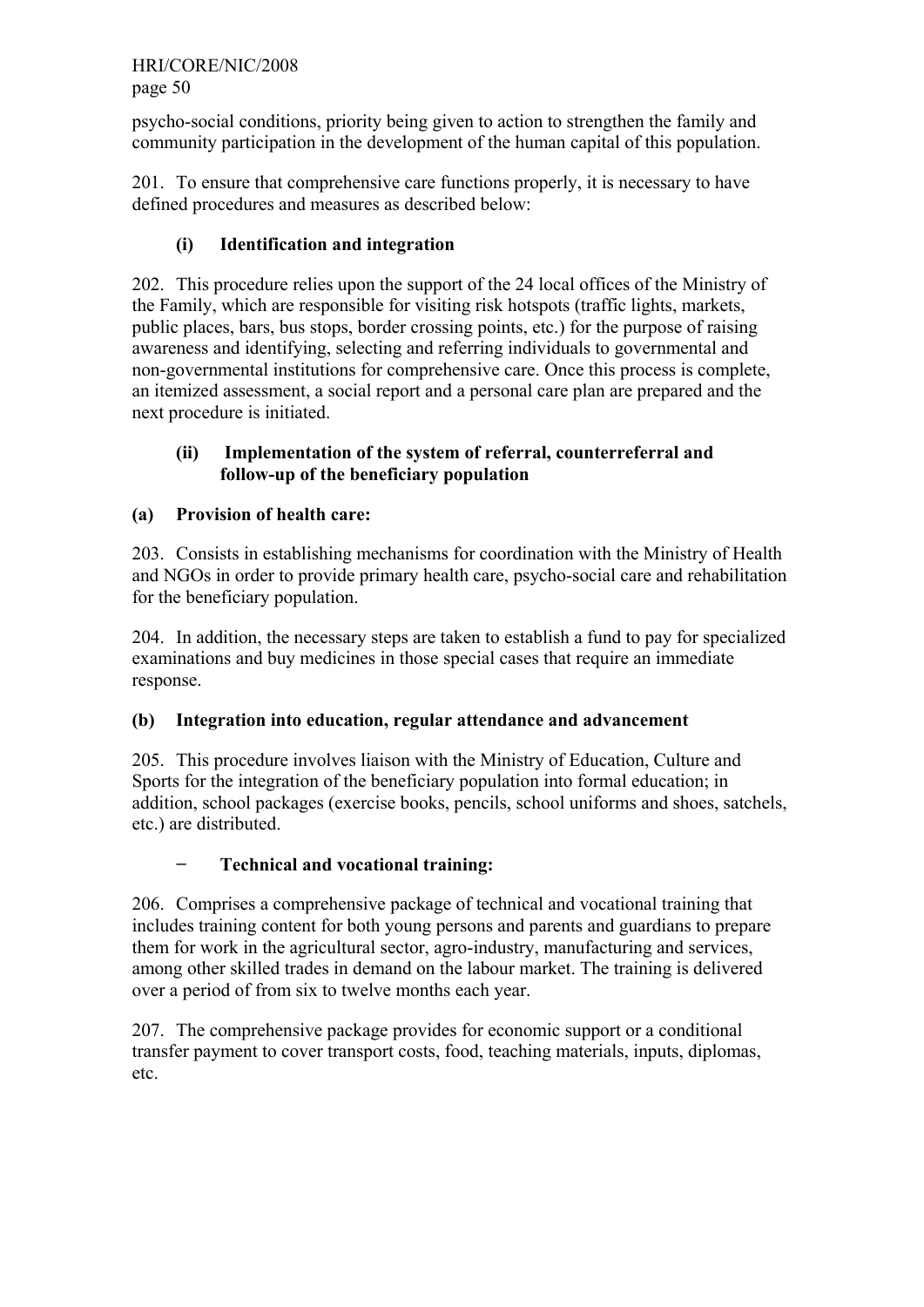## **− Work placement**

208. Once the previous phase has ended, the inter-agency and intersectorial coordination procedure is implemented in order to help the trained parents and young persons to find work and thus improve their standard of living.

# **(c) Integration into cultural, recreational and sporting activities**

209. Coordinated action is undertaken with the mayor's offices to ensure the integration of children and young persons into recreational and sporting activities. Moreover, sports equipment is supplied in order to promote and develop sport; resources for cultural and recreational activities are made available to mark Children's Week, among other events.

## **Working with the family**

210. Consists in promoting parental responsibility, together with the instilling of new personal, family and social values. Moreover, work is done on the approach to violence within the family in order to build up a culture of non-violence that leads to a strengthening of family relations with a new understanding of the rights and duties of children and adolescents.

211. As far as social protection and special protection policies are concerned, the Ministry of the Family has been working on their formulation and design. The situation is currently as follows:

- (a) A responsible parenthood policy has been drawn up;
- (b) A preliminary draft law on parental responsibility is currently in the lobbying stage for approval in the National Assembly;
- (c) A national older persons policy document has been drawn up and an action plan, whose strategic outlines are being reviewed by the Technical Committee of the National Council for the Elderly (CNAM), is in the process of being formulated;
- (d) Other public institutions and the rest of the stakeholders are being consulted on the policy for the care of persons with different capabilities.

# **(d) Resources available for the protection of human rights**

212. As already noted, in Nicaragua the Constitution is the fundamental charter of the Republic so that all other laws are directly subordinate to it.**<sup>49</sup>** Any other law that conflicts with the Constitution has no legal validity.

213. To ensure this supremacy, laws of constitutional rank, i.e. laws with which compliance is mandatory, are established in the Constitution itself, thereby making it possible to ensure the precedence of the Constitution over other laws approved by the nation (in this case by the Legislature). We refer specifically to the laws mentioned in

**<sup>.</sup> <sup>49</sup>** Art. 182 of the Political Constitution of Nicaragua.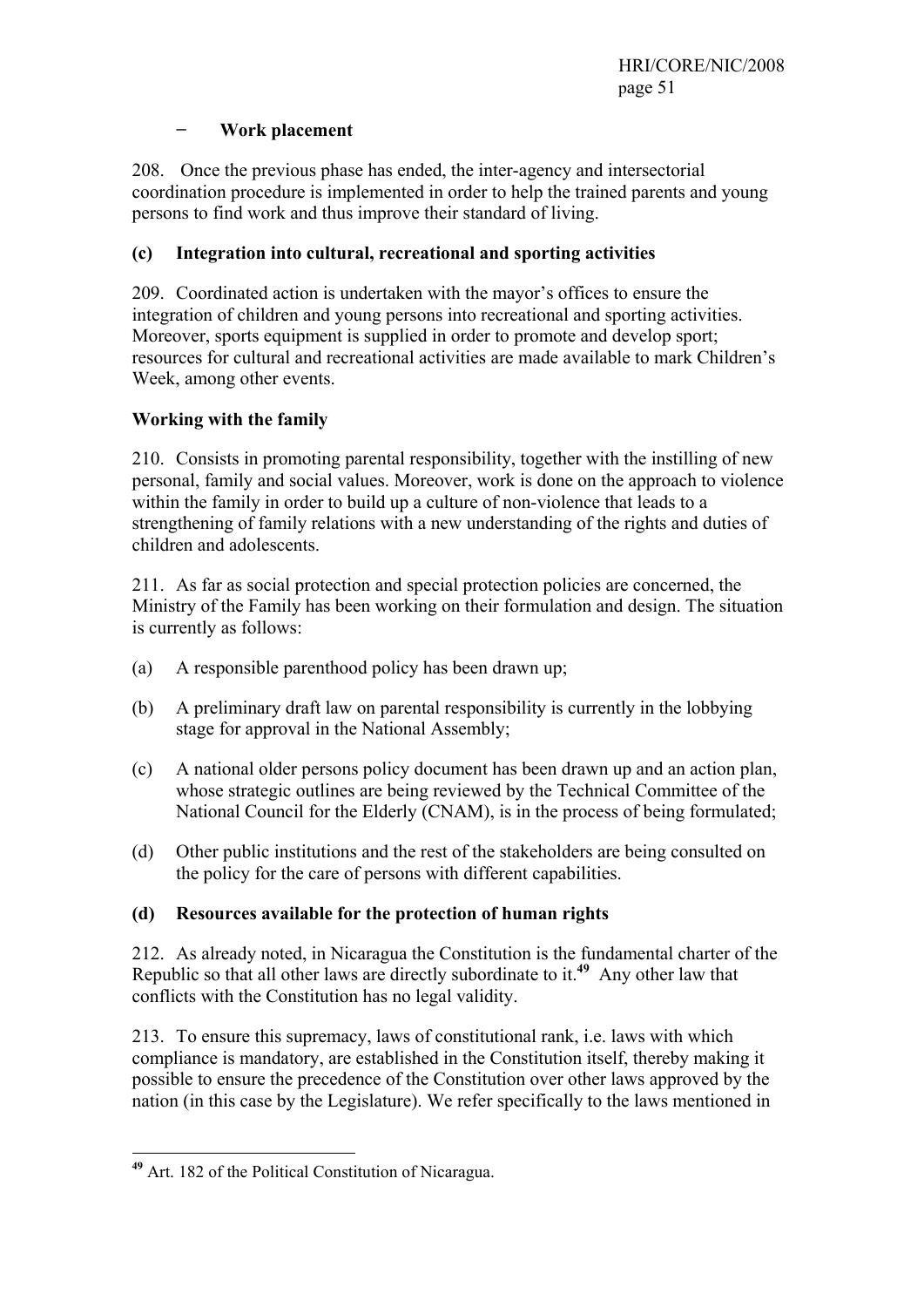Article 184 of the Constitution, namely, the Electoral Act, the Emergency Act and the Amparo Act.

214. It is important to note that, under Article 52 of the Constitution, citizens have the right to petition the public authorities.**<sup>50</sup>** Moreover, under the existing laws and regulations applicable in each particular case, these authorities are obliged to respond to such petitions.

215. Once a citizen has received the response of the administrative entity, he or she may take advantage of the Amparo Act (Act No. 49), which has existed since November 1988. This Act enables human rights to be protected, guarded and restored by bringing three types of action before different State courts, namely:

- (a) An action for unconstitutionality;
- (b) An *amparo* action;

 $\overline{a}$ 

(c) Habeas corpus proceedings.

216. Where the protection of fundamental rights is concerned, **habeas corpus proceedings** can be brought on behalf of anyone whose personal liberty, physical integrity or security has been or is at risk of being violated. According to Act 49, the courts are responsible for making the Constitution prevail over any law or international treaty.

217. Habeas corpus proceedings may be brought before the court of appeal of the jurisdictional territory in which the citizen concerned lives, by any means he or she considers necessary (in writing, by telegram or orally), by anyone who considers that his or her rights or those of another may be being impaired.

218. When proceedings are brought, the court of appeal appoints an executing officer who will notify the institution against which the complaint of the person concerned is directed. Once the report of the authority thus notified has been received, the court will decide whether or not to issue a writ, which will be directly enforceable against the authority served.

219. **Appeals for unconstitutionality** can be brought against any law, decree-law or regulation that conflicts with the Constitution and are lodged with the authority that issued the law. Despite being lodged with the issuing authority, the appeal is heard by the Supreme Court of Justice in full session, with the participation of the Office of the Procurator-General. An appeal may be lodged 72 days after the entry into force of the law alleged to be unconstitutional. Subsequently, within two weeks of the appeal being lodged, the Supreme Court must rule on its admissibility. If the appeal is found to be admissible, a decision must be handed down within 70 days of the notification of admissibility.

**<sup>50</sup>** Art. 52 of the Political Constitution of Nicaragua: "Citizens have the right, individually or collectively, to submit petitions, report irregularities and proffer constructive criticism to the branches of government or any authority, to obtain a prompt decision or response and to have the result communicated within the time limits established by law."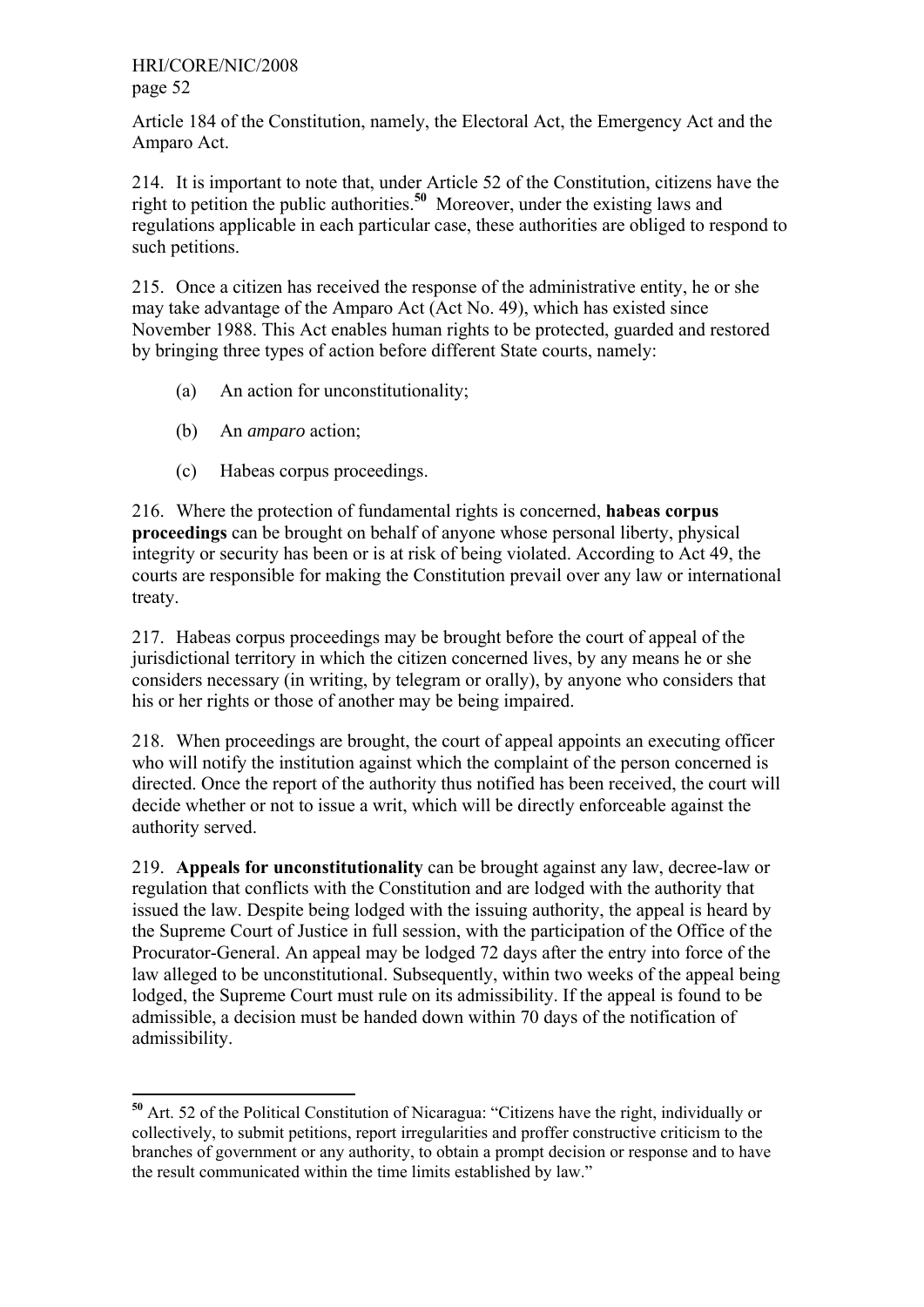220. With regard to the **remedy of amparo**, it can be brought against any order, act or decision attributable to an action or omission on the part of a public official that jeopardizes rights or guarantees enshrined in the Constitution. This remedy may be brought before the Court of Appeal 30 days after notification of the decision that gave rise to the citizen's grievance, it being the Supreme Court of Justice that makes the final ruling in actions for flagrant administrative irregularity (where the Court of Appeal decides not to proceed with the case). The Supreme Court, as the highest court, decides on the merits, and if it orders the restitution of the rights violated, then the decision which led to the *amparo* proceedings is revoked.

221. Another remedy available to citizens who consider themselves to be victims of a violation of their human rights is to lodge a complaint with the Office of the Procurator for the Defence of Human Rights which, as already mentioned, not only oversees respect for human rights but must also watch over and monitor the activities of the public authorities.

222. Nevertheless, it is worth noting that these functions should be differentiated, in particular, from the adjudicatory function. By the very nature of its functions, the Office of the Procurator for the Defence of Human Rights conducts a non-adjudicatory investigation which should not be confused with that carried out by other authorities. The latter, as representatives of society in the administration of justice, bring charges and try to prove the criminal or civil liability of the accused.

223. The Procurator's investigation is aimed at verifying the violation of rights and the failure of the public authorities to perform their duties, generally known as abuse of authority or negligence in the exercise of authority, mainly for the purpose of protecting individuals, restoring their rights, bringing about the cessation of the arbitrary or negligent acts and obtaining redress or compensation, where appropriate. This does not prevent the Office of the Procurator for the Defence of Human Rights from demanding, in administrative matters, the institution of proceedings or the application of the appropriate measures; on the contrary, it is required to seek justice in the courts in those cases in which the violations of human rights or acts of abuse of authority may constitute an offence.

224. Thus, where there is evidence of an offence, the Ombudsman must interrupt his investigation and transfer the case to the Procurator-General's Office, under the continuing supervision of the PDDH. The same applies in a situation that gives rise to civil liabilities, that is, the case is returned to the party concerned for submission to the competent civil judge whose performance of his official duties remains, where necessary, under the supervision of the PDDH.

225. It should be emphasized that, although Act 212 is more modern than its counterparts in the other Latin American countries, there is a limitation on competence with respect to cases in the hands of the Judiciary. This limitation is described in Article 28 of Act 212 where it is stipulated that the institution cannot deal with cases pending in the courts, unless they are based on delay in the administration of justice.

#### **3. Competence of the Inter-American Court of Human Rights in Nicaragua**

226. At the regional level, the State of Nicaragua has been a State Party to the American Convention on Human Rights since 25 September 1979 and on 12 February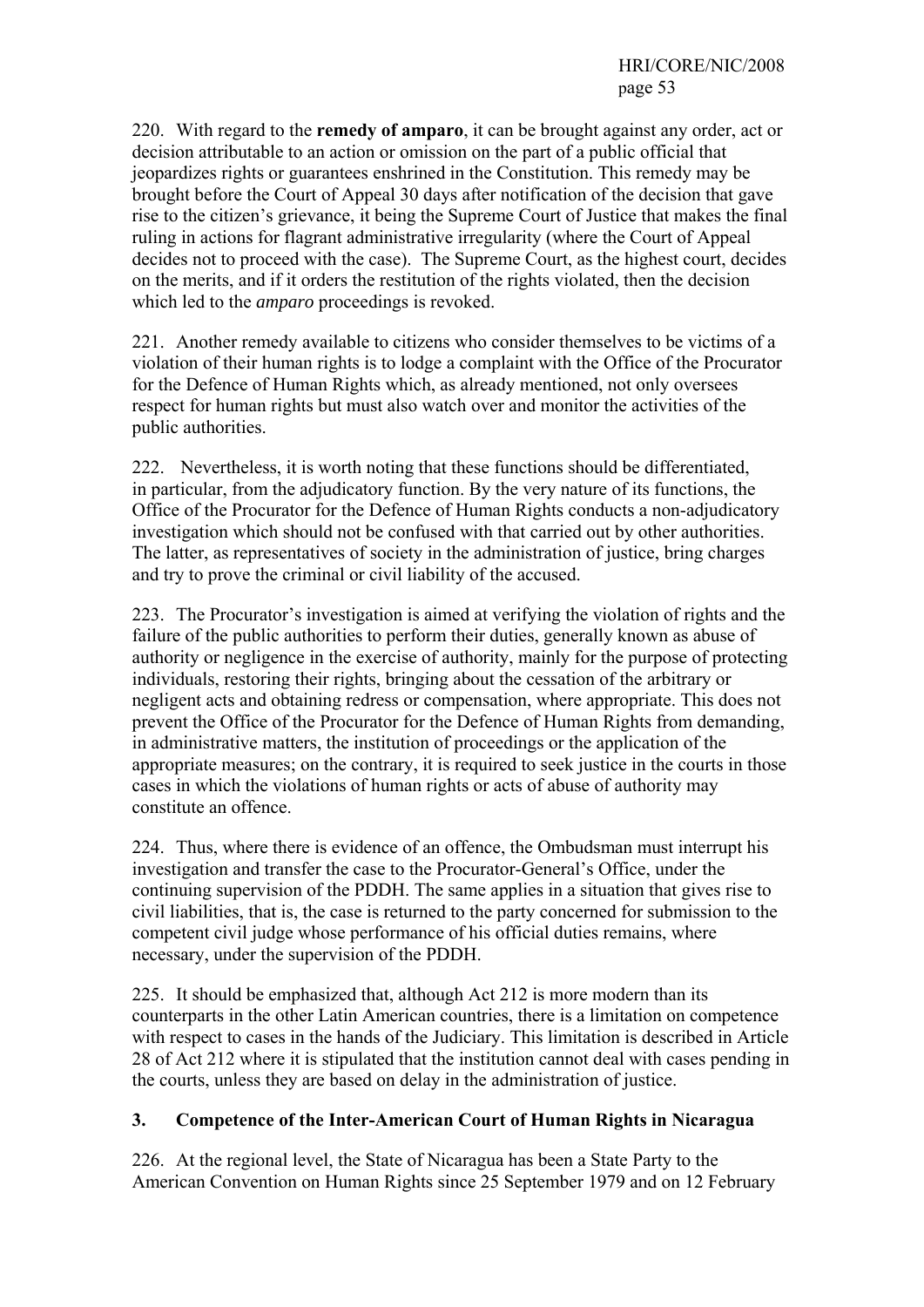1991 recognized the competence of the Inter-American Court of Human Rights in contentious proceedings. Article 68.1 of the Convention stipulates that:

 "The States Parties to the Convention undertake to comply with the judgment of the Court in any case to which they are parties."

227. Accordingly, States must ensure that the judgments of the Court are implemented internally.

228. The States Parties must therefore guarantee the implementation of the provisions of the Convention and their practical effect at the level of their domestic law. The principle applies not only to the substantive rules of the human rights treaties (i.e. those that contain provisions concerning protected rights) but also to the rules of court, such as those that relate to the enforcement of the Court's judgments. These obligations must be interpreted and applied in such a way as to ensure that the guarantee is truly practical and effective, bearing in mind the special nature of the human rights treaties.

229. States Parties to the Convention that have recognized the binding competence of the Court have a duty to honour the obligations it establishes. This includes the duty of the State to inform the Court of the measures adopted to enforce the orders of the Court as contained in its judgments. Timely fulfilment of the State's obligation to advise the Court how each aspect of its orders is being enforced is of fundamental importance for assessing progress with the enforcement of the judgment as a whole.

230. So far, Nicaragua has had only three cases adjudicated by the Inter-American Court of Human Rights in which the rights of the petitioners were found to have been violated, the latest being the case of the political group YATAMA, in a judgment delivered on 23 June 2005.

231. In addition to these three cases Nicaragua has had approximately 35 complaints before this court, many of which have been rejected by the Commission or been the subject of special proceedings in which the Inter-American Commission seeks an amicable settlement or orders precautionary measures, which must also be enforced by States on pain of representations at international level to the Organization of American States.

# **C. Framework for the promotion of human rights at the national level**

232. During the last 10 years Nicaragua has made great progress as far as the promotion of human rights is concerned, adopting measures ranging from the enactment of laws to the organization of awareness-raising campaigns for its civil servants and the public in general with a view to establishing a culture of understanding and observance of human rights at all levels of society.

233. The study of human rights and the Political Constitution of Nicaragua is compulsory in the basic and middle education subsystem, as required by the Act on the Promotion of Human Rights and the Teaching of the Political Constitution of the Republic of Nicaragua (Act No. 201),**<sup>51</sup>** whose aim is to ensure that citizens are familiar with their rights, liberties, duties and guarantees.

**<sup>.</sup> <sup>51</sup>** Published in *La Gaceta* No. 179 of 26 September 1995.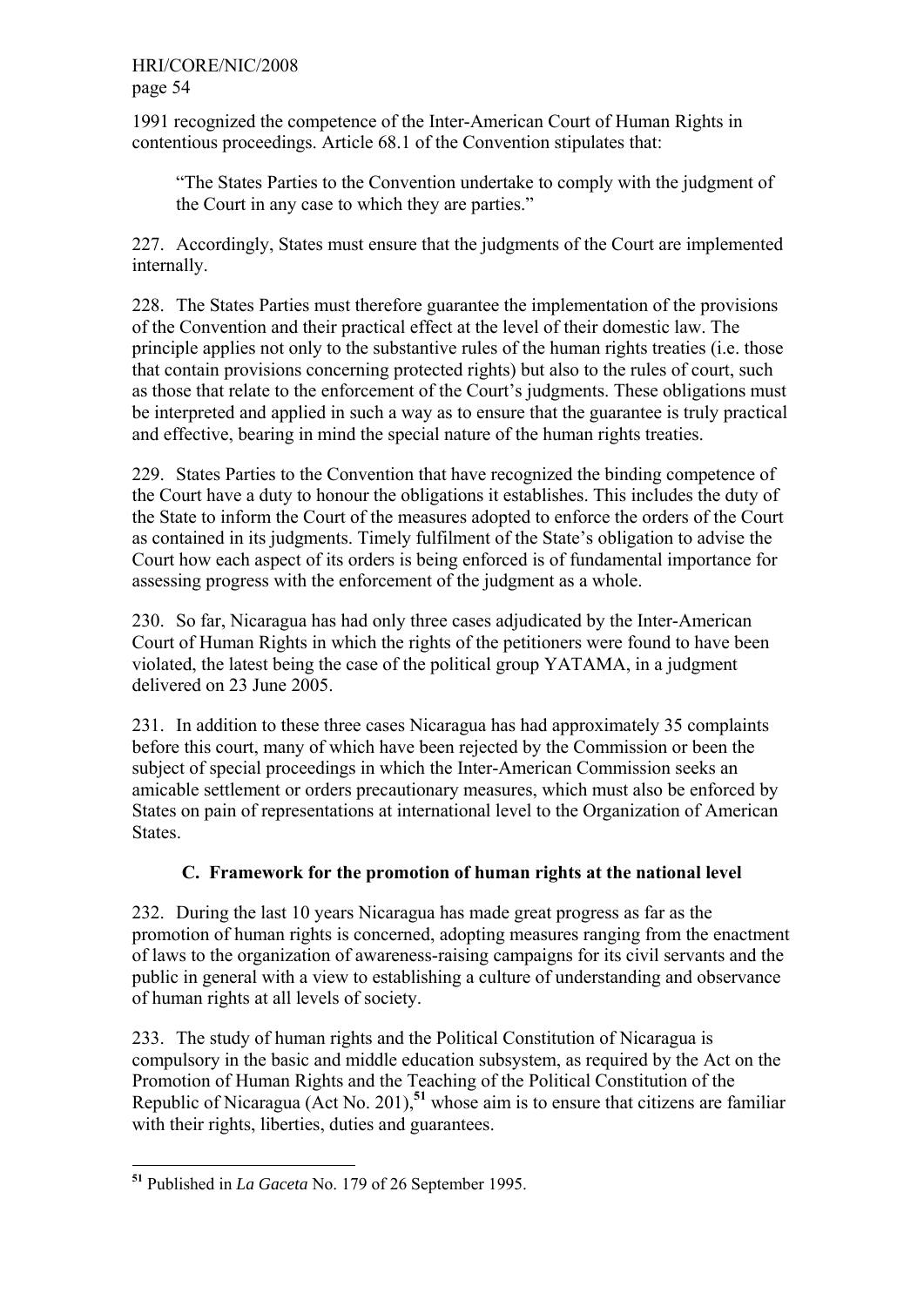234. Article 4 of this Act makes it compulsory for schools and military and police leadership training centres to give their students a knowledge of the Political Constitution and human rights by means of appropriate programmes and texts, prepared in coordination with the Ministry of Education.

235. Moreover, according to Article 5, it is the responsibility of the Ministry of Education to develop programmes, teaching methods and progressive texts on the Political Constitution and human rights for study at the pre-school, primary, middle school and technical-vocational levels. In the Autonomous Regions, the programmes and texts must also be published in the languages and tongues of those Regions, in coordination with their educational authorities.

236. Since 1996, this content has been incorporated into primary and secondary education, which have been improved and enriched by curricular reform and teacher training.

237. One significant development has been the translation into Miskito, Mayagna and English of the Act on the Promotion, Protection and Defence of Human Rights in the Face of AIDS (Act 238). This Act, together with other related subject matter, has been disseminated through "traveling education" consisting of three facilitators who travel to educational centres in vehicles fitted out with audiovisual equipment, thus bringing education to the community in an innovative fashion through the use of nontraditional media and with an inclusive, participatory and flexible approach.

238. The Office of the Procurator for the Defence of Human Rights, with the aim of promoting the observance of human rights and developing education programmes for the whole of society, has begun negotiations with the State educational authorities to ensure the implementation of Act 201.

239. In 2001, promotional activities were carried out in conjunction with the various services of the Ministry of Education, Culture and Sports (MECD) and with the Ministries of Defence and the Interior. Since then, the following achievements have been recorded:

- (a) Teaching guides for teaching human rights in the second, third, fourth, fifth and sixth primary grades have been developed. This was made possible by financing provided by Save the Children and the coordinated efforts of the MECD and the PDDH;
- (b) Training has been provided for teachers and various grades of technical staff of the Ministry of Education to mark Political Constitution Day (first Monday in September), when the PDDH takes steps to verify the implementation of the measure. Moreover, it has been agreed that the celebration of this day should be included in the MECD's academic calendar;
- (c) Coordination and monitoring relations have been established with the departmental and municipal offices of the MECD in León, Chinandega, San Marcos, Jinotepe, Masaya, Jinotega and Matagalpa;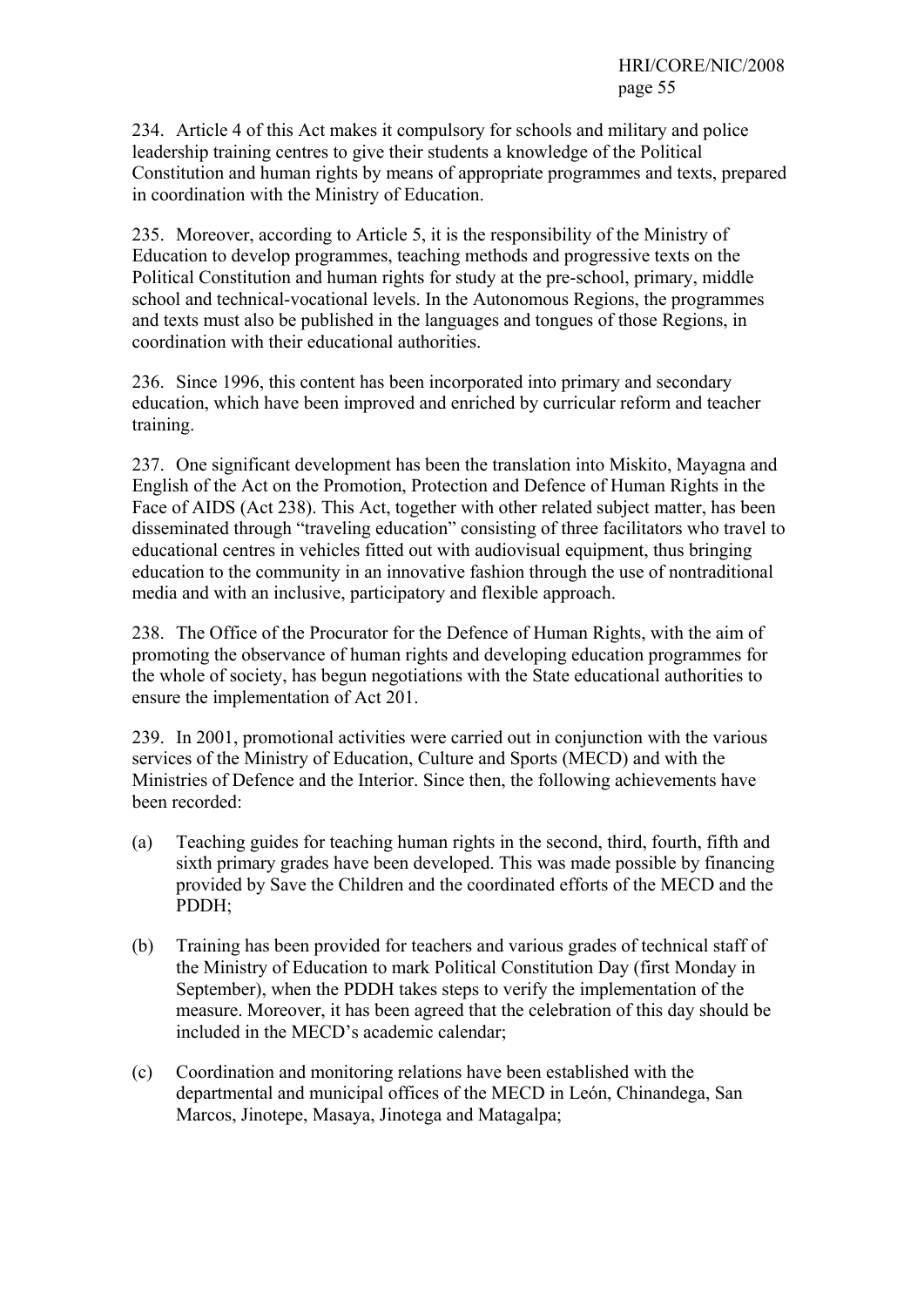(d) A MECD-PDDH inter-agency plan for the implementation of formal and informal human rights education activities throughout the national education system has been drawn up.

240. This work is being carried out by the PDDH through its Promotion and Education Department on the premise that more spent on promotion and education means less spent on protection, it being stressed that this policy naturally implies a desire and readiness for change on the part of the public services, business, religious and party groups, etc.

241. The Promotion and Education Department has a Training Section, an Educational Materials Section (planning stage) and a Documentation Centre**<sup>52</sup>**; it has been involved in promotional and educational work both among civil society organizations (trade unions, NGOs, religious groups of different faiths, human rights outreach worker and activist networks) and among public service officials and employees, mainly within the judicial system, the state universities, the National Police and National Army academies, the Ministry of Education, Culture and Sports, local government, the Ministry of Labour, the National Universities Council, the Nicaraguan Social Security Institute, the Ministry of Health, the Ministry of the Environment and Natural Resources, etc.

242. The new dynamics can count on the participation of the special procurators based at central headquarters and those of the Caribbean Coast (RAAS, RAAN, Triángulo Minero), within their particular specializations and assigned territories.

243. It is also important to mention that the Government of Reconciliation and National Unity, deeply committed to the people of Nicaragua and their struggle to eradicate poverty, as one of its first steps undertook the task of ensuring that in Nicaragua education is free, in accordance with the provisions of its Political Constitution.**<sup>53</sup>**

244. In this connection, the PDDH has implemented a plan for monitoring the enrollment process at national level, creating **School Procurator** posts in order to support the work of the Ministry of Education in ensuring free education at primary level and in some secondary schools.

**<sup>.</sup> <sup>52</sup>** The centre has 486 titles corresponding to 816 volumes acquired by donation, purchase and inter-institutional exchange; 65 titles corresponding to 311 volumes to start up a basic library in each of PDDH's three local offices on the Caribbean Coast (Bluefields, Puerto Cabezas and Siuna); 190 documents processed and input into the Bibliographical Database (BIBLIO) and the Newspaper Database (HEM).

**<sup>53</sup>** Arts. 58 and 121 of the Political Constitution of Nicaragua read as follows: "Nicaraguans have the right to education and culture." "Access to education is free and equal for all Nicaraguans. Primary education is compulsory and free of charge in State schools. Secondary education is free of charge in State schools, without prejudice to any voluntary contributions which parents may make. No one may be excluded in any way from a State school for economic reasons. The indigenous peoples and the ethnic communities of the Atlantic Coast have the right in their region to intercultural education in their mother tongue, in accordance with the law."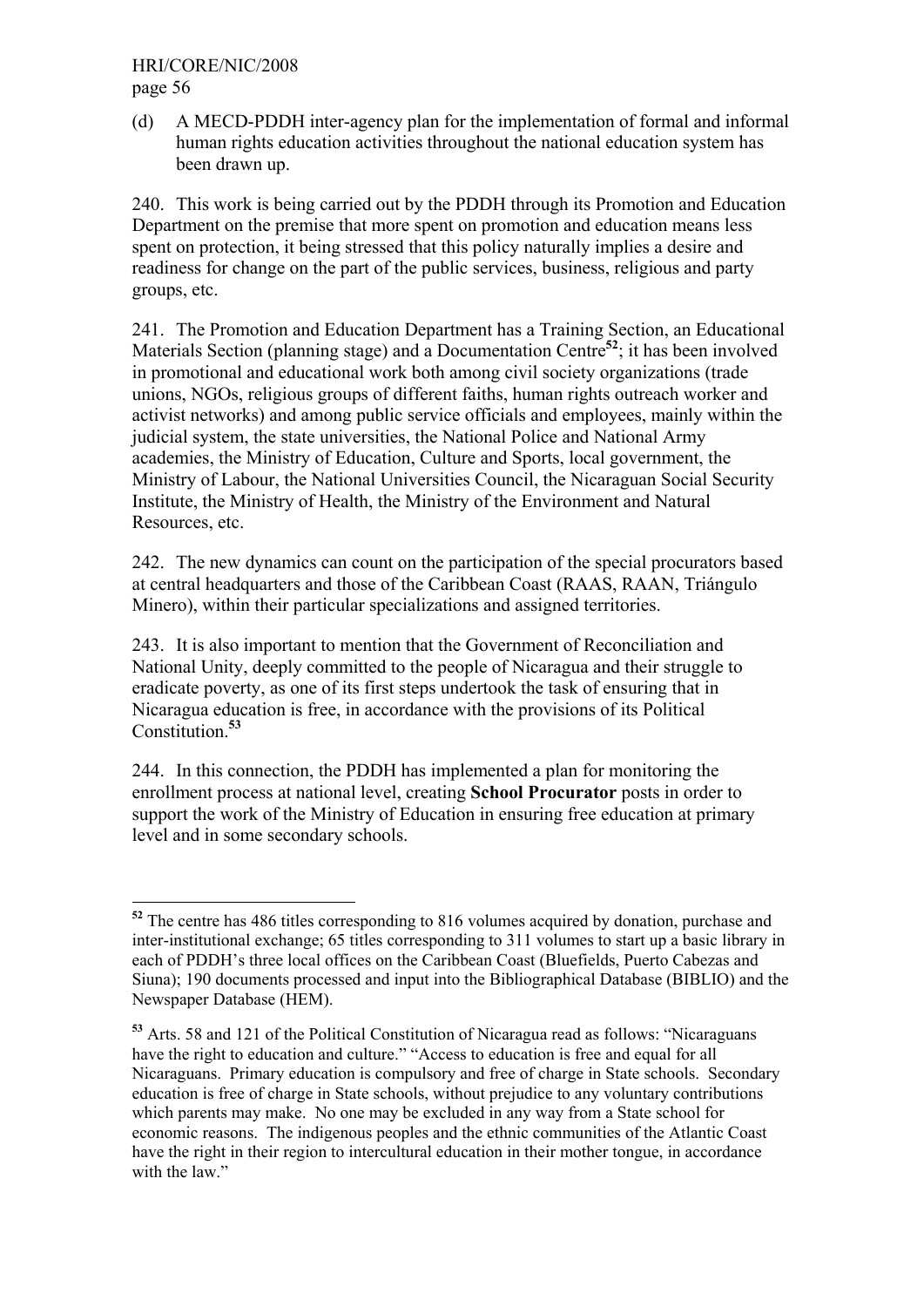#### **1. Activities of the PDDH's Promotion and Education Department in 2006**

245. In 2006, the PDDH's Promotion and Education Department organized 85 training workshops for outreach workers and public service officials and employees in various municipalities.

246. *Workshop topics* included: introduction to human rights, the Office of the Procurator for the Defence of Human Rights Act (Act 212); public participation; women's human rights; HIV/AIDS and human rights; political impact and public policy; the human rights of children and adolescents; the Political Constitution and human rights; the human rights of disabled persons; the rights of indigenous peoples and communities of African descent.

247. With regard to the *dissemination of human rights instruments*, the PDDH, with the support of donor organizations, has promoted the printing of human rights instruments for the general public. Thus, the Political Constitution and Act 212 have been translated into English and Miskito, together with posters on various human rights topics, thereby contributing to interculturalism.

248. In addition, the Nicaraguan Institute for Women (INIM), the Office of the Special Procurator for Women, and other State agencies and civil society organizations have published the full texts of, *inter alia*, the Convention on the Elimination of All Forms of Discrimination against Women (CEDAW), the Inter-American Convention on the Prevention, Punishment and Eradication of Violence against Women (Belém do Pará), the Beijing Platform for Action and the National Plan for the Prevention of Domestic and Sexual Violence.**<sup>54</sup>** Where CEDAW is concerned, INIM printed approximately 4,000 copies.**<sup>55</sup>**

249. Promotional material was distributed in various of the country's departmental capitals and municipalities. This included educational material produced by the PDDH at approximately 45 Information Units (IU).

250. With regard to promotion in the media, it should be noted that, although Act 201 makes it compulsory to promote and observe human rights, the media do not have a policy on human rights or their promotion. Nevertheless, considerable efforts are being made to encourage a change of attitude. Thus, the PDDH has succeeded in placing material on various human rights promotion activities in more than 40 national media outlets.

251. Moreover, in the short and medium term, it is planned to develop the existing alliances with these sectors more broadly and systematically and also to establish new

**<sup>54</sup>** The National Plan for the Prevention of Domestic and Sexual Violence (2001-2006) is an instrument of public policy whose purpose is to promote and guide actions to prevent and eradicate violence against women, children and adolescents. The Plan has its legal basis in Presidential Decree 116-2000 of 22 November 2000, which establishes the National Commission to Combat Violence Against Women, Children and Young Persons (INIM: VI<sup>th</sup> Report to CEDAW).

**<sup>55</sup>** Nicaraguan Institute for Women (INIM). Periodic Report (1999-2002) Nicaragua. Convention on the Elimination of All Forms of Discrimination against Women. Page 13.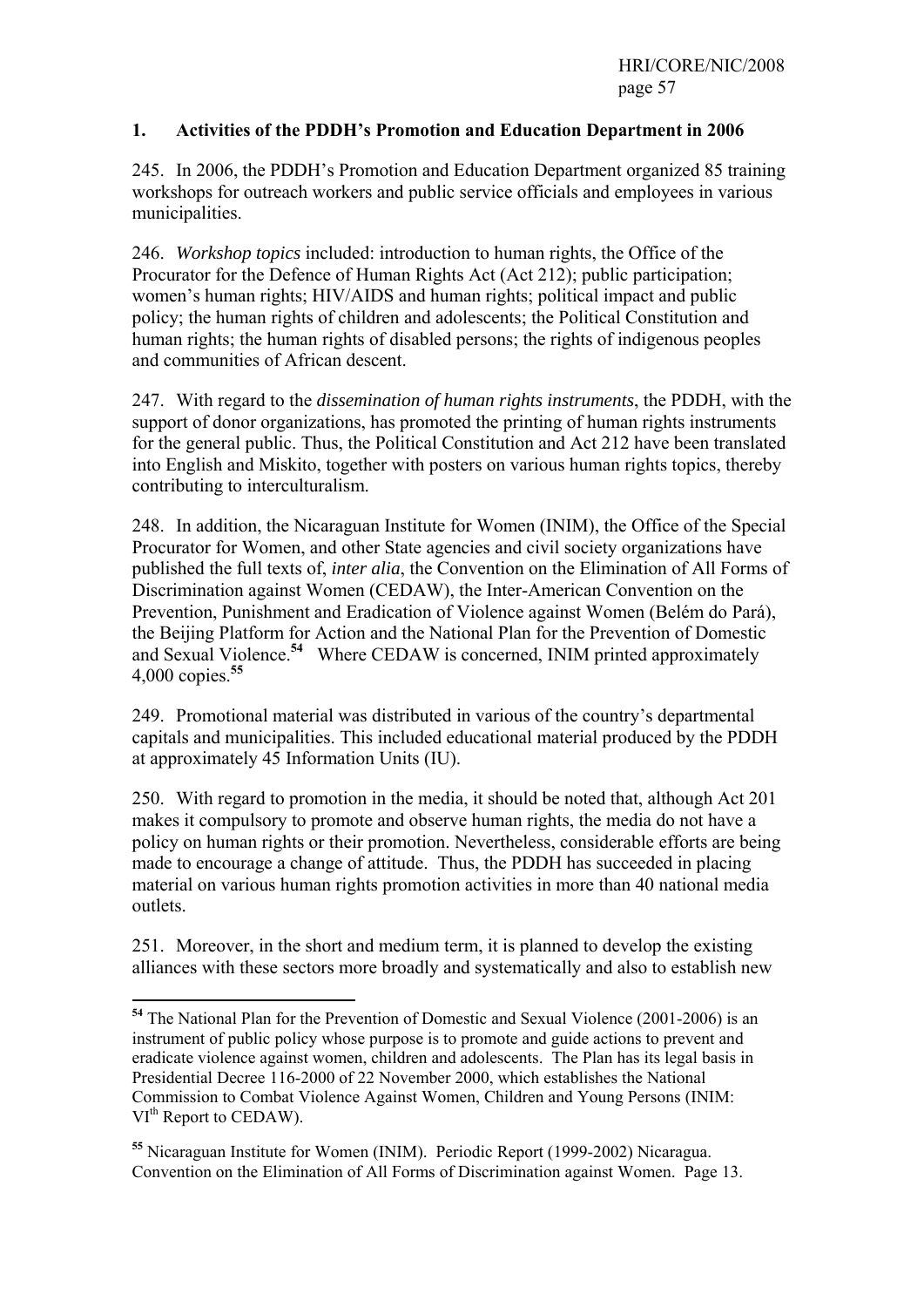ones with media owners, managers and journalists, private universities, private telephone, electricity and water companies and the future State regulators of these companies. This will make it possible to involve civil society in the promotion and dissemination activities of the Procurator's Office and thus, as stated above, help to raise public awareness of human rights.

252. The PDDH served 1,300 men and women users, domestic and foreign.

253. Participation in meetings of the Network of Woman and Child Documentation and Information Centres (RECIMUNI Network) has been encouraged. This has made possible the acquisition of updated bibliographical materials, greater institutional outreach for the PDDH and an up-to-date knowledge of the tasks of the institutions that make up the Network.

254. The PDDH's Documentation Centre formed part of the RECIMUNI Network's Bibliographical Bulletin 2000-2005 (issued to the 35 institutions participating in the Network and available on-line on the websites of 8 institutions).

# **(a) Other achievements of the PDDH's Promotion and Education Department**

#### **Outreach worker network**

255. The Promotion Directorate has taken steps to organize civil society in relation to the various developing issues: women, children, disabled persons, indigenous peoples, communities of African descent, etc. Meetings have been held in the departmental capitals to explain the importance of forming an outreach worker network in each department, so that the organized population can promote and defend its rights.

256. Moreover, procedures have been developed for delivering training in the principal human rights subject areas. Altogether, 36 workshops have been held with the participation of a total of 483 members of the Voluntary Outreach Worker Network, 61% of which were represented by women.

257. The Voluntary Outreach Worker Network, with PDDH support, has established three human rights centres, in Corinto, Chinandega and León (Subtiaba), thereby helping to improve the delivery of the PDHH's services to the people.

258. The persons who make up the Voluntary Outreach Worker Network have been formally accredited to carry out their tasks, having the backing of the PDDH in their dealings with public service officials and employees.

#### **Traveling Defenders**

259. The PDDH has implemented a new method of defending human rights by creating the Traveling Defenders Office. This initiative is part of the strategy for bringing the PDDH closer to the organized population and improving the delivery of its services. It is designed to form a component of the Defence Directorate with responsibility for promoting, popularizing, advising on and protecting human rights in the various parts of the country in which there are no local PDDH offices.

260. By deploying specialized teams who are constantly traveling to the departmental capitals and municipalities the Traveling Defenders Office is promoting the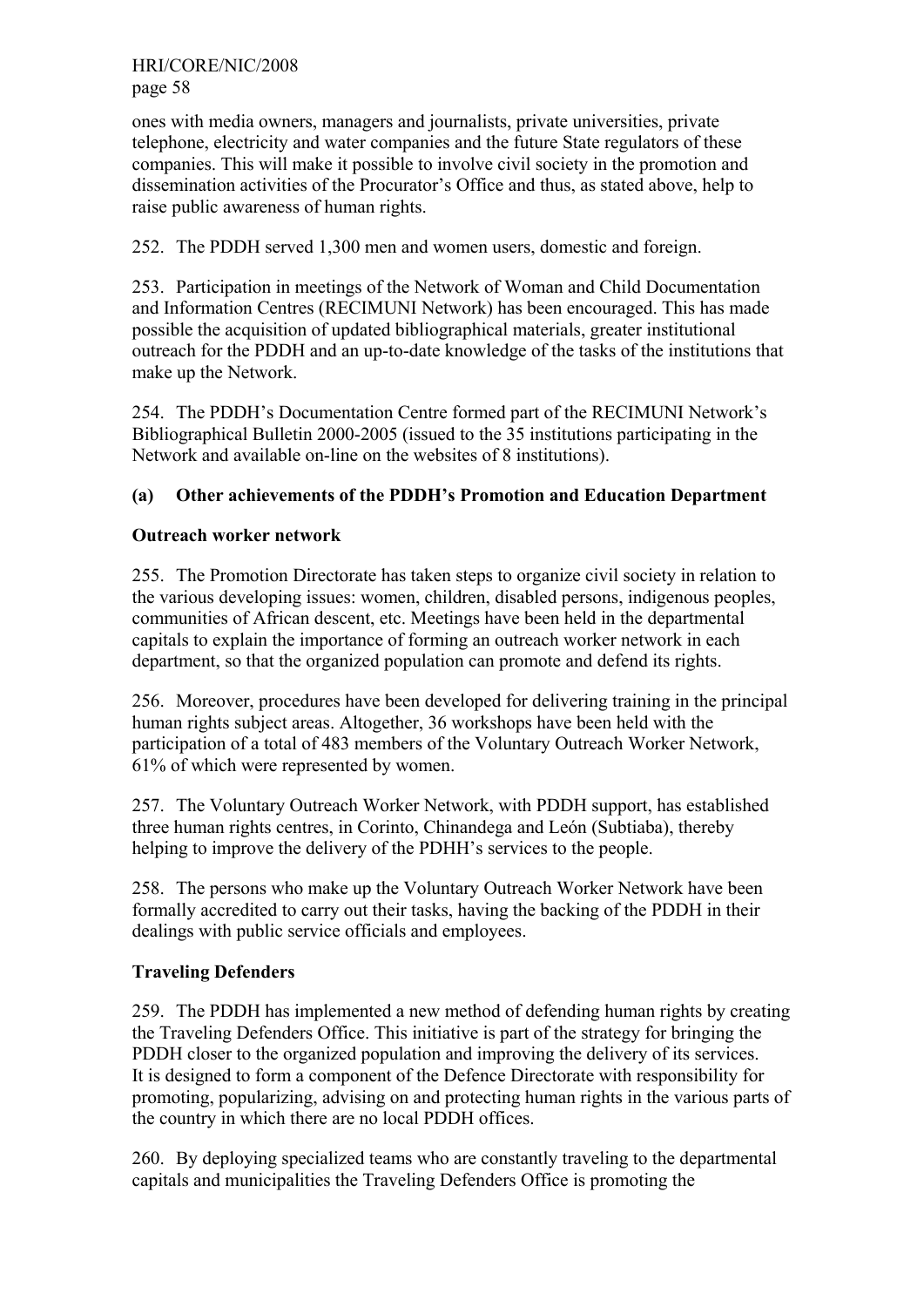establishment of organized networks of individuals and civil society and State institutions involved with human rights in the regions. The first steps have been taken in the process of decentralizing the services offered by the PDDH with a view to achieving a freer and fairer society that will make it possible to develop better values.

261. An important aspect of the work of the Traveling Defenders Office is the establishment of coordination with the various social actors in the localities visited for the purpose of compiling a database of individuals, organizations and institutions involved in the promotion and protection of human rights; the creation of new working groups in the regions and participation in those that already exist; the creation of the physical conditions for facilitating the work of the traveling defender teams and the establishment of networks that make it possible to define and implement working mechanisms, agreements and commitments on the part of both the local actors and the PDDH.

262. In this connection, in all the municipalities visited in which traveling defender workshops were held, steps were taken in advance to establish coordination with the local authority, the government agencies with a presence in the region and human rights organizations; moreover, during the visit, in each locality a meeting or working session was held with the above-mentioned organizations and institutions.

263. Mention should also be made of the incorporation of the Office of the Procurator for the Defence of Human Rights as a member institution of the National Commission on AIDS (CONISIDA) and the Country Coordinating Mechanism (Global Fund).

### **D. Reporting process at the national level**

264. The Ministry of Foreign Affairs (MINREX) is the institution responsible for formulating and implementing State foreign policy, as well as for negotiating and signing, by express delegation of the President of the Republic, those international legal instruments that Act No. 290, the Executive Branch (Organization, Competence and Procedures) Act, does not assign to the Ministry of Development, Industry and Trade or the Ministry of Finance and Public Credit.

265. Within this context, MINREX has taken on the task of preparing the periodic reports showing the measures adopted by the State of Nicaragua to apply the rights recognized in the principal human rights conventions and treaties, as well as the progress made with respect to the enjoyment of human rights in general.

266. Faced with a shortage of funds, MINREX has met with limitations in fulfilling some of its commitments, targets and strategic plans, such as the creation of a structure within the institution capable of following up the human rights obligations and commitments entered into by Nicaragua with the United Nations which fall within its competence.

267. At the time, there were 13 periodic reports overdue: four on the application of the International Covenant on Civil and Political Rights (ICCPR)  $(3<sup>rd</sup>$  to  $6<sup>th</sup>)$ , five relating to the International Convention on the Elimination of All Forms of Racial Discrimination (ICERD)  $(10<sup>th</sup>$  to  $14<sup>th</sup>$ ), three relating to the International Covenant on Economic, Social and Cultural Rights (ICESCR)  $(2^{nd}$  to  $4^{th}$ ) and the initial report on the application of the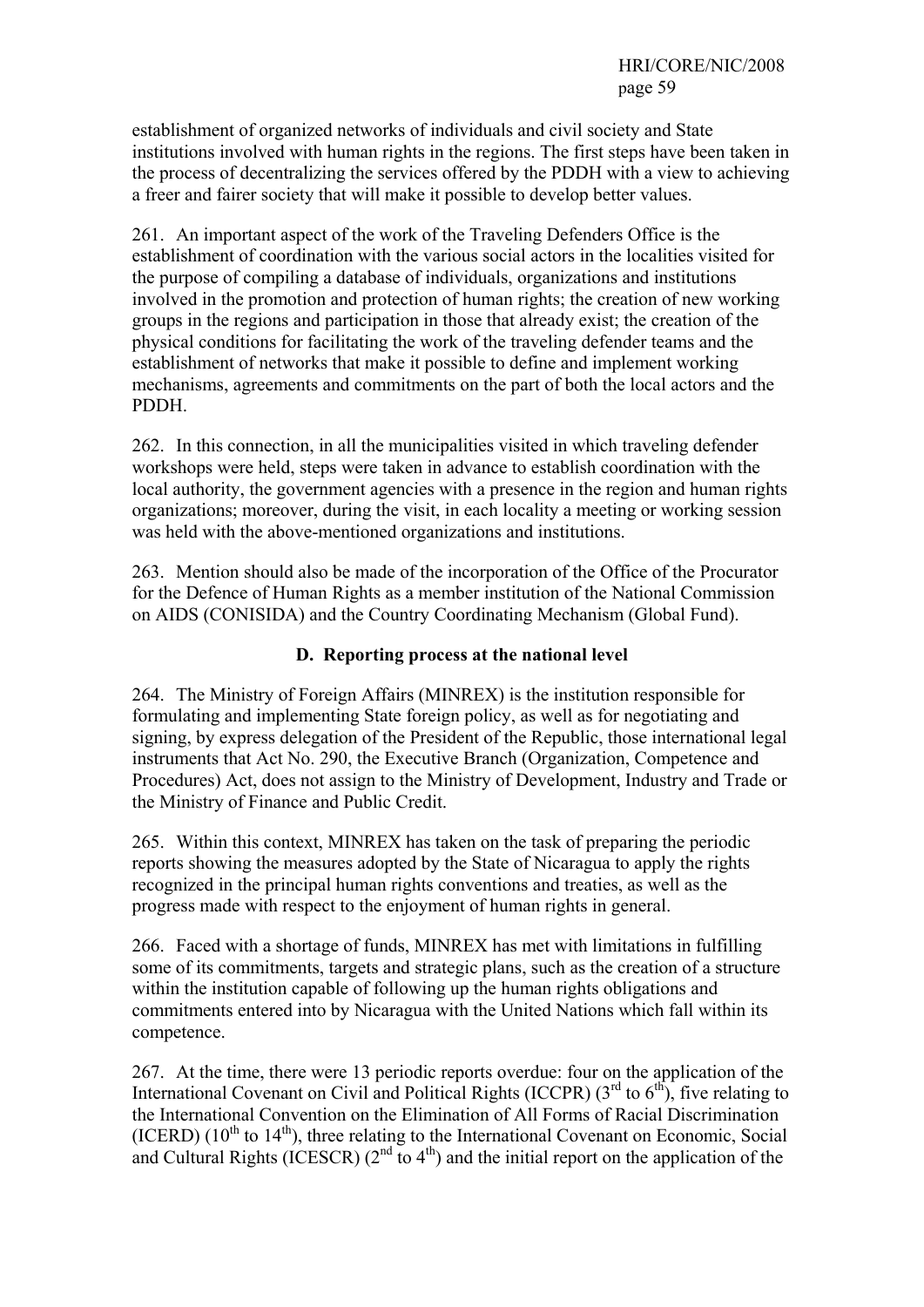**.** 

Convention against Torture and Other Cruel, Inhuman or Degrading Treatment or Punishment (CAT).

268. Thanks to the generous cooperation of the Royal Embassy of Denmark, the Ministry of Foreign Affairs has created, within the Directorate General of International Organizations and Conferences, an International Human Rights Convention Follow-up Unit (USCI) for the purpose of ensuring that the obligations and commitments assumed by Nicaragua are followed up.

269. The reports on the implementation of the Convention on the Elimination of All Forms of Discrimination against Women and the Convention on the Rights of the Child are prepared by the Nicaraguan Institute for Women (INIM) and the National Council for the Comprehensive Care and Protection of Children and Young Persons (CONAPINA), respectively.

270. The USCI began functioning in 2006. In July of that year, the Office of the United Nations High Commissioner for Human Rights sponsored a seminar-workshop on the preparation of reports for the supervisory bodies of the international human rights treaties, in which representatives of the principal institutions concerned participated.

271. The basis has been established for the Inter-Agency Committee on Human Rights (CIDH) composed of delegates from all the government institutions and representatives of civil society, whose main objective is to ensure the participation of all the sectors involved in implementing the provisions of the human rights treaties. The establishment of this Committee has facilitated the process of obtaining, checking and processing information from various State and civil society sources and has made possible the preparation of reports based on national consensus.**<sup>56</sup>**

272. The USCI coordinated the process of receipt of information by establishing a time limit for each of the ministries and organizations to submit a first version of the information required, in accordance with the provisions of the corresponding instrument relating to its area of activity.

273. Subsequently, working meetings were held with members of the CIDH and the USCI in order to clarify, elaborate and draft the parts of the report corresponding to each branch of the State and each ministry and organization.

274. The NGOs were requested, each within its own field, to supply the information at their disposal, together with their contributions and recommendations, so that they might be given due consideration in the reports being prepared.

275. An event was arranged to hand over the first drafts of the reports to the members of the Inter-Agency Committee on Human Rights (CIDH) and obtain their comments and observations. The event was presided over by the Deputy Minister for Foreign Affairs and the resident representative of the United Nations in Nicaragua, Mr. Alfredo Missair, who personally undertook to take the steps necessary to obtain the financial resources needed to strengthen the national human rights system. There was a questionand-answer session in the course of which participants expressed their views on the report preparation process.

**<sup>56</sup>** See Annex 1. List of members of the Inter-Agency Committee on Human Rights (CIDH).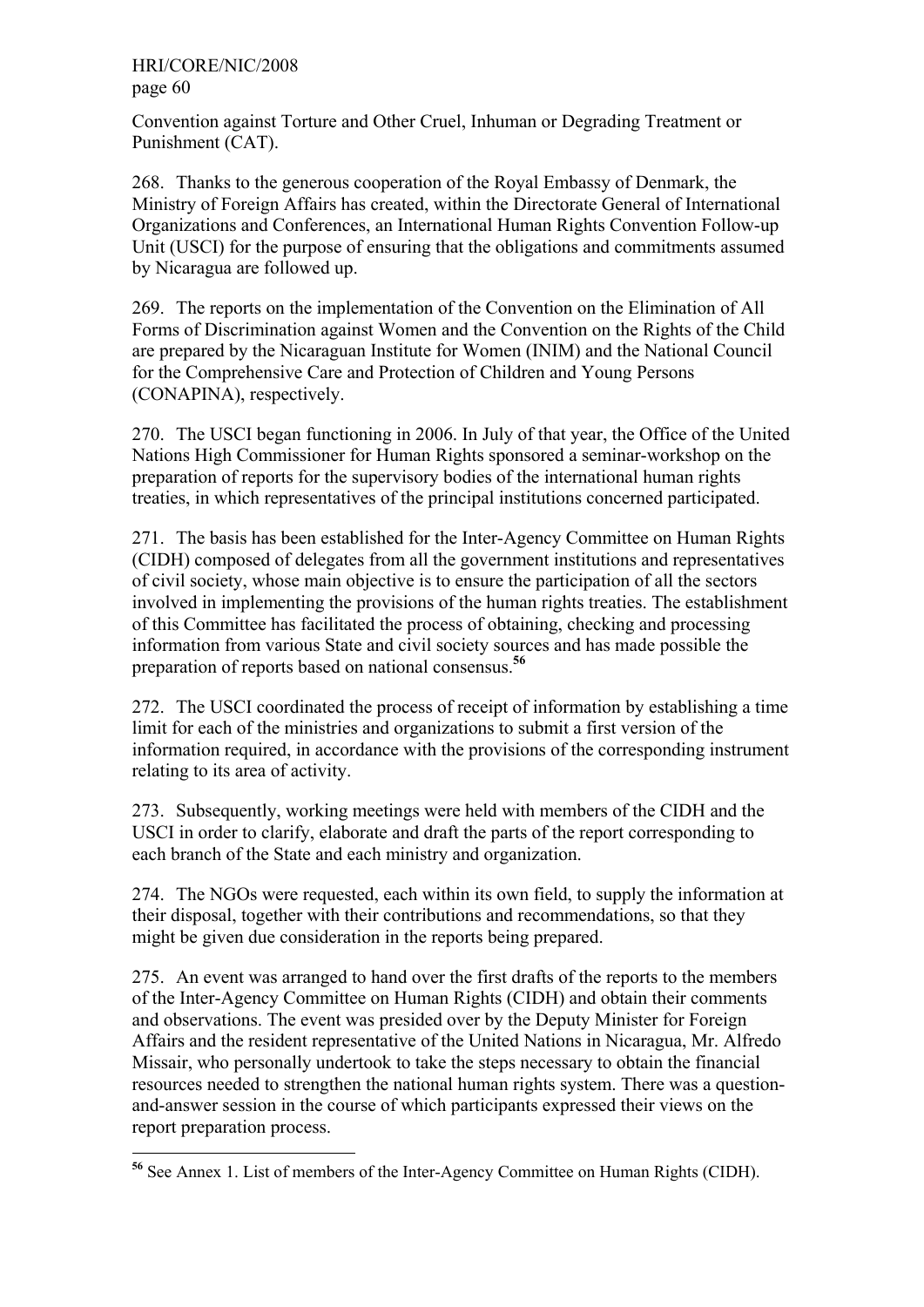276. The event was well attended, with the participation of 85 delegates representing 45 institutions plus representatives of the NGOs, which corresponded to more than 90% of those invited.

#### **Creation of an Extranet website**

277. With the financial support of the United Nations system and the UN Development Programme, an *extranet* website has been successfully set up to facilitate communication and the exchange of information between the members of the Inter-Agency Committee on Human Rights, especially during the phase of consultation on the first drafts of the report.

278. The site can be accessed from the web page of the Ministry of Foreign Affairs www.cancilleria.gob.ni or directly at the address: www.usci.cancilleria.gob.ni.

279. The home page contains various folders in which it is possible to read a variety of information concerning the covenants and conventions being administered by the International Convention Follow-up Unit, such as the dates of adoption and ratification, the reports that have been submitted and those that are pending, the text of the agreements, etc.

280. During the report consultation period, a folder entitled "CONSULTATION", which contained the first drafts of each report, was displayed. Access to this folder is restricted to authorized users, i.e. members of the CIDH, for the submission of comments.

281. These comments can be viewed by the other authorized users, which generates discussion and consensus on the information forming the subject of the consultation.

282. The extranet site is based on freeware known as Plone. This working tool will also enable us to develop new follow-up mechanisms for the preparation of periodic reports, such as the following-up of the final observations and comments of the review bodies, in order to encourage the establishment of a national framework that favours the promotion and protection of human rights.

283. Through this exercise, it is intended to generate public policies aimed at remedying existing weaknesses in the implementation of human rights, whether they be due to lack of resources or to ignorance of the rights themselves. Moreover, it is intended to raise awareness within each institution to ensure a continuous improvement in the observance of human rights.

#### **IV. INFORMATION ON NON-DISCRIMINATION AND EQUALITY AND EFFECTIVE REMEDIES**

284. As already stated, in recent decades, Nicaragua has made significant progress in establishing legislative and administrative measures to ensure the elimination of all forms of discrimination from the country. The implementation of this inherent right of the human being within our national legal environment is embodied at the highest existing legal level, in the Political Constitution of Nicaragua. Moreover, the many multilateral agreements that Nicaragua has ratified, thereby authorizing their effectiveness and applicability under its domestic legislation, serve as basic tools within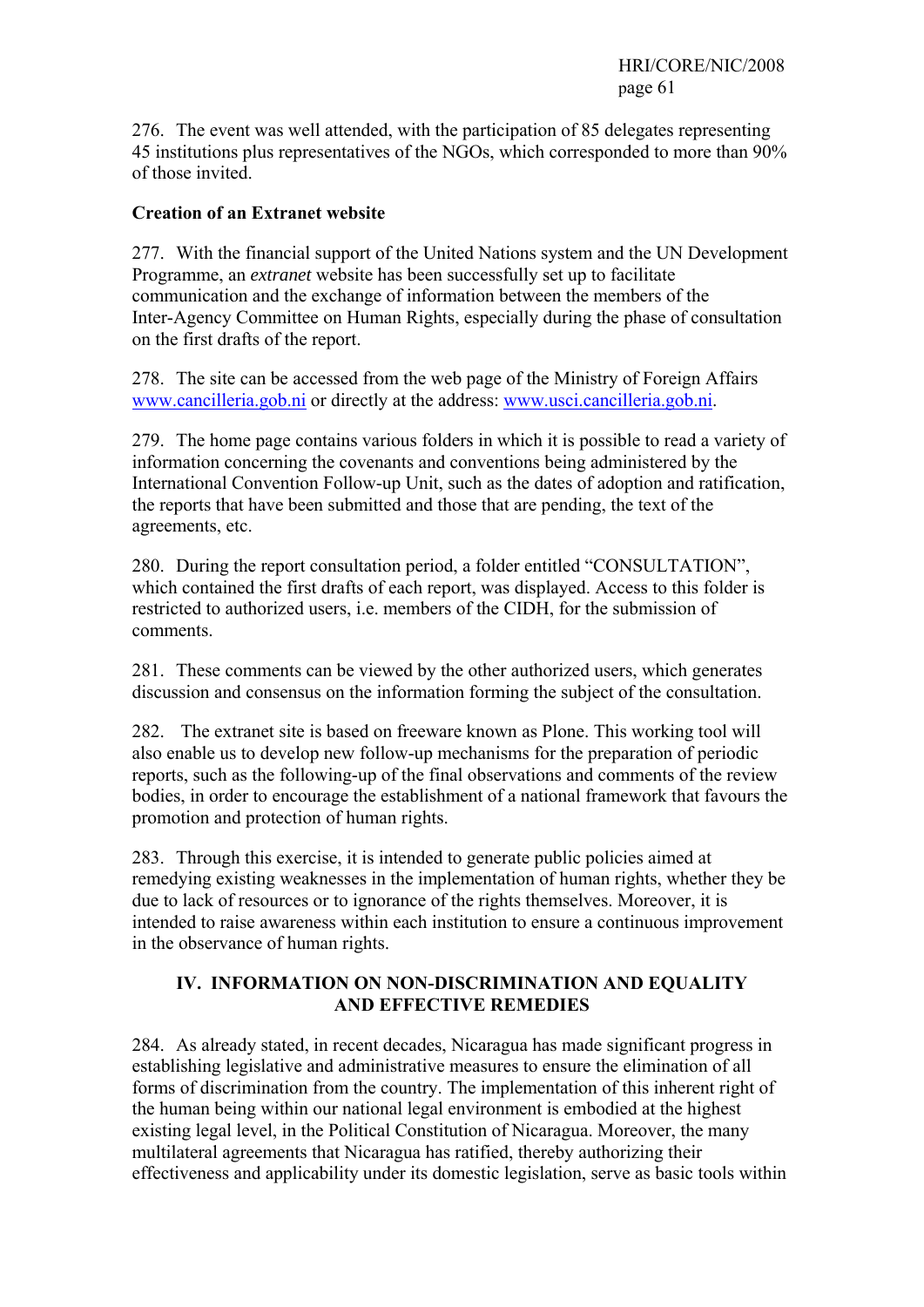the existing legal framework for ensuring non-discrimination and equality between individual citizens.

285. As the supreme law of the land, the Constitution confers formal and substantive equality on all persons within the jurisdiction of the State, on the basis of the following articles:

Article 4. "The State shall promote and guarantee social and political improvements in order to achieve the common good, assuming the task of promoting the human development of each and every Nicaraguan, protecting them against every form of exploitation, discrimination and exclusion."

Article 5. "... The State recognizes the existence of indigenous peoples who enjoy the rights and guarantees and share the obligations set forth in the Constitution and especially those to maintain and develop their identity and culture, to have their own forms of social organization and administer their local affairs, as well as to have communal forms of ownership of their lands and the enjoyment, use and possession thereof, all in accordance with the law...."

 Article 8. "The Nicaraguan people are multi-ethnic in nature and an integral part of the Central American nation."

 Article 27. "All individuals are equal before the law and have the right to equal protection. There shall be no discrimination based on birth, nationality, political belief, race, gender, language, religion, opinion, origin, economic circumstances or social position. Foreigners have the same rights and duties as Nicaraguans, with the exception of political rights and those established by law; they may not intervene in the political affairs of the country."

 Article 29. "All persons have the right to freedom of conscience and thought and to profess, or not to profess, a religion. No one may be subjected to coercive measures which might impair these rights or be compelled to declare his or her creed, ideology or beliefs."

 Article 36. "All persons have the right to have their physical, psychological and moral integrity respected. No one shall be subjected to torture, procedures or punishments or to cruel, inhumane or degrading treatment. Violation of this right constitutes a crime and shall be punished by law."

 Article 46. "Within the national territory, all persons shall enjoy State protection and recognition of the rights inherent in the human person, as well as unrestricted respect for and promotion and protection of those human rights and the full effective exercise of the rights set forth in the Universal Declaration of Human Rights; in the American Declaration of the Rights and Duties of Man; in the International Covenant on Economic, Social and Cultural Rights and the International Covenant on Civil and Political Rights of the United Nations; and in the American Convention on Human Rights of the Organization of American States", as well as in the Convention on the Elimination of All Forms of Discrimination against Women, the Convention on the Rights of the Child, the International Convention on the Elimination of All Forms of Racial Discrimination and other human rights treaties ratified by Nicaragua.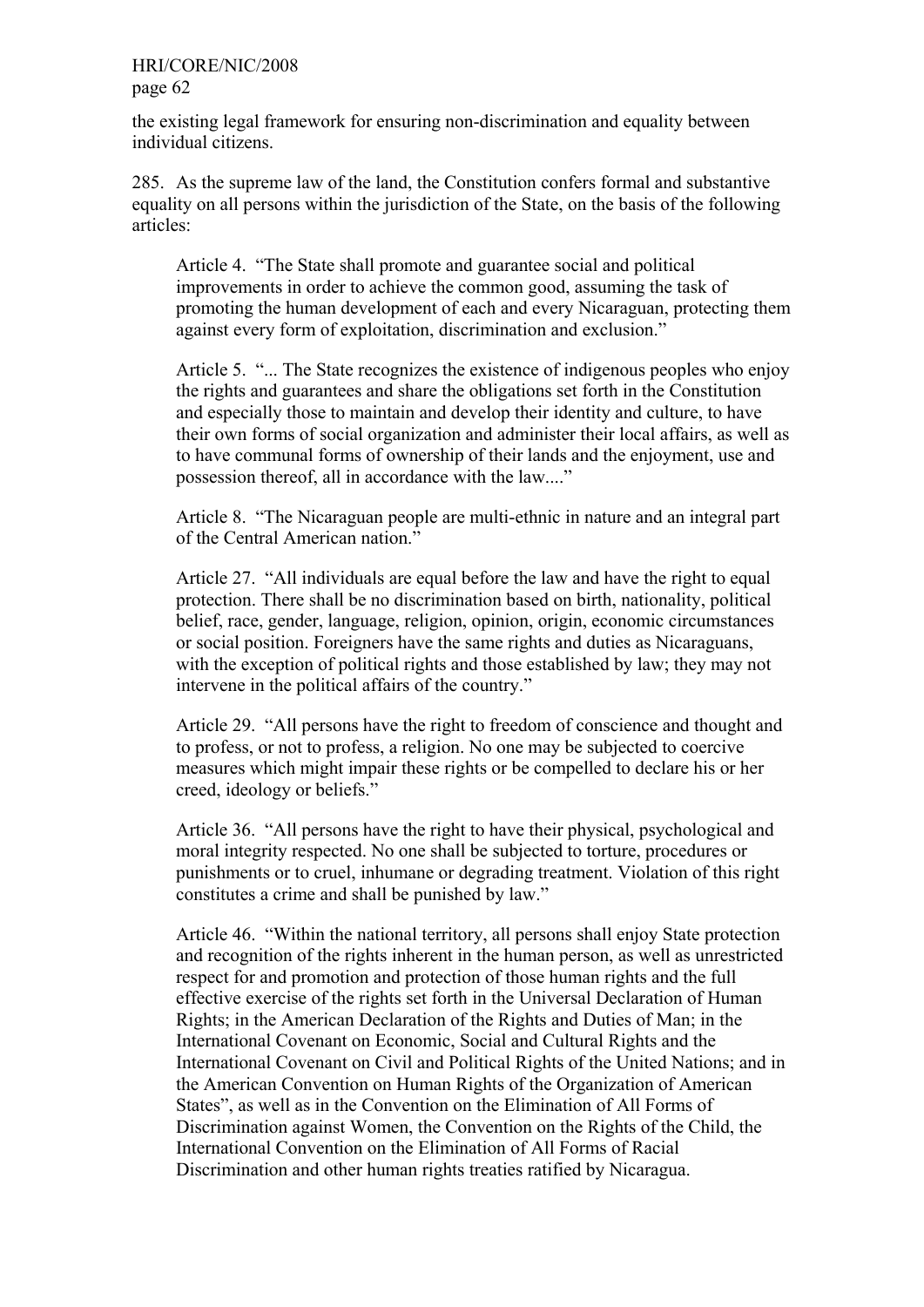Article 48. "The unconditional equality of all Nicaraguans in the enjoyment of their political rights, in the exercise of those rights and in the fulfilment of their duties and responsibilities is established; there exists absolute equality between men and women.

 The State is under the obligation to remove any actual obstacles to equality among Nicaraguans and their effective participation in the political, economic and social life of the country."

 Article 56. "The State will give special attention in all its programmes to the disabled and to the families of the fallen and war victims in general."

 Article 71. "... Childhood enjoys special protection and all the rights that its status may require, for which reason the Convention on the Rights of the Child has full force and effect in Nicaragua."

 Article 59. "Nicaraguans have an equal right to health. The State shall establish the basic conditions for its promotion, protection, recovery and restoration."

 Article 89. "The Communities of the Atlantic Coast are an inseparable part of the Nicaraguan people, and as such enjoy the same rights and have the same obligations.

 The Communities of the Atlantic Coast have the right to preserve and develop their cultural identities within the national unity, to endow themselves with their own forms of social organization, and to administer their local affairs in accordance with their traditions."

 Article 91. "The State has an obligation to enact laws intended to promote actions to ensure that no Nicaraguan shall be subjected to discrimination for reasons of language, culture or origin."

 Article 121. "Access to education is free and equal for all Nicaraguans. Primary education is compulsory and free of charge in State schools. Secondary education is free of charge in State schools, without prejudice to any voluntary contributions which parents may make. No one may be excluded in any way from a State school for economic reasons. The indigenous peoples and the ethnic communities of the Atlantic Coast have the right in their region to intercultural education in their mother tongue, in accordance with the law."

286. From the above it follows that Nicaragua has protected within its supreme law the fundamental principles for ensuring equality and non-discrimination inside its territory. This attests to the country's interest in safeguarding human rights, through a reliable legal framework and in full development of its constitutional provisions and through modern legislation that is becoming ever more closely adjusted to the demands of its citizens.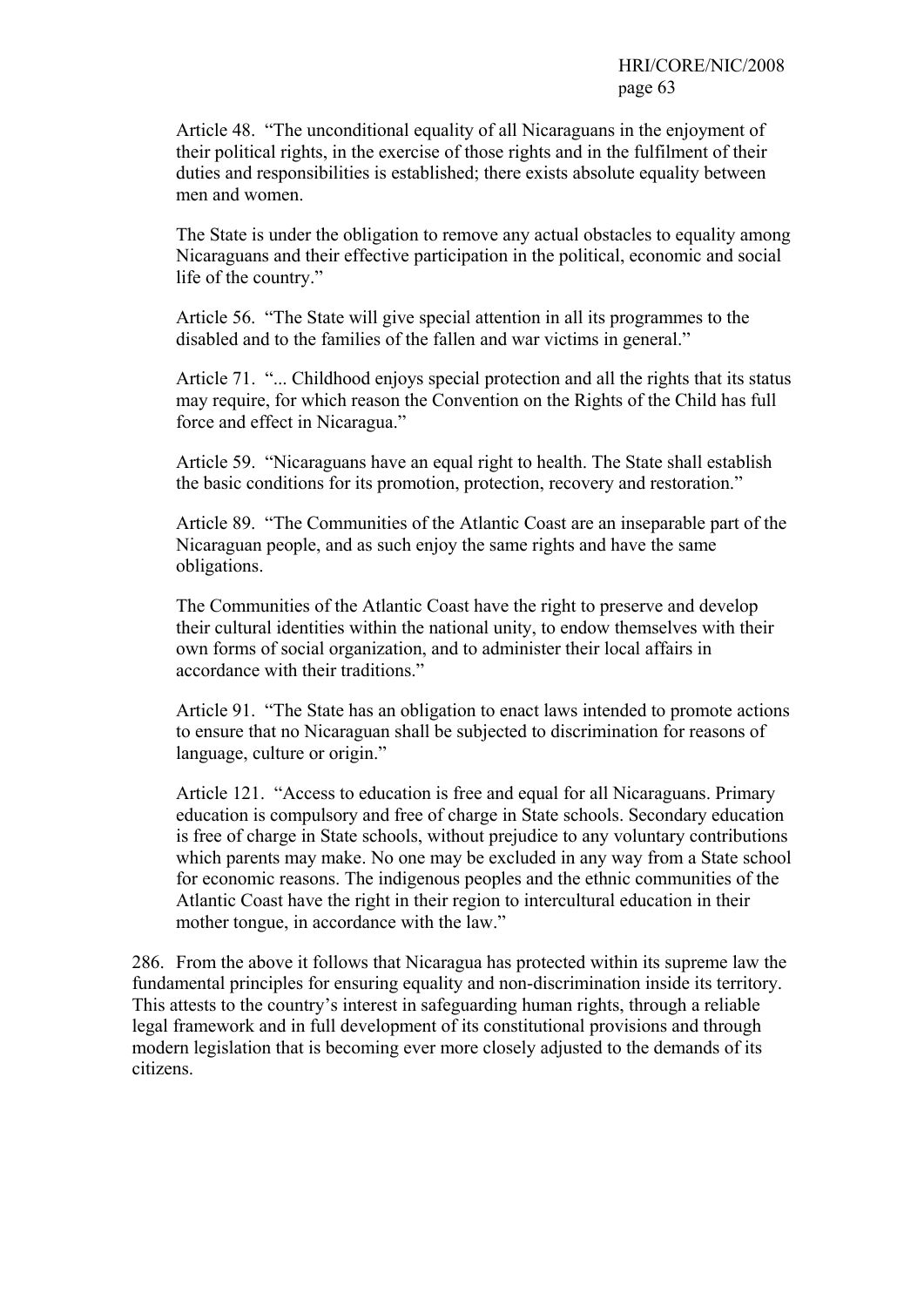#### **A. Appropriate measures for ensuring the full development and advancement of women**

287. As mentioned above, Act 212 on the Office of the Procurator for the Defence of Human Rights provides for the appointment of a Special Procurator for Women. So far, two Procurators have been appointed, for the periods 2002-2004 and 2005-2007. Their main activities have contributed to the development of empowerment processes and encouraged the practice of democracy and the transparency and compliance of the public institutions in the observance of human rights.

288. Article 74 of the Nicaraguan Constitution stipulates that:

"The State grants special protection to the process of human reproduction. Women shall have special protection during pregnancy and shall be granted maternity leave with pay and all appropriate social security benefits. No one may deny employment to women on grounds of pregnancy or dismiss them during pregnancy or the post-natal period, all in conformity with the law."

289. The Labour Code protects the right of pregnant women to work and receive maternity benefits. It also stipulates that they shall be entitled to rest during the four weeks preceding childbirth and for eight weeks thereafter, or ten in the case of multiple births, and may not be dismissed except for good cause, as previously established by the Ministry of Labour.

290. The Nicaraguan Institute for Women (INIM), within the context of its mission, has continued carrying out actions to promote the advancement and development of women. Thus, it has coordinated the formulation of the **National Gender Equality Programme (PNEG)**, which was approved by Presidential Decree No. 36-2006, *La Gaceta* No. 139, published on 18 July 2006.

291. The aim of the PNEG is to advance gender equality between Nicaraguan men and women during the period 2006-2010. It has reached the stage of preparation of an action plan with the participation of State institutions and civil society.

292. One of the first measures to strengthen the national mechanism taken by the current Government of Reconciliation and National Unity, headed by President Daniel Ortega, was to restore INIM's autonomous status.

293. Moreover, to make the PNEG operational, INIM has initiated an organizational strategy based on the active participation of women at all levels, by establishing what will be the INIM Council for the Advancement of Women. This Council will have the participation of the other branches of government and all the country's women's organizations and movements. Its aim is to become an expression of consensus and a setting for decision-making on the policies to be followed by the Government of Reconciliation and National Unity in relation to the elimination of discrimination against women.

294. Through its training department, INIM has continued coordinating actions relating to awareness-raising and training processes for government officials. Moreover, it has supported various government institutions in these processes, which has paved the way for progress in mainstreaming the gender focus through the Inter-Agency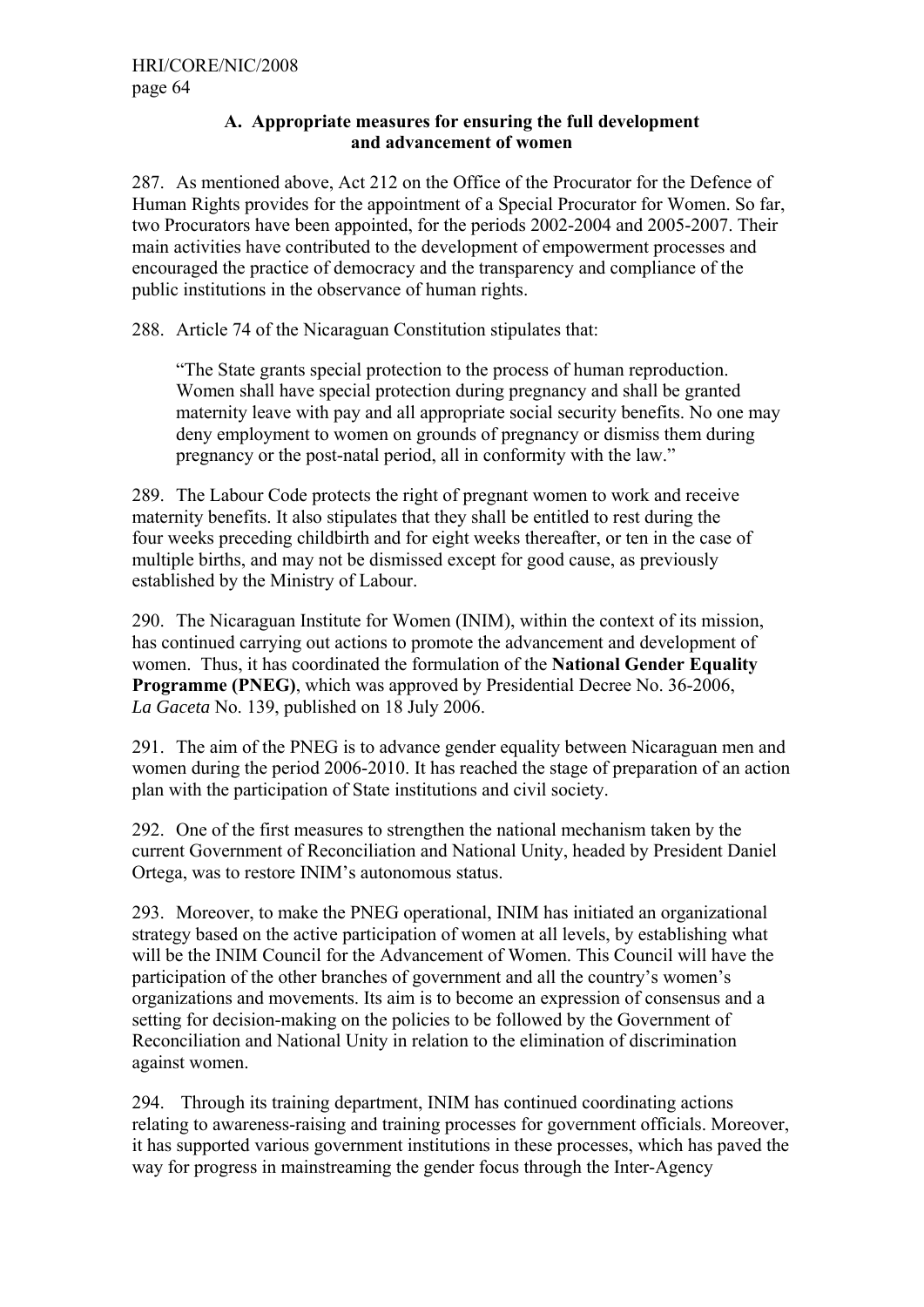Commissions − Rural Women and the National Commission Against Violence − which bring together representatives of government departments and Commissions and have facilitated liaison and communication in order to promote fulfilment of the gender equity commitments through the sectoral ministries and principal State organs.

295. The "Zero Hunger" Programme, for which INIM is mainstreaming gender equity, is currently being implemented; the pilot programme will be rolled out in 20 of the poorest municipalities of northern Nicaragua during the first three months of 2007.

296. Other actions carried out by INIM include: the impact of the productive rural development subcommittee for the incorporation of the gender perspective in PRORURAL; the national and regional technical counterpart of the Regional Programme "Women's Economic Agenda"; member of the Work and Employment Commission for reviewing government policies in the sector.

297. INIM is part of the Inter-Agency Gender Budget Team responsible for developing a methodological proposal for the inclusion of the gender perspective in public budgets.

298. The gender issue has been incorporated in the Local Economic Development and Food Security Project, its operational plans and operational regulations.

299. INIM has succeeded in strengthening inter-agency and multisectoral coordination based on the Executive Secretariat of the National Commission to Combat Violence against Women, Children and Young Persons, through the work of committees specializing in detection, sanctions, care and prevention composed of various institutions, universities and public authorities, and has provided government agencies with support for the Declaration on the Implementation of Gender Equity Policies and Action Plans.

300. The strengthening of the Inter-Agency Commissions, as organizational tools for reaching consensus between the State and civil society, has facilitated the formation of consultative bodies. In this connection, it is necessary to stress the work being done with non-governmental organizations such as the Network of Women against Violence and the Coordinating Committee for Non-Governmental Organizations Working with Children and Young People.

301. The National Police of Nicaragua, as part of its modernization process, is strengthening the incorporation of the gender focus in its institutional policies and practices as a core element and basic strategy of the programme. It is making the gender issue operative in all documents governing the planning, management and execution of police work. It has recently published a book entitled *A Story Worth Telling: Institutional Modernization with Gender Equity in the National Police of Nicaragua 1996-2005*. At the end of 2006, a woman was appointed First Commissioner, to run National Police Headquarters.

302. There is a National Decent Employment Policy with a gender focus,**<sup>57</sup>** designed to enable the Nicaraguan economy to maximize the supply and use of the nation's human

**<sup>57</sup>** Executive Decree 30-2006, *La Gaceta*, Diario Oficial, of 18 May 2006.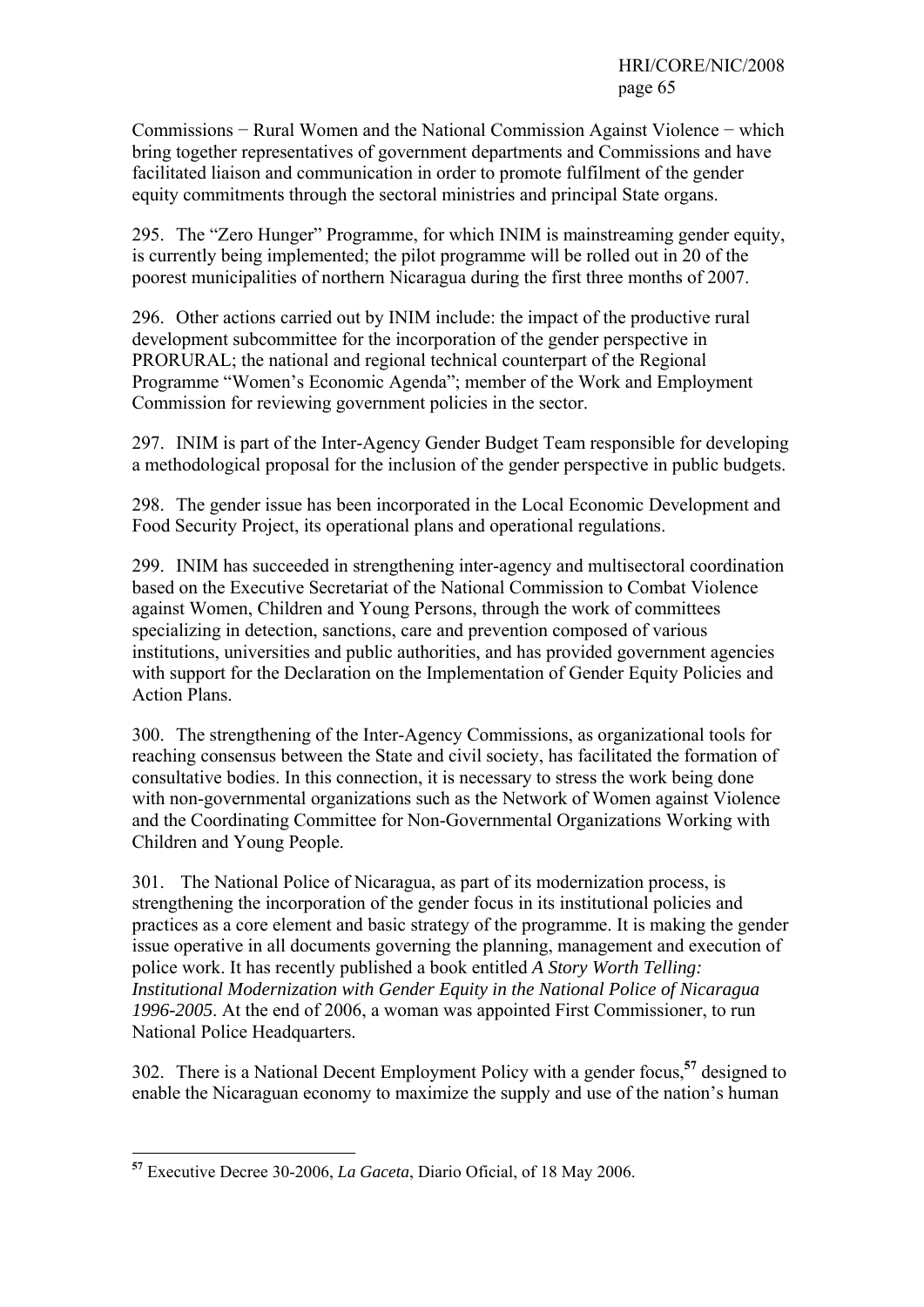resources, by providing its men and women with decent work to achieve the national aspirations of living with dignity.

303. In the education sector, implementation of the National Education Plan 2001-2015 continues.

304. This Policy constitutes a frame of reference for the actions of the various government agencies and civil society organizations for planning and executing actions to confront the problem. The Policy is consistent with the recommendations that emerged from the first World Congress against Commercial Sexual Exploitation of Children, held in Stockholm in 1996.

305. Nicaragua has national laws and international commitments concerning the promotion of breastfeeding, such as, *inter alia*, the Breastfeeding (Promotion, Protection and Support) Act and the Regulations on the marketing of mother's milk substitutes.

306. Like other national and local government agencies and civil society organizations, INIM is continuing its efforts to run public campaigns concerning gender equality and equity, particularly as regards the prevention and eradication of violence against women and children.

307. The State and civil society organizations continue to distribute publications, posters and pamphlets. They have also promoted the production of radio and television programmes and plays to spread awareness of women's rights.

308. The Property Intendency, through the Land Administration Project (PRODEP), has played a very important role as regards changes in the methods of keeping property registers and the titling process. Gender work has been oriented towards modifications to formats and cadastral surveying; incorporating gender into the tools for data collection; training and awareness-raising for beneficiaries of titling and support for PRODEP, in gender awareness-raising workshops for the technical experts of the cadastral survey company teams so that the actions are viewed from a gender perspective, a process which has resulted in an increase in titling from 32% to 40% of women in the reformed sector in the various modalities: pooled, collective and individual.

#### **B. Equality in political and public life at the national and international levels**

309. According to Article 49 of the Constitution, workers in the cities and countryside, women, young people, agricultural producers, artisans, professionals, technicians, intellectuals, artists, members of religious orders, the Communities of the Atlantic Coast and the population in general have the right to form organizations for the purpose of realizing their aspirations in accordance with their own interests, without discrimination, and to participate in the construction of a new society.

310. The Constitution goes on to state, in Article 50, that citizens have the right to participate on an equal footing in public affairs and in State management. The effective participation of the people, nationally and locally, shall be guaranteed by means of the law.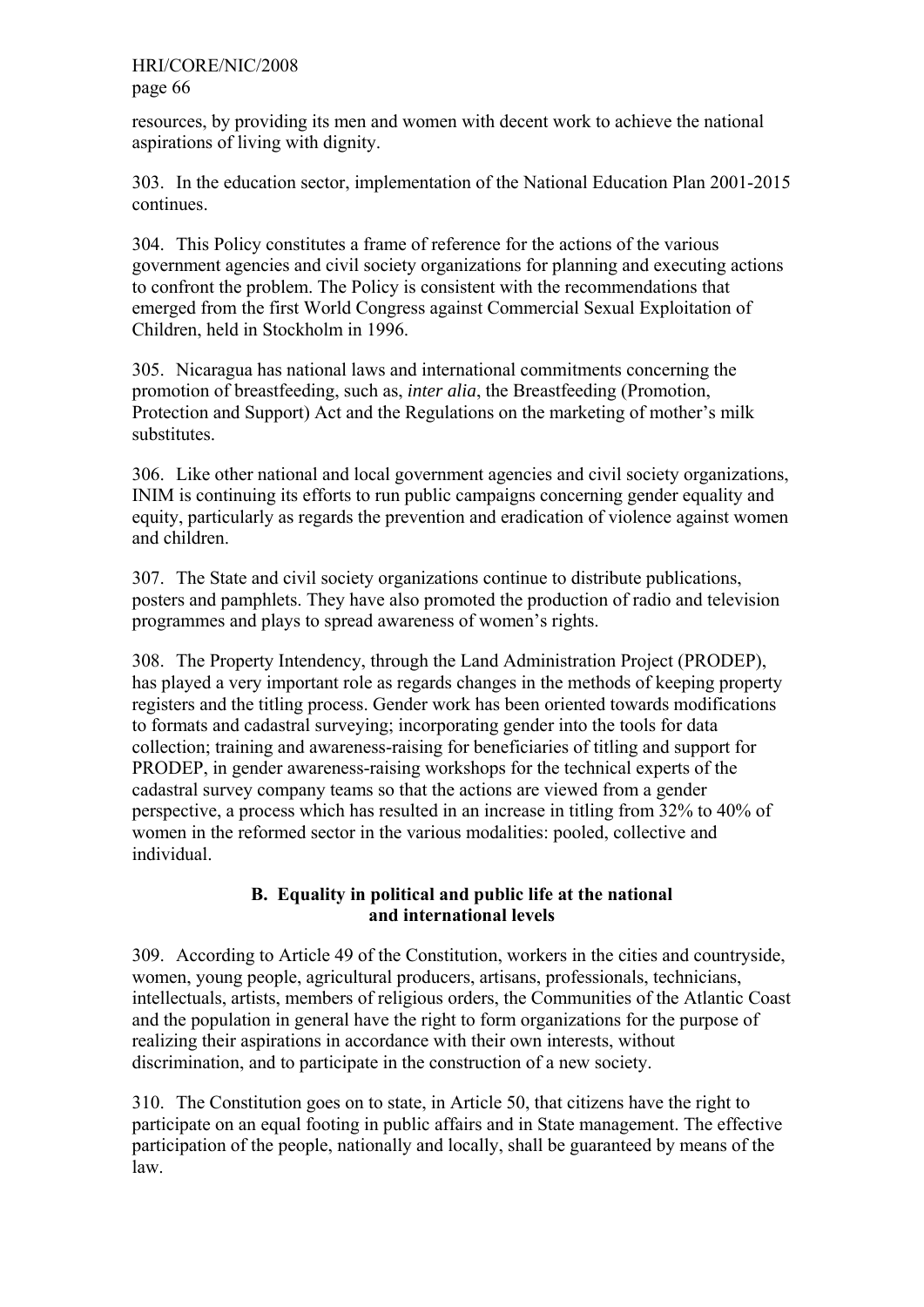311. Article 51 stipulates that citizens have the right to be elected at periodic elections and to run for public office, subject to limitations specified in the Constitution. According to Article 55, citizens have the right to organize or join political parties for the purpose of participating in, exercising or competing for power.

312. Nicaragua has a Public Participation Policy and Act,**<sup>58</sup>** with the objective of promoting the full exercise of citizenship in the political, social, economic and cultural fields.

313. Since 1955, Nicaragua has guaranteed the civil right of women to exercise the vote via the ballot box and freely elect their leaders.

314. The political parties FSLN and PLC have established quotas for female participation. The former established a minimum participation quota of 30%, and 38.8% of the members of its Executive Committee are women. The latter established a quota of 40% for women and young people and has 20% of women on its national Executive Committee. The cabinet of President Daniel Ortega includes five women ministers and three women deputy ministers.

315. Among the five parties that participated in the elections of 5 November 2006, out of the 900 persons put forward 271 were women.

316. Out of the 90 seats to be filled in the elections for the National Assembly 20 are for "national" deputations and 70 are selected by the departments. As a result of the elections held on 5 November 2006, 17 women were elected as titular deputies and 19 as alternates.

317. The executive council of the National Assembly for the period 2007-2008 is composed of six men and one woman, who occupies the post of second secretary.

318. In Nicaragua there are more than 60 women's organizations whose work includes the promotion and protection of women's rights and which, at the same time, take action to incorporate their gender interests in their agendas.

319. At local level, 60% of municipal authorities are paying special attention to women or gender and children; moreover, there are women's committees or gender groups that include representatives of various government agencies and civil society organizations, as well as various women's organizations that promote and protect the rights and interests of women and the population in general. These organizations also provide assistance for the rural sector communities in order to make women more aware of their rights and enable them to participate in decision-making processes.

320. Participation at international level is governed by the Foreign Service Act. There is no specific mechanism or policy that includes or excludes women from the foreign service. Men and women can compete for diplomatic posts or permanent missions and consular offices.

**<sup>58</sup>** Act No. 475, Public Participation Act, published in *La Gaceta*, Diario Oficial, No. 241 of 19 December 2003.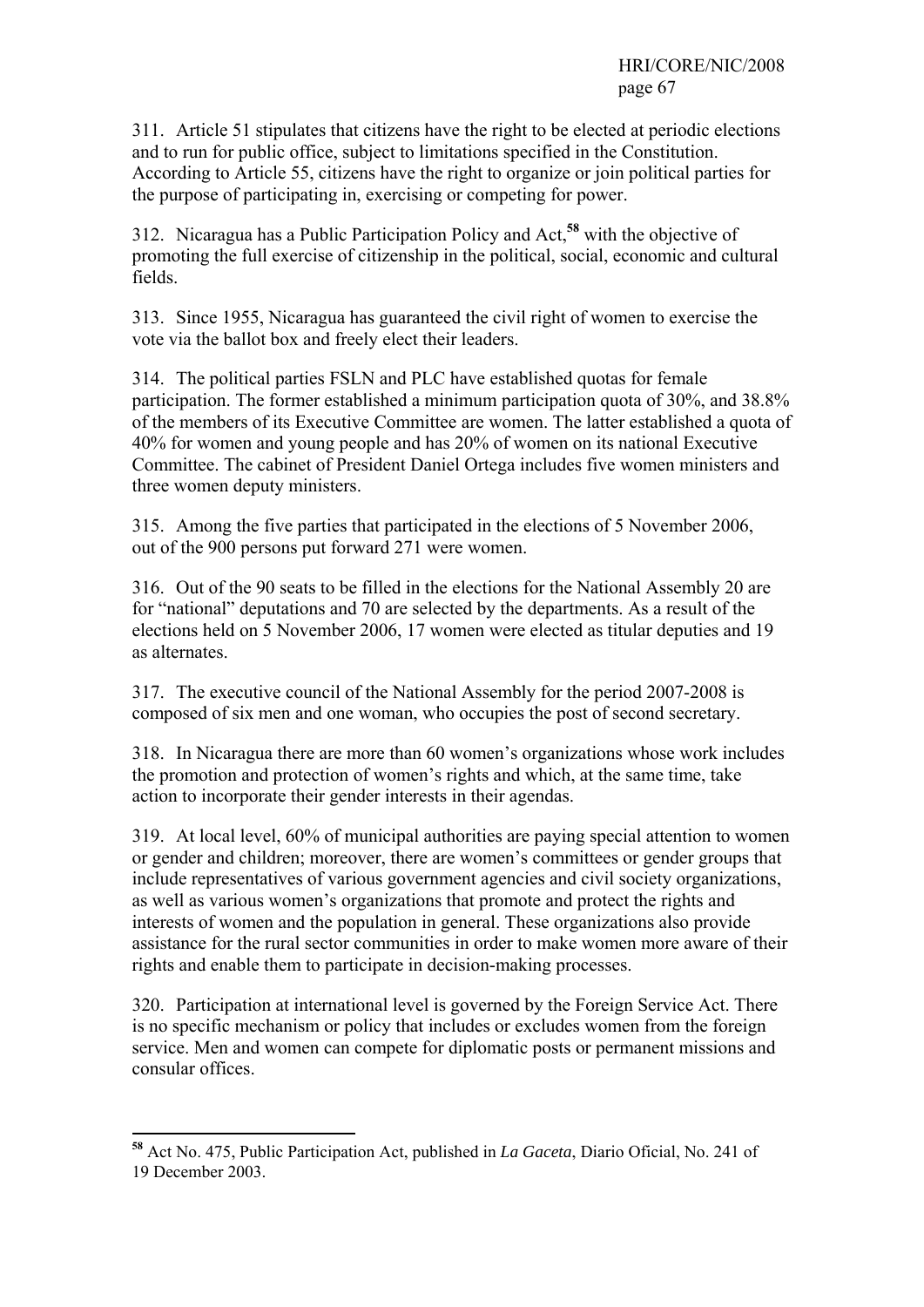# **C. Equality of rights in education and training**

321. The Political Constitution**<sup>59</sup>** states that education is one single, democratic, creative and participatory process, which links theory with practice and manual with intellectual labour and promotes scientific research. It also provides for the participation of the family, the community and the people in education and guarantees the support of the communications media. Education is a function of the State which it cannot decline to perform. The national education system functions in an integrated fashion and in accordance with national plans. Its organization and functioning are determined by law.

322. Educational reform is giving rise to the incorporation of a new vision of education involving a movement away from passive education towards an active participatory system that promotes the integration of the students and student-teacher interaction for the purpose of exchanging information and working together.

323. The objectives and strategies of the National Education Plan (2001-2015) are oriented towards access to good-quality free and compulsory primary education up to the sixth grade, for all boys and girls, with priority for the poorest and those who belong to ethnic minorities; increasing the number of literate adults, particularly women, to 50% by 2015; increasing the internal and external resources for education while prioritizing formal and informal basic education, from initial education to the third year of secondary school; expanding technical education at all levels; and eliminating all forms of discrimination based on gender or social and economic circumstances.

324. Education is a means of helping to eradicate poverty, combat inequalities and improve the living standards and wellbeing of the population.

325. With reference to illiteracy, the Constitution states that adults shall enjoy opportunities to be educated and to develop skills through training programmes.

326. As already mentioned, in 2005 the illiteracy rate in the age group from 10 upwards was 20.5%. In gender terms, it was 20.7% for men and 20.3% for women. In terms of the urban and rural populations, the breakdown was as follows: in urban areas 11.1% (men 10.3%, women 11.7%); in rural areas 33.6% (men 38.2%, women 33.3%). In the age group from 15 upwards, illiteracy was approximately 22% for both men and women. For men it was 21.9% and for women 22.1%.

327. Amongst the urban population, for this same age group illiteracy was approximately 12.1% (men 11.1%, women 13%), while amongst the rural population there was 36.5% illiteracy (men 36.1%, women 33.9%). These data show that in Nicaragua, as distinct from the countries of Latin America, literacy teaching has reduced the gender gap and there is no marked difference between the illiteracy rate for women and that for men. In terms of where people live, the illiteracy rate is higher in rural than in urban areas.

328. As compared with men, the illiteracy rate is higher among women aged from 45 to 49, especially in rural areas, with one in every three being illiterate, which has repercussions for their health and birth control. On the other hand, more educated women living in urban areas have 2.6 children per woman.

**<sup>59</sup>** Title VII on Education and Culture, Arts. 117, 118 and 119.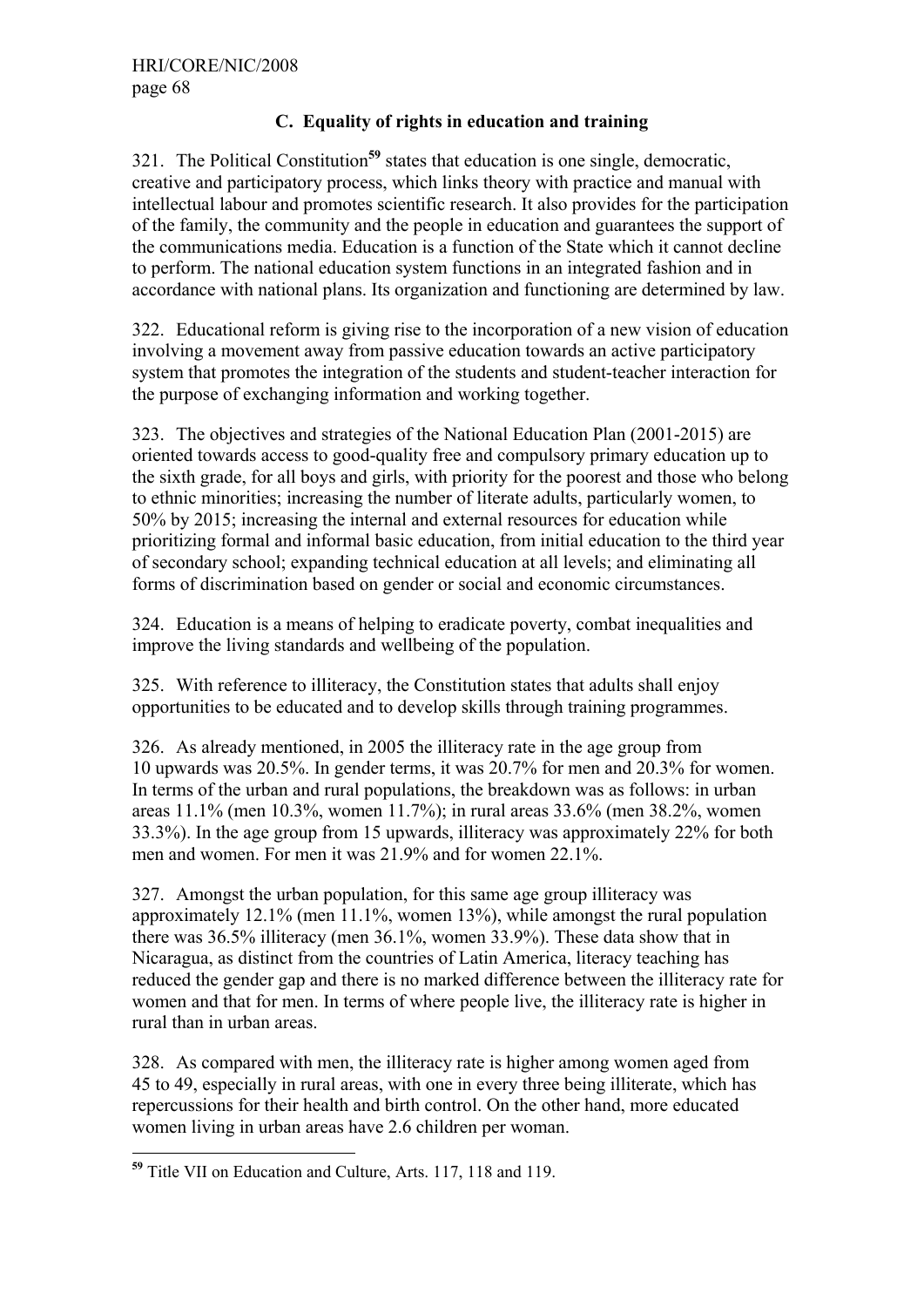329. Amongst young people, 13% have not completed any academic level, 38.8% have some approved primary grade and 34.4% some secondary grade. Approximately 50% of the economically active population consists of under 24 year-olds who are openly unemployed or underemployed.

330. In 2003, approximately 800,000 boys and girls were not enrolled in the school system, while in 2005 the number of boys and girls of school age who had not entered the education system amounted to 500,000.

331. On 22 March 2006 the first General Education Act in the history of Nicaragua was passed. The Act states that the education system is composed of a formal education subsystem, an informal education subsystem and a technical education subsystem. It also gives legal status to the National Education Council (CNE).

## **D. Equality in access to employment**

332. The legal framework relating to labour matters consists of a series of instruments that includes the Political Constitution, the international conventions of the ILO, the Labour Code and other ordinary legislation concerning labour relations, and administrative measures.

333. The Constitution establishes a series of labour rights including the right to work, equal pay for equal work, the unattachability of the minimum wage and social benefits, protection from occupational risks, an eight-hour working day, paid rest, holidays, a wage bonus, job stability, protection for pregnant women, the right to strike, and freedom of association.

334. In 1996, Nicaragua adopted a new Labour Code which replaced that of 1945. The new Code deals with the treatment of substantive rights and with judicial and administrative procedures.

335. The Ministry of Labour is responsible for formulating and executing labour policy. Moreover, it must evaluate the implementation of that policy by economic and social agents. Act No. 290 makes this Ministry responsible for overseeing the strict implementation of the labour legislation through an inspection system with national coverage.

336. In cases of violation of labour rights relating to the legally autonomous status of trade unions, pregnant women, breach of contract or dismissal for good cause a complaint may be filed with the Ministry's inspection service, the first administrative instance for labour dispute settlement. This service operates in the country's various departments.

337. In 2003, the Civil Service and Administrative Profession Act (Act 476), aimed at ensuring greater stability for men and women working in ministries and public institutions, was passed.

338. Domestic work has an impact on the national economy and is done mainly by women. Article 145 of the Labour Code defines female domestic service workers as those who provide a person or family with household services in their home on a regular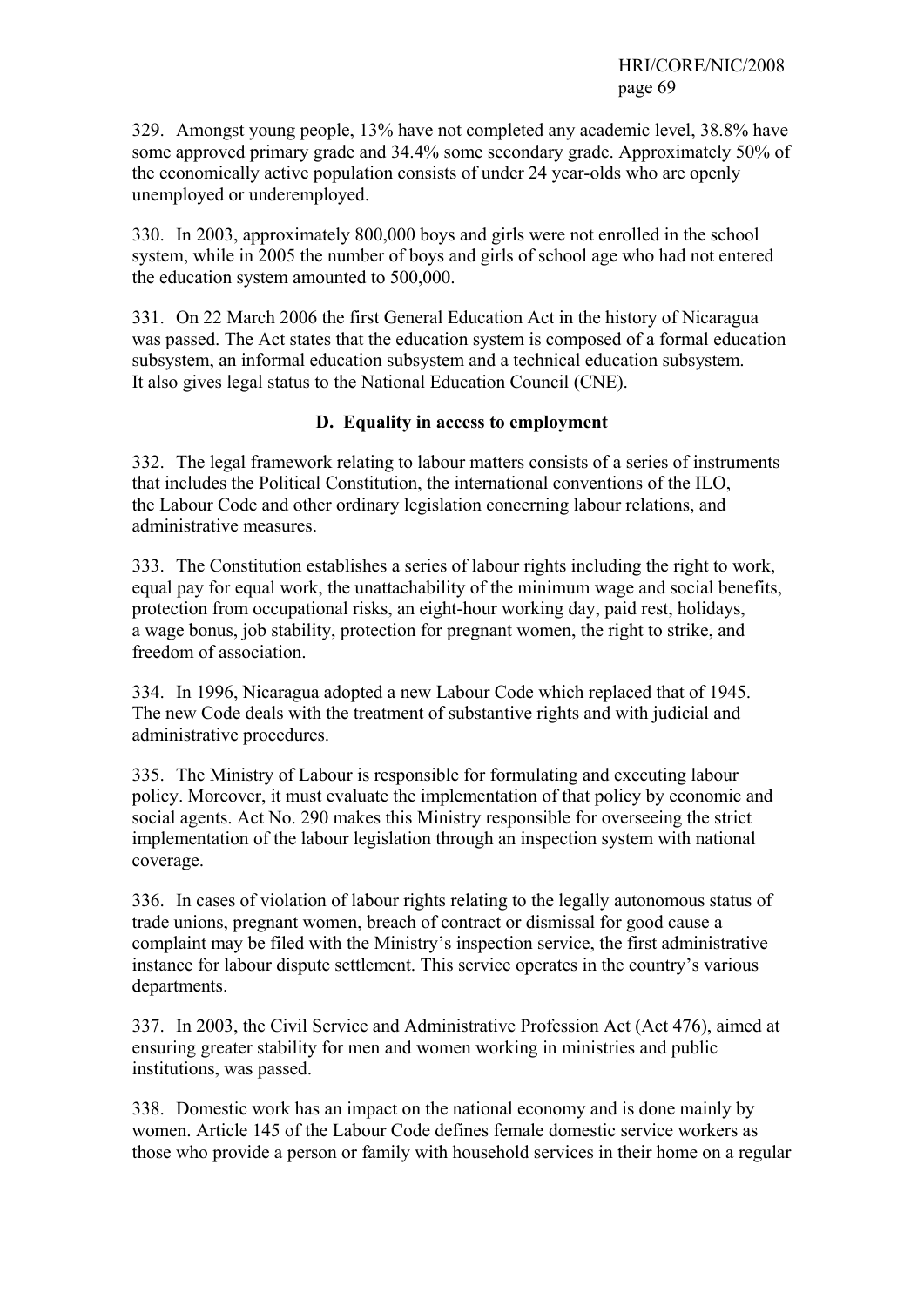or continuous basis, without the service provided resulting in profit or business for the employer.

339. The inspection services cannot always cover everyone doing domestic work so that, in practice, there may be some difficulty in ensuring respect for their labour rights. A chapter of the Labour Code devoted to certain special kinds of labour, including domestic work, establishes the following safeguards:

- (a) The remuneration of the domestic service worker shall include, where appropriate: food and accommodation. For contribution payment purposes, this shall represent 50% of the money wage;
- (b) Domestic workers have the right to a minimum of 12 hours of complete rest, of which 8 must be at night and continuous. They also have the right to the weekly day of rest after every six days of interrupted work enjoyed by other workers under the labour legislation;
- (c) The employer must enroll the worker in the social security regime and in the event of failure to do so shall be held responsible, where appropriate.

340. At the same time, the Order fixing the minimum wage establishes a category for the domestic sector.

## **E. Equality in access to health**

341. Article 59 of the Constitution and the Statute of Autonomy of the Atlantic Coast establish health as a universal right, the State being responsible for the provision of free health care and joint planning with the community. The Nicaraguan State has ratified the international norms on the rights of women and children relating to health.

342. Article 17 of the General Health Act (Act No. 423)**<sup>60</sup>** assigns to the Ministry of Health responsibility for taking measures and carrying out activities to promote a healthy diet and prevent malnutrition and specific micronutrient deficiencies, especially among children, pregnant women and older people. Article 32 defines the Programme of Comprehensive Care for Women, Children and Young Persons, with prenatal monitoring, care during childbirth and postnatal care, newborn care, early detection of cervical and breast cancer, etc.

343. The National Health Policy incorporates gender equity as a mainstream element, establishing fair and equitable treatment.

344. Among its priorities the Plan includes maternal mortality, contraception, HIV/AIDS, female cancer, and violence. As part of the strategies and interventions, networks are being made operational. It is intended to address the problems of domestic and sexual violence by conducting prevention campaigns and training health personnel to provide comprehensive care for victims; in addition to traditional measures, the implementation of the sexual and reproductive health strategy at national level is set out, with a gender and generational focus. The treatment of specifically male problems, such as prostate problems, is also proposed.

**<sup>60</sup>** *La Gaceta* No. 91 of 17 May 2002.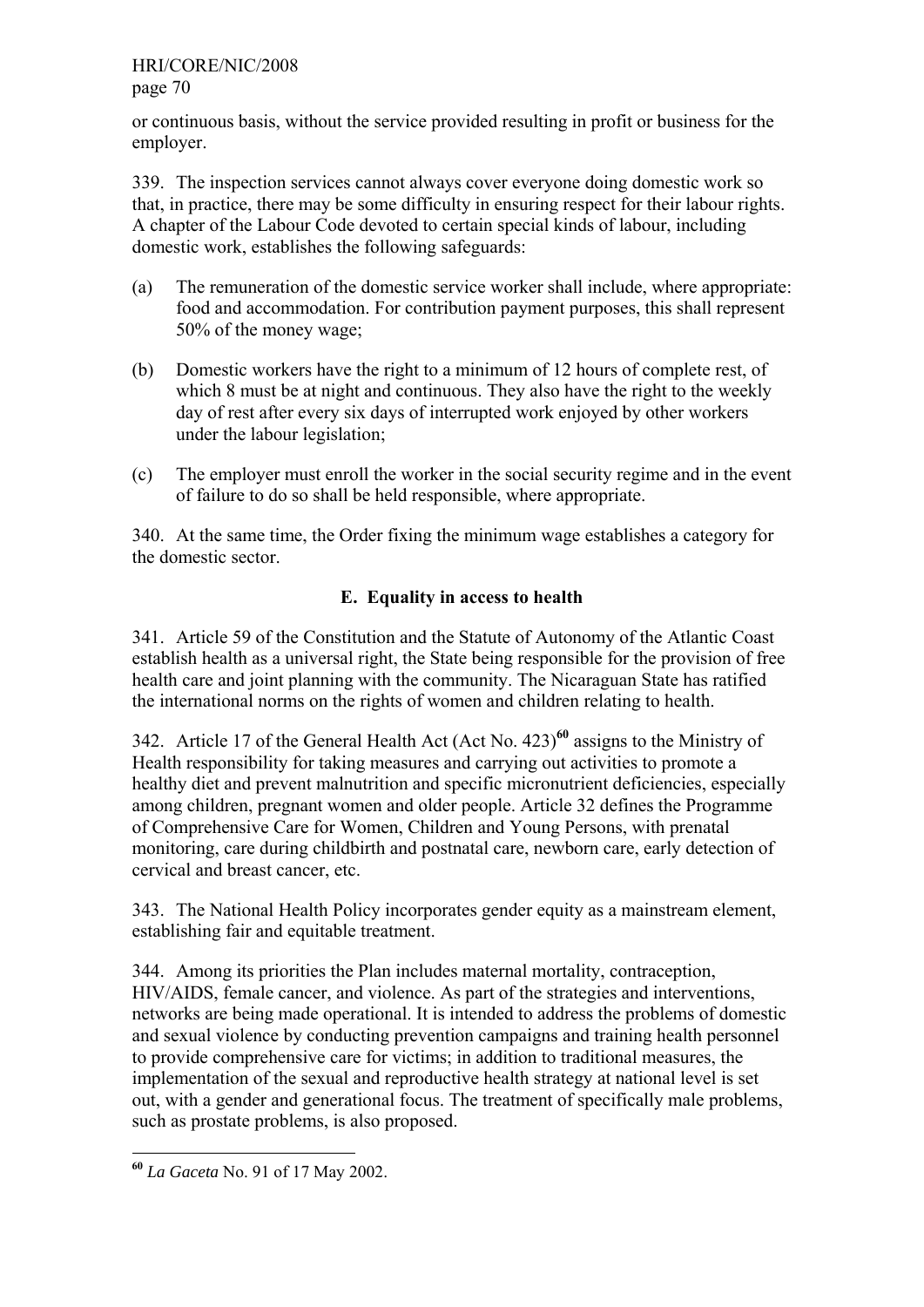345. The Five-Year Health Plan also stresses the importance of promoting breastfeeding. Its policies include proposals for promoting improvements in women's industrial health, including health care for those in reproductive work.

346. Public participation is being institutionalized through the operations of the National Health Council,**<sup>61</sup>** a national-level instrument for influencing the formulation, follow-up and monitoring of health policies. Although no bodies are envisaged for subnational levels, the Departmental Health Committees, Regional Councils and Municipal Committees liaise intermittently with the National Social and Economic Planning Council (CONPES).

347. With regard to nutrition, the Ministry of Health will adopt measures and carry out activities necessary to promote a healthy diet. Moreover, it will take action to prevent malnutrition and specific micronutrient deficiencies within the population in general, especially among children, pregnant women and older people.<sup>62</sup>

348. The Ministry of Health, as the department in charge of these services, has implemented the National Health Policy and the National Health Plan which include a gender focus and social participation as mainstream components and make reference to fair and equitable treatment, granting balanced recognition to the potential of both men and women and the distribution of power between individuals.

349. The National Health Policy 2004-2015 starts out from the idea that the promotion of health is an investment in human development which contributes directly to economic growth and poverty reduction, as a basic and necessary factor in the growth of employment, investment and the productivity of labour.**<sup>63</sup>**

350. The activities, services and products generated by the health sector are being developed on the basis of the criteria of equity (MINSA), gender, quality and sustainability, in order to make them accessible to the population in general and especially the poor and those living in extreme poverty, as well as those groups that are more vulnerable by reason of their ethnic origin, hereditary and acquired conditions, emergency situations, etc.

351. MINSA incorporates the gender focus in its activities, which include: specific rules for the care of victims of domestic violence (these are currently being updated), which are applied in all health units for purposes of identification and care. Within the subregional project "Reducing gender inequity in the health services" sponsored by OPS, a proposed Protocol on Caring for Victims of Sexual Violence has been developed for the purpose of strengthening the services provided for the public. This document is currently in process of being validated using a methodology applied in departmental capital health centres with the SILAIS of Esteli, Masaya and the Vélez Paiz Hospital of Managua.**<sup>64</sup>**

1

**<sup>61</sup>** Contained in the General Health Act.

**<sup>62</sup>** Art. 17, General Health Act.

**<sup>63</sup>** National Health Policy, 2004-2015. Managua, May 2004.

**<sup>64</sup>** Report of the Women's Care Office. MINSA, 2005.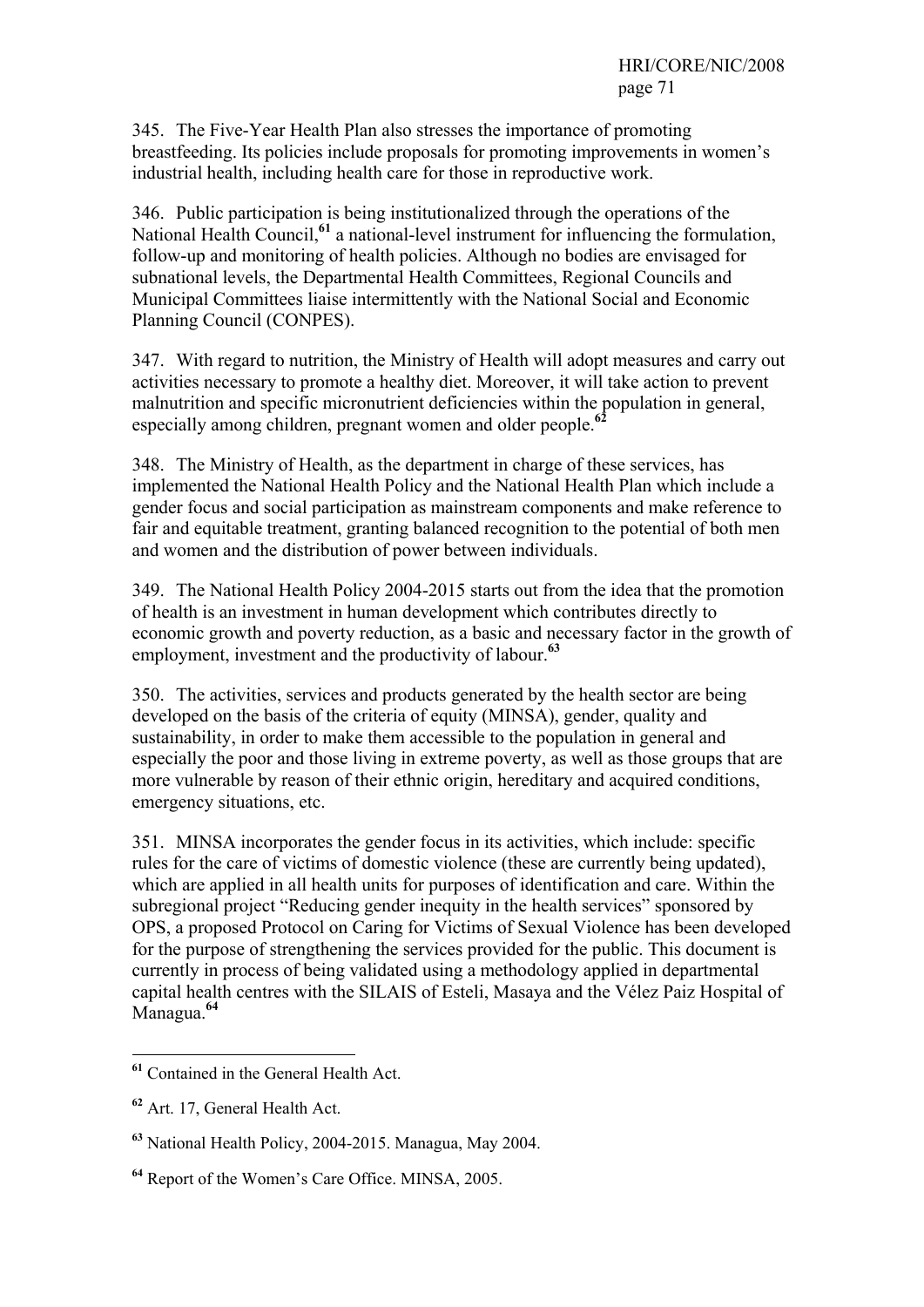352. Five hospitals have been established as "sentinel sites" in which all those in care after having suffered some sort of violence are registered (Hospitals of Jinotega, León, Carazo, Vélez Paiz, and Lenin Fonseca). At present, MINSA is maintaining, through SIMINSA, official registers of persons who have received care after falling victim to domestic violence.

353. According to MINSA's statistical system, between 1987 and December 2003 1,231 cases of HIV/AIDS were registered and of these 894 cases were in men and 307 in women.**<sup>65</sup>** The incidence of HIV is 4.12, that is, the risk of infection with this disease is four per 100,000 inhabitants. The rapidity with which the disease is spreading in the country is remarkable, since five years ago the risk of catching it was 1.34 per 100,000.

354. With respect to sexually transmitted diseases (STD), there is a high level of underregistration due to the new care strategy promoted by the National Syndrome Care Programme. In 2003, a total of 4,603 cases of STD was recorded, which corresponds to a rate of 84 per 100,000 inhabitants, as compared with the years 1999 to 2001 when the incidence rates were above 100 per 100,000.

355. The State of Nicaragua, together with civil society and persons living with the virus, has developed a number of instruments for confronting the HIV/AIDS epidemic:

- (a) Health Policies, which give guidance on STD care and prevention and the integrated approach to these diseases for HIV/AIDS prevention purposes;
- (b) The formulation of the legal framework contained in Act 238 and its regulations;
- (c) The establishment of the Nicaraguan Commission on AIDS (CONISIDA);
- (d) The National Strategic Plan to Combat STD/HIV/AIDS.

## **F. Equality before the law**

356. The above-mentioned Article 27 of the Constitution enshrines the equality of all Nicaraguans before the law. Nicaragua has ratified the International Covenant on Civil and Political Rights and its Optional Protocol, as well as the American Convention on Human Rights, in which equality before the law is also recognized.

357. The civil courts are responsible for hearing and settling disputes relating to property, persons and the family, together with disputes of a commercial nature. They are at the heart of the administration of justice because of the large proportion of civil cases received by the Government Procurator's Office, namely, about 33% of the cases heard by the country's courts and 15.5% of the cases that subsequently form the subject of an appeal.

358. The Civil Code, in force since 1904, recognizes that women have the same legal capacity as men, so that women can exercise that capacity by entering freely into contracts, including with their own husband, administer their property and appear in court themselves, without the need for legal representation, to assert their rights.

**<sup>65</sup>** MINSA Gender Unit.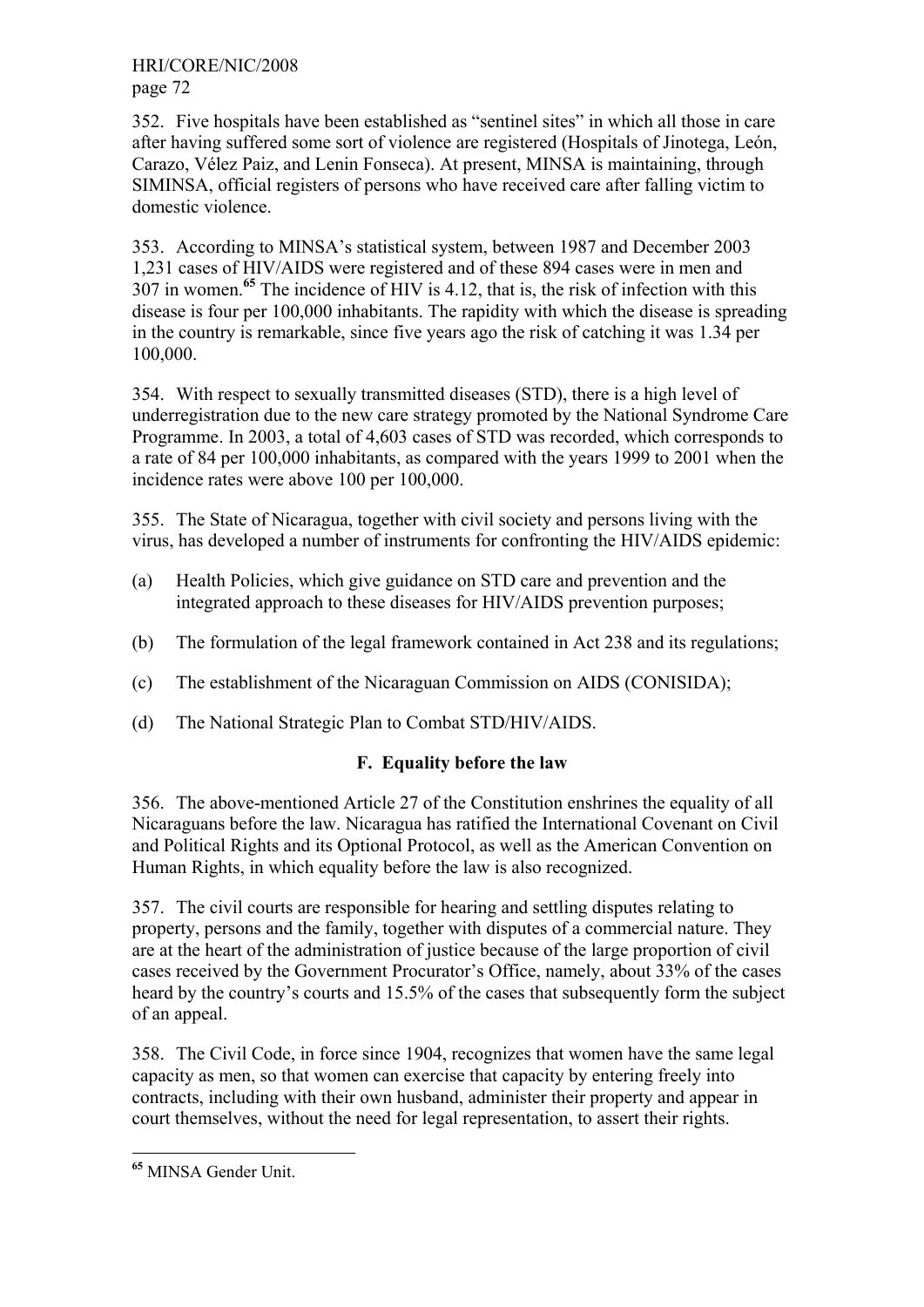359. The Supreme Court has just taken a series of measures to make it easier for women to obtain access to justice through various projects: (a) the pilot project for facilitating access to justice for low-income social groups in certain areas of the country; (b) facilitation of access to justice for women in rural areas as a result of the extension of the Rural Judicial Facilitators Programme, including the publication of a prior mediation handbook; (c) creation of care, mediation, information and guidance centres for finding alternative solutions to disputes in remote areas of the Atlantic Coast, by recognizing customary law as a basis for community mediation; (d) the Programme of Care for Victims of Domestic and Sexual Violence in the Autonomous Regions of Nicaragua's Caribbean Coast.

# **G. Violence against women**

360. Where violence against women is concerned, the State of Nicaragua, on the basis of initiatives taken by the women's organizations and, subsequently, inter-sectoral and inter-agency cooperation, has worked for it to be recognized and accepted that violence against women constitutes a violation of human rights with an adverse impact on the quality of life, especially of women. It is a problem of primary importance for public health and safety and acts of violence constitute punishable offences.

361. The National Commission to Combat Violence Against Women, Children and Young Persons, for which INIM provides the Executive Secretariat, has continued with its work of coordination between government agencies and civil society for the purpose of combining efforts to respond to domestic violence. It is composed of senior officials representing 18 government agencies and 4 civil society organizations.

362. There is a National Plan for the Prevention of Domestic Violence and a National Gender-Based Violence Programme led by the National Commission to Combat Violence Against Women, Children and Young Persons.

363. The Public Prosecutor's Office has established, by ministerial order, the first specialist unit for the offence of domestic violence.

364. The National Police has continued installing offices of the Women and Children's Commissariat to deal with cases of domestic and sexual violence; at present there are nationally 27 functioning offices and these have helped to push the problems of domestic violence higher up the social and public agenda.

365. Although substantial progress has been made, the problem of domestic and sexual violence continues to be a matter of special concern.

# **H. Other measures for ensuring progress towards equality**

366. Through the National Social Development Council (CONADES) and the National Economic and Social Planning Council (CONPES),**<sup>66</sup>** the participation of the civil society organizations in the formulation of these public policies has been assured.

**.** 

**<sup>66</sup>** Established by constitutional mandate in 1995.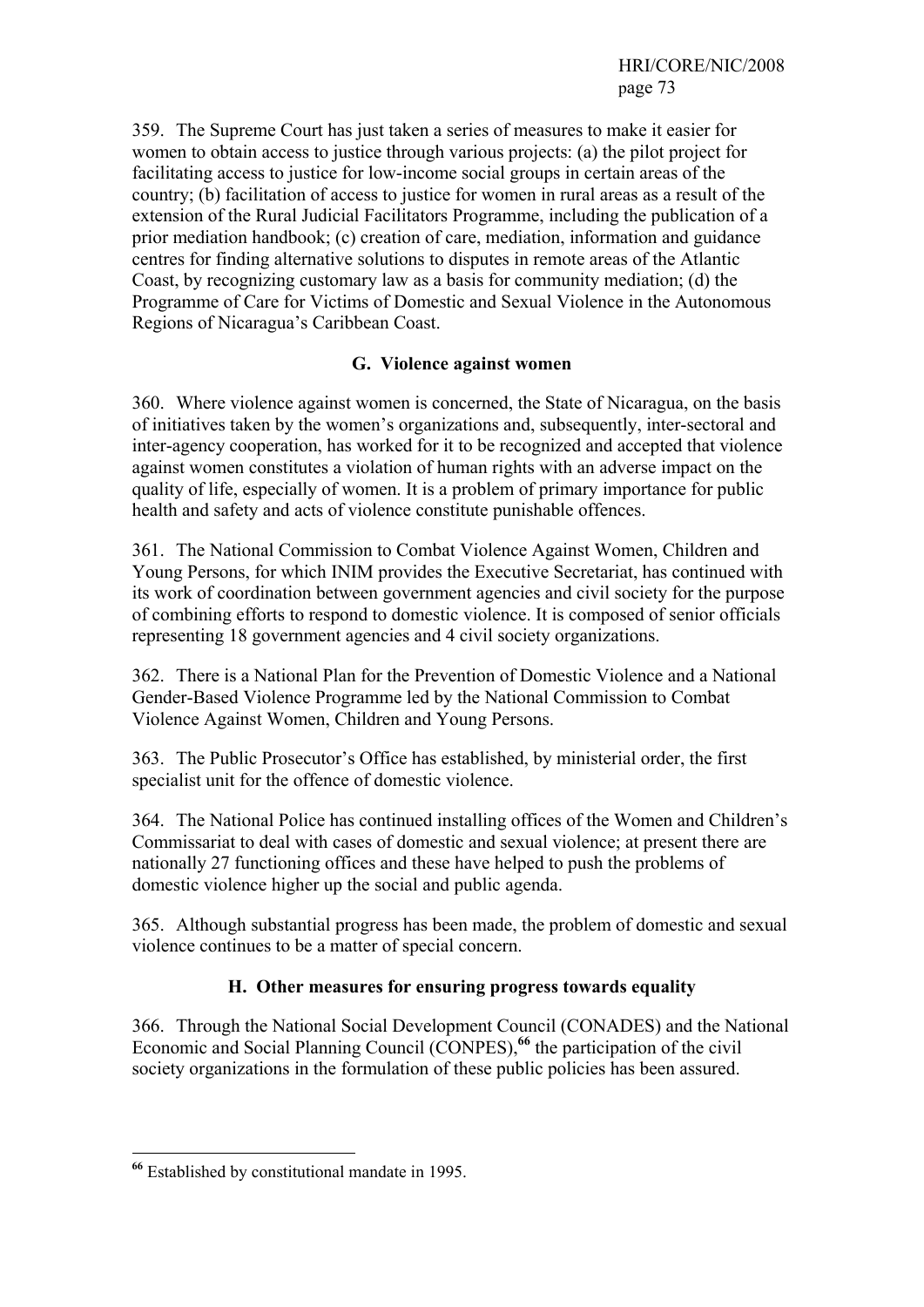HRI/CORE/NIC/2008 page 74

367. The following also deserve mention: the Policy Against the Commercial Sexual Exploitation of Children and Young Persons (2003-2007), approved in 2002; the National Policy for the Comprehensive Development of Youth (2001); the National Plan of Action for Children and Young Persons (2002-2011); the Public Participation Policy (2001); the previously mentioned National Education Plan (2001-2015); the Revision of the National Policy of Comprehensive Care for Children and Young Persons (2001); and the National Strategic Plan for the Prevention and Eradication of Child Labour and the Protection of Young Workers (2001-2015). These policies all serve as benchmarks for the activities of the various State and civil society institutions committed to the further strengthening of human rights in Nicaragua.

### **V. CONCLUSIONS**

368. As has been shown, Nicaragua has been making a considerable effort to strengthen the observance and promotion of human rights in the country. Nevertheless, the problem of insufficient budgetary resources has prevented the effective implementation and punctual fulfilment of the obligations assumed by Nicaragua, which has affected the normal development of the activities of such agencies as the Office of the Procurator for the Defence of Human Rights.

369. We recognize the need to make greater efforts to protect the vulnerable groups in our society, such as women, children, migrants, detainees, indigenous peoples and persons of African descent.

370. In the case of women, there is a need for the national legal framework to be more closely aligned on the international treaties ratified by Nicaragua in the field of promotion and protection of women's rights, as well as for the more effective application of the already existing legislation and improved access to justice for women, especially for those belonging to the more excluded groups (poor, rural, indigenous and adolescent women).

371. The Government of Reconciliation and National Unity has decided to enable women to participate more fully in the public life of the country by offering them, among other things, a 50% share of power, as demonstrated by the presence of women in the various ministries and public institutions.

372. The question of indigenous peoples and people of African descent is another important item on the Government's agenda. Smooth communications have been established with the representatives of these communities to promote development through public investment and to seek out opportunities for cooperation aimed at meeting their real needs, as well as rescuing their culture and preserving their languages and traditions.

373. The message we are sending to the international community is that we are eager to work together, government, civil society and donor friends, to create the necessary and basic conditions for the construction of a scenario that favours the promotion and protection of human rights in Nicaragua.

374. Within a short period of time, we have succeeded in eliminating the information deficit of more than 15 years which left Nicaragua with the image of a "delinquent" State for failing to fulfil its obligations.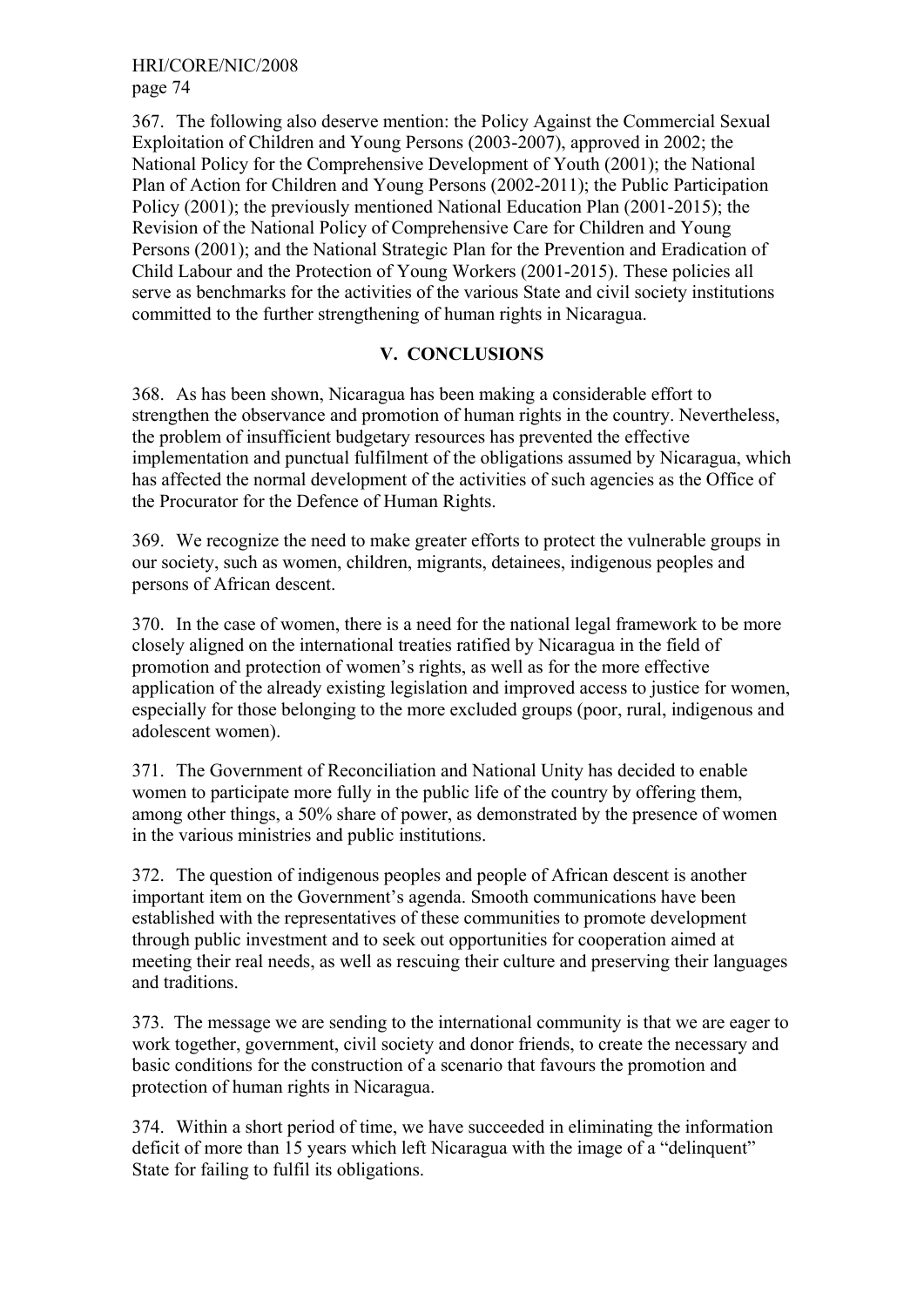375. This was possible thanks to the work of the team responsible for "United, Nicaragua will Triumph". It was an organized effort in which over 50 governmental and non-governmental institutions with links to human rights took part. There was extensive consultation to ensure public participation.

376. We are signing the Optional Protocol to the Convention against Torture and Other Cruel, Inhuman or Degrading Treatment and Punishment to permit regular inspections of places of detention; and we are signing the Convention on the Rights of Persons with Disabilities.

377. However, signing conventions alone is not enough; the National Assembly needs to ratify these instruments in order to transpose them into domestic legislation and in every sector the will must be there to make respect for these rights a reality.

378. We need to continue with the development of a legal framework consistent with the provisions of the Constitution within which the human rights of the country's citizens, both men and women, are amply protected.

379. We will take the consultation steps necessary for the signature and ratification of ILO Convention 169 concerning indigenous and tribal peoples in independent countries.

380. We will also push for the signature and ratification of the Additional Protocol to the American Convention on Economic, Social and Cultural Rights.

381. We are giving a firm commitment to the Yatama community and the community in the Awas Tigni case progressively to comply with the judgments delivered against the State of Nicaragua [and] other human rights obligations.

382. We intend to institutionalize and strengthen the Inter-Agency Committee on Human Rights as a forum for all sectors of the country.

383. Moreover, Nicaragua will not fall behind again in complying with its international human rights obligations. The Follow-up Unit will continue functioning, in coordination with the Committee on Human Rights, to give effect to the recommendations of the Committees and promote the establishment of public policies that help to create a climate of respect for human rights in Nicaragua, with special emphasis on the vulnerable groups.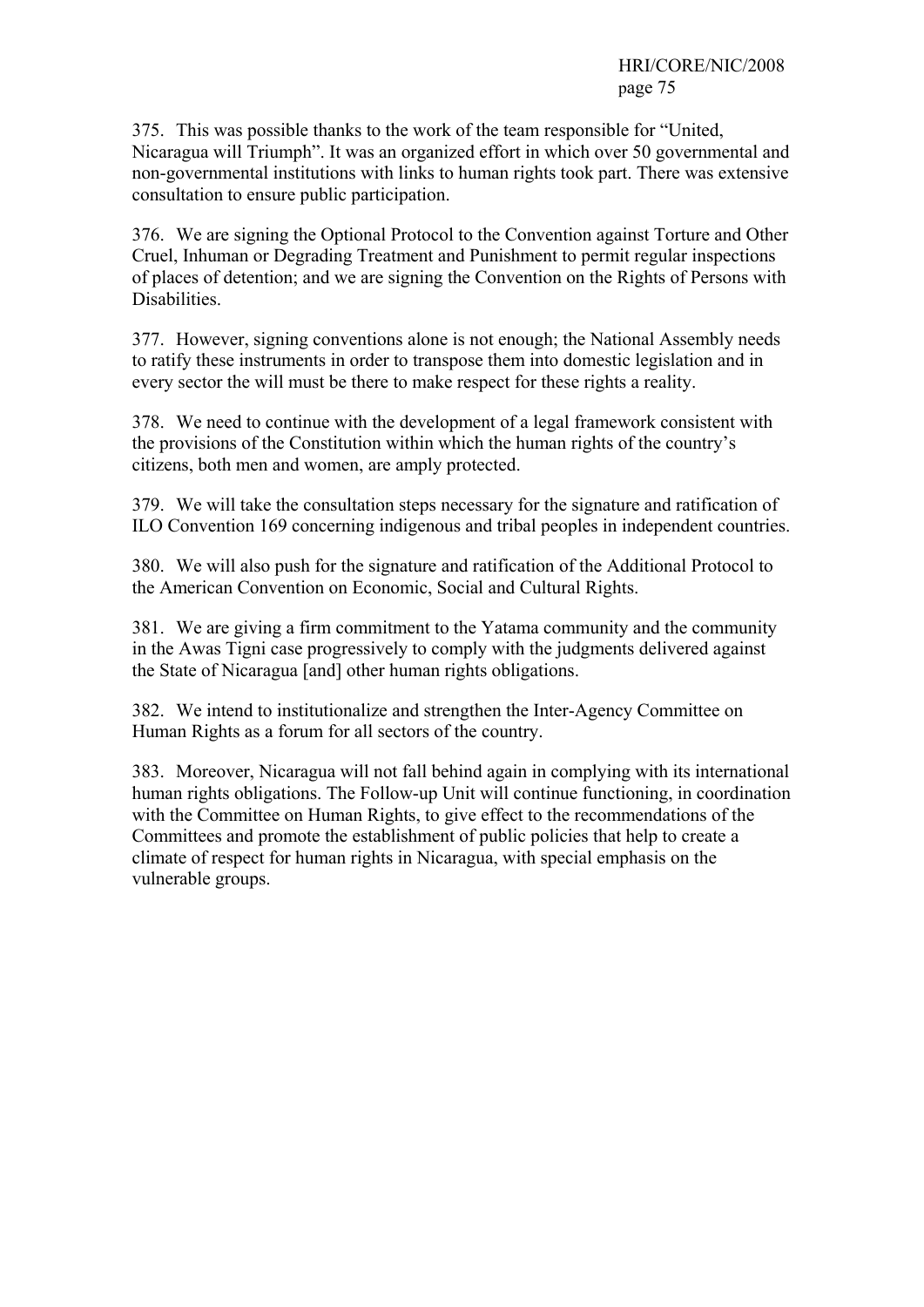### **BIBLIOGRAPHY**

### • **DOCUMENTS and BOOKS:**

- − HRI/MC/2006/3. Harmonized Guidelines on reporting to the international human rights treaty bodies, including guidelines on the preparation of a common core document and treaty-specific reports. Report of the Inter-Committee Technical Working Group. 10 May 2006. United Nations.
- − HRI/GEN/2/Rev.3. Compilation of Guidelines on the Form and Content of Reports to be Submitted by States Parties to the International Human Rights Treaties. Report of the Secretary-General. 8 May 2006. United Nations.
- Manual on the Preparation of Human Rights Reports. United Nations, Geneva, 1998.
- − Nacional materiaVIII<sup>th</sup> Population and IV<sup>th</sup> Housing Census. Census 2005. Census Summary. National Censuses, 2005: Population, Housing, Household. Nicaragua, October 2006.
- − Human Rights in Nicaragua. Nicaraguan Human Rights Centre (CENIDH), 2006.
- − Torres, Olimpia and Barahona Milagros. "Las migraciones de nicaragüenses al exterior: un análisis desde la perspectiva de género." Población y Desarrollo. Aportes para las políticas públicas. 2004.
- − Human Development Report 2005. The autonomous regions of the Caribbean Coast: Nicaragua accepts its diversity? UNDP.
- − Human Development in Nicaragua 2002: Conditions for Hope. UNDP.
- − Guía Informativa del Poder Judicial de Nicaragua. 2006.
- − Statistical Yearbook 2005. National Police.
- − National Plan for the Prevention of Domestic and Sexual Violence (2001-2006).
- − Periodic Report (1999-2002) Nicaragua. Convention on the Elimination of All Forms of Discrimination against Women. Nicaraguan Institute for Women (INIM). Page 13.
- − National Education Plan (2001-2015).
- Policy against the commercial sexual exploitation of children and young persons (2003-2007).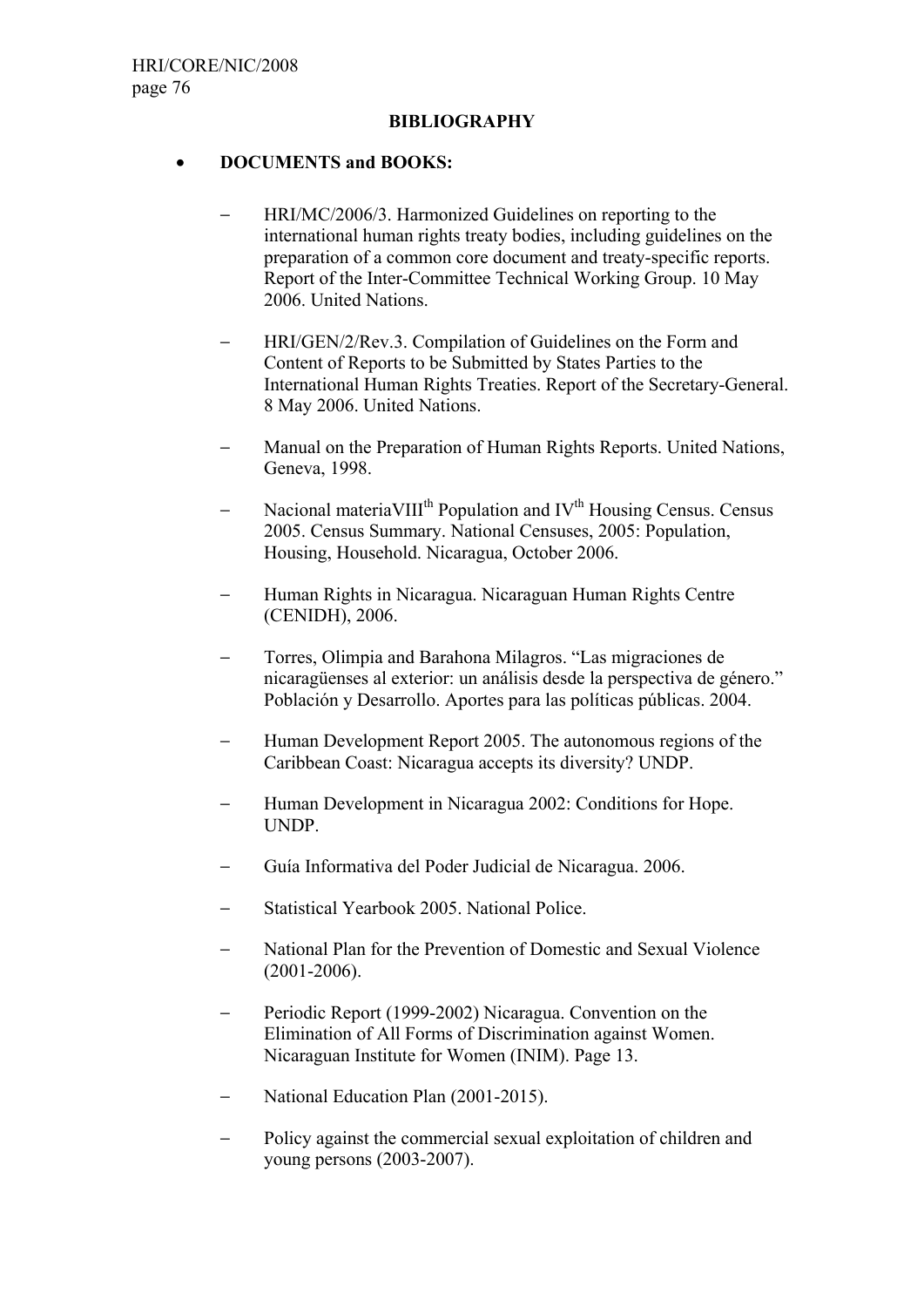- − National Health Policy, 2004-2015. Managua, May 2004.
- Report of the Office for the Care of Women. MINSA, 2005.
- VI<sup>th</sup> Report on the measures adopted by Nicaragua to comply with the provisions of CEDAW, for the period between 1999 and 2002.
- − American Convention on Human Rights (Pact of San José). San José, Costa Rica, 7 to 22 November 1969. Organization of American States.
- − Guía Informativa del Poder Judicial de Nicaragua.
- **LEGISLATION:** 
	- − **Political Constitution of Nicaragua**, May 2005 edition.
	- − **Act No. 147: General Non-Profit Legal Persons Act.** *La Gaceta* No. 102 of 29 May 1992.
	- − **Act No. 201:** P**romotion of Human Rights and Teaching of the Political Constitution of the Republic of Nicaragua Act**, published in *La Gaceta* No. 179 of 26 September 1995.
	- − **Act No. 212: General Act on Office of the Procurator for the Defence of Human Rights.** *La Gaceta*, Diario Oficial No. 7 of 10 January 1996.
	- − **Act No. 230: Criminal Code Reforms and Additions Act**. *La Gaceta*, Diario Oficial No. 191 of 9 October 1996.
	- − **Act No. 238: Promotion, Act on the Protection and Defence of Human Rights in the Face of AIDS.** *La Gaceta* No. 232 of 6 December 1996.
	- − **Act No. 260: Judiciary Organization Act.** *La Gaceta*, Diario Oficial No. 137 of 23 July 1998.
	- − **Regulations to Act No. 260, Judiciary Organization Act** (Decree No. 63-99), *La Gaceta*, Diario Oficial No. 104 of 2 June 1999.
	- − **Act No. 290**: **Executive Branch** (**Organization, Competence and Procedures) Act**, published in *La Gaceta* No. 102 of 3 June 1998.
	- − **Regulations to Act No. 290: Executive Branch** (**Organization, Competence and Procedures) Act**, *La Gaceta*, Diario Oficial No. 205 of 30 October 1998.
	- − **Act No. 287: Children and Young Persons Code.** *La Gaceta*, Diario Oficial No. 97 of 27 May 1998.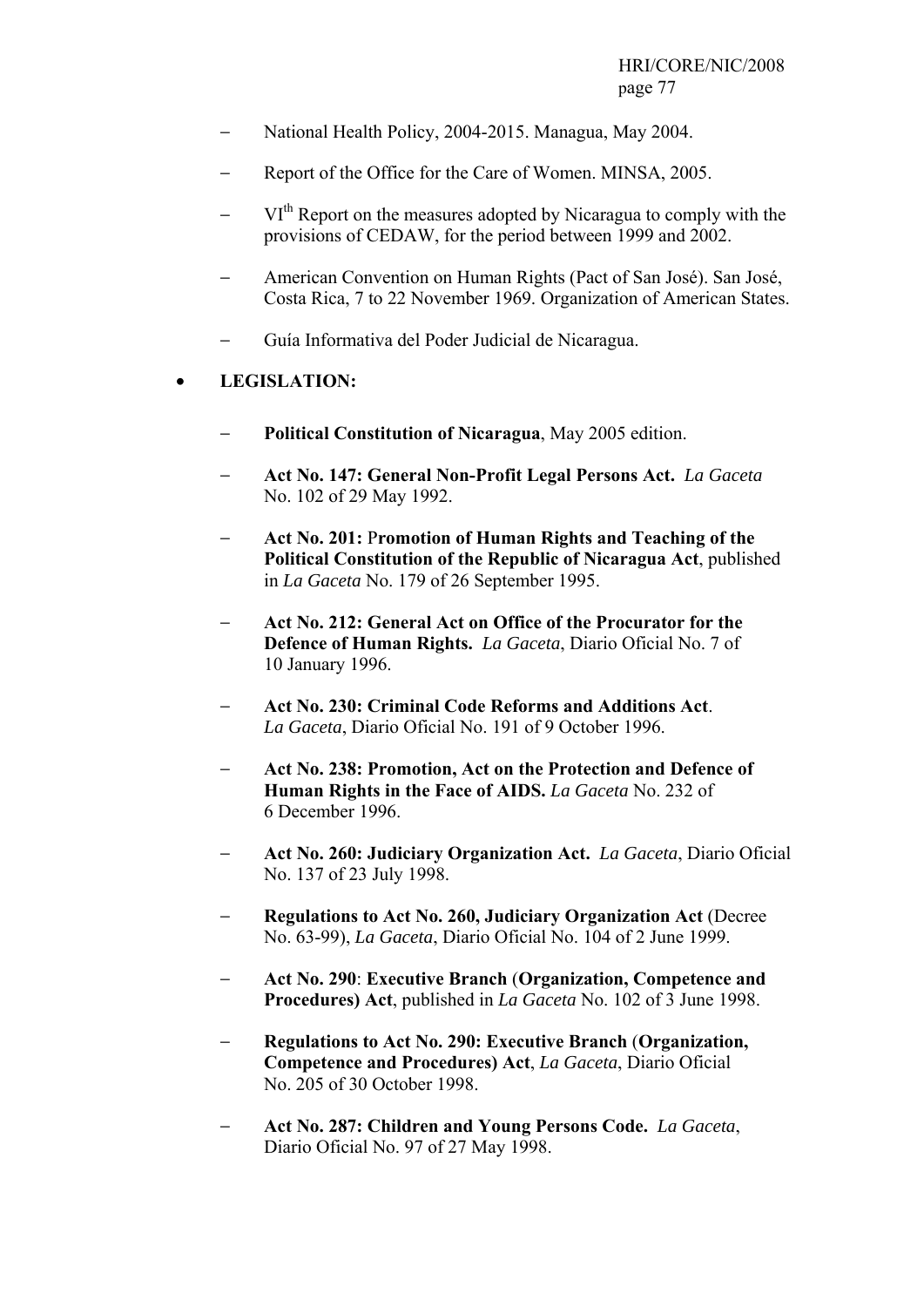- − **Act No. 293: Act Establishing the Nicaraguan Institute for Women.** Decree No. 293 of 22 December 1987, published in *La Gaceta* No. 227 of 29 December 1987.
- − **Act No. 346: Public Prosecutor's Office Organization Act**. *La Gaceta*, Diario Oficial No. 196 of 17 October 2000.
- − **Act No. 351: Act on the Organization of the National Council for the Comprehensive Care and Protection of Children and Young Persons and the Office of the Children's and Young Persons' Ombudsman (CONAPINA).** *La Gaceta*, Diario Oficial No. 102 of 31 May 2000.
- − **Act No. 406: Code of Criminal Procedure,** *La Gaceta*, Diario Oficial Nos. 243 and 244 of 21 and 24 December 2001.
- − **Act No. 411: Office of the Procurator-General Organization Act**. *La Gaceta*, Diario Oficial No. 244 of 24 December 2001.
- − **Act No. 423: General Health Act,** *La Gaceta*, Diario Oficial No. 91 of 17 May 2002.
- − **Act No. 476: Civil Service and Administrative Profession Act**. *La Gaceta*, Diario Oficial No. 235 of 11 December 2003.
- − **Presidential Decree No. 36-2006:** National Gender Equity Programme (PNEG). *La Gaceta*, Diario Oficial No. 139 of 18 July 2006.

# • **WEBSITES CONSULTED:**

www.ineter.gob.ni www.ministeriopublico.gob.ni www.procuraduriaddhh.gob.ni www.inec.gob.ni www.hacienda.gob.ni www.cancilleria.gob.ni www.poderjudicial.gob.ni www.mifamilia.gob.ni www.minsa.gob.ni www.bcn.gob.ni www.mitrab.gob.ni www.cancilleria.gob.ni/tmp2007/docs/manual\_opertivo.pdf www.undp.org.ni www.policia.gob.ni www.un.org www.ohchr.org www.oas.org/juridico/spanish/tratados/b-32.html